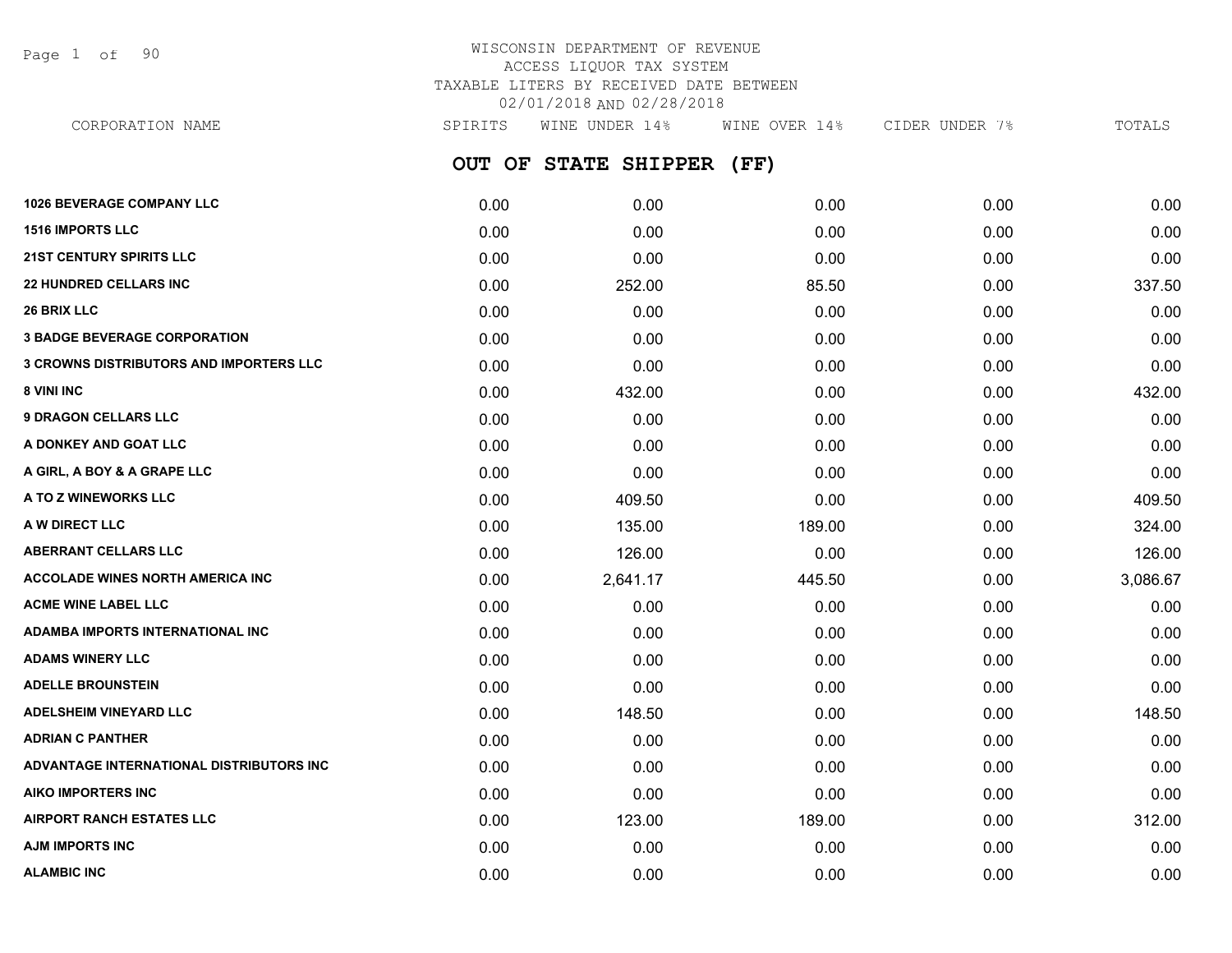Page 2 of 90

| CORPORATION NAME                       | SPIRITS | WINE UNDER 14% | WINE OVER 14% | CIDER UNDER 7% | TOTALS   |
|----------------------------------------|---------|----------------|---------------|----------------|----------|
| ALEJANDRO BULGHERONI ESTATE LLC        | 0.00    | 0.00           | 0.00          | 0.00           | 0.00     |
| ALEXANDRIA NICOLE CELLARS LLC          | 0.00    | 0.00           | 0.00          | 0.00           | 0.00     |
| <b>ALFRED G PALMATEER JR</b>           | 0.00    | 0.00           | 0.00          | 0.00           | 0.00     |
| <b>ALLIED IMPORTERS USA LTD</b>        | 0.00    | 0.00           | 0.00          | 0.00           | 0.00     |
| <b>ALLORO VINEYARD INC</b>             | 0.00    | 0.00           | 0.00          | 0.00           | 0.00     |
| <b>ALLTECH'S BEVERAGE DIVISION LLC</b> | 90.00   | 0.00           | 0.00          | 0.00           | 90.00    |
| <b>ALPHA &amp; OMEGA WINERY LLC</b>    | 0.00    | 0.00           | 22.50         | 0.00           | 22.50    |
| ALPHA MARKETING NETWORK INC            | 0.00    | 0.00           | 0.00          | 0.00           | 0.00     |
| <b>ALTAMAR BRANDS LLC</b>              | 0.00    | 0.00           | 0.00          | 0.00           | 0.00     |
| <b>ALTAMURA WINERY INC</b>             | 0.00    | 0.00           | 0.00          | 0.00           | 0.00     |
| <b>AMAVI CELLARS LLC</b>               | 0.00    | 0.00           | 126.00        | 0.00           | 126.00   |
| <b>AMBRABEV LLC</b>                    | 504.00  | 0.00           | 0.00          | 0.00           | 504.00   |
| <b>AMERICAN BEVERAGE CORP</b>          | 0.00    | 8,421.00       | 0.00          | 0.00           | 8,421.00 |
| <b>AMERICAN ESTATES WINES INC</b>      | 0.00    | 630.00         | 0.00          | 0.00           | 630.00   |
| AMERICAN NORTHWEST DISTRIBUTORS INC    | 0.00    | 360.00         | 0.00          | 0.00           | 360.00   |
| AMERICAN VINTAGE BEVERAGE INC.         | 945.00  | 0.00           | 0.00          | 0.00           | 945.00   |
| <b>AMERICAN VINTNERS LLC</b>           | 0.00    | 162.00         | 1,170.00      | 0.00           | 1,332.00 |
| <b>AMERICAN WINE TRADE INC</b>         | 0.00    | 0.00           | 0.00          | 0.00           | 0.00     |
| <b>AMICUS CELLARS LLC</b>              | 0.00    | 0.00           | 504.00        | 0.00           | 504.00   |
| <b>AMIR PEAY</b>                       | 198.00  | 0.00           | 0.00          | 0.00           | 198.00   |
| <b>AMUSE BOUCHE LLC</b>                | 0.00    | 0.00           | 0.00          | 0.00           | 0.00     |
| <b>ANCHOR DISTILLING COMPANY LLC</b>   | 0.00    | 0.00           | 0.00          | 0.00           | 0.00     |
| <b>ANCIEN WINES INC</b>                | 0.00    | 0.00           | 117.00        | 0.00           | 117.00   |
| <b>ANCIENT PEAK INC</b>                | 0.00    | 0.00           | 0.00          | 0.00           | 0.00     |
| <b>ANDERS-LANE ARTISAN WINES LP</b>    | 0.00    | 0.00           | 0.00          | 0.00           | 0.00     |
| ANDERSONS CONN VALLEY WINERY INC       | 0.00    | 0.00           | 0.00          | 0.00           | 0.00     |
| <b>ANDIS WINES LLC</b>                 | 0.00    | 126.00         | 54.00         | 0.00           | 180.00   |
| <b>ANDREW T BECKSTOFFER</b>            | 0.00    | 0.00           | 0.00          | 0.00           | 0.00     |
|                                        |         |                |               |                |          |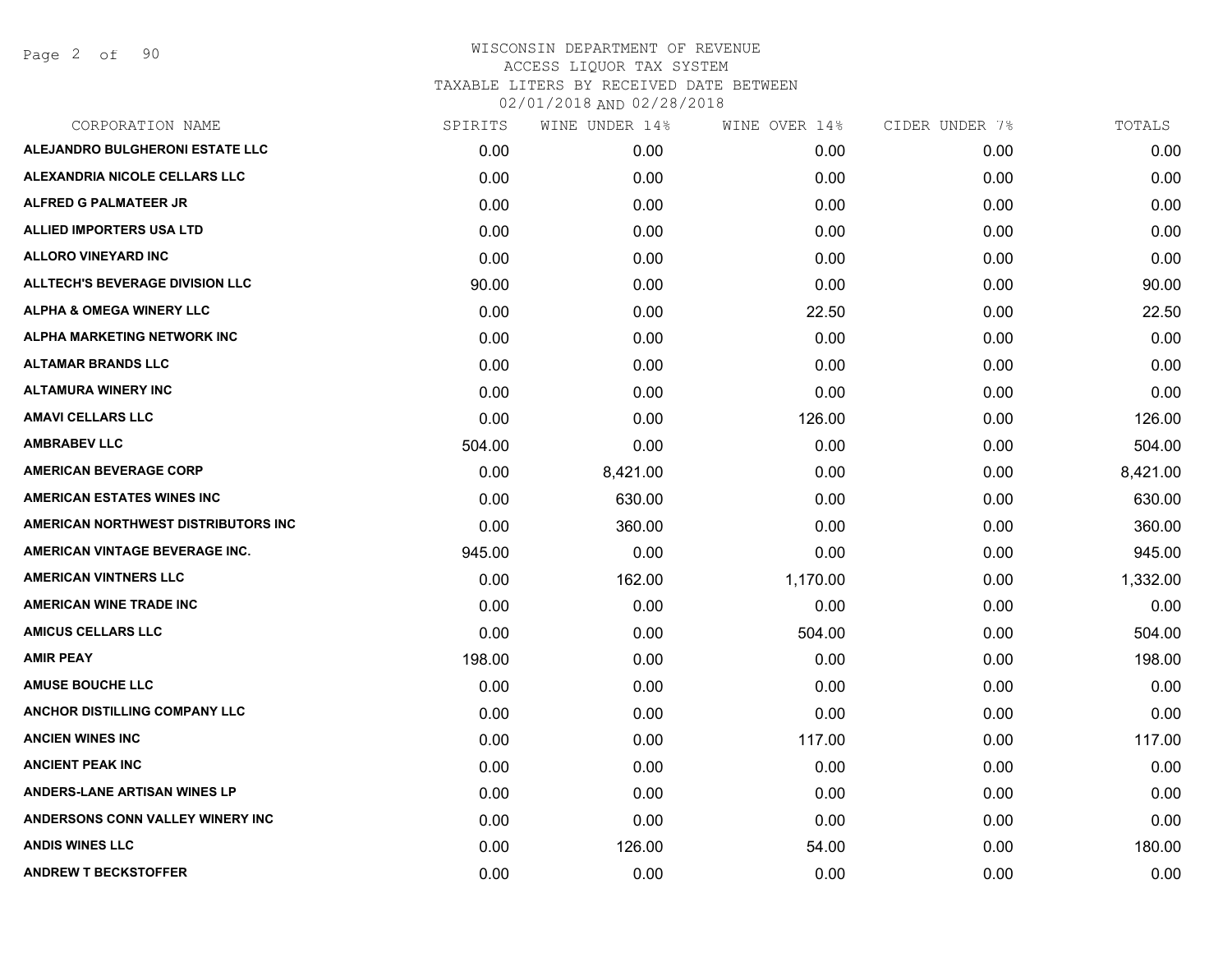Page 3 of 90

| CORPORATION NAME                                | SPIRITS | WINE UNDER 14% | WINE OVER 14% | CIDER UNDER 7% | TOTALS    |
|-------------------------------------------------|---------|----------------|---------------|----------------|-----------|
| <b>ANGELA OSBORNE</b>                           | 0.00    | 0.00           | 0.00          | 0.00           | 0.00      |
| <b>ANHEUSER-BUSCH COMPANIES LLC</b>             | 0.00    | 0.00           | 0.00          | 20,417.62      | 20,417.62 |
| <b>ANNE HUBATCH</b>                             | 0.00    | 0.00           | 0.00          | 0.00           | 0.00      |
| <b>ANTHONY BOZZANO</b>                          | 0.00    | 0.00           | 0.00          | 0.00           | 0.00      |
| <b>ANTHONY M TRUCHARD</b>                       | 0.00    | 0.00           | 252.00        | 0.00           | 252.00    |
| ANTHONY ROAD WINE CO INC                        | 0.00    | 0.00           | 0.00          | 0.00           | 0.00      |
| <b>ANTIPODEAN WINES LLC</b>                     | 0.00    | 504.00         | 0.00          | 0.00           | 504.00    |
| <b>APOSTROPHE BRANDS LLC</b>                    | 378.00  | 0.00           | 0.00          | 0.00           | 378.00    |
| <b>APPELLATION TRADING COMPANY LLC</b>          | 0.00    | 0.00           | 0.00          | 0.00           | 0.00      |
| <b>APPELLATIONS LP</b>                          | 0.00    | 0.00           | 0.00          | 0.00           | 0.00      |
| <b>APRIORI CELLAR LLC</b>                       | 0.00    | 0.00           | 0.00          | 0.00           | 0.00      |
| <b>AQUA PUMPKIN INC</b>                         | 0.00    | 0.00           | 0.00          | 0.00           | 0.00      |
| <b>ARANO LLC</b>                                | 0.00    | 0.00           | 0.00          | 0.00           | 0.00      |
| <b>ARCHANA A DAVE</b>                           | 0.00    | 0.00           | 0.00          | 0.00           | 0.00      |
| <b>AREL GROUP WINE &amp; SPIRITS INC</b>        | 0.00    | 0.00           | 0.00          | 0.00           | 0.00      |
| <b>ARETE WINES LLC</b>                          | 0.00    | 0.00           | 0.00          | 0.00           | 0.00      |
| <b>ARGI HOSPITALITY LLC</b>                     | 0.00    | 0.00           | 0.00          | 0.00           | 0.00      |
| <b>ARIETTA INC</b>                              | 0.00    | 0.00           | 0.00          | 0.00           | 0.00      |
| <b>ARNOT-ROBERTS LLC</b>                        | 0.00    | 0.00           | 0.00          | 0.00           | 0.00      |
| <b>ARTHUR VLASATY</b>                           | 0.00    | 0.00           | 0.00          | 0.00           | 0.00      |
| <b>ARTISANAL IMPORTS INC</b>                    | 0.00    | 0.00           | 0.00          | 72.00          | 72.00     |
| <b>ARTISANS &amp; VINES LLC</b>                 | 0.00    | 0.00           | 0.00          | 0.00           | 0.00      |
| <b>ASCENT WINES INC</b>                         | 0.00    | 0.00           | 0.00          | 0.00           | 0.00      |
| <b>ASSOCIATED BREWING COMPANY</b>               | 0.00    | 0.00           | 0.00          | 0.00           | 0.00      |
| <b>ASV WINES INC</b>                            | 0.00    | 432.00         | 0.00          | 0.00           | 432.00    |
| <b>ATHENEE IMPORTERS &amp; DISTRIBUTORS LTD</b> | 0.00    | 0.00           | 0.00          | 0.00           | 0.00      |
| ATLAS WINE COMPANY LLC                          | 0.00    | 0.00           | 0.00          | 0.00           | 0.00      |
| <b>ATOMIC BRANDS INC</b>                        | 0.00    | 0.00           | 0.00          | 0.00           | 0.00      |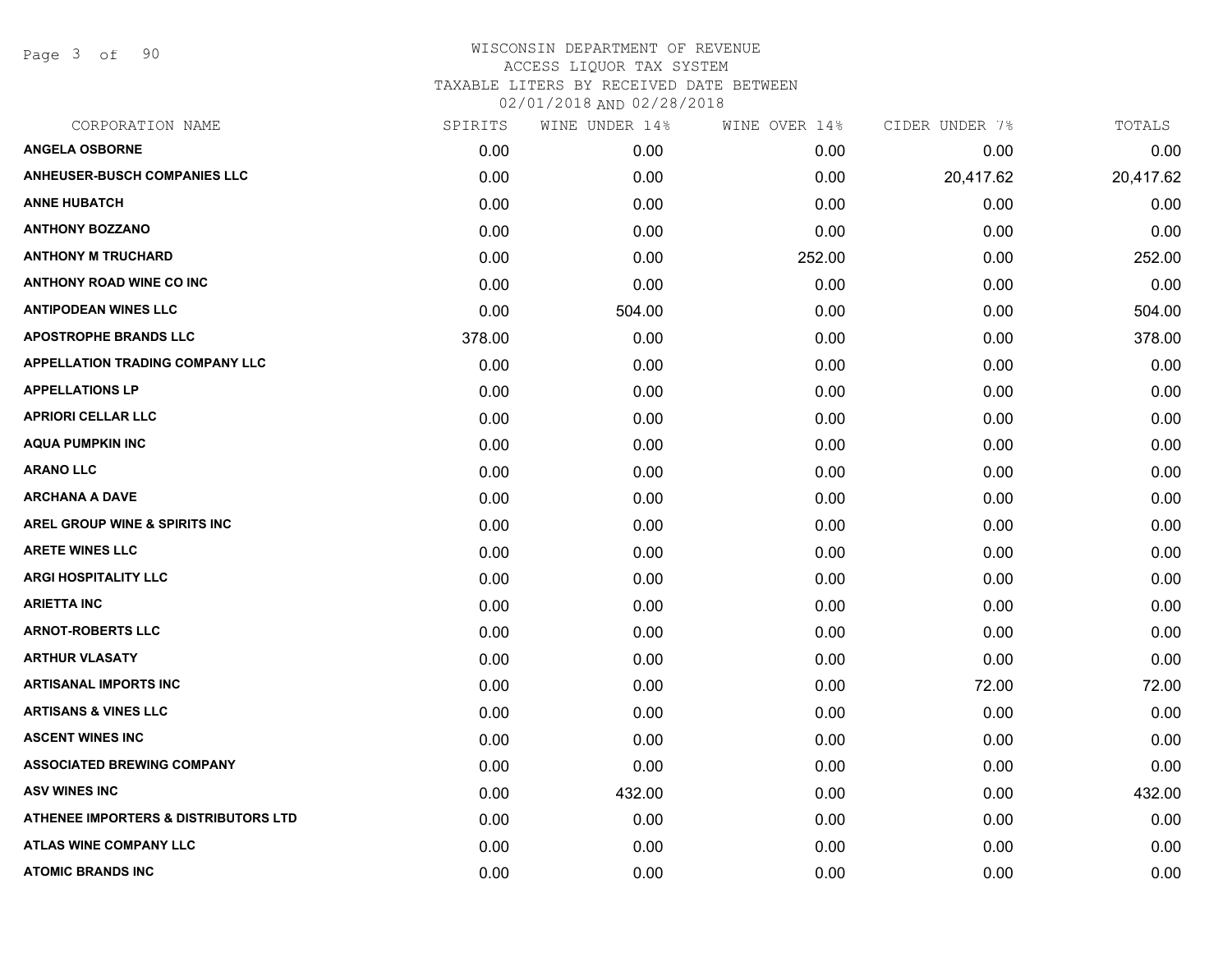Page 4 of 90

# WISCONSIN DEPARTMENT OF REVENUE ACCESS LIQUOR TAX SYSTEM

TAXABLE LITERS BY RECEIVED DATE BETWEEN

| CORPORATION NAME                           | SPIRITS    | WINE UNDER 14% | WINE OVER 14% | CIDER UNDER 7% | TOTALS     |
|--------------------------------------------|------------|----------------|---------------|----------------|------------|
| <b>AUGUST WINE GROUP LLC</b>               | 0.00       | 0.00           | 0.00          | 0.00           | 0.00       |
| <b>AUSTRAL WINES LLC</b>                   | 0.00       | 0.00           | 0.00          | 0.00           | 0.00       |
| <b>AV BRANDS INC</b>                       | 0.00       | 1,453.50       | 927.00        | 0.00           | 2,380.50   |
| AVV WINERY CO LLC                          | 0.00       | 90.00          | 63.00         | 0.00           | 153.00     |
| <b>AXIOS INC</b>                           | 0.00       | 0.00           | 0.00          | 0.00           | 0.00       |
| <b>B &amp; I OVERSEAS TRADING INC</b>      | 0.00       | 0.00           | 0.00          | 0.00           | 0.00       |
| <b>B UNITED INTERNATIONAL INC</b>          | 0.00       | 28.15          | 504.89        | 20.06          | 553.10     |
| <b>B. NEKTAR LLC</b>                       | 0.00       | 90.00          | 0.00          | 450.00         | 540.00     |
| <b>BACARDI U.S.A., INC.</b>                | 135,959.70 | 1,155.64       | 978.00        | 0.00           | 138,093.34 |
| <b>BACCHUS TECHNOLOGIES LLC</b>            | 0.00       | 1,207.84       | 378.00        | 0.00           | 1,585.84   |
| <b>BACIO DIVINO CELLARS LLC</b>            | 0.00       | 0.00           | 0.00          | 0.00           | 0.00       |
| <b>BADGER MOUNTAIN INC</b>                 | 0.00       | 234.00         | 0.00          | 0.00           | 234.00     |
| <b>BALCONES DISTILLING LLC</b>             | 0.00       | 0.00           | 0.00          | 0.00           | 0.00       |
| <b>BANFI PRODUCTS CORPORATION</b>          | 22.50      | 17,228.10      | 153.00        | 0.00           | 17,403.60  |
| <b>BANSHEE WINES LLC</b>                   | 0.00       | 783.00         | 1,039.50      | 0.00           | 1,822.50   |
| <b>BANVILLE &amp; JONES WINE MERCHANTS</b> | 27.00      | 1,231.00       | 13.50         | 0.00           | 1,271.50   |
| <b>BANZAI BEVERAGE CORPORATION</b>         | 0.00       | 0.00           | 0.00          | 0.00           | 0.00       |
| <b>BARGETTOS SANTA CRUZ WINERY INC</b>     | 0.00       | 0.00           | 0.00          | 0.00           | 0.00       |
| <b>BARLOW VINEYARDS LLC</b>                | 0.00       | 81.00          | 171.00        | 0.00           | 252.00     |
| <b>BARNARD GRIFFIN INC</b>                 | 0.00       | 0.00           | 0.00          | 0.00           | 0.00       |
| <b>BARNETT VINEYARDS LP</b>                | 0.00       | 0.00           | 0.00          | 0.00           | 0.00       |
| <b>BATTAGLIA DISTRIBUTING CORP INC</b>     | 0.00       | 0.00           | 0.00          | 0.00           | 0.00       |
| <b>BAUM WINE IMPORTS INC</b>               | 9.75       | 5,053.50       | 202.50        | 0.00           | 5,265.75   |
| <b>BE SAFE WINE IMPORTS LLC</b>            | 0.00       | 0.00           | 0.00          | 0.00           | 0.00       |
| <b>BEATBOX BEVERAGES LLC</b>               | 0.00       | 0.00           | 0.00          | 0.00           | 0.00       |
| <b>BEATBOX BEVERAGES LLC</b>               | 0.00       | 0.00           | 0.00          | 0.00           | 0.00       |
| <b>BEAUX FRERES LLC</b>                    | 0.00       | 0.00           | 0.00          | 0.00           | 0.00       |
| <b>BEDROCK WINE COMPANY LP</b>             | 0.00       | 0.00           | 252.00        | 0.00           | 252.00     |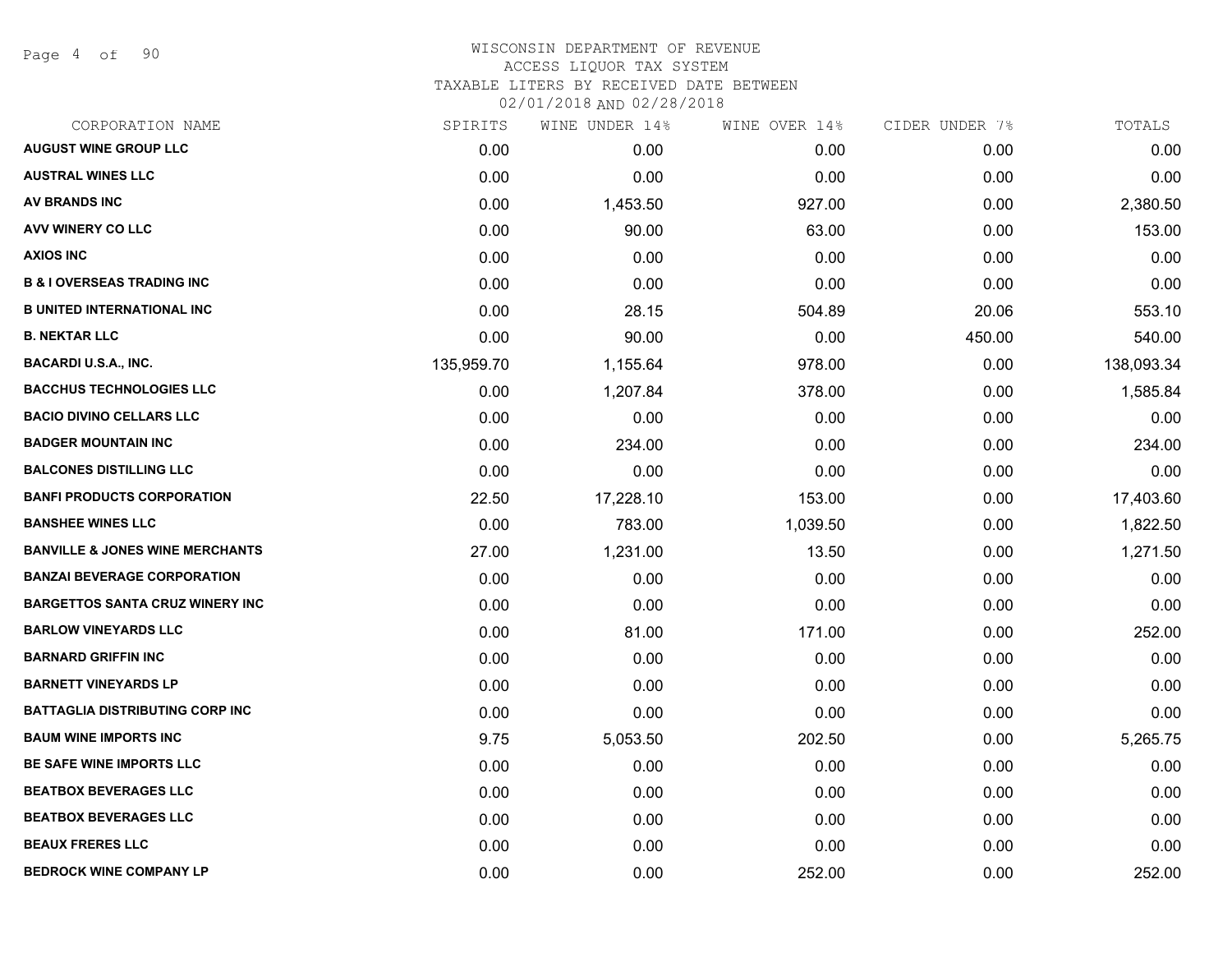Page 5 of 90

| CORPORATION NAME                                | SPIRITS | WINE UNDER 14% | WINE OVER 14% | CIDER UNDER 7% | TOTALS    |
|-------------------------------------------------|---------|----------------|---------------|----------------|-----------|
| <b>BENDISTILLERY INC</b>                        | 0.00    | 0.00           | 0.00          | 0.00           | 0.00      |
| <b>BENESSERE VINEYARDS LTD</b>                  | 0.00    | 0.00           | 0.00          | 0.00           | 0.00      |
| <b>BENNETT LANE WINERY LLC</b>                  | 0.00    | 0.00           | 0.00          | 0.00           | 0.00      |
| <b>BENOVIA WINERY LLC</b>                       | 0.00    | 0.00           | 0.00          | 0.00           | 0.00      |
| <b>BENTON-LANE LLC</b>                          | 0.00    | 0.00           | 0.00          | 0.00           | 0.00      |
| <b>BENTON-LANE LLC</b>                          | 0.00    | 0.00           | 0.00          | 0.00           | 0.00      |
| <b>BERGSTROM WINES LLC</b>                      | 0.00    | 45.00          | 0.00          | 0.00           | 45.00     |
| <b>BERNARDUS LLC</b>                            | 0.00    | 0.00           | 0.00          | 0.00           | 0.00      |
| BETHEL HEIGHTS VINEYARD INC                     | 0.00    | 45.00          | 0.00          | 0.00           | 45.00     |
| BETTER BRANDS INTERNATIONAL                     | 0.00    | 538.50         | 97.50         | 0.00           | 636.00    |
| <b>BETZ CELLARS LLC</b>                         | 0.00    | 0.00           | 0.00          | 0.00           | 0.00      |
| <b>BEVERAGE BROTHERS INC</b>                    | 0.00    | 0.00           | 0.00          | 0.00           | 0.00      |
| <b>BEVERAGE GROUP INTERNATIONAL LLC</b>         | 0.00    | 0.00           | 0.00          | 0.00           | 0.00      |
| <b>BEVERAGE SOLUTIONS &amp; LOGISTICS INC</b>   | 0.00    | 0.00           | 0.00          | 0.00           | 0.00      |
| <b>BF ACQUISITION LTD</b>                       | 9.00    | 90.00          | 0.00          | 0.00           | 99.00     |
| <b>BIAGIO CRU &amp; ESTATE WINES LLC</b>        | 0.00    | 0.00           | 0.00          | 0.00           | 0.00      |
| BIEN NACIDO VINEYARDS OF RANCHO TEPUSQUET<br>LP | 0.00    | 0.00           | 0.00          | 0.00           | 0.00      |
| <b>BILTMORE ESTATE WINE COMPANY</b>             | 0.00    | 0.00           | 0.00          | 0.00           | 0.00      |
| <b>BLACK ROCK SPIRITS LLC</b>                   | 252.56  | 0.00           | 0.00          | 0.00           | 252.56    |
| <b>BLACKBIRD VINEYARDS LLC</b>                  | 0.00    | 0.00           | 0.00          | 0.00           | 0.00      |
| <b>BLAKE FARMS HARD APPLE CIDER LLC</b>         | 0.00    | 0.00           | 0.00          | 4,446.91       | 4,446.91  |
| <b>BLAUM BROS DISTILLING CO LLC</b>             | 0.00    | 0.00           | 0.00          | 0.00           | 0.00      |
| <b>BLUE RIDGE DISTILLING CO INC.</b>            | 0.00    | 0.00           | 0.00          | 0.00           | 0.00      |
| <b>BNA WINE GROUP LLC</b>                       | 0.00    | 0.00           | 0.00          | 0.00           | 0.00      |
| <b>BNP DISTRIBUTING CO INC</b>                  | 0.00    | 0.00           | 0.00          | 0.00           | 0.00      |
| <b>BOEGER WINERY INC</b>                        | 0.00    | 0.00           | 0.00          | 0.00           | 0.00      |
| <b>BOGLE VINEYARDS INC</b>                      | 0.00    | 10,584.00      | 2,646.00      | 0.00           | 13,230.00 |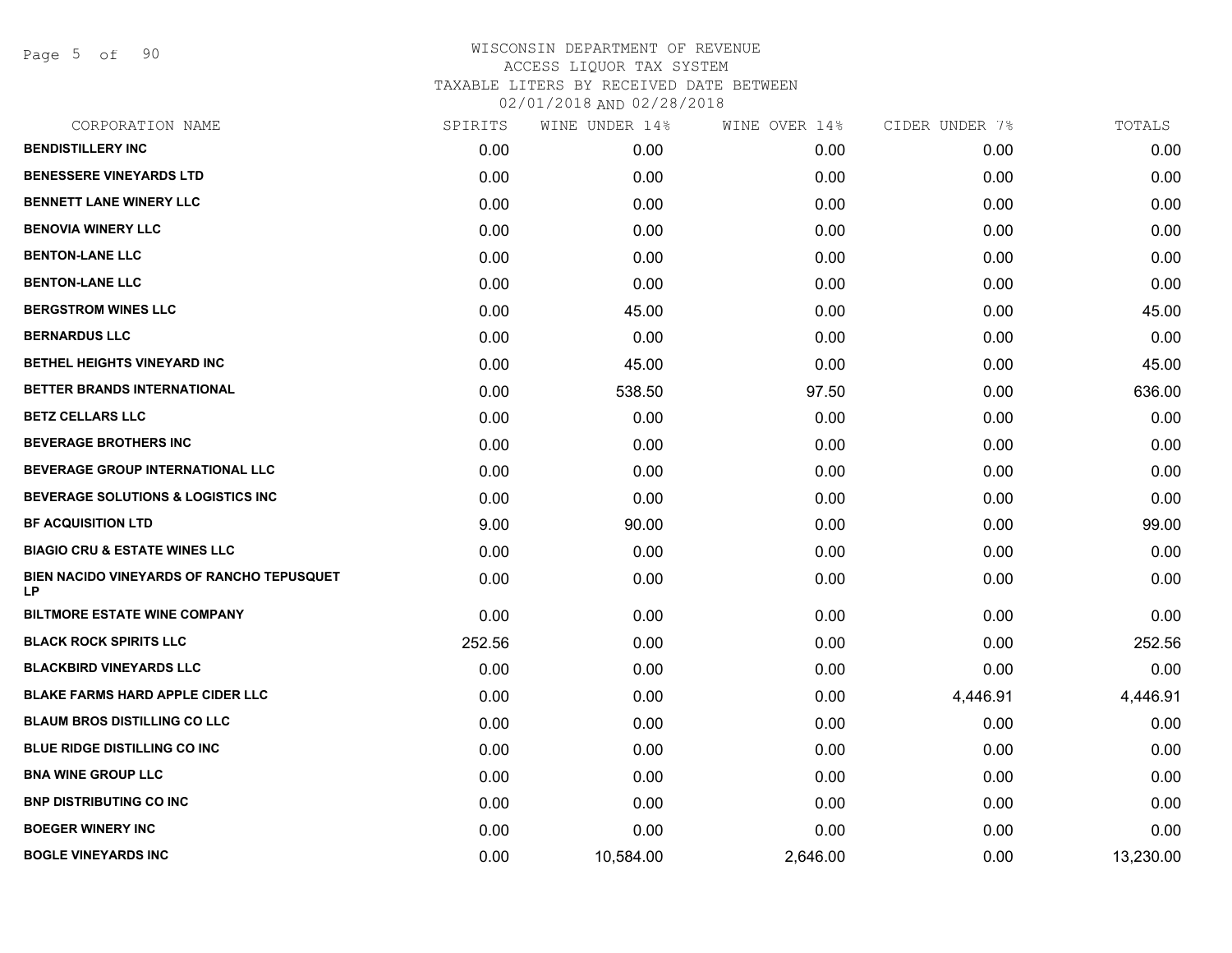Page 6 of 90

# WISCONSIN DEPARTMENT OF REVENUE ACCESS LIQUOR TAX SYSTEM TAXABLE LITERS BY RECEIVED DATE BETWEEN

| CORPORATION NAME                        | SPIRITS    | WINE UNDER 14% | WINE OVER 14% | CIDER UNDER 7% | TOTALS     |
|-----------------------------------------|------------|----------------|---------------|----------------|------------|
| <b>BONANNO VINTNERS LLC</b>             | 0.00       | 315.00         | 0.00          | 0.00           | 315.00     |
| <b>BONNY DOON WINERY INC</b>            | 0.00       | 45.00          | 54.00         | 0.00           | 99.00      |
| <b>BOSTON BEER CORPORATION</b>          | 0.00       | 0.00           | 0.00          | 124,389.90     | 124,389.90 |
| <b>BOUCHAINE VINEYARDS INC</b>          | 0.00       | 0.00           | 0.00          | 0.00           | 0.00       |
| <b>BOUNDARY BREAKS LLC</b>              | 0.00       | 0.00           | 0.00          | 0.00           | 0.00       |
| <b>BOUTINOT USA INC</b>                 | 0.00       | 0.00           | 0.00          | 0.00           | 0.00       |
| <b>BRASSFIELD ESTATE WINERY LLC</b>     | 0.00       | 0.00           | 0.00          | 0.00           | 0.00       |
| <b>BRAZOS WINE IMPORTS LLC</b>          | 0.00       | 1,125.00       | 0.00          | 0.00           | 1,125.00   |
| <b>BRICKELL WINES LLC</b>               | 0.00       | 0.00           | 0.00          | 0.00           | 0.00       |
| <b>BRIDGEVIEW VINEYARDS INC</b>         | 0.00       | 126.00         | 0.00          | 0.00           | 126.00     |
| <b>BRIGHT CELLARS INC</b>               | 0.00       | 0.00           | 0.00          | 0.00           | 0.00       |
| <b>BROADBENT SELECTIONS INC</b>         | 0.00       | 532.50         | 63.00         | 0.00           | 595.50     |
| <b>BRONCO WINE COMPANY</b>              | 0.00       | 64,573.44      | 1,593.00      | 0.00           | 66,166.44  |
| BROTHERS INTERNATIONAL FOOD CORPORATION | 0.00       | 0.00           | 0.00          | 0.00           | 0.00       |
| <b>BROVO SPIRITS LLC</b>                | 0.00       | 0.00           | 0.00          | 0.00           | 0.00       |
| <b>BROWN-FORMAN CORPORATION</b>         | 146,785.50 | 6,787.46       | 1,512.00      | 0.00           | 155,084.96 |
| <b>BRUTOCAO CELLARS LP</b>              | 0.00       | 531.00         | 0.00          | 0.00           | 531.00     |
| <b>BRYN MAWR VINEYARDS INC</b>          | 0.00       | 0.00           | 0.00          | 0.00           | 0.00       |
| <b>BUEHLER VINEYARDS INC</b>            | 0.00       | 630.00         | 0.00          | 0.00           | 630.00     |
| <b>BULGARIAN MASTER VINTNERS LLC</b>    | 0.00       | 0.00           | 0.00          | 0.00           | 0.00       |
| <b>BULLY HILL VINEYARDS INC</b>         | 0.00       | 0.00           | 0.00          | 0.00           | 0.00       |
| <b>BUONA VITA LLC</b>                   | 0.00       | 0.00           | 0.00          | 0.00           | 0.00       |
| <b>BUONCRISTIANI WINE CO LLC</b>        | 0.00       | 0.00           | 0.00          | 0.00           | 0.00       |
| <b>BURGESS CELLARS INC</b>              | 0.00       | 0.00           | 126.00        | 0.00           | 126.00     |
| <b>BUZZBALLZ LLC</b>                    | 0.00       | 0.00           | 0.00          | 0.00           | 0.00       |
| <b>BUZZBOX BEVERAGES INC</b>            | 0.00       | 0.00           | 0.00          | 0.00           | 0.00       |
| <b>BYMOFO LLC</b>                       | 0.00       | 0.00           | 0.00          | 0.00           | 0.00       |
| <b>C &amp; C WINE SERVICES INC</b>      | 0.00       | 0.00           | 0.00          | 0.00           | 0.00       |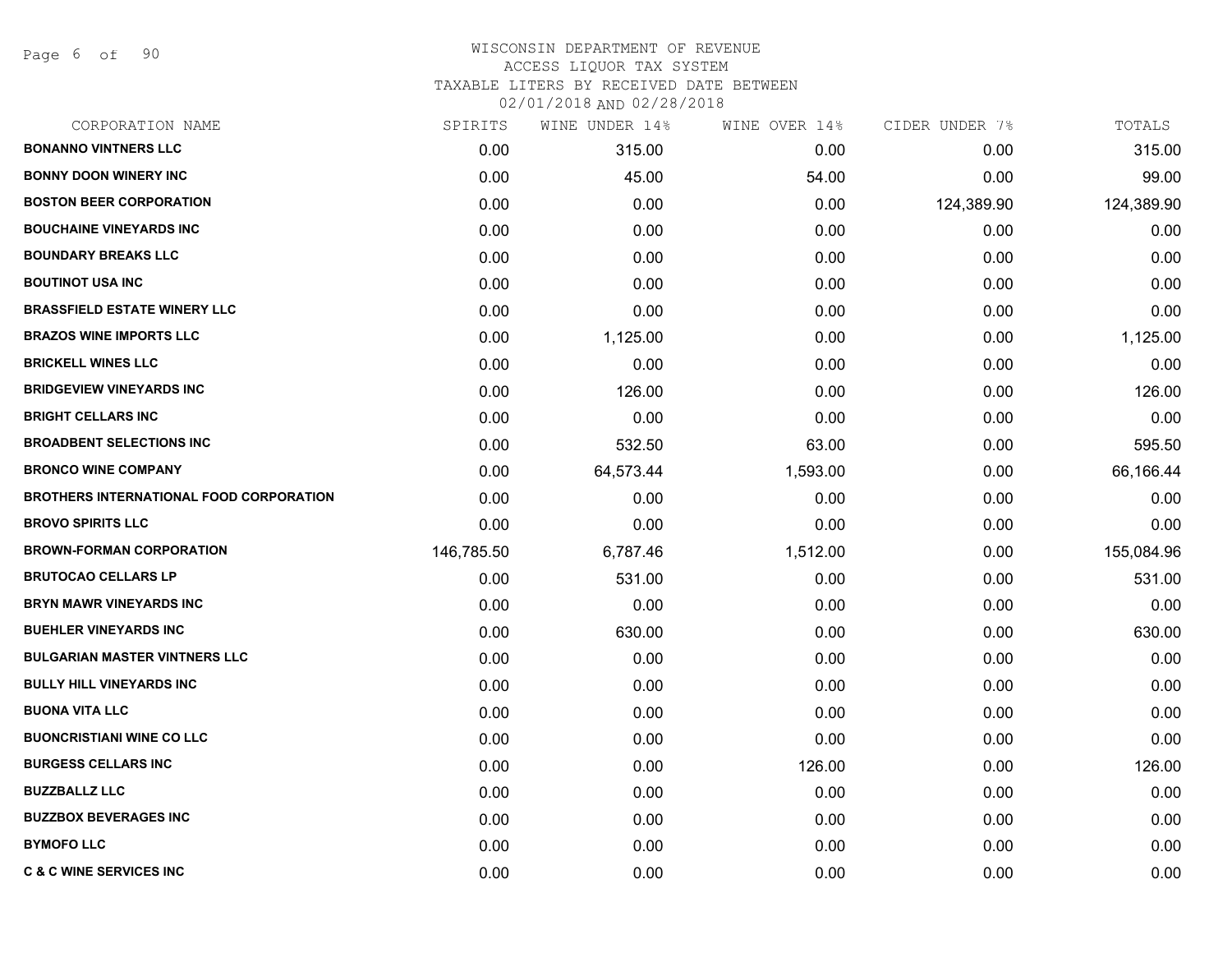Page 7 of 90

# WISCONSIN DEPARTMENT OF REVENUE ACCESS LIQUOR TAX SYSTEM

TAXABLE LITERS BY RECEIVED DATE BETWEEN

| CORPORATION NAME                       | SPIRITS   | WINE UNDER 14% | WINE OVER 14% | CIDER UNDER 7% | TOTALS    |
|----------------------------------------|-----------|----------------|---------------|----------------|-----------|
| <b>C MONDAVI &amp; SONS</b>            | 0.00      | 16,911.00      | 0.00          | 0.00           | 16,911.00 |
| <b>CABERNET CORP</b>                   | 0.00      | 783.00         | 13.50         | 0.00           | 796.50    |
| <b>CAFFO BEVERAGES INC</b>             | 0.00      | 0.00           | 0.00          | 0.00           | 0.00      |
| <b>CAIN CELLARS INC</b>                | 0.00      | 0.00           | 0.00          | 0.00           | 0.00      |
| <b>CAL VIN ENTERPRISES CORPORATION</b> | 0.00      | 0.00           | 0.00          | 0.00           | 0.00      |
| <b>CALCAREOUS VINEYARD LLC</b>         | 0.00      | 0.00           | 0.00          | 0.00           | 0.00      |
| <b>CALERA WINE COMPANY LP</b>          | 0.00      | 0.00           | 0.00          | 0.00           | 0.00      |
| <b>CALIFORNIA CIDER COMPANY</b>        | 0.00      | 0.00           | 0.00          | 8,186.31       | 8,186.31  |
| <b>CALIFORNIA NATURAL PRODUCTS INC</b> | 0.00      | 0.00           | 0.00          | 0.00           | 0.00      |
| <b>CALIFORNIA VINEYARDS INC</b>        | 0.00      | 0.00           | 0.00          | 0.00           | 0.00      |
| <b>CALLUNA VINEYARDS LLC</b>           | 0.00      | 0.00           | 0.00          | 0.00           | 0.00      |
| <b>CAMARDA CORP</b>                    | 0.00      | 0.00           | 0.00          | 0.00           | 0.00      |
| <b>CAMPARI AMERICA LLC</b>             | 45,506.10 | 0.00           | 0.00          | 0.00           | 45,506.10 |
| <b>CANNON RIVER WINERY LLC</b>         | 0.00      | 0.00           | 0.00          | 0.00           | 0.00      |
| <b>CAPE CLASSICS INC</b>               | 0.00      | 1,044.00       | 0.00          | 0.00           | 1,044.00  |
| <b>CARAVEL GROUP LLC</b>               | 0.00      | 0.00           | 0.00          | 0.00           | 0.00      |
| <b>CARDINAL WINE GROUP LLC</b>         | 0.00      | 0.00           | 0.00          | 0.00           | 0.00      |
| <b>CARDWELL HILL CELLARS LLC</b>       | 0.00      | 0.00           | 0.00          | 0.00           | 0.00      |
| <b>CARIBBEAN DISTILLERS LLC</b>        | 1,377.11  | 5,724.01       | 44.88         | 0.00           | 7,146.00  |
| <b>CARL JEPPSON COMPANY</b>            | 630.00    | 0.00           | 0.00          | 0.00           | 630.00    |
| <b>CARL THOMA</b>                      | 0.00      | 0.00           | 0.00          | 0.00           | 0.00      |
| <b>CARLSON VINEYARDS INC</b>           | 0.00      | 9.00           | 0.00          | 0.00           | 9.00      |
| <b>CAROLE MINOGUE</b>                  | 0.00      | 0.00           | 0.00          | 0.00           | 0.00      |
| <b>CAROLINA DISTRIBUTION LLC</b>       | 0.00      | 0.00           | 0.00          | 0.00           | 0.00      |
| <b>CARRIAGE HOUSE IMPORTS, LTD.</b>    | 202.50    | 0.00           | 0.00          | 0.00           | 202.50    |
| <b>CASTLE BRANDS USA CORP</b>          | 2,046.00  | 0.00           | 0.00          | 0.00           | 2,046.00  |
| <b>CASTORO CELLARS</b>                 | 0.00      | 0.00           | 0.00          | 0.00           | 0.00      |
| <b>CAYMUS VINEYARDS INC</b>            | 0.00      | 0.00           | 0.00          | 0.00           | 0.00      |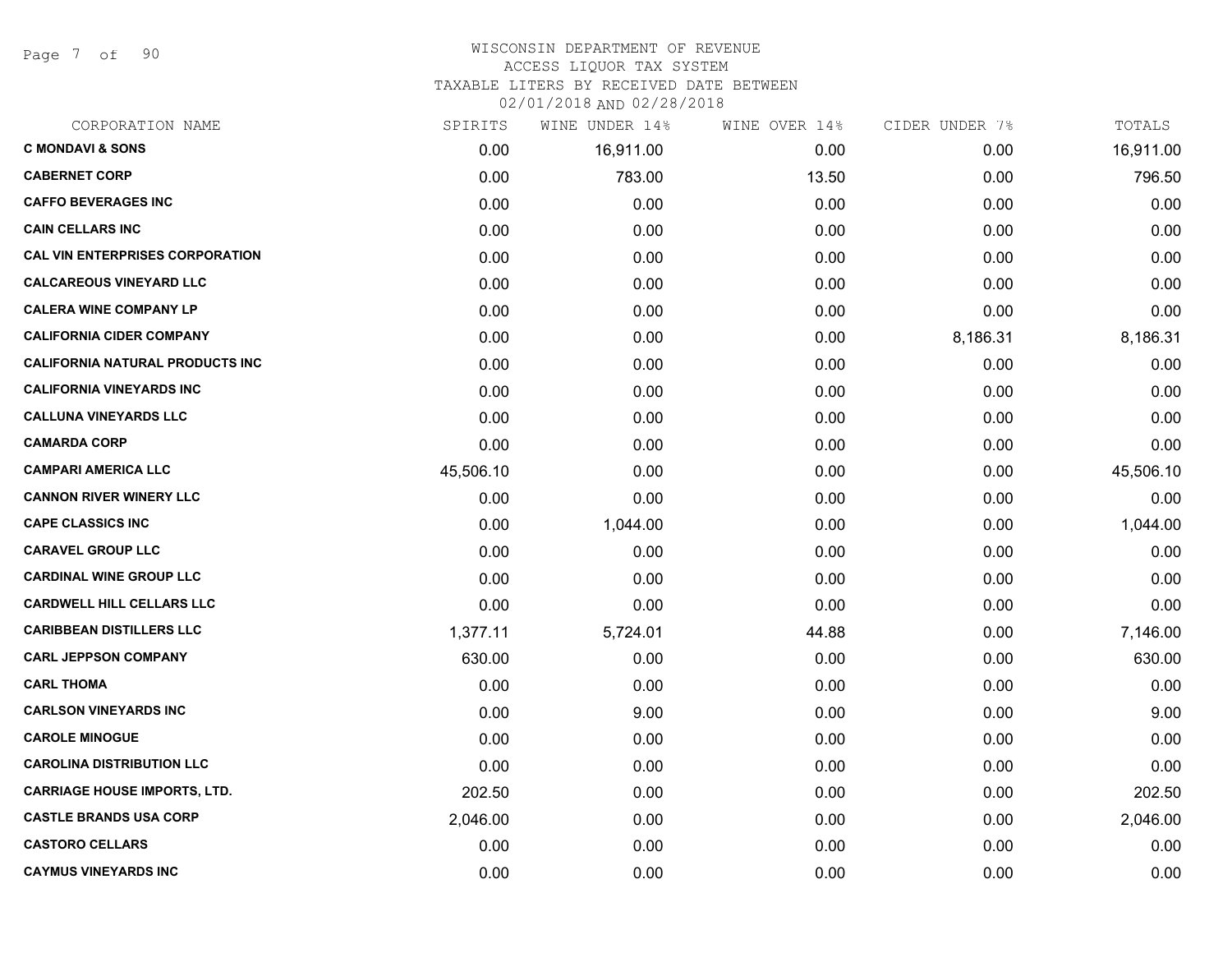| CORPORATION NAME                            | SPIRITS   | WINE UNDER 14% | WINE OVER 14% | CIDER UNDER 7% | TOTALS    |
|---------------------------------------------|-----------|----------------|---------------|----------------|-----------|
| <b>CEDAR KNOLL VINEYARDS INC</b>            | 0.00      | 0.00           | 0.00          | 0.00           | 0.00      |
| <b>CELEBRATION DISTILLATION CORPORATION</b> | 0.00      | 0.00           | 0.00          | 0.00           | 0.00      |
| <b>CELLAR D LLC</b>                         | 0.00      | 0.00           | 0.00          | 0.00           | 0.00      |
| <b>CELLARS INTERNATIONAL INC</b>            | 0.00      | 261.18         | 0.00          | 0.00           | 261.18    |
| <b>CELLIER WINES DISTRIBUTING INC</b>       | 0.00      | 800.00         | 0.00          | 0.00           | 800.00    |
| <b>CENTER VALLEY ORCHARDS LLC</b>           | 0.00      | 0.00           | 0.00          | 0.00           | 0.00      |
| <b>CHAISE VENTURES INC</b>                  | 0.00      | 0.00           | 0.00          | 0.00           | 0.00      |
| <b>CHANNING DAUGHTERS WINERY LLC</b>        | 0.00      | 355.00         | 0.00          | 0.00           | 355.00    |
| <b>CHAPPELLET WINERY INC</b>                | 0.00      | 0.00           | 126.00        | 0.00           | 126.00    |
| <b>CHARBAUT AMERICA INC</b>                 | 0.00      | 0.00           | 0.00          | 0.00           | 0.00      |
| <b>CHARLES &amp; MARTHA BARRA</b>           | 0.00      | 117.00         | 477.00        | 0.00           | 594.00    |
| <b>CHARLES JACQUIN ET CIE INC</b>           | 17,674.23 | 0.00           | 184.58        | 0.00           | 17,858.81 |
| <b>CHARLES NEAL SELECTIONS INC</b>          | 0.00      | 378.00         | 0.00          | 0.00           | 378.00    |
| <b>CHARLES REININGER LLC</b>                | 0.00      | 0.00           | 6.00          | 0.00           | 6.00      |
| <b>CHATEAU BARNABY LLC</b>                  | 0.00      | 0.00           | 0.00          | 0.00           | 0.00      |
| <b>CHATEAU DIANA LLC</b>                    | 0.00      | 116.74         | 0.00          | 0.00           | 116.74    |
| <b>CHATHAM IMPORTS INC</b>                  | 0.00      | 0.00           | 0.00          | 0.00           | 0.00      |
| <b>CHEHALEM INC</b>                         | 0.00      | 252.00         | 0.00          | 0.00           | 252.00    |
| <b>CHICAGO DISTILLING COMPANY LLC</b>       | 0.00      | 0.00           | 0.00          | 0.00           | 0.00      |
| <b>CHITOWN SPIRITS COMPANY</b>              | 0.00      | 0.00           | 0.00          | 0.00           | 0.00      |
| <b>CHOYA UMESHU USA INC</b>                 | 0.00      | 0.00           | 0.00          | 0.00           | 0.00      |
| <b>CHRISTIAN P SCHAEFER</b>                 | 0.00      | 3,780.00       | 0.00          | 3,679.42       | 7,459.42  |
| <b>CHRISTOPHER DRAKE WHITCRAFT</b>          | 0.00      | 0.00           | 0.00          | 0.00           | 0.00      |
| <b>CHRISTOPHER F PITTENGER</b>              | 0.00      | 0.00           | 0.00          | 0.00           | 0.00      |
| <b>CHRISTOPHER FIGGINS</b>                  | 0.00      | 0.00           | 0.00          | 0.00           | 0.00      |
| <b>CHRISTOPHER J FLOOD</b>                  | 0.00      | 0.00           | 0.00          | 0.00           | 0.00      |
| <b>CHRISTOPHER MICHAEL WINES LLC</b>        | 0.00      | 0.00           | 0.00          | 0.00           | 0.00      |
| CIV (USA) INC                               | 0.00      | 133.14         | 0.00          | 0.00           | 133.14    |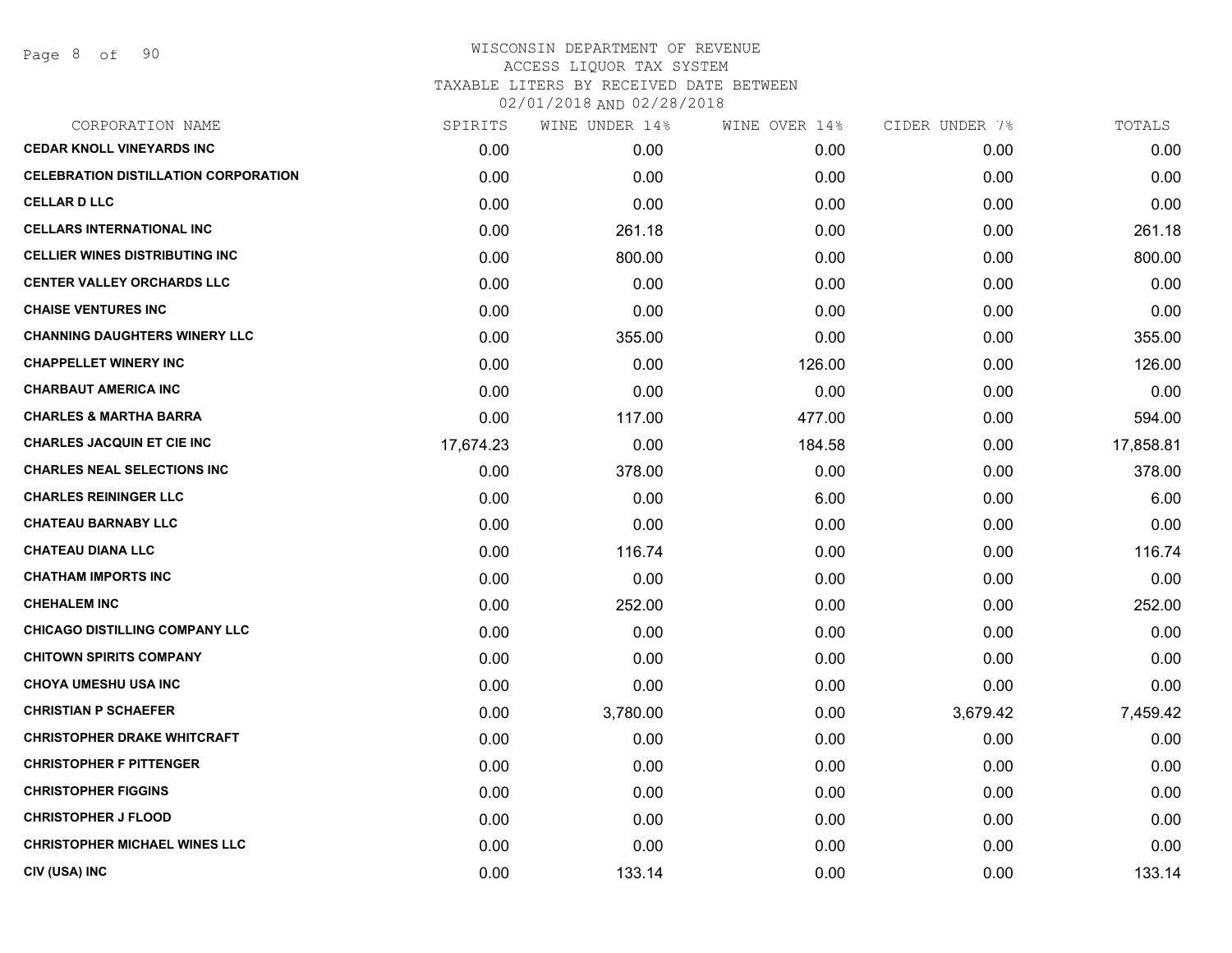Page 9 of 90

# WISCONSIN DEPARTMENT OF REVENUE ACCESS LIQUOR TAX SYSTEM

TAXABLE LITERS BY RECEIVED DATE BETWEEN

| CORPORATION NAME                             | SPIRITS    | WINE UNDER 14% | WINE OVER 14% | CIDER UNDER 7% | TOTALS     |
|----------------------------------------------|------------|----------------|---------------|----------------|------------|
| <b>CLAAR CELLARS LLC</b>                     | 0.00       | 33.29          | 0.00          | 0.00           | 33.29      |
| <b>CLASSIC WINES INC</b>                     | 0.00       | 0.00           | 0.00          | 0.00           | 0.00       |
| <b>CLENDENENLINDQUIST VINTNERS</b>           | 0.00       | 0.00           | 0.00          | 0.00           | 0.00       |
| <b>CLINE CELLARS INC</b>                     | 0.00       | 1,296.00       | 1,305.00      | 0.00           | 2,601.00   |
| <b>CLINE SISTERS IMPORTS LLC</b>             | 0.00       | 0.00           | 0.00          | 0.00           | 0.00       |
| <b>CLINT PROPERTIES INC</b>                  | 0.00       | 126.00         | 0.00          | 0.00           | 126.00     |
| <b>CLOS LACHANCE WINES LLC</b>               | 0.00       | 0.00           | 0.00          | 0.00           | 0.00       |
| <b>COCKERELL WINE CONSULTING LLC</b>         | 0.00       | 0.00           | 0.00          | 0.00           | 0.00       |
| <b>CODY T WRIGHT</b>                         | 0.00       | 0.00           | 0.00          | 0.00           | 0.00       |
| <b>COHO WINES LLC</b>                        | 0.00       | 0.00           | 0.00          | 0.00           | 0.00       |
| <b>CONSTELLATION BRANDS INC</b>              | 140,046.45 | 419,035.29     | 11,967.00     | 0.00           | 571,048.74 |
| <b>COOL HAND VINEYARDS LLC</b>               | 0.00       | 0.00           | 126.00        | 0.00           | 126.00     |
| <b>COPA FINA WINE IMPORTS LLC</b>            | 0.00       | 0.00           | 0.00          | 0.00           | 0.00       |
| <b>COPPER &amp; KINGS AMERICAN BRANDY CO</b> | 378.00     | 0.00           | 0.00          | 0.00           | 378.00     |
| <b>COPPER CANE LLC</b>                       | 0.00       | 126.00         | 1,026.00      | 0.00           | 1,152.00   |
| <b>CORA IMPORTS LTD</b>                      | 0.00       | 0.00           | 0.00          | 0.00           | 0.00       |
| <b>CORDELINA WINE COMPANY LLC</b>            | 0.00       | 0.00           | 0.00          | 0.00           | 0.00       |
| <b>CORK ALLIANCE INC</b>                     | 0.00       | 1,251.00       | 0.00          | 0.00           | 1,251.00   |
| <b>CORNERSTONE CELLARS LLC</b>               | 0.00       | 0.00           | 0.00          | 0.00           | 0.00       |
| <b>CORNERSTONE U.S. WINE IMPORTS INC</b>     | 0.00       | 0.00           | 0.00          | 0.00           | 0.00       |
| <b>COUP DE FOUDRE LLC</b>                    | 0.00       | 0.00           | 0.00          | 0.00           | 0.00       |
| <b>COURAGEOUS INC</b>                        | 0.00       | 0.00           | 0.00          | 0.00           | 0.00       |
| <b>CRACOVIA BRANDS INC</b>                   | 21.00      | 0.00           | 9.00          | 0.00           | 30.00      |
| <b>CRAFTED ARTISAN MEADERY LLC</b>           | 0.00       | 0.00           | 0.00          | 0.00           | 0.00       |
| <b>CRAIG S HANDLY</b>                        | 0.00       | 0.00           | 0.00          | 0.00           | 0.00       |
| <b>CREATIVE WINE CONCEPTS INC</b>            | 0.00       | 18.00          | 366.00        | 0.00           | 384.00     |
| <b>CREW WINE COMPANY LLC</b>                 | 0.00       | 702.00         | 189.00        | 0.00           | 891.00     |
| <b>CRIBARI VINEYARDS INC</b>                 | 0.00       | 504.00         | 0.00          | 0.00           | 504.00     |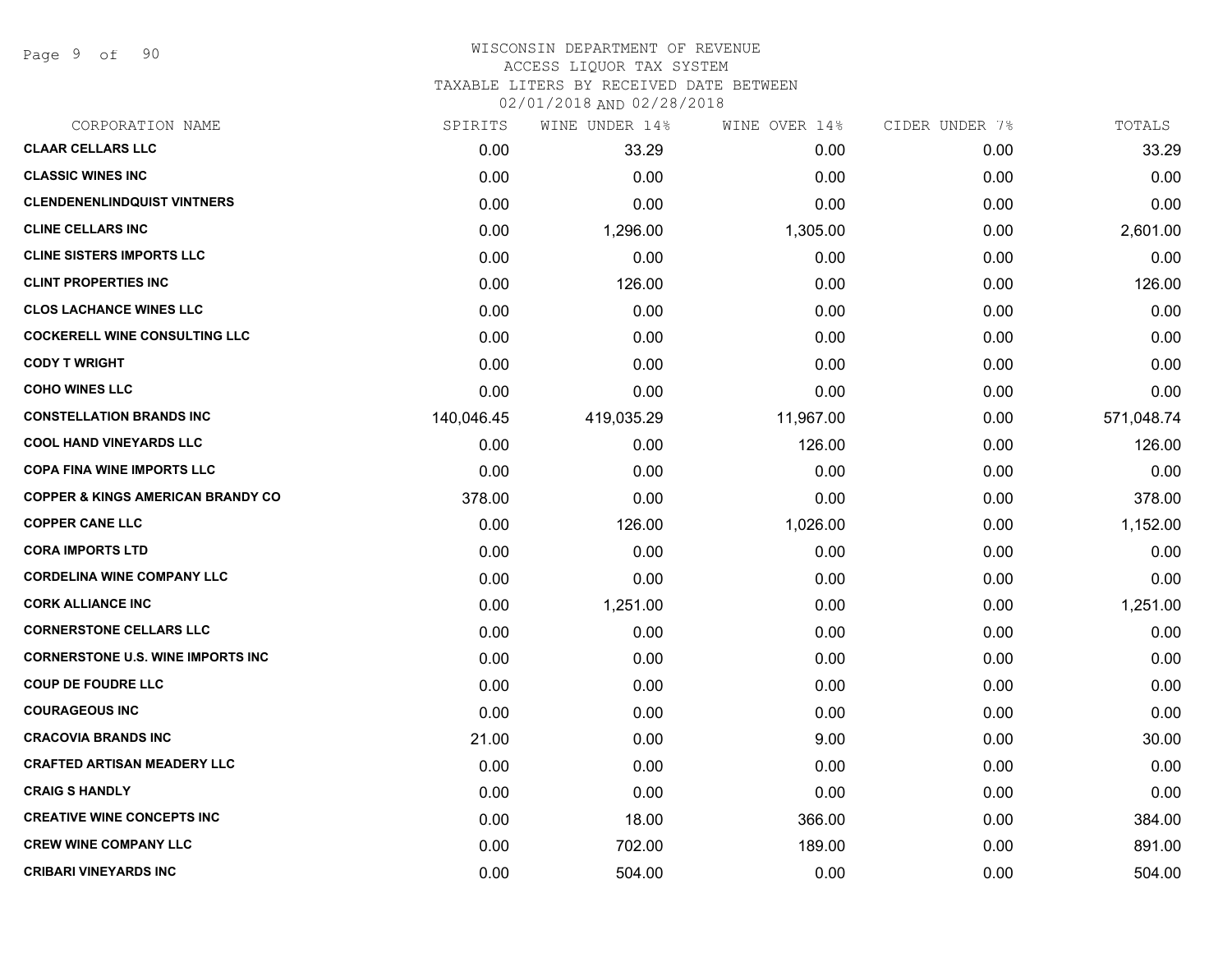Page 10 of 90

# WISCONSIN DEPARTMENT OF REVENUE ACCESS LIQUOR TAX SYSTEM TAXABLE LITERS BY RECEIVED DATE BETWEEN

| CORPORATION NAME                        | SPIRITS  | WINE UNDER 14% | WINE OVER 14% | CIDER UNDER 7% | TOTALS    |
|-----------------------------------------|----------|----------------|---------------|----------------|-----------|
| <b>CRIMSON WINE GROUP LTD</b>           | 0.00     | 126.00         | 0.00          | 0.00           | 126.00    |
| <b>CRISPIN CIDER COMPANY</b>            | 0.00     | 0.00           | 0.00          | 0.00           | 0.00      |
| <b>CRISTOM VINEYARDS INC</b>            | 0.00     | 126.00         | 0.00          | 0.00           | 126.00    |
| <b>CROWN POINT WINERY LLC</b>           | 0.00     | 0.00           | 0.00          | 0.00           | 0.00      |
| <b>CROWN VALLEY WINERY INC</b>          | 3,627.00 | 0.00           | 0.00          | 0.00           | 3,627.00  |
| <b>CULT OF 8</b>                        | 0.00     | 2,160.00       | 0.00          | 0.00           | 2,160.00  |
| <b>CULTIVATE WINES LLC</b>              | 0.00     | 589.50         | 0.00          | 0.00           | 589.50    |
| <b>CUSHMAN WINERY CORPORATION</b>       | 0.00     | 0.00           | 0.00          | 0.00           | 0.00      |
| <b>CUTWATER SPIRITS LLC</b>             | 2,600.00 | 0.00           | 0.00          | 0.00           | 2,600.00  |
| <b>CUVAISON INC</b>                     | 0.00     | 0.00           | 0.00          | 0.00           | 0.00      |
| <b>D &amp; D VINEYARDS INC</b>          | 0.00     | 0.00           | 0.00          | 0.00           | 0.00      |
| <b>D &amp; J F CELLARS INC</b>          | 0.00     | 0.00           | 0.00          | 0.00           | 0.00      |
| <b>D.G.L. DISTRIBUTORS, INC</b>         | 0.00     | 0.00           | 0.00          | 0.00           | 0.00      |
| <b>DAEDALUS CELLARS CO</b>              | 0.00     | 252.00         | 0.00          | 0.00           | 252.00    |
| <b>DAN CAREY</b>                        | 0.00     | 0.00           | 0.00          | 0.00           | 0.00      |
| <b>DANCING COYOTE WINES</b>             | 0.00     | 0.00           | 0.00          | 0.00           | 0.00      |
| <b>DANIEL A LASNER</b>                  | 0.00     | 0.00           | 0.00          | 0.00           | 0.00      |
| <b>DANNY RAKOVIC</b>                    | 0.00     | 0.00           | 0.00          | 0.00           | 0.00      |
| <b>DAOU VINEYARDS LLC</b>               | 0.00     | 0.00           | 0.00          | 0.00           | 0.00      |
| <b>DAQUINO ITALIAN IMPORTING CO INC</b> | 0.00     | 0.00           | 0.00          | 0.00           | 0.00      |
| DARIOUSH KHALEDI WINERY LLC             | 0.00     | 0.00           | 67.50         | 0.00           | 67.50     |
| <b>DAVID ARTHUR VINEYARDS LLC</b>       | 0.00     | 0.00           | 0.00          | 0.00           | 0.00      |
| <b>DAVID B POTTER</b>                   | 0.00     | 3.50           | 0.00          | 0.00           | 3.50      |
| <b>DAVID N RAYNE</b>                    | 1,627.79 | 23,298.26      | 5,604.24      | 0.00           | 30,530.29 |
| <b>DAVID R BARNES</b>                   | 0.00     | 0.00           | 0.00          | 0.00           | 0.00      |
| <b>DAVIDS PINOT VINEYARDS INC</b>       | 0.00     | 0.00           | 0.00          | 0.00           | 0.00      |
| <b>DAVOS BRANDS LLC</b>                 | 22.50    | 142.56         | 246.24        | 0.00           | 411.30    |
| DAYLIGHT WINE COMPANY LLC               | 0.00     | 0.00           | 0.00          | 0.00           | 0.00      |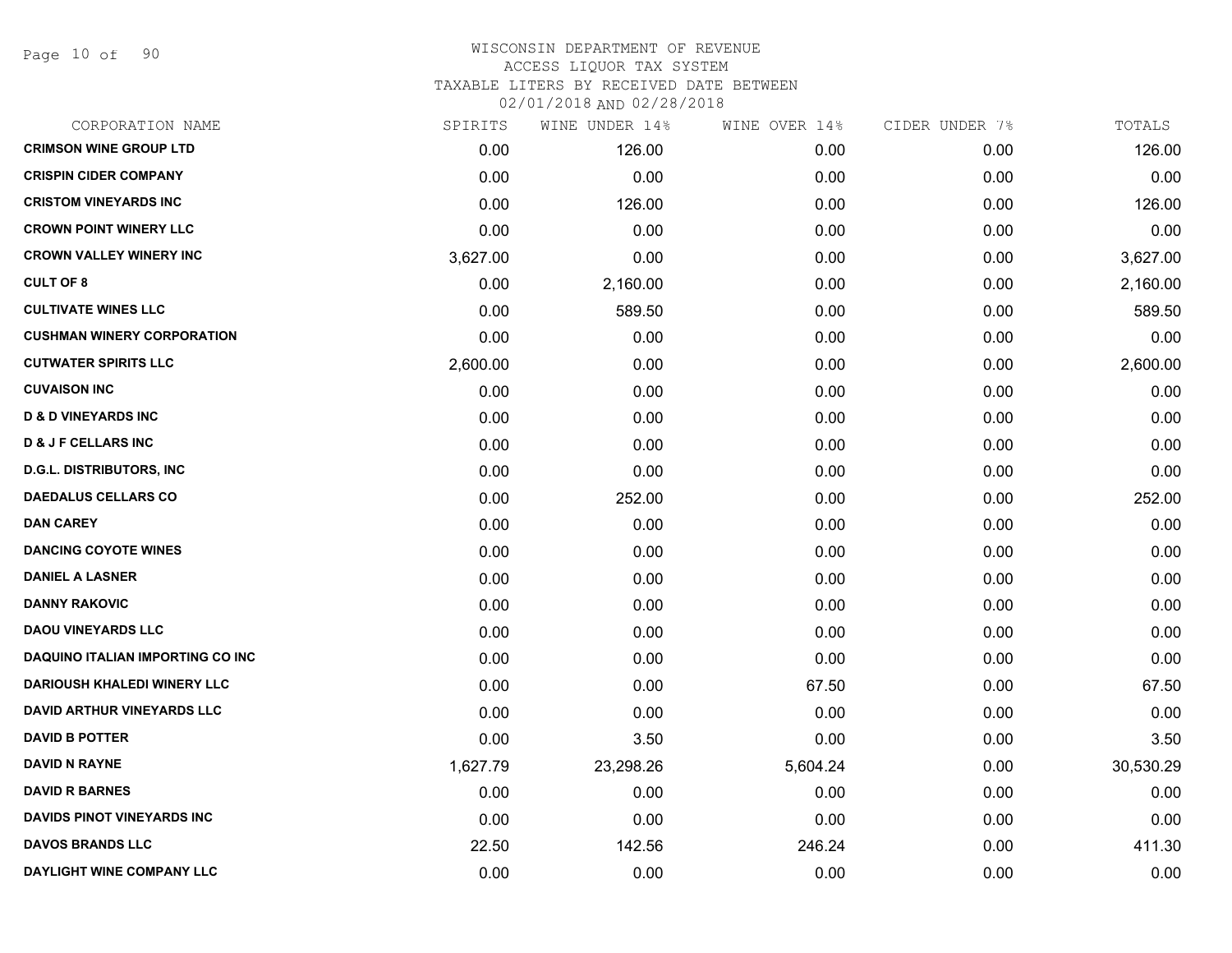# WISCONSIN DEPARTMENT OF REVENUE ACCESS LIQUOR TAX SYSTEM

TAXABLE LITERS BY RECEIVED DATE BETWEEN

| CORPORATION NAME                                                         | SPIRITS      | WINE UNDER 14% | WINE OVER 14% | CIDER UNDER 7% | TOTALS       |
|--------------------------------------------------------------------------|--------------|----------------|---------------|----------------|--------------|
| DE MAISON SELECTIONS INC                                                 | 9.00         | 670.00         | 36.00         | 13.50          | 728.50       |
| <b>DEANNA BASTIANICH</b>                                                 | 0.00         | 0.00           | 0.00          | 0.00           | 0.00         |
| <b>DELEGAT USA INC</b>                                                   | 0.00         | 13,860.00      | 0.00          | 0.00           | 13,860.00    |
| <b>DELIA E RODRIGUEZ</b>                                                 | 0.00         | 0.00           | 0.00          | 0.00           | 0.00         |
| <b>DELICATO VINEYARDS INC</b>                                            | 0.00         | 150,324.00     | 12,978.00     | 0.00           | 163,302.00   |
| <b>DELILLE CELLARS LLC</b>                                               | 0.00         | 0.00           | 0.00          | 0.00           | 0.00         |
| DEMERARA DISTILLERS (USA) INC                                            | 0.00         | 0.00           | 0.00          | 0.00           | 0.00         |
| <b>DEMON SPIRITS LLC</b>                                                 | 0.00         | 0.00           | 0.00          | 0.00           | 0.00         |
| <b>DEROSE WINERY INC</b>                                                 | 0.00         | 0.00           | 0.00          | 0.00           | 0.00         |
| <b>DERRICK C MANCINI</b>                                                 | 0.00         | 0.00           | 0.00          | 0.00           | 0.00         |
| <b>DIAGEO AMERICAS, INC.</b>                                             | $-13,608.30$ | 0.00           | 0.00          | 0.00           | $-13,608.30$ |
| <b>DIAMOND IMPORTERS INC</b>                                             | 0.00         | 261.00         | 0.00          | 0.00           | 261.00       |
| <b>DIRTY IMPORTS LLC</b>                                                 | 0.00         | 0.00           | 0.00          | 0.00           | 0.00         |
| <b>DISARONNO INTERNATIONAL LLC</b>                                       | 166.50       | 144.00         | 0.00          | 0.00           | 310.50       |
| DISTILLERY NO. 209 LTD NAPA CALIFORNIA                                   | 0.00         | 0.00           | 0.00          | 0.00           | 0.00         |
| <b>DIVOT ENTERPRISES LLC</b>                                             | 0.00         | 0.00           | 0.00          | 0.00           | 0.00         |
| DOMAINE DE LA TERRE ROUGE LTD                                            | 0.00         | 0.00           | 756.00        | 0.00           | 756.00       |
| <b>DOMAINE DE MARIA SOTER LLC</b>                                        | 0.00         | 234.00         | 0.00          | 0.00           | 234.00       |
| <b>DOMAINE MB LLC</b>                                                    | 0.00         | 0.00           | 0.00          | 0.00           | 0.00         |
| <b>DOMAINE SELECT WINE &amp; SPIRITS LLC</b>                             | 0.00         | 0.00           | 0.00          | 0.00           | 0.00         |
| <b>DOMAINE SERENE VINEYARDS &amp; WINERY INC</b>                         | 0.00         | 0.00           | 0.00          | 0.00           | 0.00         |
| <b>DOMAINE ST GEORGE</b>                                                 | 0.00         | 0.00           | 0.00          | 0.00           | 0.00         |
| <b>DON SEBASTIANI &amp; SONS INTERNATIONAL WINE</b><br><b>NEGOCIANTS</b> | 0.00         | 7,059.00       | 630.00        | 0.00           | 7,689.00     |
| <b>DOUBLE DIAMOND DISTILLERY LLC</b>                                     | 0.00         | 0.00           | 0.00          | 0.00           | 0.00         |
| <b>DOUBLE DOWN SPIRITS LLC</b>                                           | 0.00         | 0.00           | 0.00          | 0.00           | 0.00         |
| <b>DOYNA LTD</b>                                                         | 735.00       | 0.00           | 0.00          | 0.00           | 735.00       |
| <b>DREYER WINE LLC</b>                                                   | 0.00         | 252.00         | 0.00          | 0.00           | 252.00       |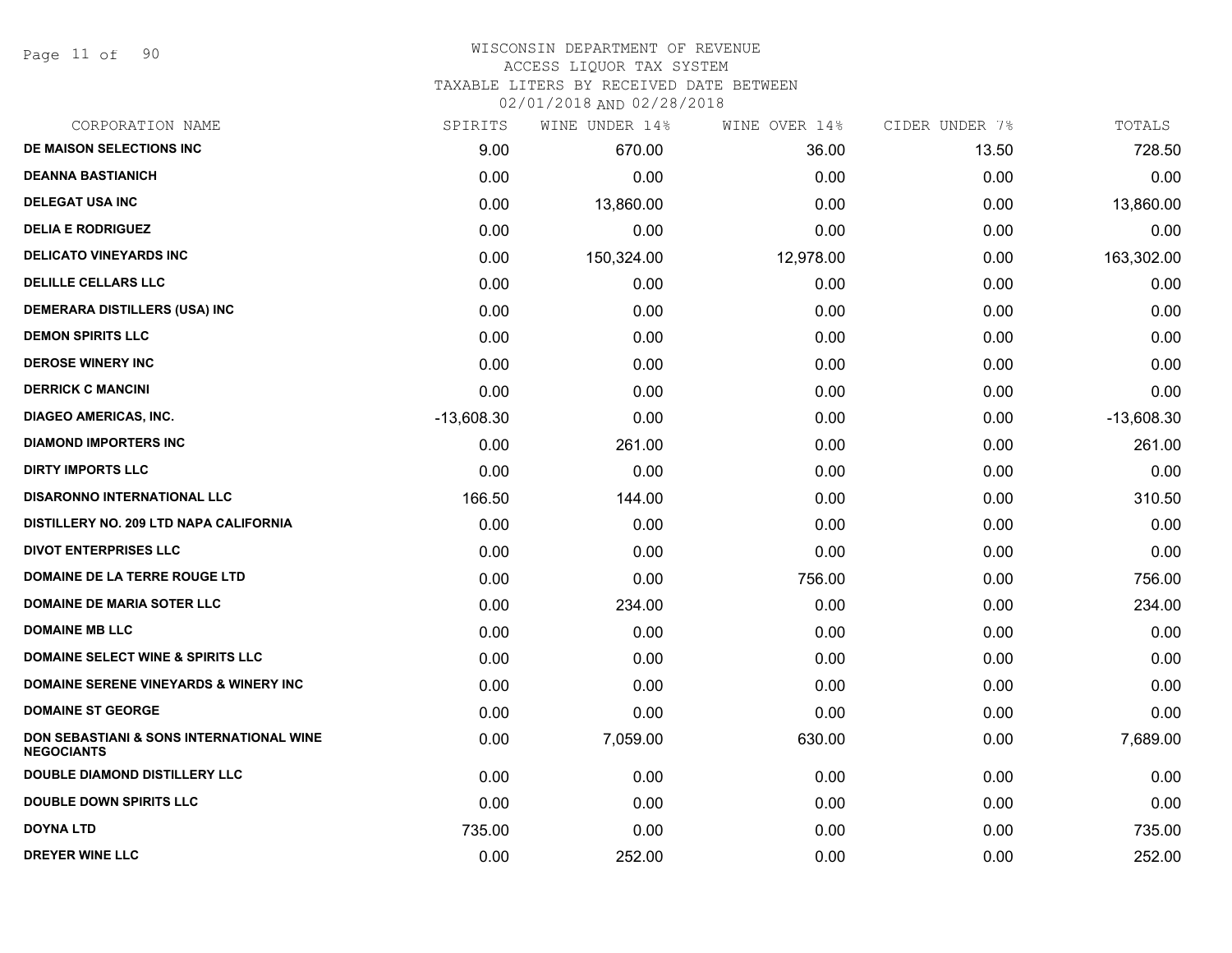Page 12 of 90

# WISCONSIN DEPARTMENT OF REVENUE

# ACCESS LIQUOR TAX SYSTEM

TAXABLE LITERS BY RECEIVED DATE BETWEEN

| CORPORATION NAME                        | SPIRITS    | WINE UNDER 14% | WINE OVER 14% | CIDER UNDER 7% | TOTALS       |
|-----------------------------------------|------------|----------------|---------------|----------------|--------------|
| <b>DREYFUS ASHBY INC</b>                | 0.00       | 2,286.00       | 540.00        | 0.00           | 2,826.00     |
| <b>DRG IMPORTS LLC</b>                  | 0.00       | 0.00           | 0.00          | 0.00           | 0.00         |
| <b>DRINKS AMERICAS INC</b>              | 0.00       | 0.00           | 0.00          | 0.00           | 0.00         |
| DRY CREEK VINEYARD INC                  | 0.00       | 819.00         | 256.20        | 0.00           | 1,075.20     |
| <b>DUCKHORN WINE COMPANY</b>            | 0.00       | 8,473.50       | 1,893.00      | 0.00           | 10,366.50    |
| DUGGANS DISTILLERS PRODUCTS CORPORATION | 193.50     | 0.00           | 0.00          | 0.00           | 193.50       |
| <b>DUMOL WINERY LLC</b>                 | 0.00       | 0.00           | 0.00          | 0.00           | 0.00         |
| <b>DUNHAM CELLARS LLC</b>               | 0.00       | 0.00           | 126.00        | 0.00           | 126.00       |
| <b>DUNN VINEYARDS LLC</b>               | 0.00       | 0.00           | 0.00          | 0.00           | 0.00         |
| DUTTON GOLDFIELD WINERY LLC             | 0.00       | 0.00           | 0.00          | 0.00           | 0.00         |
| <b>DV SPIRITS LLC</b>                   | 99.00      | 0.00           | 0.00          | 0.00           | 99.00        |
| <b>E &amp; J GALLO WINERY</b>           | 126,575.70 | 864,650.70     | 28,327.50     | 0.00           | 1,019,553.90 |
| <b>EAGLE EYE IMPORTS LLC</b>            | 0.00       | 0.00           | 0.00          | 0.00           | 0.00         |
| <b>EAGLES LANDING WINERY LLC</b>        | 0.00       | 355.50         | 0.00          | 0.00           | 355.50       |
| <b>EASTERN LIQUORS USA INC</b>          | 0.00       | 0.00           | 0.00          | 0.00           | 0.00         |
| <b>EBERLE WINERY LP</b>                 | 0.00       | 0.00           | 90.00         | 0.00           | 90.00        |
| <b>ECLIPSE ASSETS LLC</b>               | 0.00       | 0.00           | 0.00          | 0.00           | 0.00         |
| <b>ECOSUR GROUP LLC</b>                 | 0.00       | 567.00         | 0.00          | 0.00           | 567.00       |
| EHREN JORDAN WINE CELLARS LLC           | 0.00       | 333.00         | 0.00          | 0.00           | 333.00       |
| <b>EIGHT BOTTLES LLC</b>                | 0.00       | 0.00           | 0.00          | 0.00           | 0.00         |
| ELK COVE VINEYARDS INC                  | 0.00       | 0.00           | 0.00          | 0.00           | 0.00         |
| <b>ELV-OREGON LLC</b>                   | 0.00       | 0.00           | 0.00          | 0.00           | 0.00         |
| <b>ELYSE WINERY LLC</b>                 | 0.00       | 0.00           | 0.00          | 0.00           | 0.00         |
| <b>EMCO CHEMICAL DISTRIBUTORS, INC.</b> | 0.00       | 0.00           | 0.00          | 0.00           | 0.00         |
| <b>EMILIO GUGLIELMO WINERY INC</b>      | 0.00       | 0.00           | 0.00          | 0.00           | 0.00         |
| <b>EMPSON USA INC</b>                   | 0.00       | 157.50         | 0.00          | 0.00           | 157.50       |
| <b>ENOS VINEYARDS INC</b>               | 0.00       | 0.00           | 0.00          | 0.00           | 0.00         |
| <b>ENOTEC IMPORTS INC</b>               | 0.00       | 333.00         | 45.00         | 0.00           | 378.00       |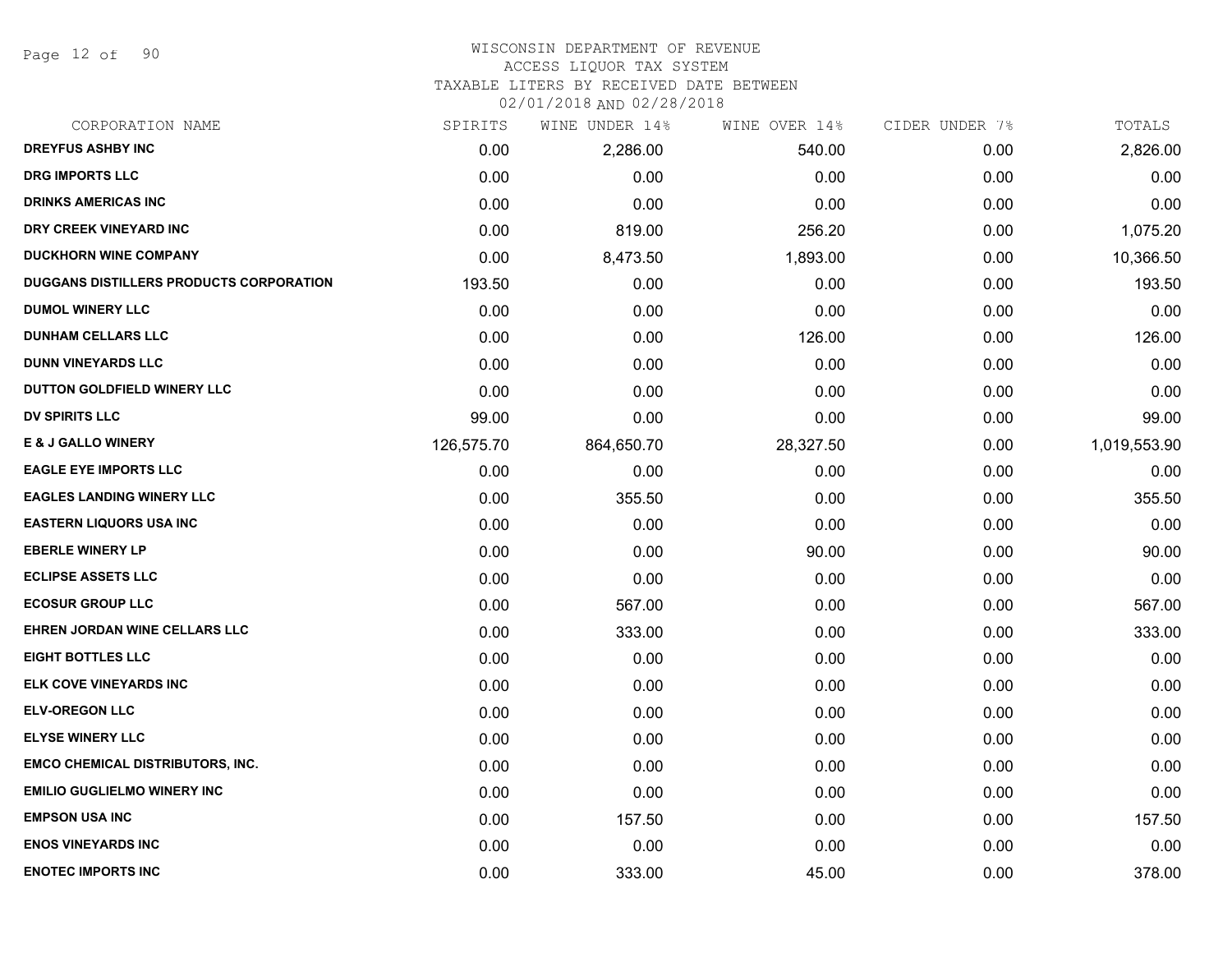Page 13 of 90

# WISCONSIN DEPARTMENT OF REVENUE ACCESS LIQUOR TAX SYSTEM

TAXABLE LITERS BY RECEIVED DATE BETWEEN

| CORPORATION NAME                                 | SPIRITS   | WINE UNDER 14% | WINE OVER 14% | CIDER UNDER 7% | TOTALS    |
|--------------------------------------------------|-----------|----------------|---------------|----------------|-----------|
| <b>ENOVATION BRANDS INC</b>                      | 0.00      | 265.46         | 0.00          | 0.00           | 265.46    |
| <b>ENTENTE SPIRITS LLC</b>                       | 0.00      | 0.00           | 0.00          | 0.00           | 0.00      |
| <b>EPICUREAN WINES LLC</b>                       | 22.50     | 126.00         | 0.00          | 0.00           | 148.50    |
| <b>ERIC FLANAGAN</b>                             | 0.00      | 0.00           | 0.00          | 0.00           | 0.00      |
| <b>ERIC TRUMP WINE MANUFACTURING LLC</b>         | 0.00      | 0.00           | 0.00          | 0.00           | 0.00      |
| <b>ERNST A STORM</b>                             | 0.00      | 0.00           | 0.00          | 0.00           | 0.00      |
| <b>ESSER WINES LLC</b>                           | 0.00      | 0.00           | 0.00          | 0.00           | 0.00      |
| <b>EUGENE WINE CELLARS LLC</b>                   | 0.00      | 0.00           | 0.00          | 0.00           | 0.00      |
| <b>EUROPEAN IMPORTS &amp; EXPORTS LLC</b>        | 0.00      | 0.00           | 0.00          | 0.00           | 0.00      |
| <b>EUROPEAN WINE IMPORTS INC</b>                 | 0.00      | 0.00           | 0.00          | 0.00           | 0.00      |
| <b>EVAKI INC</b>                                 | 0.00      | 0.00           | 0.00          | 0.00           | 0.00      |
| EVESHAM WOOD VINEYARD AND WINERY LLC             | 0.00      | 0.00           | 0.00          | 0.00           | 0.00      |
| <b>EXCELSIOR WINE COMPANY LLC</b>                | 0.00      | 2,907.00       | 378.00        | 0.00           | 3,285.00  |
| <b>EXPERIENCE WINES LLC</b>                      | 0.00      | 0.00           | 0.00          | 0.00           | 0.00      |
| <b>F KORBEL &amp; BROS INC</b>                   | 0.00      | 0.00           | 0.00          | 0.00           | 0.00      |
| <b>FL NAVARRO LIMITED</b>                        | 0.00      | 72.00          | 0.00          | 0.00           | 72.00     |
| <b>F&amp;F FINE WINES INTERNATIONAL INC</b>      | 0.00      | 8,317.50       | 0.00          | 0.00           | 8,317.50  |
| <b>F.X. MAGNER SELECTIONS, INC.</b>              | 0.00      | 0.00           | 0.00          | 0.00           | 0.00      |
| <b>FAMILY &amp; FARMERS LLC</b>                  | 0.00      | 0.00           | 126.00        | 0.00           | 126.00    |
| <b>FANTIS IMPORTS INC</b>                        | 0.00      | 90.09          | 18.02         | 0.00           | 108.11    |
| FAR NORTH SPIRITS INC                            | 148.50    | 0.00           | 0.00          | 0.00           | 148.50    |
| <b>FASEL SHENSTONE LLC</b>                       | 60.00     | 0.00           | 312.00        | 0.00           | 372.00    |
| <b>FERRARI CARANO VINEYARDS &amp; WINERY LLC</b> | 0.00      | 0.00           | 0.00          | 0.00           | 0.00      |
| <b>FETZER VINEYARDS</b>                          | 0.00      | 12,809.40      | 1,161.00      | 0.00           | 13,970.40 |
| <b>FIDDLEHEAD CELLARS LP</b>                     | 0.00      | 0.00           | 0.00          | 0.00           | 0.00      |
| <b>FIFTH GENERATION INC</b>                      | 10,015.20 | 0.00           | 0.00          | 0.00           | 10,015.20 |
| FIFTY FOURTH STREET ENTERPRISES LLC              | 0.00      | 0.00           | 0.00          | 0.00           | 0.00      |
| <b>FIRE HOUSE LLC</b>                            | 0.00      | 0.00           | 0.00          | 0.00           | 0.00      |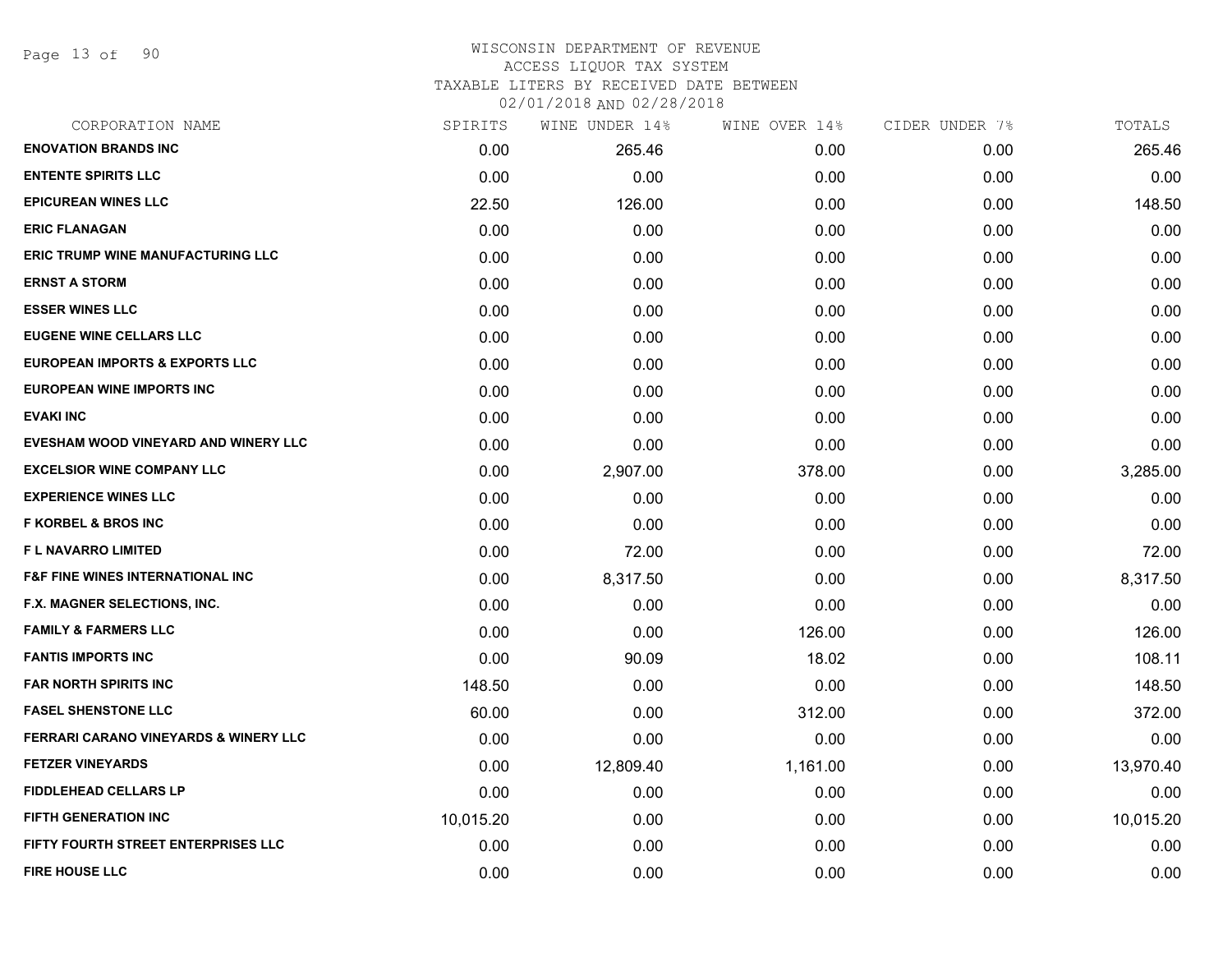| CORPORATION NAME                         | SPIRITS  | WINE UNDER 14% | WINE OVER 14% | CIDER UNDER 7% | TOTALS    |
|------------------------------------------|----------|----------------|---------------|----------------|-----------|
| <b>FIRESTEED CORPORATION</b>             | 0.00     | 0.00           | 0.00          | 0.00           | 0.00      |
| <b>FISHER VINEYARDS</b>                  | 0.00     | 0.00           | 0.00          | 0.00           | 0.00      |
| <b>FIVE GRAPES LLC</b>                   | 0.00     | 0.00           | 0.00          | 0.00           | 0.00      |
| <b>FJN FINE WINES LLC</b>                | 0.00     | 0.00           | 0.00          | 0.00           | 0.00      |
| <b>FLORA SPRINGS WINE COMPANY</b>        | 0.00     | 0.00           | 0.00          | 0.00           | 0.00      |
| <b>FLORIDA ORANGE GROVES INC</b>         | 0.00     | 0.00           | 0.00          | 0.00           | 0.00      |
| <b>FN CELLARS LLC</b>                    | 0.00     | 0.00           | 126.00        | 0.00           | 126.00    |
| <b>FOLEY FAMILY WINES INC</b>            | 0.00     | 11,808.00      | 6,156.00      | 0.00           | 17,964.00 |
| <b>FOLIO WINE COMPANY LLC</b>            | 0.00     | 2,488.18       | 184.50        | 0.00           | 2,672.68  |
| FORT ROSS VINEYARD & WINERY LLC          | 0.00     | 0.00           | 0.00          | 0.00           | 0.00      |
| <b>FOUR BEARS WINERY LLC</b>             | 0.00     | 0.00           | 0.00          | 0.00           | 0.00      |
| FOUR DAUGHTERS VINEYARD AND WINERY LLC   | 0.00     | 0.00           | 0.00          | 4,053.09       | 4,053.09  |
| FOUR ROSES DISTILLERY LLC                | 0.00     | 0.00           | 0.00          | 0.00           | 0.00      |
| <b>FOWLES WINE USA INC</b>               | 0.00     | 45.00          | 234.00        | 0.00           | 279.00    |
| <b>FOXEN VINEYARD INC</b>                | 0.00     | 0.00           | 0.00          | 0.00           | 0.00      |
| <b>FRANCIS COPPOLA WINERY LLC</b>        | 0.00     | 2,565.00       | 0.00          | 0.00           | 2,565.00  |
| <b>FRANK FAMILY VINEYARDS LLC</b>        | 0.00     | 0.00           | 283.50        | 0.00           | 283.50    |
| <b>FRANK LIN DISTILLERS PRODUCTS LTD</b> | 2,323.45 | 0.00           | 0.00          | 0.00           | 2,323.45  |
| <b>FRED C SCHERRER</b>                   | 0.00     | 0.00           | 0.00          | 0.00           | 0.00      |
| <b>FREDERICK WILDMAN &amp; SONS LTD</b>  | 0.00     | 0.00           | 0.00          | 0.00           | 0.00      |
| <b>FREELANCE WINES LLC</b>               | 0.00     | 0.00           | 0.00          | 0.00           | 0.00      |
| <b>FREIXENET USA INC</b>                 | 0.00     | 793.34         | 0.00          | 0.00           | 793.34    |
| <b>FREY VINEYARDS LTD</b>                | 0.00     | 1,764.00       | 0.00          | 0.00           | 1,764.00  |
| <b>FRIEND WINE MARKETING</b>             | 0.00     | 0.00           | 0.00          | 0.00           | 0.00      |
| <b>FRITZ CELLARS INC</b>                 | 0.00     | 0.00           | 0.00          | 0.00           | 0.00      |
| <b>FROGS LEAP WINERY</b>                 | 0.00     | 252.00         | 0.00          | 0.00           | 252.00    |
| <b>FRONTIER CORPORATION</b>              | 0.00     | 0.00           | 0.00          | 0.00           | 0.00      |
| <b>FRUIT OF THE VINES INC</b>            | 0.00     | 904.59         | 0.00          | 0.00           | 904.59    |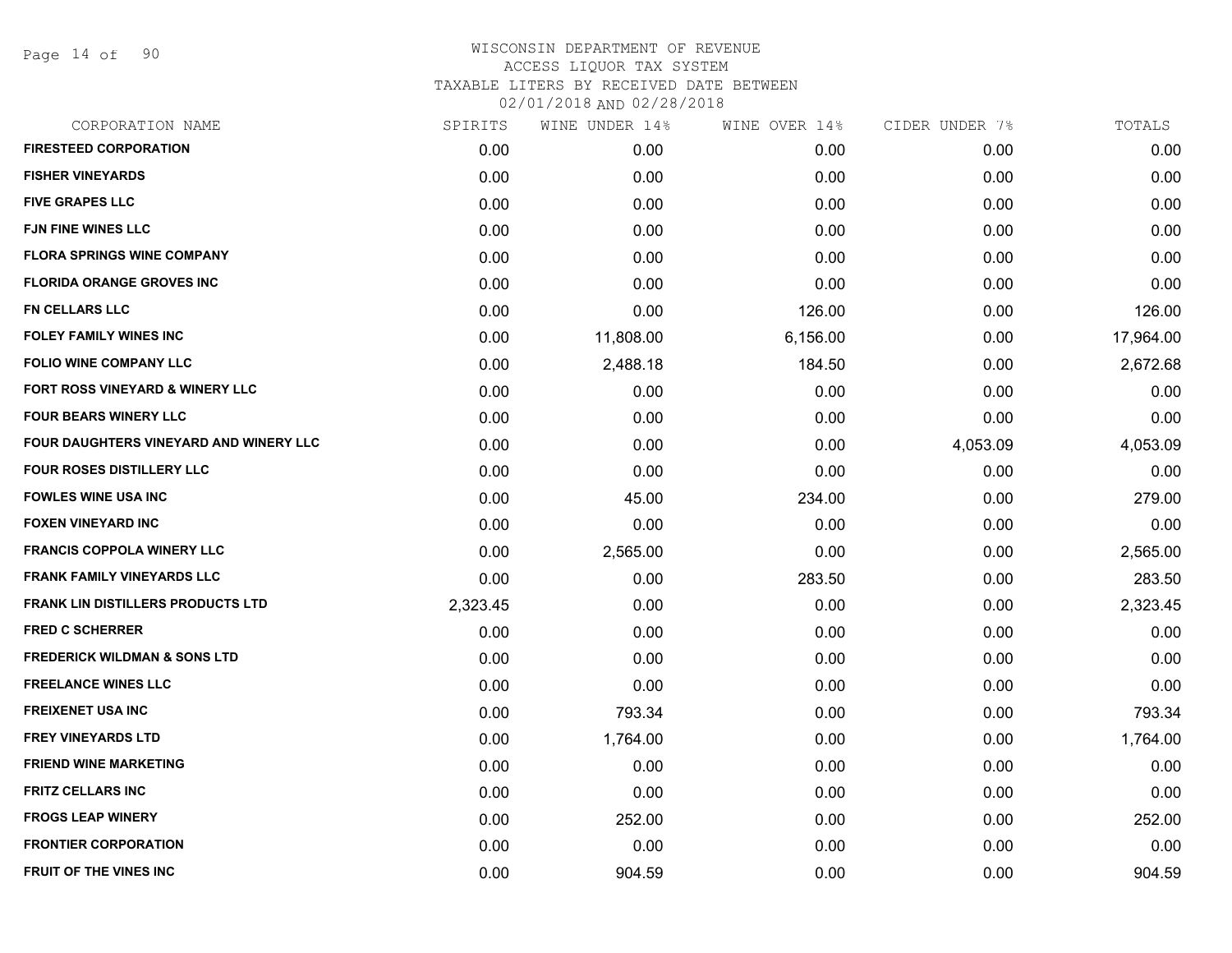Page 15 of 90

| CORPORATION NAME                                    | SPIRITS  | WINE UNDER 14% | WINE OVER 14% | CIDER UNDER 7% | TOTALS   |
|-----------------------------------------------------|----------|----------------|---------------|----------------|----------|
| FULL THROTTLE SLOON SHINE LLC                       | 0.00     | 0.00           | 0.00          | 0.00           | 0.00     |
| <b>FULTON STREET BREWERY LLC</b>                    | 0.00     | 0.00           | 0.00          | 0.00           | 0.00     |
| <b>FUSED WINES LP</b>                               | 0.00     | 0.00           | 0.00          | 0.00           | 0.00     |
| <b>G K SKAGGS INC</b>                               | 0.00     | 0.00           | 0.00          | 0.00           | 0.00     |
| G.S.W.C. INC.                                       | 0.00     | 0.00           | 0.00          | 0.00           | 0.00     |
| <b>GAMBA VINEYARDS AND WINERY LLC</b>               | 0.00     | 0.00           | 0.00          | 0.00           | 0.00     |
| <b>GAMBLE FAMILY VINEYARDS LLC</b>                  | 0.00     | 0.00           | 0.00          | 0.00           | 0.00     |
| <b>GARBER &amp; COMPANY INC</b>                     | 0.00     | 0.00           | 0.00          | 0.00           | 0.00     |
| <b>GENERATIONS OF SONOMA LLC</b>                    | 0.00     | 0.00           | 0.00          | 0.00           | 0.00     |
| <b>GENESEO PARTNERS LP</b>                          | 0.00     | 0.00           | 4.50          | 0.00           | 4.50     |
| <b>GEORGE BOZIC JR</b>                              | 1,156.50 | 45.00          | 0.00          | 0.00           | 1,201.50 |
| <b>GEORGIAN ROYAL COLLECTION, INC.</b>              | 0.00     | 0.00           | 0.00          | 0.00           | 0.00     |
| <b>GERBER, GERBER &amp; GERBER DISCLAIMER TRUST</b> | 0.00     | 0.00           | 0.00          | 0.00           | 0.00     |
| <b>GF WINES LLC</b>                                 | 0.00     | 81.00          | 0.00          | 0.00           | 81.00    |
| <b>GH HOLDINGS LP</b>                               | 0.00     | 0.00           | 0.00          | 0.00           | 0.00     |
| <b>GHOST HILL CELLARS LLC</b>                       | 0.00     | 0.00           | 0.00          | 0.00           | 0.00     |
| <b>GIBSON WINE COMPANY</b>                          | 0.00     | 0.00           | 0.00          | 0.00           | 0.00     |
| <b>GILBERT CELLARS LLC</b>                          | 0.00     | 0.00           | 9.00          | 0.00           | 9.00     |
| <b>GLOBAL SPIRITS USA LLC</b>                       | 960.00   | 0.00           | 0.00          | 0.00           | 960.00   |
| <b>GLOBAL VINEYARD IMPORTERS INC</b>                | 0.00     | 567.00         | 27.00         | 0.00           | 594.00   |
| <b>GLUNZ FAMILY WINERY &amp; CELLARS INC</b>        | 0.00     | 0.00           | 0.00          | 0.00           | 0.00     |
| <b>GNEKOW FAMILY WINERY LLC</b>                     | 0.00     | 0.00           | 0.00          | 0.00           | 0.00     |
| <b>GOAMERICAGO BEVERAGES LLC</b>                    | 490.50   | 0.00           | 0.00          | 0.00           | 490.50   |
| <b>GOLDSCHMIDT VINEYARDS LLC</b>                    | 0.00     | 252.00         | 283.50        | 0.00           | 535.50   |
| <b>GONZAGUE &amp; CLAIRE LURTON VINEYARDS INC</b>   | 0.00     | 0.00           | 0.00          | 0.00           | 0.00     |
| <b>GOOSE RIDGE LLC</b>                              | 0.00     | 126.00         | 126.00        | 0.00           | 252.00   |
| <b>GORDON BROTHERS CELLARS INC</b>                  | 0.00     | 0.75           | 0.00          | 0.00           | 0.75     |
| <b>GRAPE VISIONS LLC</b>                            | 0.00     | 0.00           | 0.00          | 0.00           | 0.00     |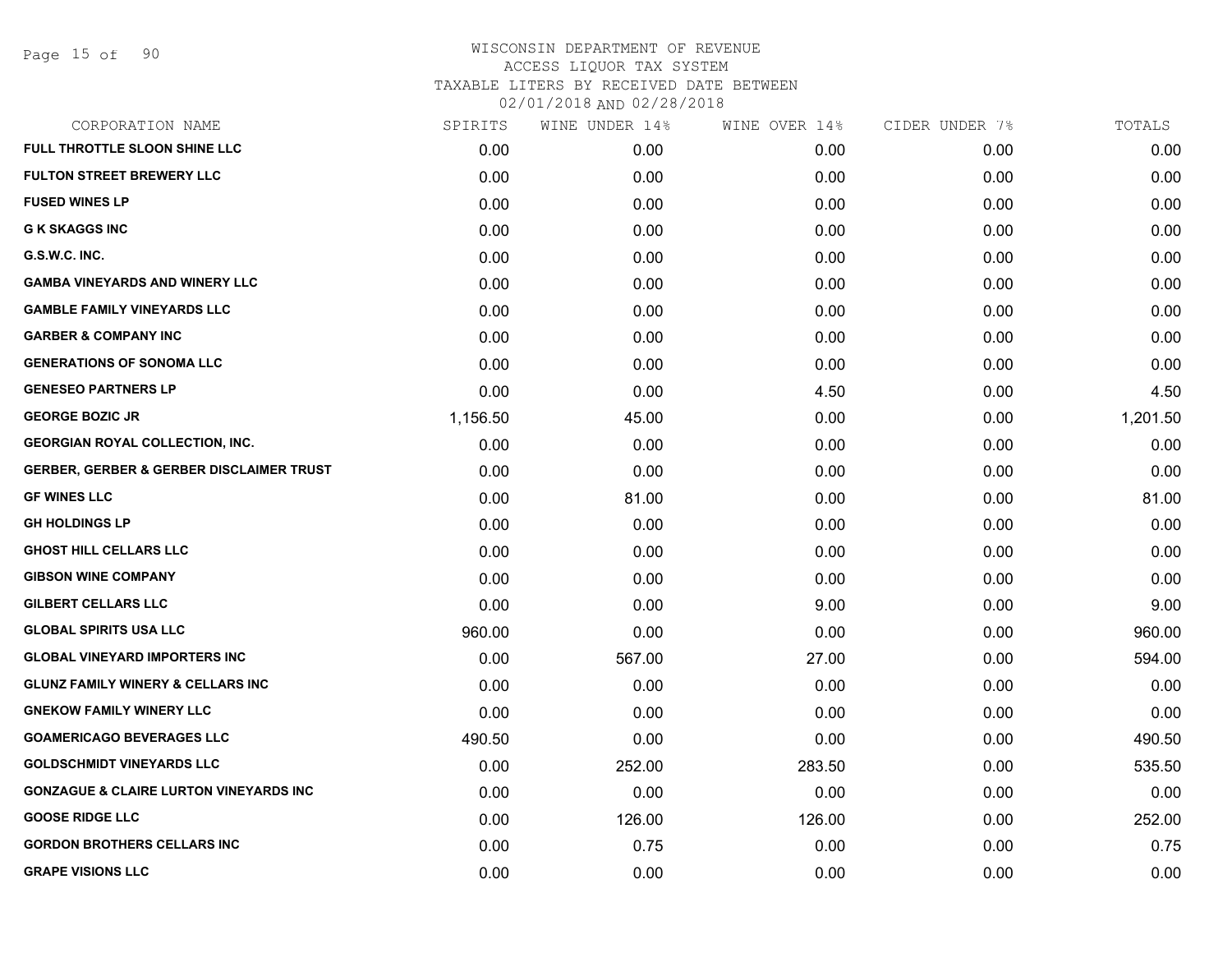Page 16 of 90

# WISCONSIN DEPARTMENT OF REVENUE ACCESS LIQUOR TAX SYSTEM TAXABLE LITERS BY RECEIVED DATE BETWEEN

| CORPORATION NAME                           | SPIRITS | WINE UNDER 14% | WINE OVER 14% | CIDER UNDER 7% | TOTALS   |
|--------------------------------------------|---------|----------------|---------------|----------------|----------|
| <b>GRAPES &amp; BARLEY LLC</b>             | 0.00    | 0.00           | 0.00          | 0.00           | 0.00     |
| <b>GRAPES OF SPAIN INC</b>                 | 0.00    | 0.00           | 0.00          | 0.00           | 0.00     |
| <b>GRATON SPIRITS COMPANY LLC</b>          | 0.00    | 0.00           | 0.00          | 0.00           | 0.00     |
| <b>GREAT DOMAINS &amp; ESTATES LLC</b>     | 0.00    | 0.00           | 0.00          | 0.00           | 0.00     |
| <b>GREAT SMOKY MTS DISTILLERY, INC</b>     | 0.00    | 0.00           | 0.00          | 0.00           | 0.00     |
| <b>GREG &amp; GREG INC</b>                 | 0.00    | 0.00           | 0.00          | 0.00           | 0.00     |
| <b>GREG &amp; PAM HARRINGTON WINES LLC</b> | 0.00    | 0.00           | 0.00          | 0.00           | 0.00     |
| <b>GREG SANDERS</b>                        | 0.00    | 0.00           | 0.00          | 0.00           | 0.00     |
| <b>GREGORY F BUONOCORE</b>                 | 0.00    | 0.00           | 0.00          | 0.00           | 0.00     |
| <b>GREGORY GRAZIANO</b>                    | 0.00    | 0.00           | 0.00          | 0.00           | 0.00     |
| <b>GRGICH HILLS CELLAR</b>                 | 0.00    | 0.00           | 0.00          | 0.00           | 0.00     |
| <b>GRIEB OPTIMAL WINECRAFTING LLC</b>      | 0.00    | 0.00           | 0.00          | 0.00           | 0.00     |
| <b>GROTH VINEYARDS &amp; WINERY LLC</b>    | 0.00    | 0.00           | 0.00          | 0.00           | 0.00     |
| <b>GUARACHI WINE PARTNERS INC</b>          | 0.00    | 5,040.00       | 0.00          | 0.00           | 5,040.00 |
| <b>H ERIK ZETTERSTROM</b>                  | 0.00    | 90.00          | 0.00          | 0.00           | 90.00    |
| <b>H2 VINO LLC</b>                         | 0.00    | 0.00           | 0.00          | 0.00           | 0.00     |
| <b>HAAS BROTHERS INC</b>                   | 0.00    | 0.00           | 0.00          | 0.00           | 0.00     |
| <b>HAHN ESTATE</b>                         | 0.00    | 0.00           | 1,512.00      | 0.00           | 1,512.00 |
| <b>HALBY MARKETING INC</b>                 | 0.00    | 798.00         | 0.00          | 0.00           | 798.00   |
| <b>HALCYON SYNDICATE LTD LLC</b>           | 0.00    | 0.00           | 0.00          | 0.00           | 0.00     |
| <b>HALCYON WINES LLC</b>                   | 0.00    | 0.00           | 0.00          | 0.00           | 0.00     |
| <b>HALL WINES LLC</b>                      | 0.00    | 0.00           | 0.00          | 0.00           | 0.00     |
| <b>HAMEL FAMILY WINES LLC</b>              | 0.00    | 0.00           | 0.00          | 0.00           | 0.00     |
| <b>HAND PICKED SELECTIONS INC</b>          | 0.00    | 378.00         | 0.00          | 0.00           | 378.00   |
| <b>HAPPY HOUR COMPANY LLC</b>              | 0.00    | 0.00           | 0.00          | 0.00           | 0.00     |
| <b>HARDY USA LTD</b>                       | 427.50  | 0.00           | 0.00          | 0.00           | 427.50   |
| <b>HARLAN ESTATE WINERY INC</b>            | 0.00    | 0.00           | 0.00          | 0.00           | 0.00     |
| <b>HARRIS &amp; HARRIS</b>                 | 0.00    | 0.00           | 63.00         | 0.00           | 63.00    |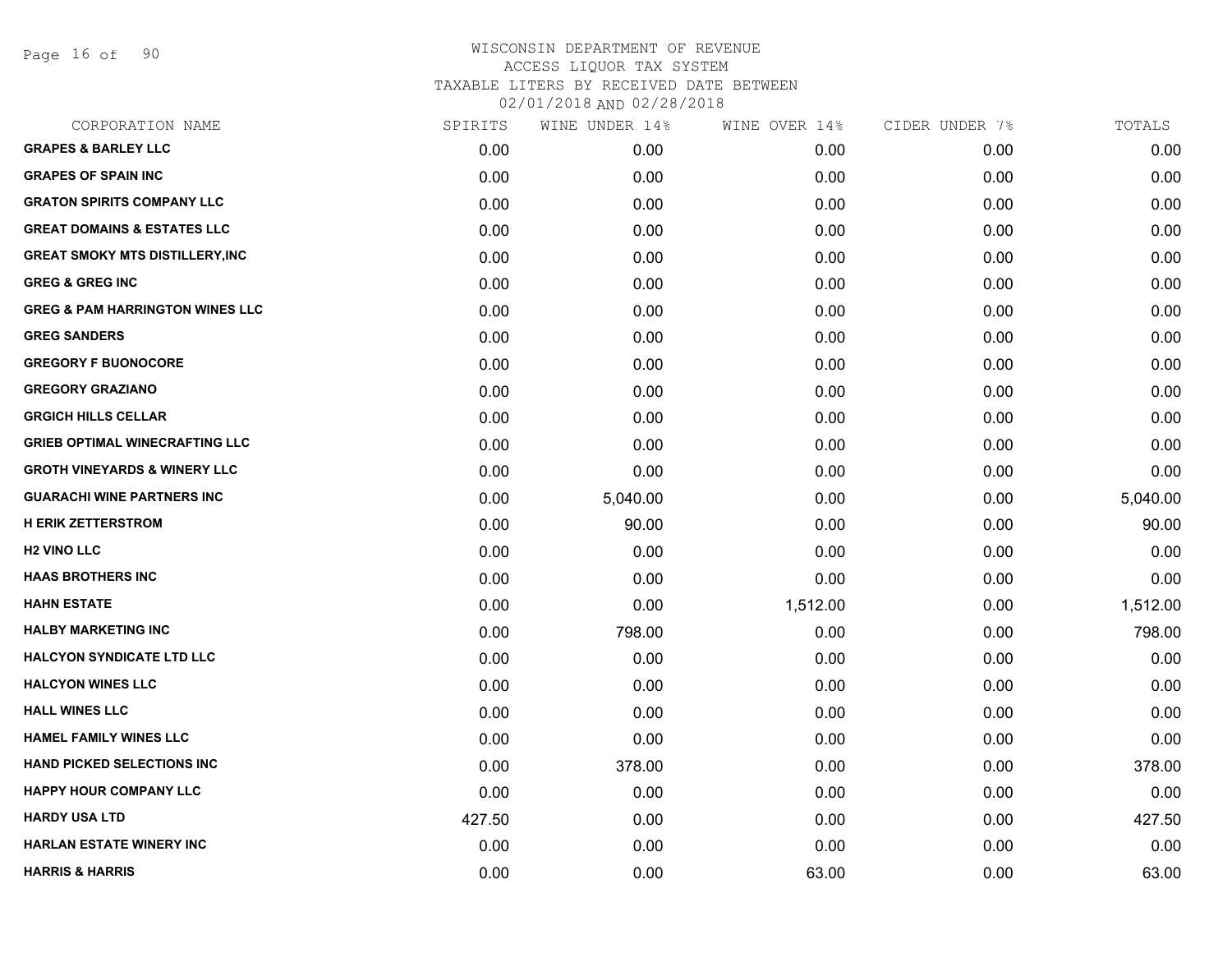Page 17 of 90

| CORPORATION NAME                       | SPIRITS    | WINE UNDER 14% | WINE OVER 14% | CIDER UNDER 7% | TOTALS     |
|----------------------------------------|------------|----------------|---------------|----------------|------------|
| <b>HAUS WINE &amp; SPIRITS INC</b>     | 0.00       | 0.00           | 0.00          | 0.00           | 0.00       |
| <b>HAWAII SEA SPIRITS LLC</b>          | 225.00     | 0.00           | 0.00          | 0.00           | 225.00     |
| <b>HDD LLC</b>                         | 0.00       | 1,566.00       | 189.00        | 0.00           | 1,755.00   |
| <b>HEADFRAME SPIRITS INC</b>           | 0.00       | 0.00           | 0.00          | 0.00           | 0.00       |
| <b>HEAVEN HILL DISTILLERIES INC</b>    | 137,787.15 | 414.00         | 576.00        | 0.00           | 138,777.15 |
| <b>HEINEKEN USA INCORPORATED</b>       | 0.00       | 0.00           | 0.00          | 9,795.00       | 9,795.00   |
| <b>HEITZ WINE CELLARS</b>              | 0.00       | 63.00          | 135.00        | 0.00           | 198.00     |
| <b>HEMINGWAY RUM COMPANY LLC</b>       | 0.00       | 0.00           | 0.00          | 0.00           | 0.00       |
| <b>HEMISPHERE WINE COMPANY INC</b>     | 0.00       | 0.00           | 0.00          | 0.00           | 0.00       |
| <b>HENDRY PREMIUM IMPORTS INC</b>      | 0.00       | 0.00           | 0.00          | 0.00           | 0.00       |
| <b>HENRIOT INC</b>                     | 0.00       | 171.00         | 0.00          | 0.00           | 171.00     |
| <b>HENRY STEELE IMPORTS LLC</b>        | 0.00       | 0.00           | 0.00          | 0.00           | 0.00       |
| <b>HERITAGE DISTILLING COMPANY INC</b> | 0.00       | 0.00           | 0.00          | 0.00           | 0.00       |
| <b>HERITAGE WINE CELLARS LTD</b>       | 0.00       | 2,871.00       | 0.00          | 0.00           | 2,871.00   |
| <b>HERMAN STORY WINES INC</b>          | 0.00       | 0.00           | 0.00          | 0.00           | 0.00       |
| <b>HERON WINES INC</b>                 | 0.00       | 0.00           | 0.00          | 0.00           | 0.00       |
| <b>HEYDAY CORPORATION</b>              | 0.00       | 0.00           | 0.00          | 0.00           | 0.00       |
| <b>HIDALGO IMPORTS LLC</b>             | 0.00       | 0.00           | 0.00          | 0.00           | 0.00       |
| <b>HILL ESTATES INC</b>                | 0.00       | 0.00           | 0.00          | 0.00           | 0.00       |
| <b>HIRSCH WINERY LLC</b>               | 0.00       | 0.00           | 0.00          | 0.00           | 0.00       |
| <b>HIWWS INC</b>                       | 0.00       | 0.00           | 0.00          | 0.00           | 0.00       |
| HONEOYE FALLS DISTILLERY LLC           | 0.00       | 0.00           | 0.00          | 0.00           | 0.00       |
| <b>HONEYWOOD INC</b>                   | 0.00       | 0.00           | 0.00          | 0.00           | 0.00       |
| HONIG VINEYARD AND WINERY LLC          | 0.00       | 166.50         | 148.50        | 0.00           | 315.00     |
| <b>HOOD RIVER DISTILLERS INC</b>       | 6,435.00   | 0.00           | 0.00          | 0.00           | 6,435.00   |
| <b>HOPE WINE LLC</b>                   | 0.00       | 481.50         | 0.00          | 0.00           | 481.50     |
| <b>HORN ENTERPRISES INC</b>            | 117.00     | 0.00           | 0.00          | 0.00           | 117.00     |
| <b>HOTCOOP LLC</b>                     | 0.00       | 0.00           | 0.00          | 0.00           | 0.00       |
|                                        |            |                |               |                |            |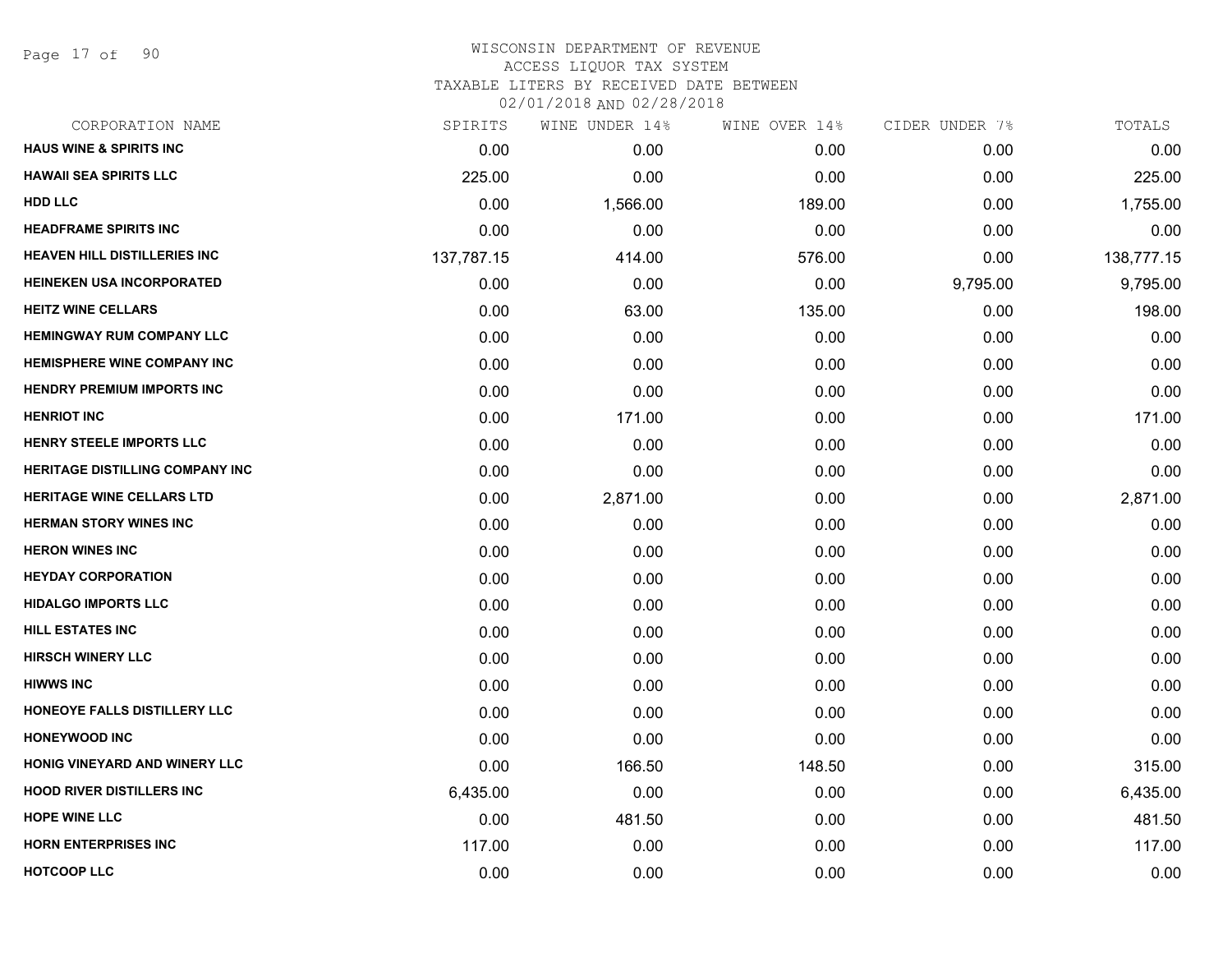| SPIRITS  | WINE UNDER 14% | WINE OVER 14% | CIDER UNDER 7% | TOTALS   |
|----------|----------------|---------------|----------------|----------|
| 0.00     | 0.00           | 0.00          | 0.00           | 0.00     |
| 0.00     | 0.00           | 0.00          | 0.00           | 0.00     |
| 0.00     | 0.00           | 0.00          | 0.00           | 0.00     |
| 0.00     | 288.00         | 0.00          | 0.00           | 288.00   |
| 0.00     | 0.00           | 252.00        | 0.00           | 252.00   |
| 0.00     | 126.00         | 0.00          | 0.00           | 126.00   |
| 0.00     | 0.00           | 98.99         | 0.00           | 98.99    |
| 0.00     | 0.00           | 0.00          | 0.00           | 0.00     |
| 0.00     | 0.00           | 0.00          | 0.00           | 0.00     |
| 0.00     | 0.00           | 0.00          | 0.00           | 0.00     |
| 0.00     | 0.00           | 0.00          | 0.00           | 0.00     |
| 0.00     | 0.00           | 0.00          | 0.00           | 0.00     |
| 8,993.40 | 0.00           | 0.00          | 0.00           | 8,993.40 |
| 0.00     | 0.00           | 0.00          | 0.00           | 0.00     |
| 0.00     | 0.00           | 0.00          | 0.00           | 0.00     |
| 0.00     | 414.00         | 198.00        | 0.00           | 612.00   |
| 0.00     | 585.00         | 63.00         | 0.00           | 648.00   |
| 0.00     | 0.00           | 0.00          | 0.00           | 0.00     |
| 0.00     | 0.00           | 0.00          | 0.00           | 0.00     |
| 0.00     | 0.00           | 0.00          | 0.00           | 0.00     |
| 0.00     | 0.00           | 0.00          | 0.00           | 0.00     |
| 0.00     | 0.00           | 0.00          | 0.00           | 0.00     |
| 0.00     | 0.00           | 0.00          | 0.00           | 0.00     |
| 0.00     | 0.00           | 0.00          | 0.00           | 0.00     |
| 0.00     | 0.00           | 0.00          | 0.00           | 0.00     |
| 0.00     | 0.00           | 0.00          | 0.00           | 0.00     |
| 0.00     | 0.00           | 0.00          | 0.00           | 0.00     |
| 0.00     | 0.00           | 0.00          | 0.00           | 0.00     |
|          |                |               |                |          |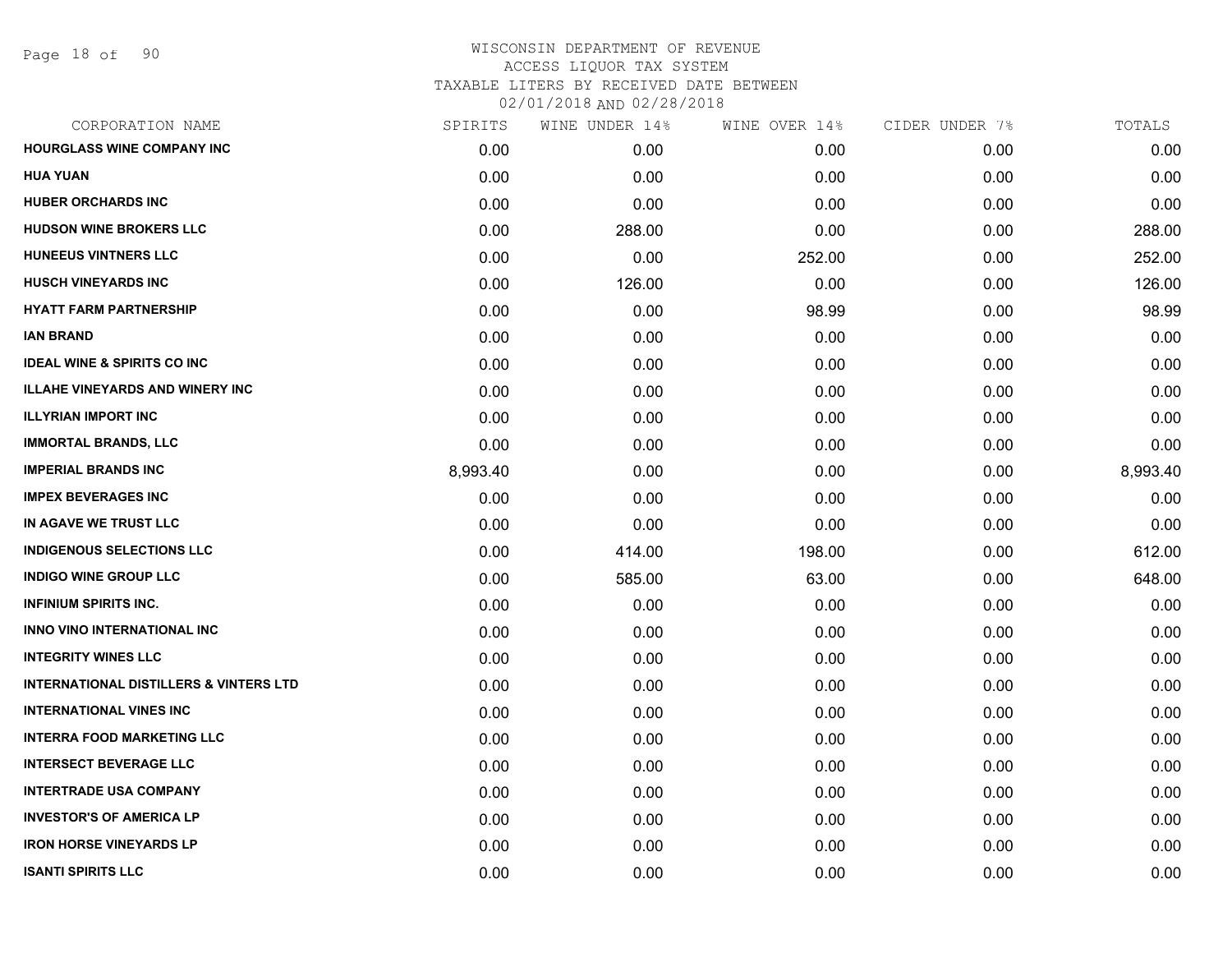Page 19 of 90

| CORPORATION NAME                      | SPIRITS  | WINE UNDER 14% | WINE OVER 14% | CIDER UNDER 7% | TOTALS    |
|---------------------------------------|----------|----------------|---------------|----------------|-----------|
| <b>IWK USA IMPORTERS LLC</b>          | 0.00     | 0.00           | 0.00          | 0.00           | 0.00      |
| <b>J &amp; D WINES INC</b>            | 153.00   | 0.00           | 0.00          | 0.00           | 153.00    |
| <b>J LOHR WINERY CORP</b>             | 0.00     | 12,249.00      | 346.50        | 0.00           | 12,595.50 |
| <b>J PEDRONCELLI WINERY</b>           | 0.00     | 63.00          | 189.00        | 0.00           | 252.00    |
| <b>J3 WINE PARTNERS LLC</b>           | 0.00     | 0.00           | 0.00          | 0.00           | 0.00      |
| <b>JACK POUST &amp; COMPANY INC</b>   | 0.00     | 1,008.00       | 54.00         | 0.00           | 1,062.00  |
| <b>JACKSON FAMILY ENTERPRISES INC</b> | 0.00     | 2,835.00       | 189.00        | 0.00           | 3,024.00  |
| <b>JACKY RANDELL TRENTHAM</b>         | 0.00     | 0.00           | 0.00          | 0.00           | 0.00      |
| <b>JACUZZI FAMILY VINEYARDS LLC</b>   | 0.00     | 0.00           | 45.00         | 0.00           | 45.00     |
| <b>JAM CELLARS INC</b>                | 0.00     | 0.00           | 0.00          | 0.00           | 0.00      |
| <b>JAMES E COSMA</b>                  | 0.00     | 414.00         | 0.00          | 0.00           | 414.00    |
| <b>JAMES L LAMBERT</b>                | 0.00     | 0.00           | 0.00          | 0.00           | 0.00      |
| <b>JAMES MORONEY INC</b>              | 0.00     | 3,060.00       | 0.00          | 0.00           | 3,060.00  |
| <b>JAMES RICKER</b>                   | 0.00     | 9,809.50       | 111.50        | 0.00           | 9,921.00  |
| JAPAN PRESTIGE SAKE INTERNATIONAL INC | 0.00     | 0.00           | 47.58         | 0.00           | 47.58     |
| <b>JARVIS</b>                         | 0.00     | 0.00           | 0.00          | 0.00           | 0.00      |
| <b>JASON DRISCOLL</b>                 | 0.00     | 0.00           | 0.00          | 0.00           | 0.00      |
| <b>JASON J AND MOLLY N DREW</b>       | 0.00     | 0.00           | 0.00          | 0.00           | 0.00      |
| <b>JAX VINEYARDS LLC</b>              | 0.00     | 0.00           | 33.28         | 0.00           | 33.28     |
| <b>JAY J HEMINWAY</b>                 | 0.00     | 0.00           | 0.00          | 0.00           | 0.00      |
| <b>JAY MIDWEST INC</b>                | 0.00     | 0.00           | 0.00          | 0.00           | 0.00      |
| <b>JB GEORGE LLC</b>                  | 0.00     | 0.00           | 9.00          | 0.00           | 9.00      |
| <b>JC CELLARS INC</b>                 | 0.00     | 0.00           | 0.00          | 0.00           | 0.00      |
| JEAN CLAUDE BOISSET WINES USA INC     | 0.00     | 657.00         | 288.00        | 0.00           | 945.00    |
| <b>JEFF QUINT</b>                     | 0.00     | 0.00           | 0.00          | 0.00           | 0.00      |
| <b>JEFFREY L EMERY</b>                | 0.00     | 0.00           | 0.00          | 0.00           | 0.00      |
| <b>JEM BEVERAGE COMPANY</b>           | 2,923.50 | 0.00           | 0.00          | 0.00           | 2,923.50  |
| <b>JFC INTERNATIONAL INC</b>          | 0.00     | 2,102.79       | 2,831.10      | 0.00           | 4,933.89  |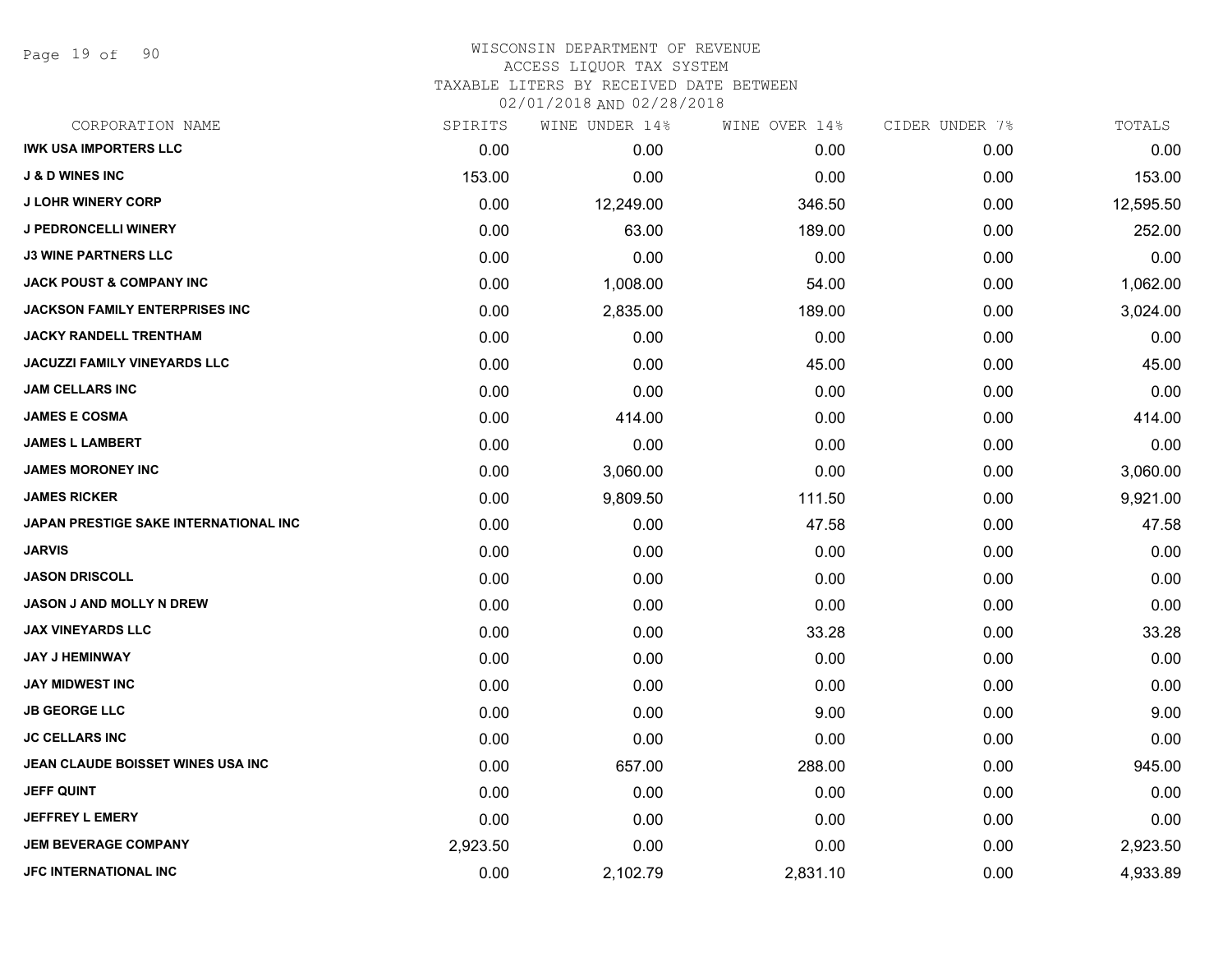Page 20 of 90

#### WISCONSIN DEPARTMENT OF REVENUE ACCESS LIQUOR TAX SYSTEM

TAXABLE LITERS BY RECEIVED DATE BETWEEN

| CORPORATION NAME                         | SPIRITS    | WINE UNDER 14% | WINE OVER 14% | CIDER UNDER 7% | TOTALS     |
|------------------------------------------|------------|----------------|---------------|----------------|------------|
| <b>JIM BEAM BRANDS CO</b>                | 289,275.00 | 153.00         | 120.00        | 0.00           | 289,548.00 |
| <b>J-NH WINE GROUP LLC</b>               | 0.00       | 0.00           | 0.00          | 0.00           | 0.00       |
| JNJ INTERNATIONAL INC                    | 0.00       | 0.00           | 0.00          | 0.00           | 0.00       |
| <b>JOHAN VINEYARDS LLC</b>               | 0.00       | 0.00           | 0.00          | 0.00           | 0.00       |
| JOHN ANTHONY VINEYARDS LLC               | 0.00       | 0.00           | 0.00          | 0.00           | 0.00       |
| <b>JOHN R LUCAS</b>                      | 0.00       | 0.00           | 0.00          | 0.00           | 0.00       |
| <b>JON A GERSTENSCHLAGER</b>             | 0.00       | 0.00           | 0.00          | 0.00           | 0.00       |
| <b>JOSE PASTOR</b>                       | 0.00       | 0.00           | 0.00          | 0.00           | 0.00       |
| JOSEPH PHELPS VINEYARDS LLC              | 0.00       | 130.50         | 0.00          | 0.00           | 130.50     |
| <b>JOSEPH VICTORI WINES, INC.</b>        | 0.00       | 882.00         | 0.00          | 0.00           | 882.00     |
| <b>JOSU GALDOS</b>                       | 0.00       | 0.00           | 0.00          | 0.00           | 0.00       |
| JOURNEYMAN DISTILLERY LLC                | 121.51     | 0.00           | 0.00          | 0.00           | 121.51     |
| <b>JPPZ INC</b>                          | 0.00       | 0.00           | 0.00          | 0.00           | 0.00       |
| <b>JRV LLC</b>                           | 0.00       | 0.00           | 0.00          | 0.00           | 0.00       |
| <b>JUDD FAMILY VINEYARDS LP</b>          | 0.00       | 0.00           | 0.00          | 0.00           | 0.00       |
| <b>JUSTIN VINEYARDS &amp; WINERY LLC</b> | 0.00       | 0.00           | 1,530.00      | 0.00           | 1,530.00   |
| <b>JVW CORPORATION</b>                   | 0.00       | 252.00         | 0.00          | 0.00           | 252.00     |
| <b>JZ WINE COMPANY</b>                   | 0.00       | 63.00          | 0.00          | 0.00           | 63.00      |
| <b>K VINTNERS LLC</b>                    | 0.00       | 324.00         | 1,098.00      | 0.00           | 1,422.00   |
| <b>KAITRIN N COOPER</b>                  | 142.50     | 0.00           | 0.00          | 0.00           | 142.50     |
| <b>KALIN CELLARS INC</b>                 | 0.00       | 0.00           | 0.00          | 0.00           | 0.00       |
| <b>KAY OLSEN</b>                         | 0.00       | 0.00           | 0.00          | 0.00           | 0.00       |
| <b>KB WINES LLC</b>                      | 0.00       | 0.00           | 0.00          | 0.00           | 0.00       |
| <b>KEEPER'S QUEST INC</b>                | 0.00       | 0.00           | 0.00          | 0.00           | 0.00       |
| <b>KELLER ESTATE LTD</b>                 | 0.00       | 0.00           | 0.00          | 0.00           | 0.00       |
| <b>KEN WRIGHT CELLARS CO</b>             | 0.00       | 334.50         | 0.00          | 0.00           | 334.50     |
| <b>KENNETH S LIKITPRAKONG</b>            | 0.00       | 1,228.00       | 0.00          | 0.00           | 1,228.00   |
| <b>KENT HUMPHREY</b>                     | 0.00       | 0.00           | 0.00          | 0.00           | 0.00       |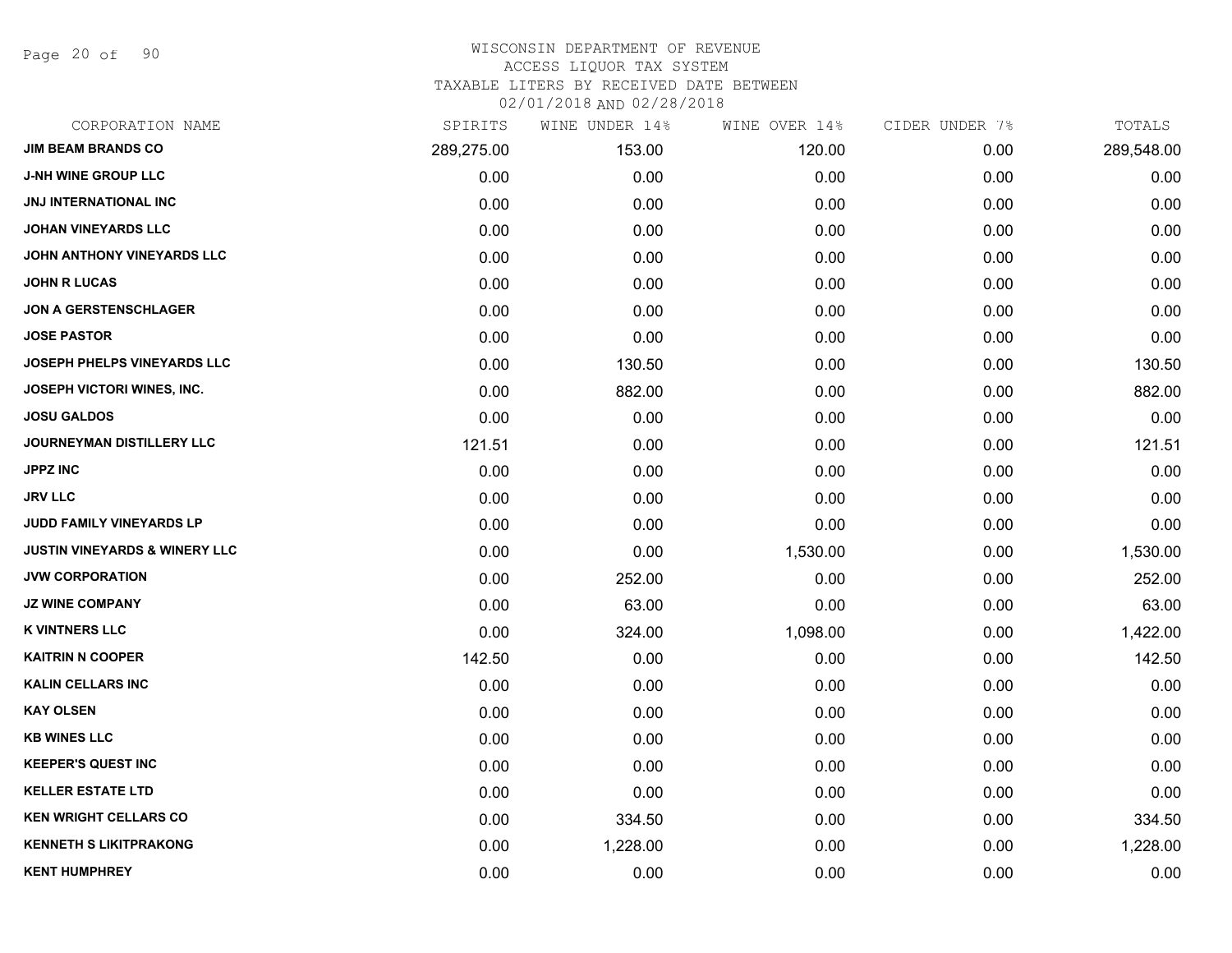Page 21 of 90

| CORPORATION NAME                       | SPIRITS  | WINE UNDER 14% | WINE OVER 14% | CIDER UNDER 7% | TOTALS    |
|----------------------------------------|----------|----------------|---------------|----------------|-----------|
| <b>KENT RASMUSSEN WINERY</b>           | 0.00     | 567.00         | 0.00          | 0.00           | 567.00    |
| <b>KENTUCKY BOURBON DISTILLERS LTD</b> | 0.00     | 0.00           | 0.00          | 0.00           | 0.00      |
| <b>KERMIT LYNCH WINE MERCHANTS</b>     | 0.00     | 5.25           | 0.00          | 0.00           | 5.25      |
| <b>KIMBERTON WINES LLC</b>             | 0.00     | 0.00           | 0.00          | 0.00           | 0.00      |
| KINDRED SPIRITS NORTH AMERICA INC      | 0.00     | 0.00           | 0.00          | 0.00           | 0.00      |
| <b>KINDRED VINES IMPORT CO LLC</b>     | 0.00     | 117.00         | 135.00        | 0.00           | 252.00    |
| <b>KING ESTATE WINERY LP</b>           | 0.00     | 2,373.00       | 90.00         | 0.00           | 2,463.00  |
| KINGS COUNTY DISTILLERY LLC            | 0.00     | 0.00           | 0.00          | 0.00           | 0.00      |
| <b>KIONA VINEYARDS LLC</b>             | 0.00     | 0.00           | 0.00          | 0.00           | 0.00      |
| <b>KISTLER VINEYARDS, LLC</b>          | 0.00     | 0.00           | 0.00          | 0.00           | 0.00      |
| <b>KITFOX VINEYARDS LLC</b>            | 0.00     | 0.00           | 0.00          | 0.00           | 0.00      |
| <b>KLEIN FOODS INC</b>                 | 0.00     | 3,528.00       | 1,240.50      | 0.00           | 4,768.50  |
| <b>KLIN SPIRITS LLC</b>                | 0.00     | 0.00           | 0.00          | 0.00           | 0.00      |
| <b>KLINKER BRICK WINERY INC</b>        | 0.00     | 0.00           | 0.00          | 0.00           | 0.00      |
| <b>KOBRAND CORPORATION</b>             | 1,036.50 | 6,837.90       | 3,737.46      | 0.00           | 11,611.86 |
| KOJIMA & INTERNATIONAL ASSOCIATES INC  | 0.00     | 0.00           | 0.00          | 0.00           | 0.00      |
| <b>KONGSGAARD WINE LLC</b>             | 0.00     | 0.00           | 0.00          | 0.00           | 0.00      |
| <b>KONSTANTIN D FRANK &amp; SONS</b>   | 0.00     | 477.00         | 0.00          | 0.00           | 477.00    |
| <b>KOPRI INC</b>                       | 0.00     | 0.00           | 0.00          | 0.00           | 0.00      |
| <b>KOVAL INC</b>                       | 0.00     | 0.00           | 0.00          | 0.00           | 0.00      |
| <b>KRA-ZE LLC</b>                      | 0.00     | 0.00           | 0.00          | 0.00           | 0.00      |
| <b>KRUPP BROTHERS LLC</b>              | 0.00     | 0.00           | 0.00          | 0.00           | 0.00      |
| <b>KUTCH WINES INC</b>                 | 0.00     | 0.00           | 0.00          | 0.00           | 0.00      |
| <b>KYSELA PERE ET FILS LTD</b>         | 0.00     | 0.00           | 0.00          | 0.00           | 0.00      |
| <b>L &amp; F BRANDS INC</b>            | 0.00     | 6,993.00       | 0.00          | 0.00           | 6,993.00  |
| <b>L &amp; L IMPORTS LLC</b>           | 0.00     | 0.00           | 0.00          | 0.00           | 0.00      |
| <b>L C WINE</b>                        | 0.00     | 0.00           | 0.00          | 0.00           | 0.00      |
| L FOPPIANO WINE CO INC                 | 0.00     | 0.00           | 0.00          | 0.00           | 0.00      |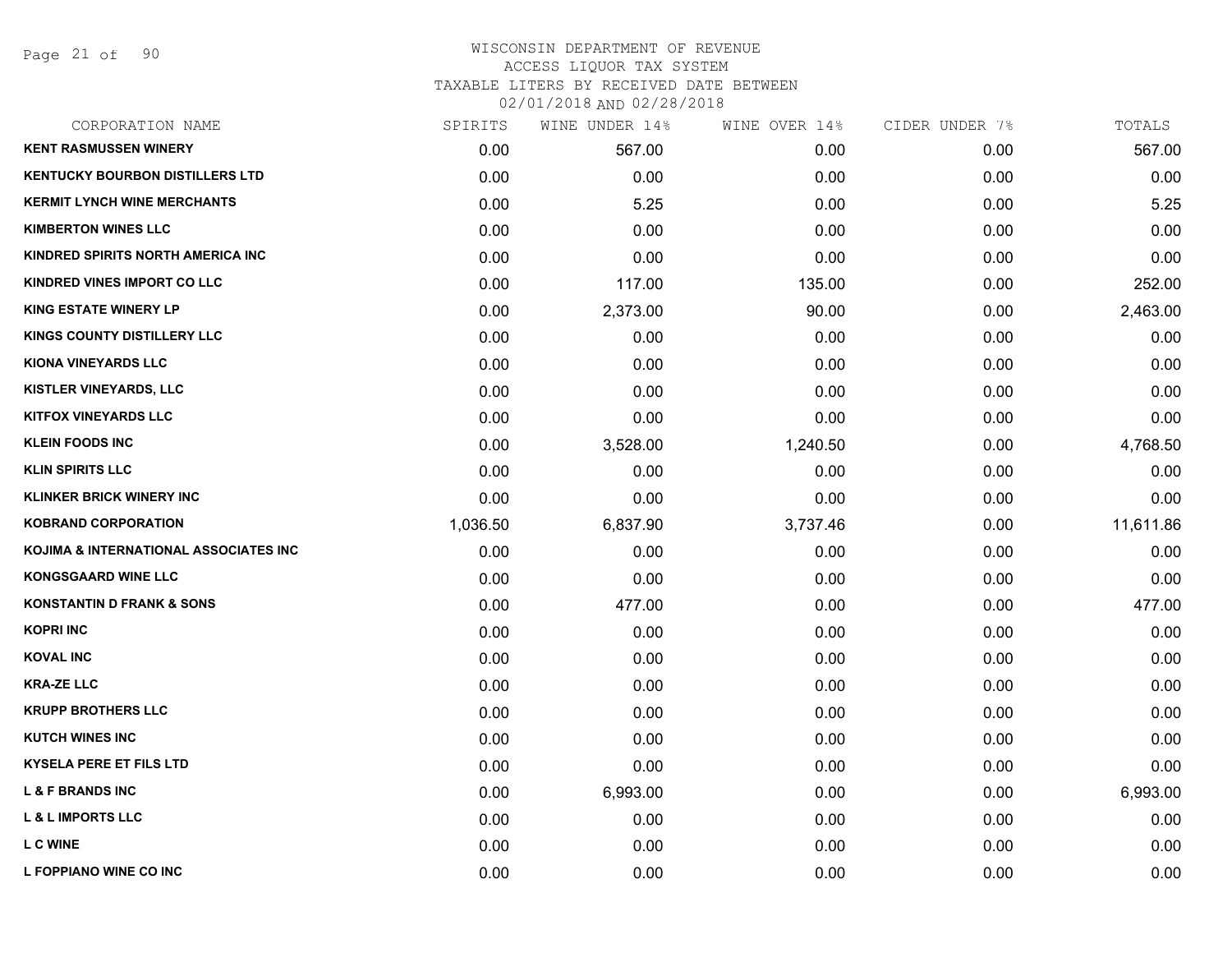Page 22 of 90

| <b>L&amp;C WINE COUNTRY OPERATIONS LLC</b><br>0.00<br>0.00<br><b>LADERA WINERY LLC</b><br>0.00<br>0.00<br><b>LADY HILL LLC</b><br>0.00<br>0.00<br><b>LAETITIA VINEYARD &amp; WINERY INC</b><br>0.00<br>0.00<br><b>LAIRD &amp; COMPANY</b><br>90.00<br>0.00<br>LAKE COUNTRY LIBARE DISTILLING LLC<br>0.00<br>0.00<br><b>LANCE C RANDOLPH</b><br>0.00<br>504.00<br>1,044.00<br><b>LANGDON SHIVERICK INC</b><br>0.00<br>126.00<br><b>LANGE WINERY LLC</b><br>0.00<br>0.00<br><b>LAPHAM SALES &amp; MARKETING INC</b><br>13.50<br>13.50<br><b>LATITUDE BEVERAGE COMPANY</b><br>0.00<br>0.00<br><b>LAUREATE IMPORTS COMPANY INC</b><br>0.00<br>0.00<br><b>LAURENT-PERRIER US INC</b><br>0.00<br>0.00<br><b>LAVA SPRINGS INC</b><br>0.00<br>0.00<br><b>LAWER FAMILY WINERY INC</b><br>0.00<br>0.00<br><b>LCF WINE COMPANY LLC</b><br>0.00<br>0.00<br>LE CEP II INC<br>0.00<br>126.00<br>LE GRAND COURTAGE LLC<br>0.00<br>0.00 | 0.00<br>0.00<br>0.00<br>94.50<br>0.00<br>94.50<br>0.00<br>0.00<br>0.00<br>0.00<br>0.00<br>0.00<br>90.00<br>0.00<br>180.00<br>0.00<br>0.00<br>0.00<br>0.00<br>1,548.00 |
|-------------------------------------------------------------------------------------------------------------------------------------------------------------------------------------------------------------------------------------------------------------------------------------------------------------------------------------------------------------------------------------------------------------------------------------------------------------------------------------------------------------------------------------------------------------------------------------------------------------------------------------------------------------------------------------------------------------------------------------------------------------------------------------------------------------------------------------------------------------------------------------------------------------------------|-----------------------------------------------------------------------------------------------------------------------------------------------------------------------|
|                                                                                                                                                                                                                                                                                                                                                                                                                                                                                                                                                                                                                                                                                                                                                                                                                                                                                                                         |                                                                                                                                                                       |
|                                                                                                                                                                                                                                                                                                                                                                                                                                                                                                                                                                                                                                                                                                                                                                                                                                                                                                                         |                                                                                                                                                                       |
|                                                                                                                                                                                                                                                                                                                                                                                                                                                                                                                                                                                                                                                                                                                                                                                                                                                                                                                         |                                                                                                                                                                       |
|                                                                                                                                                                                                                                                                                                                                                                                                                                                                                                                                                                                                                                                                                                                                                                                                                                                                                                                         |                                                                                                                                                                       |
|                                                                                                                                                                                                                                                                                                                                                                                                                                                                                                                                                                                                                                                                                                                                                                                                                                                                                                                         |                                                                                                                                                                       |
|                                                                                                                                                                                                                                                                                                                                                                                                                                                                                                                                                                                                                                                                                                                                                                                                                                                                                                                         |                                                                                                                                                                       |
|                                                                                                                                                                                                                                                                                                                                                                                                                                                                                                                                                                                                                                                                                                                                                                                                                                                                                                                         |                                                                                                                                                                       |
|                                                                                                                                                                                                                                                                                                                                                                                                                                                                                                                                                                                                                                                                                                                                                                                                                                                                                                                         | 0.00<br>0.00<br>126.00                                                                                                                                                |
|                                                                                                                                                                                                                                                                                                                                                                                                                                                                                                                                                                                                                                                                                                                                                                                                                                                                                                                         | 0.00<br>0.00<br>0.00                                                                                                                                                  |
|                                                                                                                                                                                                                                                                                                                                                                                                                                                                                                                                                                                                                                                                                                                                                                                                                                                                                                                         | 27.00<br>0.00<br>0.00                                                                                                                                                 |
|                                                                                                                                                                                                                                                                                                                                                                                                                                                                                                                                                                                                                                                                                                                                                                                                                                                                                                                         | 117.00<br>0.00<br>117.00                                                                                                                                              |
|                                                                                                                                                                                                                                                                                                                                                                                                                                                                                                                                                                                                                                                                                                                                                                                                                                                                                                                         | 0.00<br>0.00<br>0.00                                                                                                                                                  |
|                                                                                                                                                                                                                                                                                                                                                                                                                                                                                                                                                                                                                                                                                                                                                                                                                                                                                                                         | 0.00<br>0.00<br>0.00                                                                                                                                                  |
|                                                                                                                                                                                                                                                                                                                                                                                                                                                                                                                                                                                                                                                                                                                                                                                                                                                                                                                         | 0.00<br>0.00<br>0.00                                                                                                                                                  |
|                                                                                                                                                                                                                                                                                                                                                                                                                                                                                                                                                                                                                                                                                                                                                                                                                                                                                                                         | 0.00<br>0.00<br>0.00                                                                                                                                                  |
|                                                                                                                                                                                                                                                                                                                                                                                                                                                                                                                                                                                                                                                                                                                                                                                                                                                                                                                         | 0.00<br>0.00<br>0.00                                                                                                                                                  |
|                                                                                                                                                                                                                                                                                                                                                                                                                                                                                                                                                                                                                                                                                                                                                                                                                                                                                                                         | 0.00<br>0.00<br>126.00                                                                                                                                                |
|                                                                                                                                                                                                                                                                                                                                                                                                                                                                                                                                                                                                                                                                                                                                                                                                                                                                                                                         | 0.00<br>0.00<br>0.00                                                                                                                                                  |
| LE RAISIN IMPORTS LLC<br>0.00<br>0.00                                                                                                                                                                                                                                                                                                                                                                                                                                                                                                                                                                                                                                                                                                                                                                                                                                                                                   | 0.00<br>0.00<br>0.00                                                                                                                                                  |
| LE VIGNE WINERY INC<br>0.00<br>0.00                                                                                                                                                                                                                                                                                                                                                                                                                                                                                                                                                                                                                                                                                                                                                                                                                                                                                     | 0.00<br>0.00<br>0.00                                                                                                                                                  |
| LEFT COAST CELLARS LLC<br>0.00<br>0.00                                                                                                                                                                                                                                                                                                                                                                                                                                                                                                                                                                                                                                                                                                                                                                                                                                                                                  | 0.00<br>0.00<br>0.00                                                                                                                                                  |
| <b>LEMELSON WINERY LLC</b><br>0.00<br>0.00                                                                                                                                                                                                                                                                                                                                                                                                                                                                                                                                                                                                                                                                                                                                                                                                                                                                              | 0.00<br>0.00<br>0.00                                                                                                                                                  |
| <b>LEONARD KREUSCH INC</b><br>0.00<br>2,342.42                                                                                                                                                                                                                                                                                                                                                                                                                                                                                                                                                                                                                                                                                                                                                                                                                                                                          | 2,342.42<br>0.00<br>0.00                                                                                                                                              |
| <b>LEONARDINI FAMILY WINERY LLC</b><br>0.00<br>0.00                                                                                                                                                                                                                                                                                                                                                                                                                                                                                                                                                                                                                                                                                                                                                                                                                                                                     | 0.00<br>0.00<br>0.00                                                                                                                                                  |
| <b>LEONETTI CELLAR LLC</b><br>0.00<br>0.00                                                                                                                                                                                                                                                                                                                                                                                                                                                                                                                                                                                                                                                                                                                                                                                                                                                                              | 0.00<br>0.00<br>0.00                                                                                                                                                  |
| <b>LEVECKE CORPORATION</b><br>21,790.50<br>0.00                                                                                                                                                                                                                                                                                                                                                                                                                                                                                                                                                                                                                                                                                                                                                                                                                                                                         | 0.00<br>0.00<br>21,790.50                                                                                                                                             |
| <b>LICKUID AWESOME LLC</b><br>0.00<br>0.00                                                                                                                                                                                                                                                                                                                                                                                                                                                                                                                                                                                                                                                                                                                                                                                                                                                                              | 0.00<br>0.00<br>0.00                                                                                                                                                  |
| <b>LIDESTRI BEVERAGES LLC</b><br>0.00<br>0.00                                                                                                                                                                                                                                                                                                                                                                                                                                                                                                                                                                                                                                                                                                                                                                                                                                                                           | 0.00<br>0.00<br>0.00                                                                                                                                                  |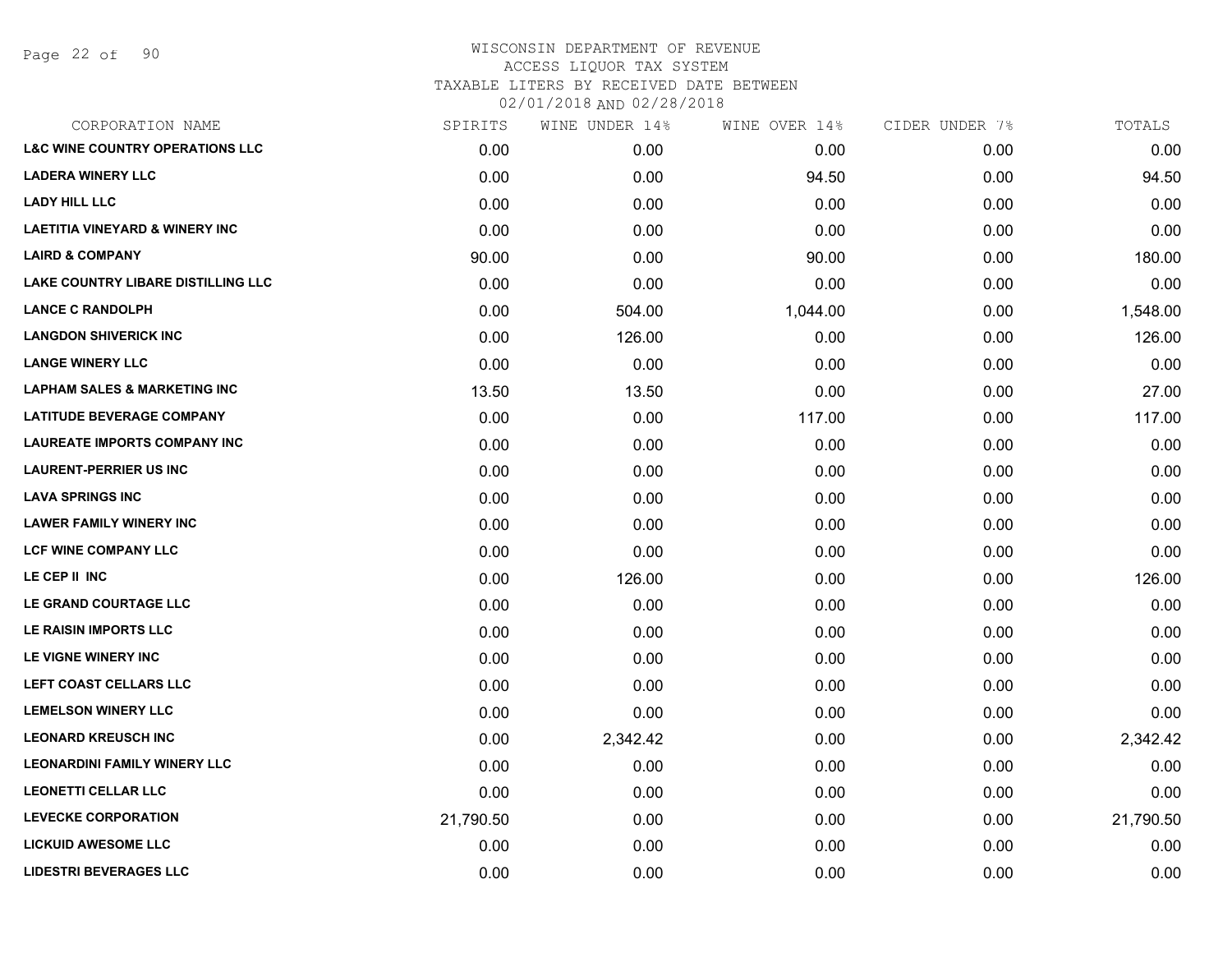Page 23 of 90

| SPIRITS  | WINE UNDER 14% | WINE OVER 14% | CIDER UNDER 7% | TOTALS    |
|----------|----------------|---------------|----------------|-----------|
| 0.00     | 0.00           | 0.00          | 0.00           | 0.00      |
| 0.00     | 0.00           | 161.67        | 0.00           | 161.67    |
| 0.00     | 2,254.50       | 471.00        | 0.00           | 2,725.50  |
| 0.00     | 0.00           | 0.00          | 0.00           | 0.00      |
| 0.00     | 0.00           | 0.00          | 0.00           | 0.00      |
| 0.00     | 0.00           | 0.00          | 0.00           | 0.00      |
| 0.00     | 0.00           | 0.00          | 0.00           | 0.00      |
| 0.00     | 621.00         | 0.00          | 0.00           | 621.00    |
| 0.00     | 0.00           | 0.00          | 0.00           | 0.00      |
| 0.00     | 0.00           | 0.00          | 0.00           | 0.00      |
| 0.00     | 0.00           | 0.00          | 0.00           | 0.00      |
| 0.00     | 0.00           | 0.00          | 0.00           | 0.00      |
| 0.00     | 0.00           | 0.00          | 0.00           | 0.00      |
| 0.00     | 0.00           | 0.00          | 0.00           | 0.00      |
| 0.00     | 0.00           | 0.00          | 0.00           | 0.00      |
| 0.00     | 396.00         | 0.00          | 0.00           | 396.00    |
| 0.00     | 0.00           | 252.00        | 0.00           | 252.00    |
| 0.00     | 0.00           | 0.00          | 0.00           | 0.00      |
| 0.00     | 5,526.00       | 0.00          | 0.00           | 5,526.00  |
| 1,522.80 | 0.00           | 0.00          | 0.00           | 1,522.80  |
| 0.00     | 0.00           | 0.00          | 0.00           | 0.00      |
| 0.00     | 0.00           | 0.00          | 0.00           | 0.00      |
| 5,760.00 | 18,504.00      | 900.00        | 0.00           | 25,164.00 |
| 0.00     | 0.00           | 0.00          | 0.00           | 0.00      |
| 0.00     | 0.00           | 0.00          | 0.00           | 0.00      |
| 0.00     | 0.00           | 0.00          | 0.00           | 0.00      |
| 0.00     | 288.00         | 40.50         | 0.00           | 328.50    |
| 0.00     | 0.00           | 0.00          | 0.00           | 0.00      |
|          |                |               |                |           |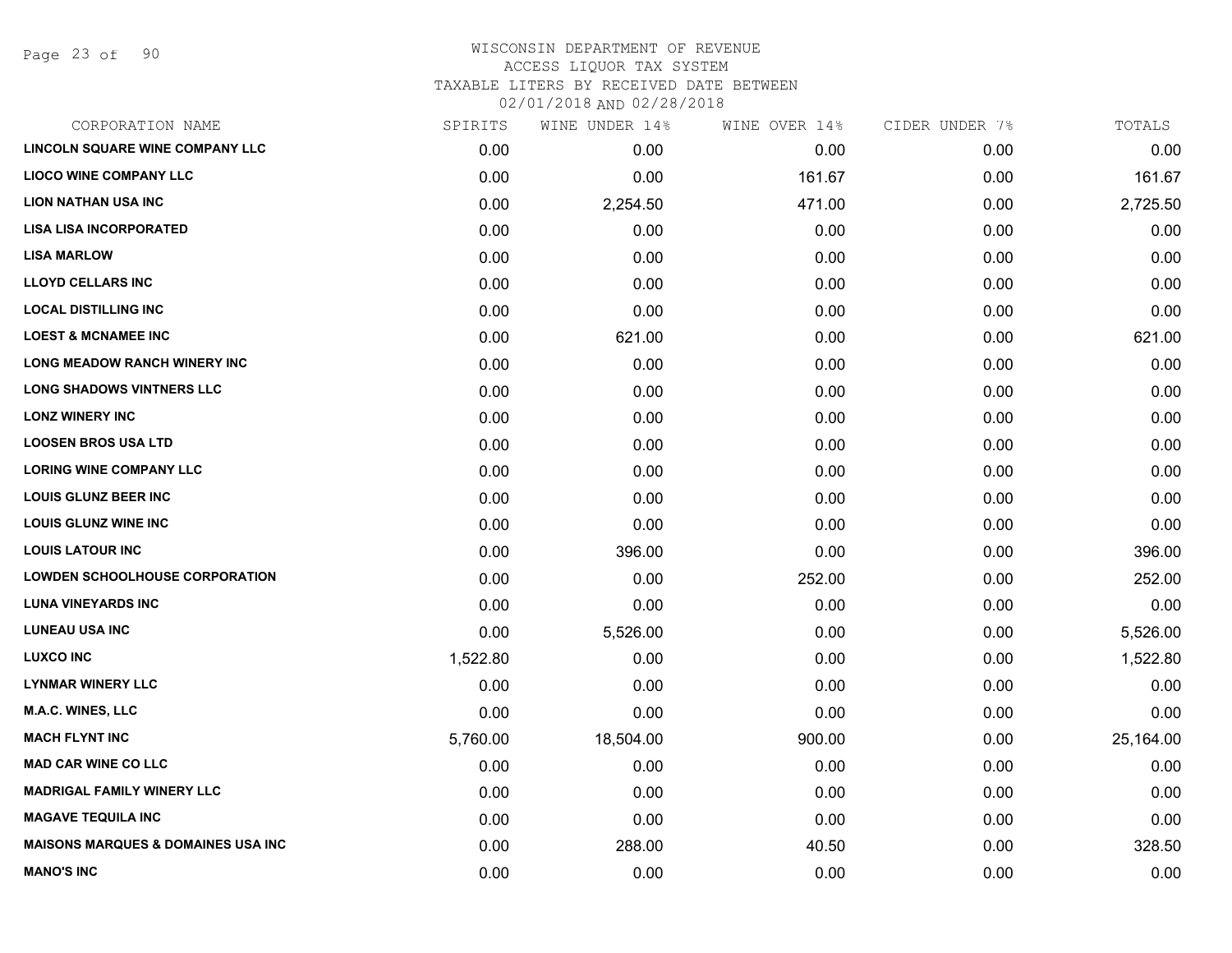Page 24 of 90

| CORPORATION NAME                        | SPIRITS   | WINE UNDER 14% | WINE OVER 14% | CIDER UNDER 7% | TOTALS    |
|-----------------------------------------|-----------|----------------|---------------|----------------|-----------|
| <b>MANUEL PULIDO</b>                    | 0.00      | 0.00           | 0.00          | 0.00           | 0.00      |
| <b>MARIETTA CELLARS INC</b>             | 0.00      | 756.00         | 63.00         | 0.00           | 819.00    |
| <b>MARIPOSA WINE COMPANY LLC</b>        | 0.00      | 0.00           | 0.00          | 0.00           | 0.00      |
| <b>MARK ANDERSON</b>                    | 0.00      | 0.00           | 0.00          | 0.00           | 0.00      |
| <b>MARK ANTHONY BRANDS INC</b>          | 0.00      | 0.00           | 0.00          | 0.00           | 0.00      |
| <b>MARK SZUMOWSKI</b>                   | 0.00      | 0.00           | 0.00          | 0.00           | 0.00      |
| <b>MARKETING GLOBAL BRANDS CORP</b>     | 0.00      | 0.00           | 0.00          | 0.00           | 0.00      |
| <b>MARTIN RAY WINERY INC</b>            | 0.00      | 0.00           | 0.00          | 0.00           | 0.00      |
| <b>MARTINELLI WINERY INC</b>            | 0.00      | 0.00           | 0.00          | 0.00           | 0.00      |
| <b>MARTINEZ DISTRIBUTING CO INC</b>     | 228.24    | 0.00           | 0.00          | 0.00           | 228.24    |
| <b>MASSANOIS LLC</b>                    | 0.00      | 751.25         | 378.00        | 0.00           | 1,129.25  |
| <b>MAST-JAEGERMEISTER US INC</b>        | 0.00      | 0.00           | 0.00          | 0.00           | 0.00      |
| <b>MATCHVINO LLC</b>                    | 0.00      | 0.00           | 0.00          | 0.00           | 0.00      |
| <b>MATHY WINERY LLC</b>                 | 0.00      | 0.00           | 0.00          | 0.00           | 0.00      |
| <b>MATRICK HOLDINGS CORPORATION</b>     | 0.00      | 0.00           | 0.00          | 0.00           | 0.00      |
| <b>MATT PREIS</b>                       | 0.00      | 0.00           | 0.00          | 0.00           | 0.00      |
| <b>MATTHEW C VILLARD</b>                | 0.00      | 0.00           | 0.00          | 0.00           | 0.00      |
| <b>MATTHIASSON FAMILY VINEYARDS LLC</b> | 0.00      | 0.00           | 0.00          | 0.00           | 0.00      |
| <b>MAURITSON FAMILY WINERY</b>          | 0.00      | 0.00           | 0.00          | 0.00           | 0.00      |
| <b>MAYACAMAS VINEYARDS INC</b>          | 0.00      | 0.00           | 0.00          | 0.00           | 0.00      |
| <b>MC CORMICK DISTILLING CO INC</b>     | 25,906.50 | 0.00           | 0.00          | 0.00           | 25,906.50 |
| <b>MCKENZIE'S BEVERAGES INC</b>         | 0.00      | 0.00           | 0.00          | 3,960.17       | 3,960.17  |
| <b>MCMANIS FAMILY VINEYARDS INC</b>     | 0.00      | 0.00           | 0.00          | 0.00           | 0.00      |
| <b>MCNAB RIDGE WINERY LLC</b>           | 0.00      | 0.00           | 0.00          | 0.00           | 0.00      |
| <b>MEDCO ATLANTIC INC</b>               | 0.00      | 0.00           | 0.00          | 0.00           | 0.00      |
| <b>MEIERS WINE CELLARS INC</b>          | 0.00      | 153.00         | 63.00         | 0.00           | 216.00    |
| <b>MENDOCINO WINE GROUP LLC</b>         | 0.00      | 27.00          | 3,699.00      | 0.00           | 3,726.00  |
| <b>MERCER WINE ESTATES LLC</b>          | 0.00      | 252.00         | 252.00        | 0.00           | 504.00    |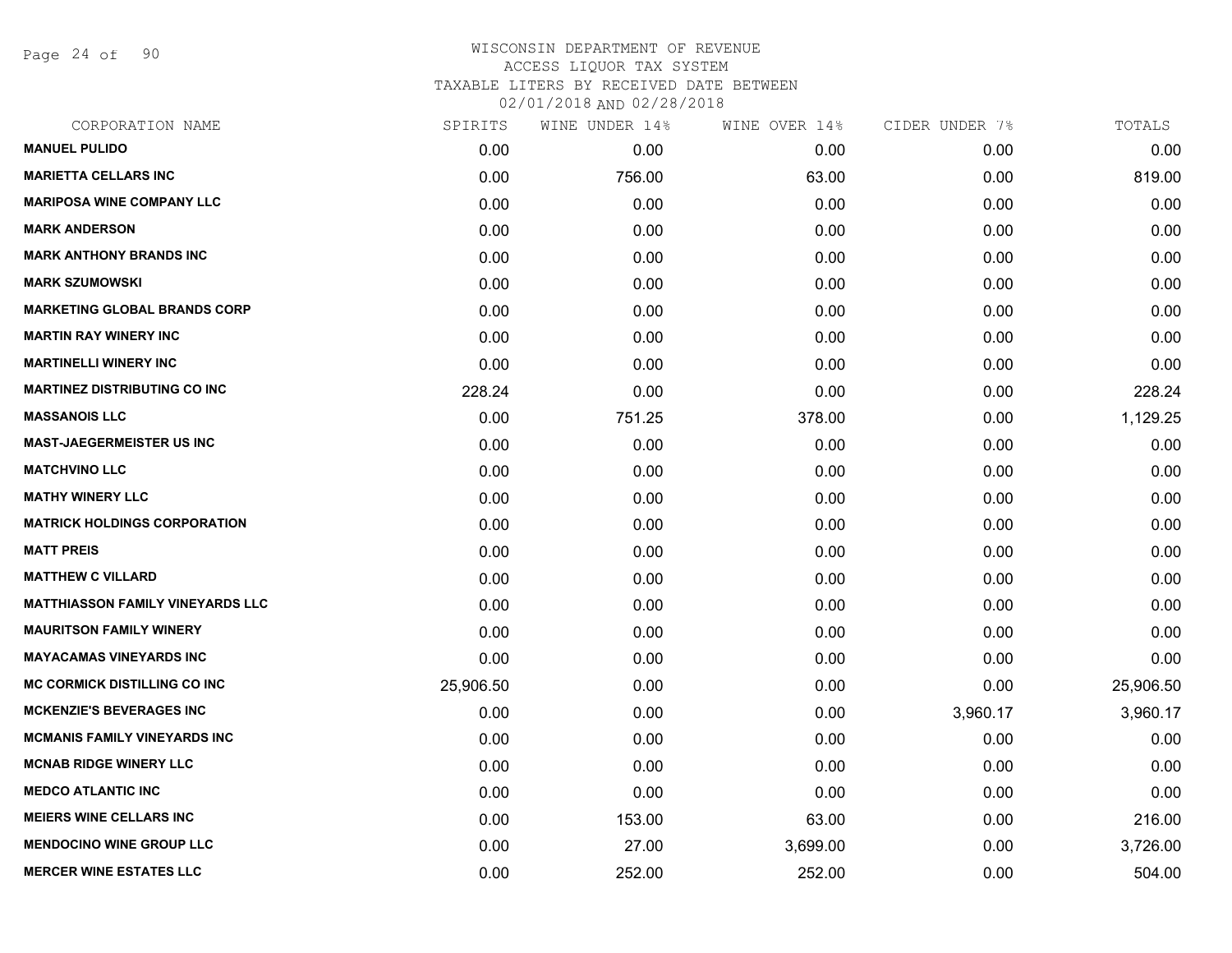Page 25 of 90

| CORPORATION NAME                                  | SPIRITS   | WINE UNDER 14% | WINE OVER 14% | CIDER UNDER 7% | TOTALS    |
|---------------------------------------------------|-----------|----------------|---------------|----------------|-----------|
| <b>MERCHANT DU VIN CORPORATION</b>                | 0.00      | 0.00           | 0.00          | 297.16         | 297.16    |
| <b>MEREDITH VINEYARD ESTATE INC</b>               | 0.00      | 0.00           | 0.00          | 0.00           | 0.00      |
| <b>METEOR VINEYARD LLC</b>                        | 0.00      | 0.00           | 0.00          | 0.00           | 0.00      |
| <b>METROWINE DISTRIBUTION CO INC</b>              | 0.00      | 0.00           | 0.00          | 0.00           | 0.00      |
| <b>METTLER WINES LLC</b>                          | 0.00      | 0.00           | 63.00         | 0.00           | 63.00     |
| <b>MEV CORPORATION</b>                            | 0.00      | 0.00           | 0.00          | 0.00           | 0.00      |
| <b>MEXCOR INC</b>                                 | 907.50    | 0.00           | 0.00          | 0.00           | 907.50    |
| <b>MEYER CELLARS LLC</b>                          | 0.00      | 0.00           | 0.00          | 0.00           | 0.00      |
| <b>MHW LTD</b>                                    | 23,214.90 | 13,905.00      | 2,146.50      | 0.00           | 39,266.40 |
| <b>MICHAEL HOUGH</b>                              | 0.00      | 2,893.50       | 873.00        | 0.00           | 3,766.50  |
| MICHAEL SKURNIK WINES INC                         | 0.00      | 603.00         | 0.00          | 0.00           | 603.00    |
| <b>MICHEAL DASHE</b>                              | 0.00      | 0.00           | 0.00          | 0.00           | 0.00      |
| <b>MIDDLETON FAMILY WINES LLC</b>                 | 0.00      | 0.00           | 0.00          | 0.00           | 0.00      |
| <b>MIDNIGHT CELLARS INC</b>                       | 0.00      | 0.00           | 0.00          | 0.00           | 0.00      |
| <b>MID-OAK DISTILLERY INC</b>                     | 0.00      | 0.00           | 0.00          | 0.00           | 0.00      |
| MIGHTY SWELL COCKTAIL COMPANY LLC                 | 0.00      | 7,972.00       | 0.00          | 0.00           | 7,972.00  |
| <b>MILBRANDT FAMILY WINES LLC</b>                 | 0.00      | 1,027.50       | 0.00          | 0.00           | 1,027.50  |
| <b>MILE HIGH SPIRITS LLC</b>                      | 0.00      | 0.00           | 0.00          | 0.00           | 0.00      |
| <b>MILL CREEK VINEYARDS</b>                       | 0.00      | 0.00           | 0.00          | 0.00           | 0.00      |
| <b>MILLER SQUARED INC</b>                         | 0.00      | 593.54         | 0.00          | 0.00           | 593.54    |
| <b>MILLERCOORS LLC</b>                            | 0.00      | 0.00           | 0.00          | 0.00           | 0.00      |
| <b>MILTONS DISTRIBUTING CO INC</b>                | 0.00      | 1,858.09       | 18.00         | 0.00           | 1,876.09  |
| <b>MINER FAMILY WINERY LLC</b>                    | 0.00      | 0.00           | 0.00          | 0.00           | 0.00      |
| <b>MINNESOTAS FINEST FERMENTED PRODUCTS</b>       | 0.00      | 0.00           | 0.00          | 0.00           | 0.00      |
| <b>MIONETTO USA INC</b>                           | 0.00      | 144.00         | 0.00          | 0.00           | 144.00    |
| <b>MIRA WINERY LLC</b>                            | 0.00      | 0.00           | 0.00          | 0.00           | 0.00      |
| <b>MIRAMONT ESTATE VINEYARDS &amp; WINERY INC</b> | 0.00      | 0.00           | 0.00          | 0.00           | 0.00      |
| <b>MIRASOL WINE LLC</b>                           | 0.00      | 63.00          | 36.00         | 0.00           | 99.00     |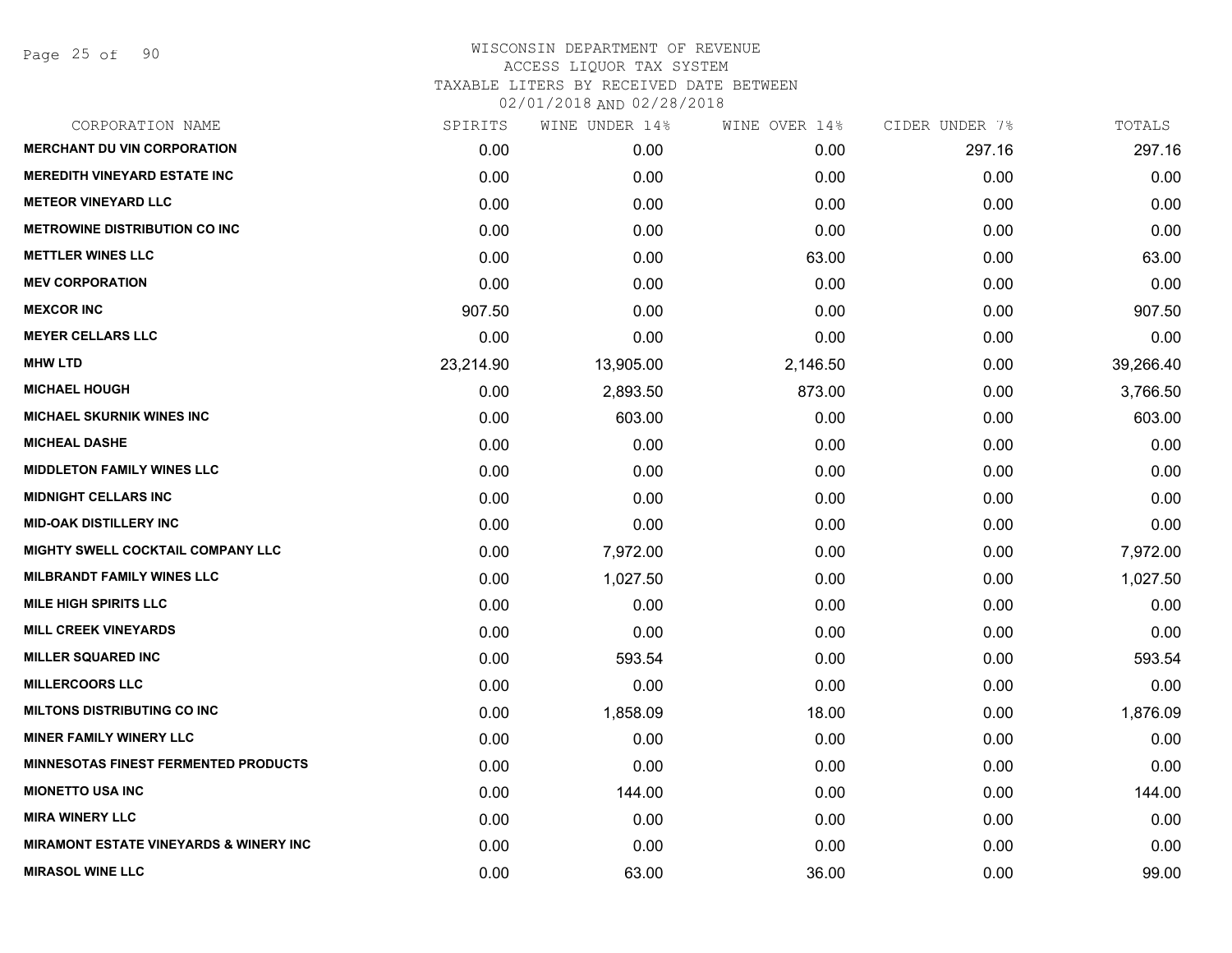Page 26 of 90

#### WISCONSIN DEPARTMENT OF REVENUE ACCESS LIQUOR TAX SYSTEM

TAXABLE LITERS BY RECEIVED DATE BETWEEN

| CORPORATION NAME                                  | SPIRITS   | WINE UNDER 14% | WINE OVER 14% | CIDER UNDER 7% | TOTALS    |
|---------------------------------------------------|-----------|----------------|---------------|----------------|-----------|
| <b>MISA IMPORTS INC</b>                           | 31,038.00 | 952.50         | 0.00          | 0.00           | 31,990.50 |
| <b>MISSISSIPPI RIVER DISTILLING COMPANY</b>       | 0.00      | 0.00           | 0.00          | 0.00           | 0.00      |
| <b>MISTARR WINE IMPORTERS</b>                     | 0.00      | 0.00           | 0.00          | 0.00           | 0.00      |
| <b>MIURA VINEYARDS LLC</b>                        | 0.00      | 0.00           | 0.00          | 0.00           | 0.00      |
| <b>MODERN DEVELOPMENT COMPANY</b>                 | 0.00      | 0.00           | 0.00          | 0.00           | 0.00      |
| <b>MODERN SPIRITS LLC</b>                         | 18.00     | 0.00           | 36.00         | 0.00           | 54.00     |
| <b>MODUS OPERANDI CELLARS LLC</b>                 | 0.00      | 0.00           | 0.00          | 0.00           | 0.00      |
| <b>MOET HENNESSY USA, INC.</b>                    | 34,066.00 | 5,238.75       | 108.00        | 0.00           | 39,412.75 |
| <b>MOLLYDOOKER INTERNATIONAL LLC</b>              | 0.00      | 0.00           | 0.00          | 0.00           | 0.00      |
| <b>MOLLY'S WINERY INC</b>                         | 0.00      | 0.00           | 0.00          | 0.00           | 0.00      |
| <b>MONICA NOGUES</b>                              | 0.00      | 0.00           | 0.00          | 0.00           | 0.00      |
| <b>MONSIEUR TOUTON SELECTION LTD / ORIGIN USA</b> | 0.00      | 0.00           | 0.00          | 0.00           | 0.00      |
| <b>MONTANERO MEZCAL LLC</b>                       | 0.00      | 0.00           | 0.00          | 0.00           | 0.00      |
| <b>MONTE CRISTO BLOCK IV LLC</b>                  | 0.00      | 0.00           | 0.00          | 0.00           | 0.00      |
| <b>MONTEREY WINE COMPANY LLC</b>                  | 0.00      | 819.00         | 0.00          | 0.00           | 819.00    |
| <b>MONTICELLO CELLARS INC</b>                     | 0.00      | 0.00           | 126.00        | 0.00           | 126.00    |
| <b>MONTINORE VINEYARDS LIMITED</b>                | 0.00      | 166.00         | 0.00          | 0.00           | 166.00    |
| <b>MOONRISE DISTILLERY INC</b>                    | 0.00      | 0.00           | 0.00          | 0.00           | 0.00      |
| <b>MORE THAN GRAPES, LLC</b>                      | 0.00      | 0.00           | 0.00          | 0.00           | 0.00      |
| <b>MORGAN WINERY INC</b>                          | 0.00      | 0.00           | 45.00         | 0.00           | 45.00     |
| <b>MOUNT VEEDER FARMS LLC</b>                     | 0.00      | 0.00           | 0.00          | 0.00           | 0.00      |
| <b>MOUNTAIN VIEW VINTNERS LLC</b>                 | 0.00      | 0.00           | 0.00          | 0.00           | 0.00      |
| <b>MS WALKER INC</b>                              | 0.00      | 0.00           | 0.00          | 0.00           | 0.00      |
| <b>MUSTACHE MENTORS LLC</b>                       | 0.00      | 0.00           | 0.00          | 0.00           | 0.00      |
| MUTUAL WHOLESALE LIQUOR INC                       | 0.00      | 171.00         | 0.00          | 0.00           | 171.00    |
| <b>NAKED WINES LLC</b>                            | 0.00      | 0.00           | 0.00          | 0.00           | 0.00      |
| <b>NAPA VALLEY SPECIALTY WINES INC</b>            | 0.00      | 3,735.00       | 237.00        | 0.00           | 3,972.00  |
| NATIONAL CONSUMER CREDIT GUARANTEE                | 0.00      | 0.00           | 0.00          | 0.00           | 0.00      |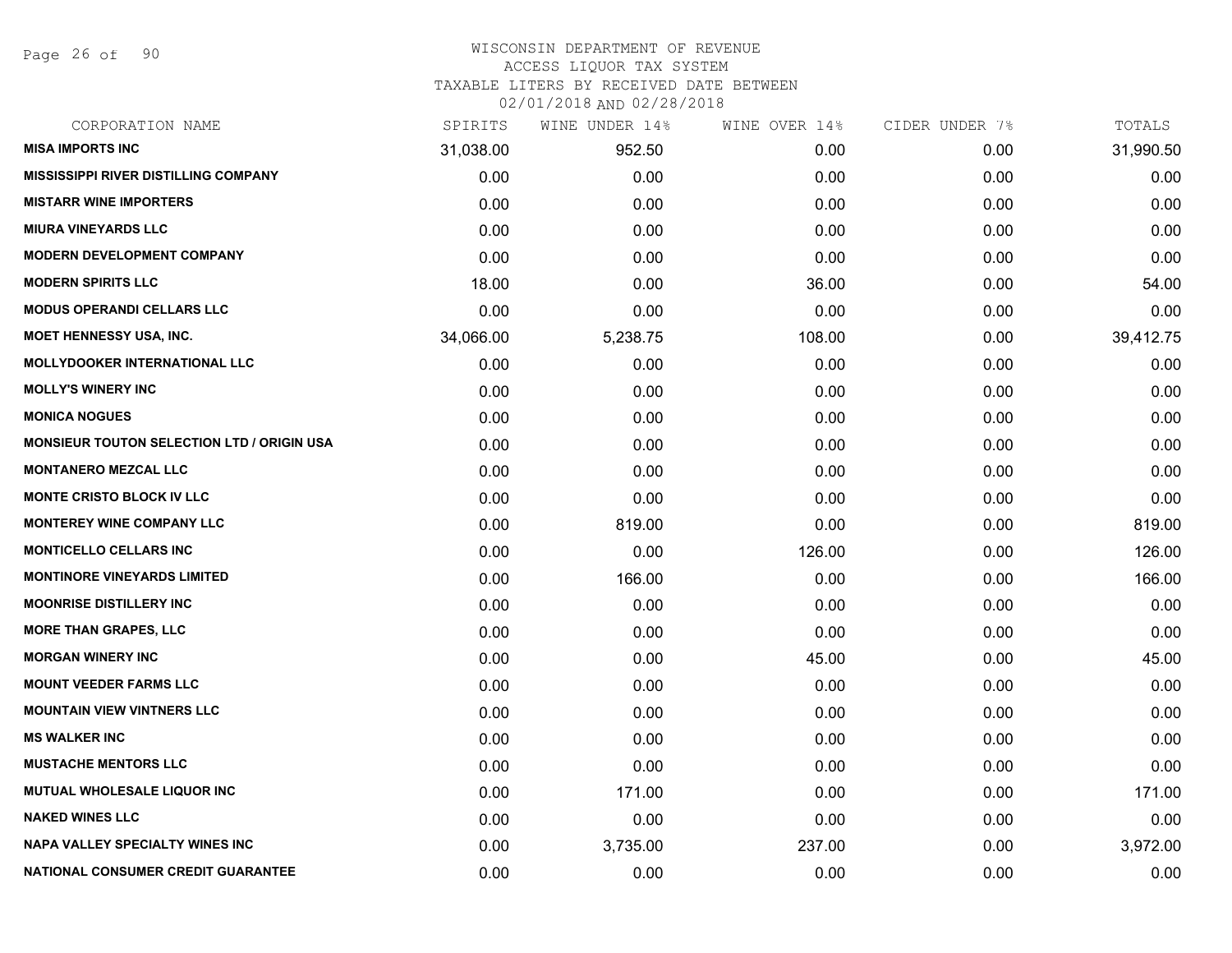Page 27 of 90

| CORPORATION NAME                      | SPIRITS                        | WINE UNDER 14% | WINE OVER 14% | CIDER UNDER 7% | TOTALS       |
|---------------------------------------|--------------------------------|----------------|---------------|----------------|--------------|
| <b>ASSOCIATION OF CONNECTICUT INC</b> | $\alpha$ , $\alpha$ , $\alpha$ | .              | .             | .              | <b>COLOR</b> |
| NATURAL BEVERAGE INFUSIONS LLC        | 0.00                           | 0.00           | 0.00          | 0.00           | 0.00         |
| <b>NATURAL MERCHANTS INC</b>          | 0.00                           | 252.00         | 0.00          | 0.00           | 252.00       |
| <b>NATUREL WEST CORP</b>              | 0.00                           | 0.00           | 0.00          | 0.00           | 0.00         |
| <b>NAVARRO VINEYARDS, LLC</b>         | 0.00                           | 0.00           | 0.00          | 0.00           | 0.00         |
| <b>NBI ACQUISITION LLC</b>            | 0.00                           | 0.00           | 0.00          | 0.00           | 0.00         |
| <b>NDC SYSTEMS LP</b>                 | 2,095.50                       | 44,921.85      | 2,341.50      | 0.00           | 49,358.85    |
| <b>NEGOCIANTS USA INC</b>             | 0.00                           | 0.00           | 0.00          | 0.00           | 0.00         |
| <b>NESTOR IMPORTS INC</b>             | 0.00                           | 0.00           | 0.00          | 0.00           | 0.00         |
| <b>NEW HOLLAND BREWING CO LLC</b>     | 0.00                           | 0.00           | 0.00          | 0.00           | 0.00         |
| <b>NEW MEXICO WINERIES INC</b>        | 0.00                           | 9,576.00       | 0.00          | 0.00           | 9,576.00     |
| <b>NEW PARROTT &amp; CO</b>           | 0.00                           | 3,528.00       | 945.00        | 0.00           | 4,473.00     |
| <b>NEW VAVIN INC</b>                  | 0.00                           | 0.00           | 0.00          | 0.00           | 0.00         |
| <b>NEW YORK MUTUAL TRADING CO INC</b> | 0.00                           | 0.00           | 0.54          | 0.00           | 0.54         |
| <b>NEXUS BRANDS LLC</b>               | 0.00                           | 0.00           | 0.00          | 0.00           | 0.00         |
| <b>NICHE IMPORT CO</b>                | 630.00                         | 0.00           | 0.00          | 0.00           | 630.00       |
| <b>NICHOLAS KARAVIDAS</b>             | 0.00                           | 0.00           | 0.00          | 0.00           | 0.00         |
| NIEBAUM-COPPOLA ESTATE WINERY LP      | 0.00                           | 0.00           | 0.00          | 0.00           | 0.00         |
| <b>NO. 12 CIDER HOUSE LLC</b>         | 0.00                           | 0.00           | 0.00          | 0.00           | 0.00         |
| <b>NOLET SPIRITS USA INC</b>          | 0.00                           | 0.00           | 0.00          | 0.00           | 0.00         |
| <b>NORTH SHORE DISTILLERY LLC</b>     | 0.00                           | 0.00           | 0.00          | 0.00           | 0.00         |
| <b>NORTHERN EMPIRE LLC</b>            | 0.00                           | 0.00           | 0.00          | 0.00           | 0.00         |
| <b>NOVA WINES, INC.</b>               | 0.00                           | 0.00           | 0.00          | 0.00           | 0.00         |
| <b>NUCCIO &amp; WISE</b>              | 0.00                           | 0.00           | 0.00          | 0.00           | 0.00         |
| <b>NV AWG LTD</b>                     | 0.00                           | 0.00           | 0.00          | 0.00           | 0.00         |
| <b>NW WINE COMPANY LLC</b>            | 0.00                           | 630.00         | 0.00          | 0.00           | 630.00       |
| OAK RIDGE WINERY LLC                  | 0.00                           | 945.00         | 63.00         | 0.00           | 1,008.00     |
| <b>OLD BRIDGE CELLARS</b>             | 0.00                           | 2,615.70       | 418.50        | 0.00           | 3,034.20     |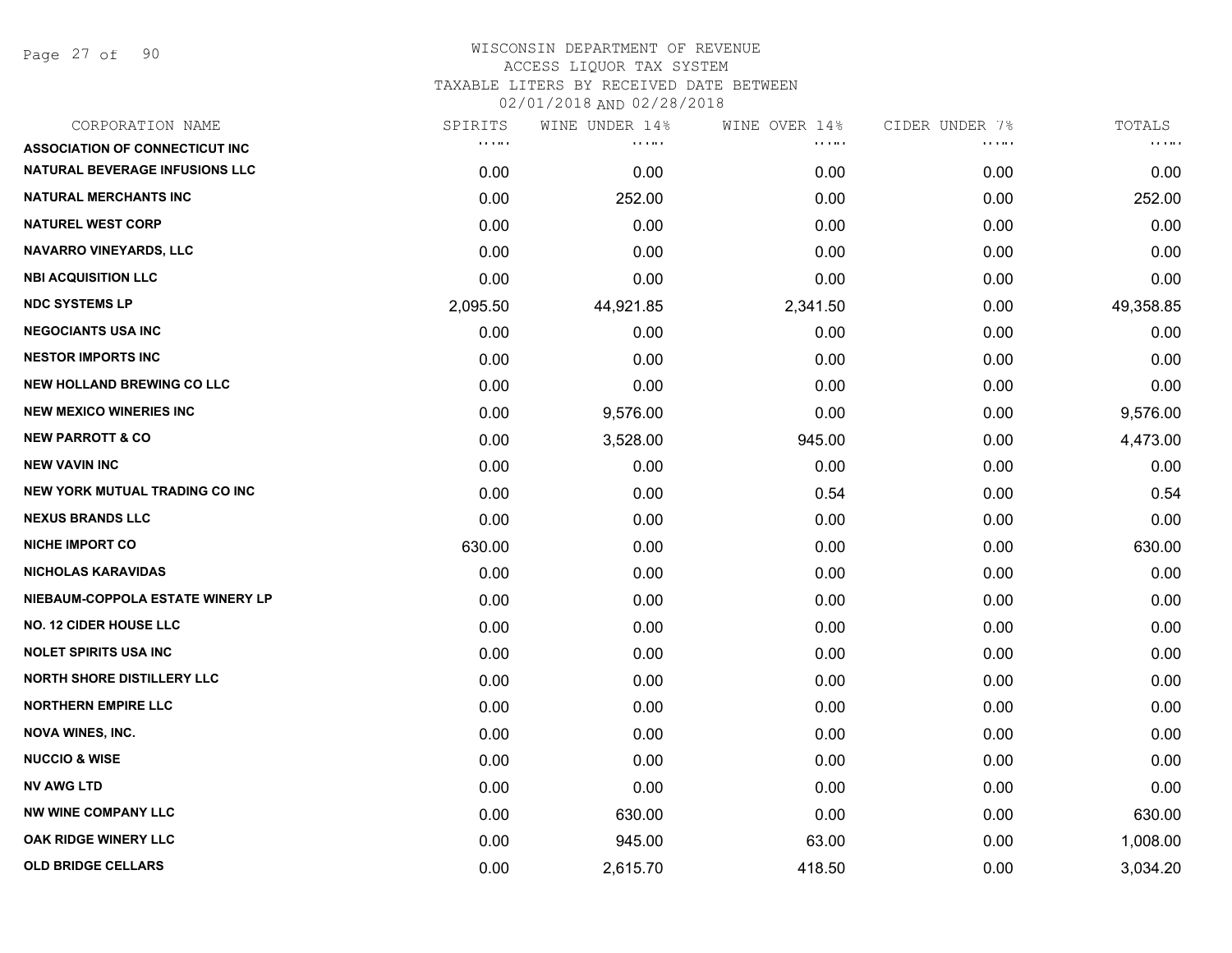Page 28 of 90

| CORPORATION NAME                        | SPIRITS  | WINE UNDER 14% | WINE OVER 14% | CIDER UNDER 7% | TOTALS    |
|-----------------------------------------|----------|----------------|---------------|----------------|-----------|
| <b>OLD ELK HOLDINGS LLC</b>             | 0.00     | 0.00           | 0.00          | 0.00           | 0.00      |
| <b>OLDE WORLD IMPORTS INC</b>           | 0.00     | 0.00           | 0.00          | 0.00           | 0.00      |
| OLE SMOKY DISTILLERY LLC                | 1,776.90 | 0.00           | 0.00          | 0.00           | 1,776.90  |
| <b>OLIVER WINE COMPANY INC</b>          | 0.00     | 5,040.00       | 0.00          | 0.00           | 5,040.00  |
| ONE TRUE VINE LLC                       | 0.00     | 0.00           | 0.00          | 0.00           | 0.00      |
| O'NEILL BEVERAGES CO LLC                | 0.00     | 13,518.00      | 2,646.00      | 0.00           | 16,164.00 |
| <b>OPICI IMPORT COMPANY</b>             | 189.00   | 1,224.00       | 315.00        | 0.00           | 1,728.00  |
| <b>OPOLO WINES LP</b>                   | 0.00     | 0.00           | 0.00          | 0.00           | 0.00      |
| OPUS ONE WINERY LLC                     | 0.00     | 0.00           | 0.00          | 0.00           | 0.00      |
| <b>ORCA PROPERTIES LLC</b>              | 0.00     | 0.00           | 0.00          | 0.00           | 0.00      |
| <b>OREGON BREWING COMPANY INC</b>       | 55.83    | 0.00           | 0.00          | 0.00           | 55.83     |
| <b>ORIGINAL SIN CORPORATION</b>         | 0.00     | 0.00           | 0.00          | 0.00           | 0.00      |
| ORIGINS PALEO MEALS LLC                 | 0.00     | 0.00           | 0.00          | 0.00           | 0.00      |
| <b>ORIN SWIFT CELLARS LLC</b>           | 627.75   | 0.00           | 90.00         | 0.00           | 717.75    |
| ORVINO IMPORTS & DISTRIBUTING INC       | 0.00     | 0.00           | 0.00          | 0.00           | 0.00      |
| O'SHAUGHNESSY DEL OSO LLC               | 0.00     | 0.00           | 0.00          | 0.00           | 0.00      |
| <b>OWEN ROE LLC</b>                     | 0.00     | 0.00           | 0.00          | 0.00           | 0.00      |
| P R GRISLEY CO INC                      | 0.00     | 0.00           | 0.00          | 0.00           | 0.00      |
| <b>PABST HOLDINGS LLC</b>               | 0.00     | 0.00           | 0.00          | 21,826.00      | 21,826.00 |
| <b>PACIFIC EDGE MARKETING GROUP INC</b> | 705.00   | 0.00           | 0.00          | 0.00           | 705.00    |
| PACIFIC INTERNATIONAL LIQUOR INC        | 45.00    | 82.80          | 111.60        | 0.00           | 239.40    |
| <b>PAHLMEYER LLC</b>                    | 0.00     | 0.00           | 3.00          | 0.00           | 3.00      |
| PALI WINE COMPANY LP                    | 0.00     | 0.00           | 0.00          | 0.00           | 0.00      |
| PALM BAY INTERNATIONAL INC              | 175.50   | 7,691.80       | 564.75        | 0.00           | 8,432.05  |
| <b>PAMELA FRYE</b>                      | 0.00     | 378.00         | 126.00        | 0.00           | 504.00    |
| <b>PAMPA BEVERAGES LLC</b>              | 0.00     | 2,433.00       | 0.00          | 0.00           | 2,433.00  |
| <b>PANEBIANCO LLC</b>                   | 0.00     | 0.00           | 0.00          | 0.00           | 0.00      |
| PANTHER CREEK CELLARS LLC               | 0.00     | 0.00           | 0.00          | 0.00           | 0.00      |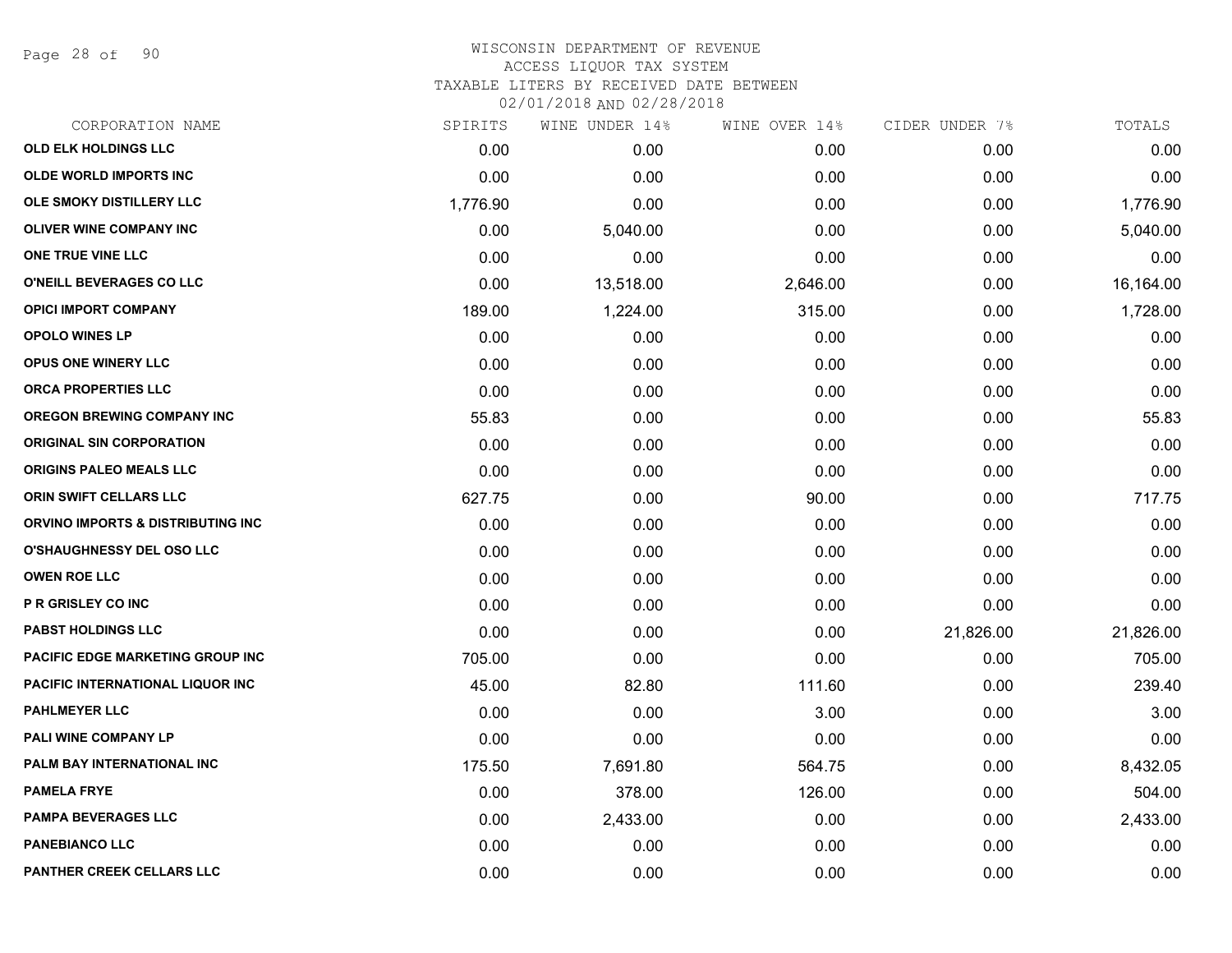Page 29 of 90

#### WISCONSIN DEPARTMENT OF REVENUE ACCESS LIQUOR TAX SYSTEM TAXABLE LITERS BY RECEIVED DATE BETWEEN

| CORPORATION NAME                     | SPIRITS   | WINE UNDER 14% | WINE OVER 14% | CIDER UNDER 7% | TOTALS    |
|--------------------------------------|-----------|----------------|---------------|----------------|-----------|
| PARAGON VINEYARD CO INC              | 0.00      | 0.00           | 0.00          | 0.00           | 0.00      |
| PARK STREET IMPORTS LLC              | 2,744.50  | 12,537.00      | 193.50        | 681.00         | 16,156.00 |
| PARK WINE COMPANY INC                | 0.00      | 126.00         | 252.00        | 0.00           | 378.00    |
| <b>PARKER STATION INC</b>            | 0.00      | 315.00         | 472.50        | 0.00           | 787.50    |
| <b>PAT WINES LLC</b>                 | 0.00      | 0.00           | 0.00          | 0.00           | 0.00      |
| <b>PATERNO IMPORTS LTD</b>           | 660.00    | 9,499.16       | 1,810.80      | 0.00           | 11,969.96 |
| <b>PATRICIO C MATA</b>               | 0.00      | 2,682.00       | 0.00          | 0.00           | 2,682.00  |
| <b>PATRICK A RONEY</b>               | 0.00      | 5,922.00       | 1,683.00      | 0.00           | 7,605.00  |
| <b>PATRON SPIRITS COMPANY</b>        | 13,907.25 | 0.00           | 0.00          | 0.00           | 13,907.25 |
| PAUL HOBBS IMPORTS INC               | 0.00      | 0.00           | 0.00          | 0.00           | 0.00      |
| PAUL HOBBS WINERY LP                 | 0.00      | 0.00           | 0.00          | 0.00           | 0.00      |
| <b>PAVI WINES LLC</b>                | 0.00      | 0.00           | 0.00          | 0.00           | 0.00      |
| <b>PAWEL LATO</b>                    | 0.00      | 0.00           | 0.00          | 0.00           | 0.00      |
| <b>PAX MAHLE WINES LLC</b>           | 0.00      | 0.00           | 0.00          | 0.00           | 0.00      |
| PEACHY CANYON WINERY                 | 0.00      | 0.00           | 0.00          | 0.00           | 0.00      |
| PEJU FAMILY OPERATING PARTNERSHIP LP | 0.00      | 0.00           | 0.00          | 0.00           | 0.00      |
| PEPPER BRIDGE WINERY LLC             | 0.00      | 0.00           | 0.00          | 0.00           | 0.00      |
| PERNOD RICARD USA LLC                | 0.00      | 0.00           | 0.00          | 0.00           | 0.00      |
| PETER ANDREW LLC                     | 0.00      | 0.00           | 0.00          | 0.00           | 0.00      |
| PETER CREIGHTON                      | 0.00      | 0.00           | 0.00          | 0.00           | 0.00      |
| PETER ROSBACK                        | 0.00      | 0.00           | 0.00          | 0.00           | 0.00      |
| PETERSON WINERY LLC                  | 0.00      | 18.00          | 0.00          | 0.00           | 18.00     |
| PETIT HAMEAU LLC                     | 0.00      | 63.00          | 0.00          | 0.00           | 63.00     |
| <b>PHILIP LAROCCA</b>                | 0.00      | 0.00           | 0.00          | 0.00           | 0.00      |
| PHILIP TOGNI VINEYARD LP             | 0.00      | 0.00           | 0.00          | 0.00           | 0.00      |
| PHILLIP STEINSCHREIBER               | 0.00      | 0.00           | 504.00        | 0.00           | 504.00    |
| PHILLIPS FARMS LLC                   | 0.00      | 198.00         | 10,653.00     | 0.00           | 10,851.00 |
| PHUSION PROJECTS LLC                 | 225.00    | 0.00           | 0.00          | 0.00           | 225.00    |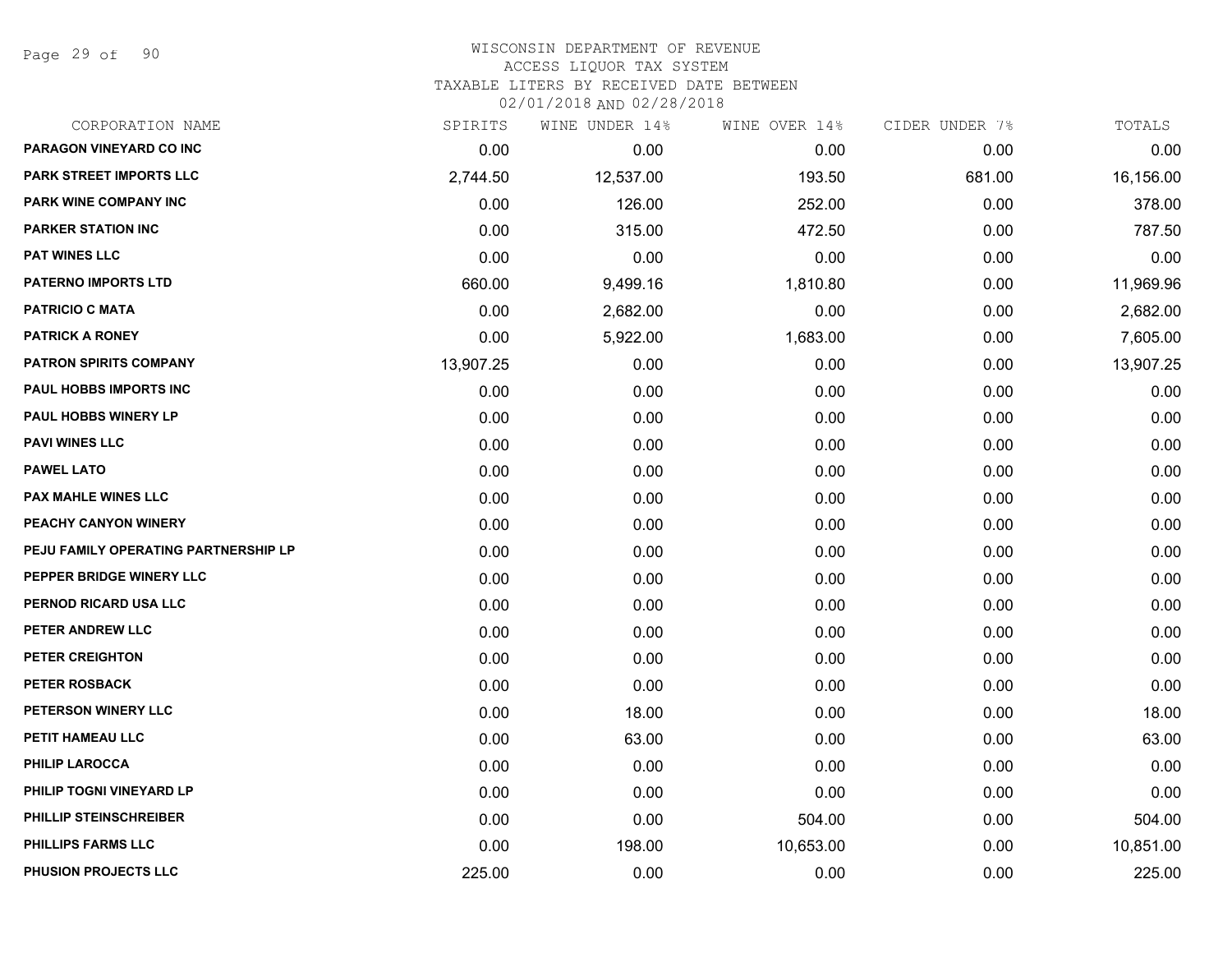Page 30 of 90

| CORPORATION NAME                     | SPIRITS   | WINE UNDER 14% | WINE OVER 14% | CIDER UNDER 7% | TOTALS    |
|--------------------------------------|-----------|----------------|---------------|----------------|-----------|
| PICNIC WINE COMPANY LLC              | 0.00      | 0.00           | 0.00          | 0.00           | 0.00      |
| PIEDMONT DISTILLERS INC              | 0.00      | 0.00           | 0.00          | 0.00           | 0.00      |
| PINA CELLARS LP                      | 0.00      | 0.00           | 0.00          | 0.00           | 0.00      |
| PINE RIDGE WINERY LLC                | 0.00      | 2,142.00       | 2,259.00      | 0.00           | 4,401.00  |
| PLATA WINE PARTNERS LLC              | 0.00      | 0.00           | 0.00          | 0.00           | 0.00      |
| PLUME RIDGE IRREVOCABLE TRUST        | 0.00      | 252.00         | 0.00          | 0.00           | 252.00    |
| POPCORN DESIGN LLC                   | 0.00      | 0.00           | 504.00        | 0.00           | 504.00    |
| POPCORN SUTTON DISTILLING LLC        | 0.00      | 0.00           | 0.00          | 0.00           | 0.00      |
| PORT WASHINGTON IMPORTS LLC          | 0.00      | 481.50         | 136.50        | 0.00           | 618.00    |
| <b>POST WINERY INC</b>               | 0.00      | 0.00           | 0.00          | 0.00           | 0.00      |
| POUR MANAGEMENT LLC                  | 0.00      | 252.00         | 0.00          | 0.00           | 252.00    |
| PRAGER WINERY & PORT WORKS, INC.     | 0.00      | 0.00           | 0.00          | 0.00           | 0.00      |
| PRAIRIE CREEK BEVERAGES LLC          | 0.00      | 0.00           | 0.00          | 0.00           | 0.00      |
| PRECEPT BRANDS LLC                   | 0.00      | 0.00           | 0.00          | 0.00           | 0.00      |
| PREMIER WINE GROUP, LLC              | 0.00      | 0.00           | 0.00          | 0.00           | 0.00      |
| PREMIERE DISTILLERY LLC              | 0.00      | 0.00           | 0.00          | 0.00           | 0.00      |
| PREMIUM PORT WINES INC               | 0.00      | 0.00           | 693.00        | 0.00           | 693.00    |
| PRESTIGE IMPORTS LLC                 | 0.00      | 0.00           | 0.00          | 0.00           | 0.00      |
| PRESTIGE WINE IMPORTS CORP           | 0.00      | 13,212.00      | 27.00         | 0.00           | 13,239.00 |
| PRICHARDS DISTILLERY INC             | 0.00      | 0.00           | 0.00          | 0.00           | 0.00      |
| PRIDE MOUNTAIN VINEYARDS LLC         | 0.00      | 0.00           | 0.00          | 0.00           | 0.00      |
| PRINCE MICHEL LLC                    | 0.00      | 0.00           | 0.00          | 0.00           | 0.00      |
| <b>PRO-LIQUITECH LLC</b>             | 0.00      | 0.00           | 0.00          | 0.00           | 0.00      |
| <b>PROOF ARTISAN DISTILLERS, LLC</b> | 0.00      | 0.00           | 0.00          | 0.00           | 0.00      |
| PROST BEVERAGE COMPANY LLC           | 0.00      | 0.00           | 0.00          | 0.00           | 0.00      |
| PROXIMO SPIRITS INC                  | 31,082.40 | 0.00           | 0.00          | 0.00           | 31,082.40 |
| PUENTE-INTERNACIONAL INC             | 0.00      | 0.00           | 0.00          | 0.00           | 0.00      |
| PURPLE WINE COMPANY LLC              | 0.00      | 711.00         | 252.00        | 0.00           | 963.00    |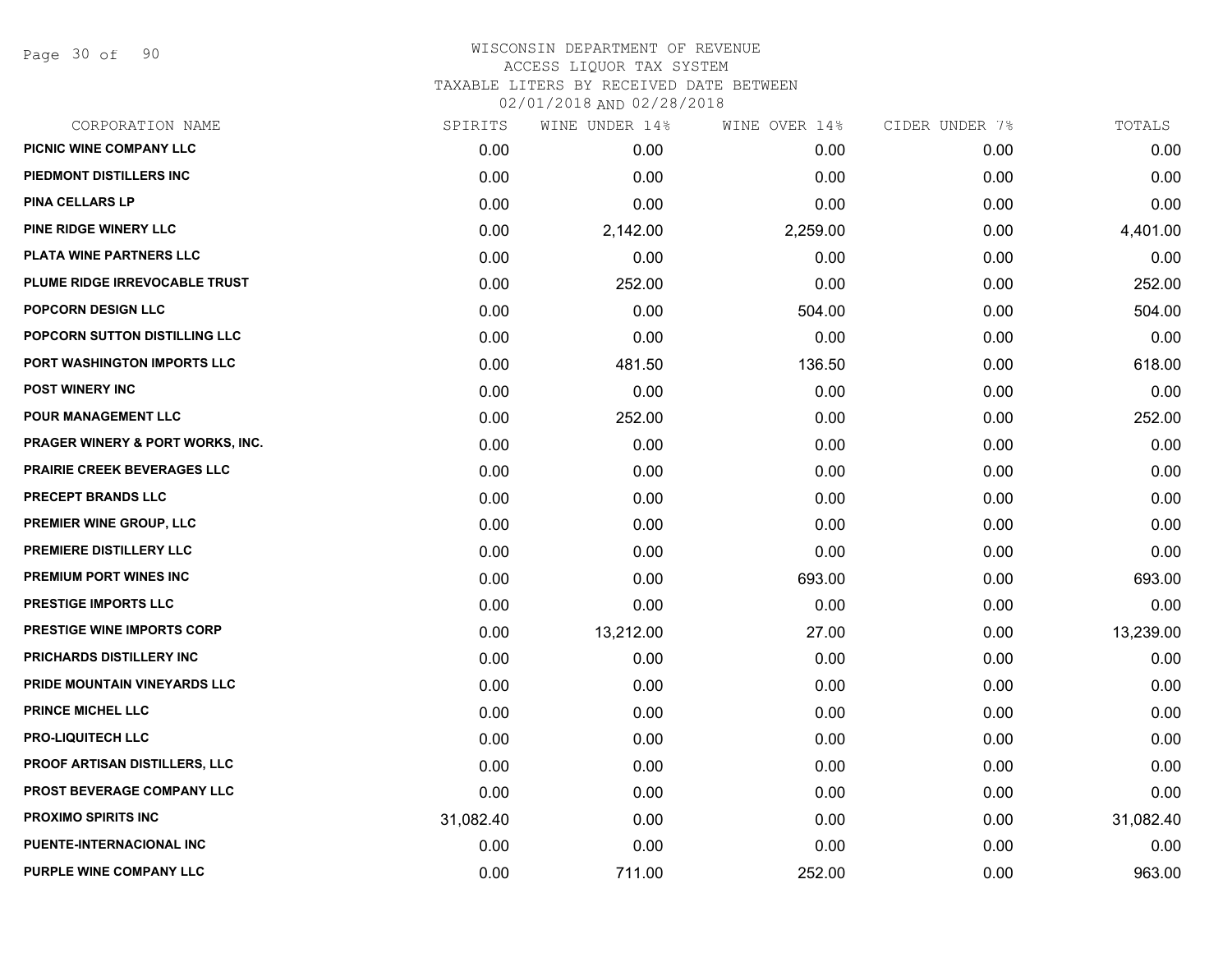Page 31 of 90

| SPIRITS  | WINE UNDER 14% | WINE OVER 14% | CIDER UNDER 7% | TOTALS   |
|----------|----------------|---------------|----------------|----------|
| 0.00     | 0.00           | 0.00          | 0.00           | 0.00     |
| 0.00     | 0.00           | 0.00          | 0.00           | 0.00     |
| 0.00     | 0.00           | 189.00        | 0.00           | 189.00   |
| 0.00     | 2,016.00       | 387.00        | 0.00           | 2,403.00 |
| 0.00     | 0.00           | 0.00          | 0.00           | 0.00     |
| 0.00     | 340.00         | 60.00         | 0.00           | 400.00   |
| 78.00    | 688.50         | 45.00         | 0.00           | 811.50   |
| 0.00     | 0.00           | 0.00          | 0.00           | 0.00     |
| 0.00     | 0.00           | 0.00          | 0.00           | 0.00     |
| 0.00     | 0.00           | 0.00          | 0.00           | 0.00     |
| 0.00     | 0.00           | 0.00          | 0.00           | 0.00     |
| 0.00     | 144.00         | 0.00          | 0.00           | 144.00   |
| 0.00     | 0.00           | 0.00          | 0.00           | 0.00     |
| 0.00     | 126.00         | 63.00         | 0.00           | 189.00   |
| 27.04    | 0.00           | 0.00          | 0.00           | 27.04    |
| 0.00     | 0.00           | 0.00          | 0.00           | 0.00     |
| 0.00     | 0.00           | 0.00          | 0.00           | 0.00     |
| 0.00     | 0.00           | 0.00          | 0.00           | 0.00     |
| 0.00     | 0.00           | 0.00          | 0.00           | 0.00     |
| 0.00     | 0.00           | 0.00          | 0.00           | 0.00     |
| 0.00     | 0.00           | 0.00          | 0.00           | 0.00     |
| 0.00     | 0.00           | 0.00          | 0.00           | 0.00     |
| 0.00     | 954.00         | 0.00          | 0.00           | 954.00   |
| 0.00     | 0.00           | 0.00          | 0.00           | 0.00     |
| 3,171.90 | 0.00           | 0.00          | 0.00           | 3,171.90 |
| 0.00     | 0.00           | 71.25         | 0.00           | 71.25    |
| 0.00     | 0.00           | 0.00          | 0.00           | 0.00     |
| 0.00     | 0.00           | 0.00          | 2,421.00       | 2,421.00 |
|          |                |               |                |          |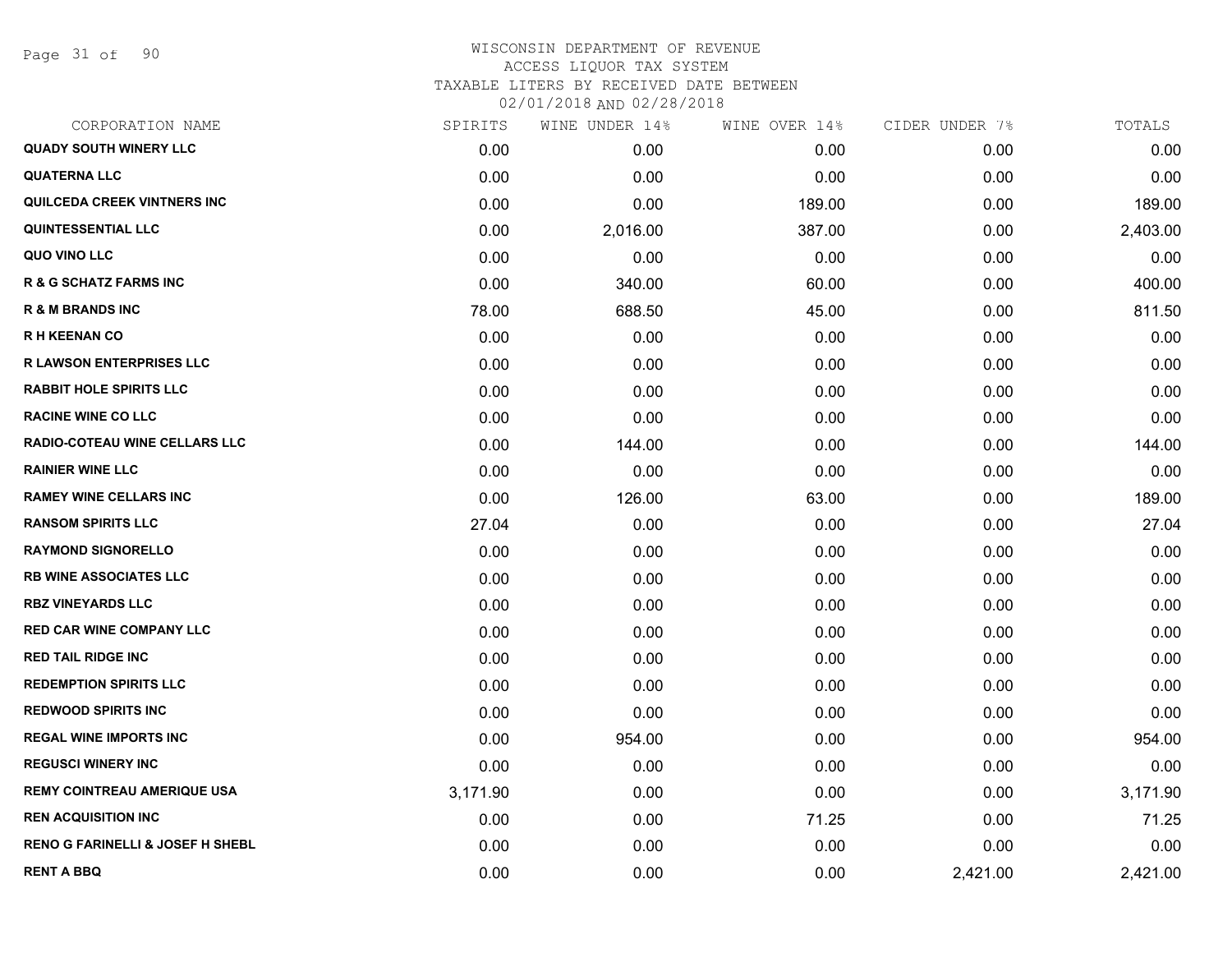Page 32 of 90

| CORPORATION NAME                                 | SPIRITS  | WINE UNDER 14% | WINE OVER 14% | CIDER UNDER 7% | TOTALS   |
|--------------------------------------------------|----------|----------------|---------------|----------------|----------|
| <b>RESERVA WINES LLC</b>                         | 0.00     | 0.00           | 0.00          | 0.00           | 0.00     |
| <b>REVELRY VINTNERS LLC</b>                      | 0.00     | 0.00           | 0.00          | 0.00           | 0.00     |
| <b>REYNOLDS CREATIVE PRODUCTS INC</b>            | 0.00     | 0.00           | 0.00          | 0.00           | 0.00     |
| <b>RGI BRANDS LLC</b>                            | 1,035.00 | 0.00           | 0.00          | 0.00           | 1,035.00 |
| <b>RICHARD J ANDERS</b>                          | 0.00     | 0.00           | 0.00          | 0.00           | 0.00     |
| <b>RICHARD STELTZNER</b>                         | 0.00     | 0.00           | 0.00          | 0.00           | 0.00     |
| <b>RIDGE VINEYARDS INC</b>                       | 0.00     | 0.00           | 68.94         | 0.00           | 68.94    |
| <b>RIGHT BEE LLC</b>                             | 0.00     | 0.00           | 0.00          | 0.00           | 0.00     |
| <b>RIVER VIEW WINERY LLC</b>                     | 0.00     | 0.00           | 0.00          | 0.00           | 0.00     |
| <b>RO SALES &amp; DISTRIBUTION SERVICES INC.</b> | 0.00     | 0.00           | 0.00          | 0.00           | 0.00     |
| <b>RO SALES &amp; DISTRIBUTION SERVICES INC.</b> | 0.00     | 2,637.00       | 0.00          | 0.00           | 2,637.00 |
| <b>ROBERT A CUTTER</b>                           | 0.00     | 63.00          | 153.00        | 0.00           | 216.00   |
| <b>ROBERT CRAIG WINERY LP</b>                    | 0.00     | 0.00           | 0.00          | 0.00           | 0.00     |
| <b>ROBERT J GROSS</b>                            | 0.00     | 16.10          | 0.00          | 0.00           | 16.10    |
| <b>ROBERT L HUDSON</b>                           | 0.00     | 0.00           | 0.00          | 0.00           | 0.00     |
| ROBERT YOUNG ESTATE WINERY LLC                   | 0.00     | 0.00           | 4.50          | 0.00           | 4.50     |
| <b>ROCK SAKE LLC</b>                             | 0.00     | 0.00           | 0.00          | 0.00           | 0.00     |
| ROCK WALL WINE COMPANY INC                       | 0.00     | 0.00           | 0.00          | 0.00           | 0.00     |
| <b>ROMBAUER VINEYARDS INC</b>                    | 0.00     | 0.00           | 126.00        | 0.00           | 126.00   |
| <b>RONALD J WICKER</b>                           | 0.00     | 0.00           | 0.00          | 0.00           | 0.00     |
| <b>RONALD T RUBIN</b>                            | 0.00     | 0.00           | 0.00          | 0.00           | 0.00     |
| <b>ROOTS RUN DEEP LLC</b>                        | 0.00     | 0.00           | 0.00          | 0.00           | 0.00     |
| <b>ROSE IMPORTING &amp; DISTRIBUTING LLC</b>     | 0.00     | 459.00         | 0.00          | 0.00           | 459.00   |
| ROSENTHAL WINE MERCHANT NY LTD                   | 0.00     | 0.00           | 0.00          | 0.00           | 0.00     |
| <b>ROTTA WINERY LLC</b>                          | 0.00     | 0.00           | 0.00          | 0.00           | 0.00     |
| <b>ROUND HILL CELLARS</b>                        | 0.00     | 3.25           | 3.00          | 0.00           | 6.25     |
| <b>ROUND POND ESTATE LLC</b>                     | 0.00     | 0.00           | 0.00          | 0.00           | 0.00     |
| <b>ROYAL WINE CORPORATION</b>                    | 0.00     | 2,142.60       | 0.00          | 0.00           | 2,142.60 |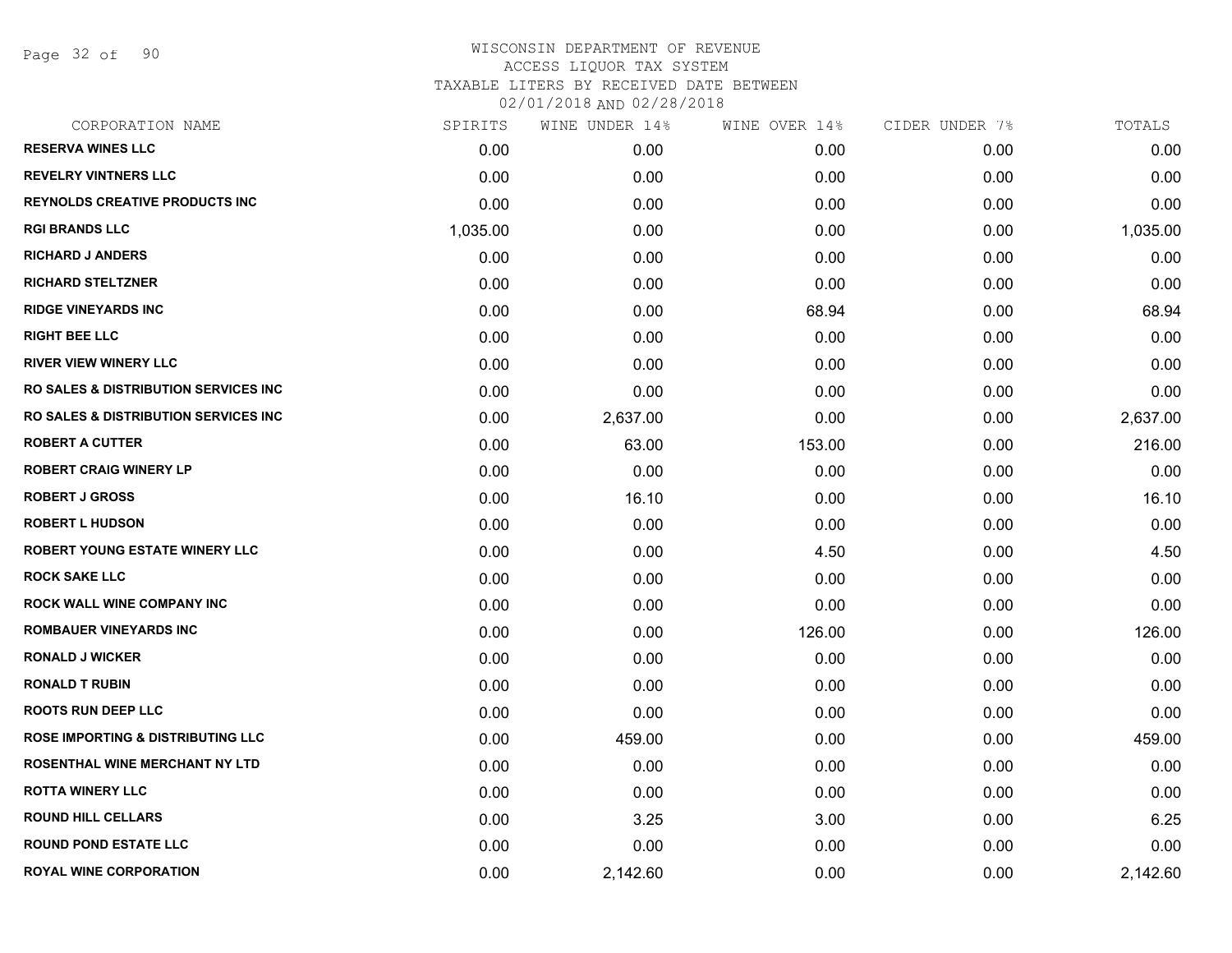Page 33 of 90

#### WISCONSIN DEPARTMENT OF REVENUE ACCESS LIQUOR TAX SYSTEM

TAXABLE LITERS BY RECEIVED DATE BETWEEN

| CORPORATION NAME                            | SPIRITS    | WINE UNDER 14% | WINE OVER 14% | CIDER UNDER 7% | TOTALS       |
|---------------------------------------------|------------|----------------|---------------|----------------|--------------|
| <b>RUBISSOW FAMILY WINES LLC</b>            | 0.00       | 0.00           | 0.00          | 0.00           | 0.00         |
| RUSSIAN STANDARD VODKA (USA) INC            | 3,951.00   | 90.00          | 0.00          | 0.00           | 4,041.00     |
| <b>RYAN E ROARK</b>                         | 0.00       | 0.00           | 0.00          | 0.00           | 0.00         |
| <b>S &amp; R WINES LLC</b>                  | 0.00       | 0.00           | 0.00          | 0.00           | 0.00         |
| <b>SLJ GROUP INC</b>                        | 0.00       | 8,422.51       | 3,175.55      | 0.00           | 11,598.06    |
| <b>SAGAMORE WHISKEY LLC</b>                 | 765.00     | 0.00           | 0.00          | 0.00           | 765.00       |
| <b>SAKEONE CORPORATION</b>                  | 0.00       | 56.40          | 421.92        | 0.00           | 478.32       |
| <b>SALOON SPIRITS LLC</b>                   | 0.00       | 0.00           | 0.00          | 0.00           | 0.00         |
| <b>SALVESTRIN WINE CO LLC</b>               | 0.00       | 0.00           | 516.00        | 0.00           | 516.00       |
| <b>SAMUEL P BAXTER</b>                      | 0.00       | 0.00           | 0.00          | 0.00           | 0.00         |
| <b>SAN ANTONIO WINERY INC</b>               | 0.00       | 11,943.00      | 153.00        | 0.00           | 12,096.00    |
| <b>SAN FRANCISCO WINE EXCHANGE INC</b>      | 0.00       | 0.00           | 0.00          | 0.00           | 0.00         |
| SAN GABRIEL VALLEY WAREHOUSE & STORAGE INC  | 0.00       | 0.00           | 0.00          | 0.00           | 0.00         |
| <b>SAN JOAQUIN WINE COMPANY INC</b>         | 0.00       | 882.00         | 0.00          | 0.00           | 882.00       |
| <b>SAN LUIS SPIRITS DISTILLING CO LLC</b>   | 604.50     | 0.00           | 0.00          | 0.00           | 604.50       |
| <b>SAN MARTINO IMPORTS INC</b>              | 0.00       | 0.00           | 0.00          | 0.00           | 0.00         |
| <b>SANGLIER SELECTIONS LLC</b>              | 0.00       | 90.00          | 0.00          | 0.00           | 90.00        |
| <b>SANS LIEGE INC</b>                       | 0.00       | 0.00           | 126.00        | 0.00           | 126.00       |
| <b>SANS WINE &amp; SPIRITS CO</b>           | 0.00       | 0.00           | 0.00          | 0.00           | 0.00         |
| <b>SANTA FE DISTILLERY LLC</b>              | 0.00       | 0.00           | 0.00          | 0.00           | 0.00         |
| <b>SANTA MARGHERITA USA INC</b>             | 0.00       | 180.00         | 0.00          | 0.00           | 180.00       |
| <b>SANTA RITA USA CORPORATION</b>           | 0.00       | 0.00           | 0.00          | 0.00           | 0.00         |
| <b>SAPSUCKER FARMS LLC</b>                  | 0.00       | 0.00           | 0.00          | 0.00           | 0.00         |
| <b>SARACINA VINEYARDS LLC</b>               | 0.00       | 0.00           | 0.00          | 0.00           | 0.00         |
| <b>SARMENTO'S IMPORTS &amp; EXPORTS INC</b> | 0.00       | 0.00           | 0.00          | 0.00           | 0.00         |
| <b>SAVIAH ROSE WINERY LLC</b>               | 0.00       | 0.00           | 0.00          | 0.00           | 0.00         |
| <b>SAZERAC COMPANY INC</b>                  | 329,741.30 | 116.99         | 263.98        | 0.00           | 330, 122. 27 |
| <b>SAZERAC NORTH AMERICA INC</b>            | 545,200.05 | 0.00           | 0.00          | 0.00           | 545,200.05   |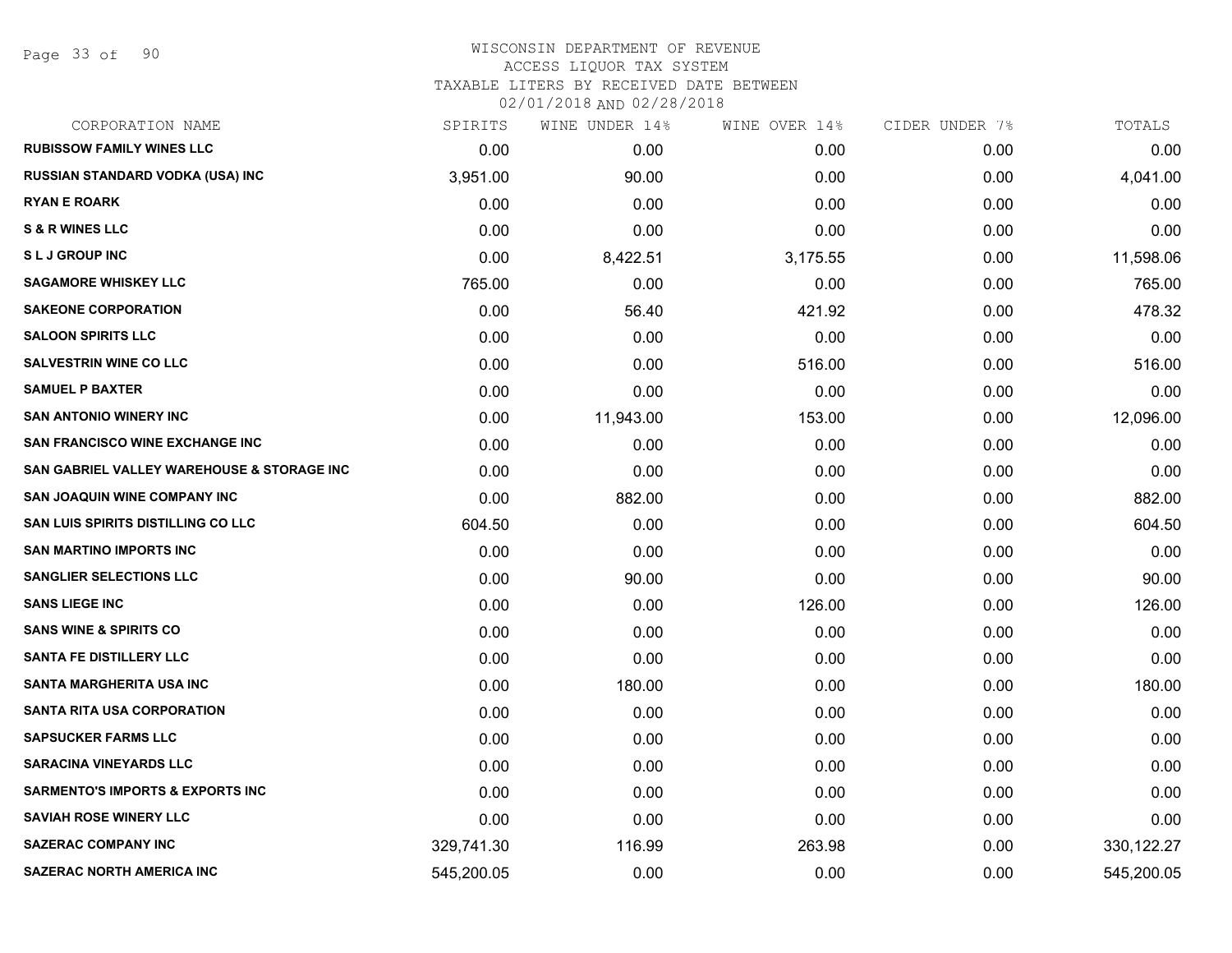Page 34 of 90

| CORPORATION NAME                        | SPIRITS  | WINE UNDER 14% | WINE OVER 14% | CIDER UNDER 7% | TOTALS   |
|-----------------------------------------|----------|----------------|---------------|----------------|----------|
| <b>SB WINE CO LLC</b>                   | 0.00     | 0.00           | 0.00          | 0.00           | 0.00     |
| <b>SBRAGIA FAMILY VINEYARDS LLC</b>     | 0.00     | 0.00           | 0.00          | 0.00           | 0.00     |
| <b>SCENIC ROOT WINEGROWERS LLC</b>      | 0.00     | 504.00         | 0.00          | 0.00           | 504.00   |
| <b>SCHEID VINEYARDS CALIFORNIA INC.</b> | 0.00     | 5,373.50       | 0.00          | 0.00           | 5,373.50 |
| <b>SCHMITT SOHNE INC</b>                | 0.00     | 0.00           | 0.00          | 0.00           | 0.00     |
| <b>SCHUG WINERY LLC</b>                 | 0.00     | 189.00         | 126.00        | 0.00           | 315.00   |
| <b>SCHWEIGER VINEYARDS INC</b>          | 0.00     | 0.00           | 0.00          | 0.00           | 0.00     |
| <b>SCOPERTA IMPORTING CO INC</b>        | 0.00     | 2,799.00       | 27.00         | 0.00           | 2,826.00 |
| <b>SCOTT PAUL WINES OREGON LLC</b>      | 0.00     | 0.00           | 0.00          | 0.00           | 0.00     |
| <b>SEATTLE CIDER COMPANY LLC</b>        | 0.00     | 0.00           | 0.00          | 0.00           | 0.00     |
| <b>SEAVEY VINEYARD LP</b>               | 0.00     | 0.00           | 0.00          | 0.00           | 0.00     |
| <b>SELBY ENTERPRISES INC</b>            | 0.00     | 0.00           | 0.00          | 0.00           | 0.00     |
| SELECTIVE WINE ESTATES INC              | 0.00     | 0.00           | 0.00          | 0.00           | 0.00     |
| <b>SERGEY CHISTOV</b>                   | 0.00     | 0.00           | 0.00          | 0.00           | 0.00     |
| <b>SERRALLES USA LLC</b>                | 2,458.50 | 0.00           | 0.00          | 0.00           | 2,458.50 |
| <b>SHAFER VINEYARDS INC</b>             | 0.00     | 0.00           | 175.50        | 0.00           | 175.50   |
| <b>SHANNON RIDGE INC</b>                | 0.00     | 1,323.00       | 126.00        | 0.00           | 1,449.00 |
| <b>SHAW-ROSS HOLDING CO LLC</b>         | 0.00     | 0.00           | 0.00          | 0.00           | 0.00     |
| SHEA WINE CELLARS LLC                   | 0.00     | 0.00           | 0.00          | 0.00           | 0.00     |
| SHELTON-MACKENZIE WINE COMPANY          | 0.00     | 0.00           | 0.00          | 0.00           | 0.00     |
| <b>SHORTS BREWING COMPANY</b>           | 0.00     | 0.00           | 0.00          | 2,436.48       | 2,436.48 |
| SILVER OAK WINE CELLARS LLC             | 0.00     | 1,134.00       | 0.00          | 0.00           | 1,134.00 |
| SILVER TRIDENT WINERY LLC               | 0.00     | 0.00           | 0.00          | 0.00           | 0.00     |
| <b>SIMIONI IMPORTS LLC</b>              | 0.00     | 0.00           | 0.00          | 0.00           | 0.00     |
| <b>SINSKEY VINEYARDS INC</b>            | 0.00     | 63.00          | 0.00          | 0.00           | 63.00    |
| <b>SKINNER-DAVENA LLC</b>               | 0.00     | 0.00           | 0.00          | 0.00           | 0.00     |
| <b>SLO DOWN WINES LLC</b>               | 0.00     | 0.00           | 0.00          | 0.00           | 0.00     |
| <b>SMALL LOT IMPORTS INC</b>            | 0.00     | 0.00           | 0.00          | 0.00           | 0.00     |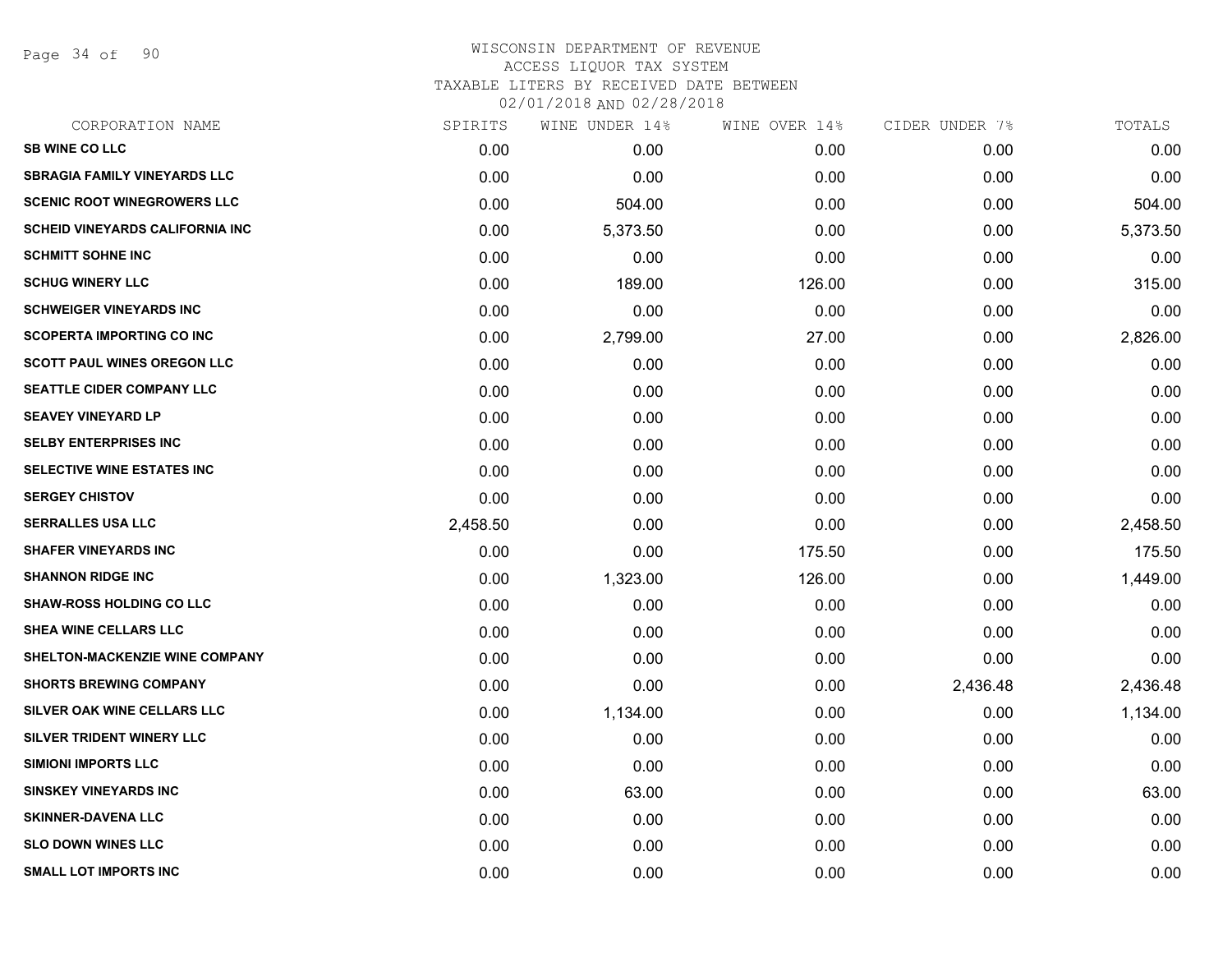Page 35 of 90

| CORPORATION NAME                        | SPIRITS  | WINE UNDER 14% | WINE OVER 14% | CIDER UNDER 7% | TOTALS   |
|-----------------------------------------|----------|----------------|---------------|----------------|----------|
| <b>SMALL VINES WINES INC</b>            | 0.00     | 0.00           | 0.00          | 0.00           | 0.00     |
| <b>SMART VENDING LLC</b>                | 0.00     | 0.00           | 0.00          | 0.00           | 0.00     |
| <b>SMITH &amp; SMITH</b>                | 0.00     | 0.00           | 0.00          | 0.00           | 0.00     |
| <b>SMT ACQUISITIONS LLC</b>             | 0.00     | 1,647.00       | 1,534.50      | 0.00           | 3,181.50 |
| <b>SOCIAL ENJOYMENTS LLC</b>            | 0.00     | 0.00           | 0.00          | 0.00           | 0.00     |
| <b>SOKOL BLOSSER LTD</b>                | 0.00     | 1,080.00       | 0.00          | 0.00           | 1,080.00 |
| <b>SOLBERG DISTILLING LLC</b>           | 0.00     | 0.00           | 0.00          | 0.00           | 0.00     |
| <b>SOLENA CELLARS LLC</b>               | 0.00     | 108.00         | 0.00          | 0.00           | 108.00   |
| SOMERSTON WINE COMPANY, LLC             | 0.00     | 0.00           | 0.00          | 0.00           | 0.00     |
| SOURCE CODE BEVERAGE LLC                | 0.00     | 0.00           | 0.00          | 0.00           | 0.00     |
| SOUTH BAY WINE GROUP LLC                | 0.00     | 567.00         | 0.00          | 0.00           | 567.00   |
| <b>SOUTHERN STARZ INC</b>               | 0.00     | 152.16         | 102.24        | 0.00           | 254.40   |
| SOUTHERN WINE GROUP LLC                 | 0.00     | 261.00         | 153.00        | 0.00           | 414.00   |
| <b>SOUTHWEST SPIRITS &amp; WINE LLC</b> | 2,479.50 | 0.00           | 0.00          | 0.00           | 2,479.50 |
| <b>SOVEREIGN BRANDS LLC</b>             | 0.00     | 1,557.00       | 0.00          | 0.00           | 1,557.00 |
| <b>SPANN VINEYARDS INC</b>              | 0.00     | 0.00           | 9.00          | 0.00           | 9.00     |
| <b>SPARKLING OREGON LLC</b>             | 0.00     | 0.00           | 0.00          | 0.00           | 0.00     |
| <b>SPEAKEASY SPIRITS LLC</b>            | 249.00   | 0.00           | 0.00          | 0.00           | 249.00   |
| <b>SPENCER HOOPES</b>                   | 0.00     | 0.00           | 63.00         | 0.00           | 63.00    |
| <b>SPIRIT IMPORTS INC</b>               | 0.00     | 0.00           | 0.00          | 0.00           | 0.00     |
| <b>SPLINTER GROUP NAPA LLC</b>          | 54.00    | 0.00           | 0.00          | 0.00           | 54.00    |
| <b>SPOTTSWOODE WINERY INC</b>           | 0.00     | 0.00           | 0.00          | 0.00           | 0.00     |
| SPRING MOUNTAIN VINEYARD INC            | 0.00     | 0.00           | 0.00          | 0.00           | 0.00     |
| <b>SQUARE ONE ORGANIC SPIRITS LLC</b>   | 0.00     | 0.00           | 0.00          | 0.00           | 0.00     |
| <b>SQUARE ONE ORGANIC SPIRITS LLC</b>   | 0.00     | 0.00           | 0.00          | 0.00           | 0.00     |
| <b>SQZ BEVS LLC</b>                     | 0.00     | 0.00           | 0.00          | 0.00           | 0.00     |
| <b>ST GEORGE SPIRITS INC</b>            | 621.60   | 0.00           | 0.00          | 0.00           | 621.60   |
| <b>ST HELENA ESTATE LLC</b>             | 0.00     | 0.00           | 0.00          | 0.00           | 0.00     |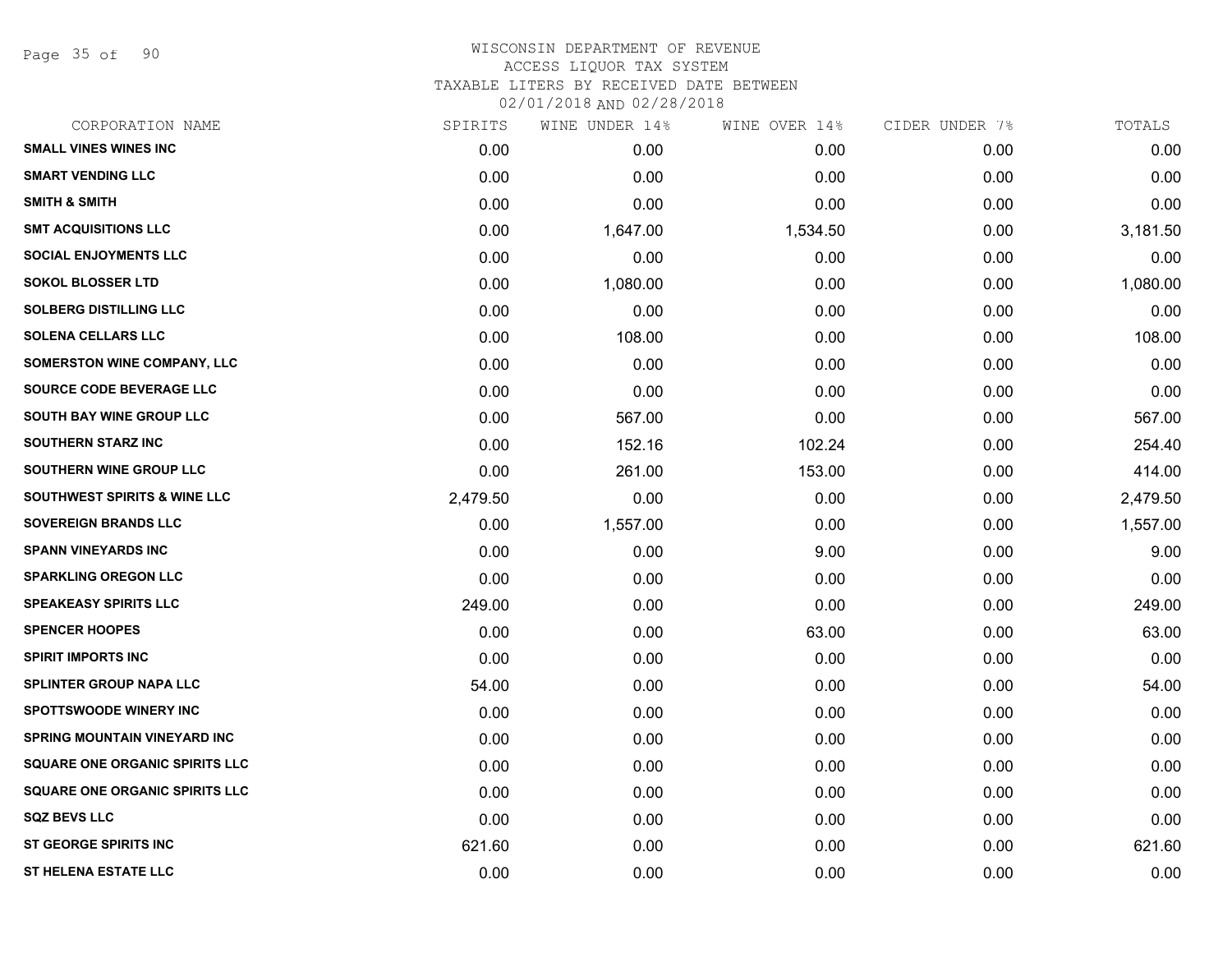Page 36 of 90

| CORPORATION NAME                             | SPIRITS  | WINE UNDER 14% | WINE OVER 14% | CIDER UNDER 7% | TOTALS     |
|----------------------------------------------|----------|----------------|---------------|----------------|------------|
| <b>ST INNOCENT LTD</b>                       | 0.00     | 0.00           | 0.00          | 0.00           | 0.00       |
| ST JULIAN WINE COMPANY INC                   | 0.00     | 0.00           | 0.00          | 0.00           | 0.00       |
| ST KILLIAN IMPORTING CO INC                  | 0.00     | 0.00           | 0.00          | 0.00           | 0.00       |
| <b>ST SUPERY INC</b>                         | 0.00     | 252.00         | 9.00          | 0.00           | 261.00     |
| <b>STACKED WINES LLC</b>                     | 0.00     | 0.00           | 0.00          | 0.00           | 0.00       |
| STAGLIN FAMILY VINEYARD LLC                  | 0.00     | 0.00           | 162.00        | 0.00           | 162.00     |
| <b>STANLEY STAWSKI DIST CO INC</b>           | 0.00     | 0.00           | 0.00          | 0.00           | 0.00       |
| <b>STAR INDUSTRIES INC</b>                   | 0.00     | 0.00           | 0.00          | 0.00           | 0.00       |
| <b>STARRY NIGHT WINERY LLC</b>               | 0.00     | 0.00           | 0.00          | 0.00           | 0.00       |
| STE MICHELLE WINE ESTATES LTD                | 247.50   | 55,503.00      | 11,628.00     | 0.00           | 67,378.50  |
| <b>STEELE WINES INC</b>                      | 0.00     | 0.00           | 0.00          | 0.00           | 0.00       |
| <b>STEFANO SALOCCHI</b>                      | 0.00     | 0.00           | 0.00          | 0.00           | 0.00       |
| STELLAR IMPORTING COMPANY LLC                | 0.00     | 0.00           | 0.00          | 0.00           | 0.00       |
| <b>STEM CIDERS LLC</b>                       | 0.00     | 0.00           | 0.00          | 0.00           | 0.00       |
| <b>STEPHAN VINEYARD INC</b>                  | 0.00     | 0.00           | 0.00          | 0.00           | 0.00       |
| STEPHEN DOOLEY WINE CO INC                   | 0.00     | 0.00           | 0.00          | 0.00           | 0.00       |
| <b>STEVE MILES SELECTIONS INC</b>            | 0.00     | 0.00           | 0.00          | 0.00           | 0.00       |
| <b>STEVEN EDMUNDS &amp; CORNELIA ST JOHN</b> | 0.00     | 0.00           | 0.00          | 0.00           | 0.00       |
| <b>STEZ &amp; BOWER</b>                      | 0.00     | 0.00           | 0.00          | 0.00           | 0.00       |
| <b>STOLI GROUP (USA) LLC</b>                 | 4,267.50 | 0.00           | 18.00         | 0.00           | 4,285.50   |
| <b>STOLLER IMPORTS INC</b>                   | 303.00   | 0.00           | 0.00          | 0.00           | 303.00     |
| <b>STOLLER VINEYARDS INC</b>                 | 0.00     | 0.00           | 0.00          | 0.00           | 0.00       |
| <b>STOLPMAN VINEYARDS LLC</b>                | 0.00     | 0.00           | 0.00          | 0.00           | 0.00       |
| <b>STONEBRAKER-SOLES INC</b>                 | 0.00     | 756.00         | 0.00          | 0.00           | 756.00     |
| <b>STONECUSHION INC</b>                      | 0.00     | 0.00           | 0.00          | 0.00           | 0.00       |
| SUGARLANDS DISTILLING COMPANY LLC            | 706.50   | 0.00           | 0.00          | 0.00           | 706.50     |
| <b>SURVILLE ENTERPRISES CORP</b>             | 0.00     | 4,519.50       | 0.00          | 0.00           | 4,519.50   |
| <b>SUTTER HOME WINERY INC</b>                | 193.50   | 211,354.31     | 3,066.00      | 114.00         | 214,727.81 |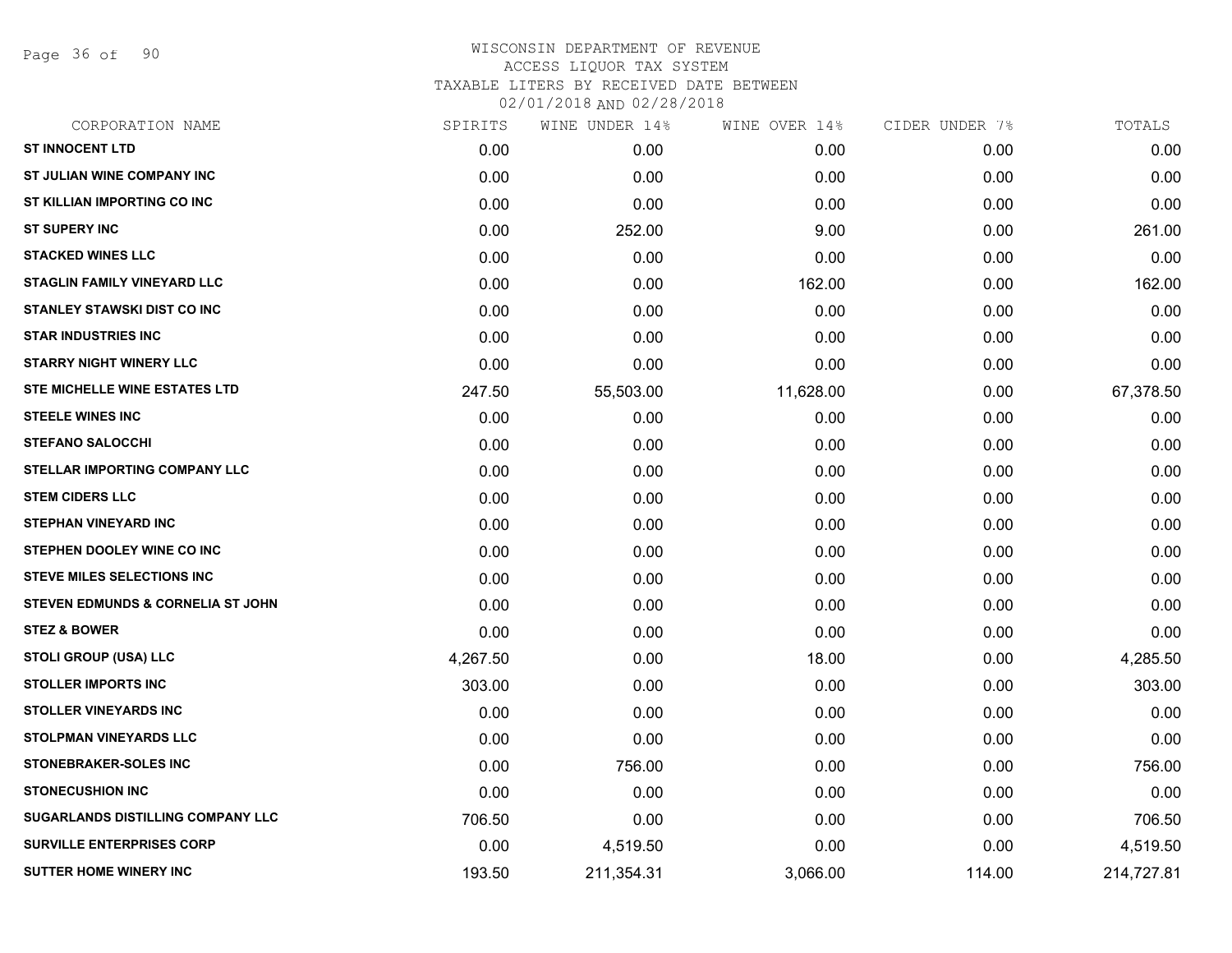Page 37 of 90

| CORPORATION NAME                       | SPIRITS | WINE UNDER 14% | WINE OVER 14% | CIDER UNDER 7% | TOTALS    |
|----------------------------------------|---------|----------------|---------------|----------------|-----------|
| <b>SVENSKA FOOD &amp; BEVERAGE LLC</b> | 0.00    | 0.00           | 0.00          | 0.00           | 0.00      |
| <b>SVP WINERY LLC</b>                  | 0.00    | 1,386.00       | 126.00        | 0.00           | 1,512.00  |
| <b>T ELENTENY HOLDINGS LLC</b>         | 0.00    | 60.75          | 0.00          | 0.00           | 60.75     |
| <b>TAFT STREET INC</b>                 | 0.00    | 0.00           | 0.00          | 0.00           | 0.00      |
| TAKARA SAKE USA INC                    | 0.00    | 2,629.80       | 390.60        | 21.60          | 3,042.00  |
| <b>TALLEY VINEYARDS INC</b>            | 0.00    | 63.00          | 0.00          | 0.00           | 63.00     |
| <b>TAMBER BEY VINEYARDS LLC</b>        | 0.00    | 0.00           | 0.00          | 0.00           | 0.00      |
| <b>TATOMER INC</b>                     | 0.00    | 0.00           | 0.00          | 0.00           | 0.00      |
| <b>TATTERSALL COMPANIES LLC</b>        | 364.50  | 0.00           | 0.00          | 0.00           | 364.50    |
| <b>TERRA VINUM LLC</b>                 | 0.00    | 0.00           | 0.00          | 0.00           | 0.00      |
| <b>TERRANEO MERCHANTS INC</b>          | 0.00    | 0.00           | 0.00          | 0.00           | 0.00      |
| <b>TERRAVANT WINE COMPANY LLC</b>      | 0.00    | 540.00         | 0.00          | 0.00           | 540.00    |
| <b>TERRESSENTIA CORPORATION</b>        | 0.00    | 0.00           | 0.00          | 0.00           | 0.00      |
| <b>TERRIZZI VINO INC</b>               | 0.00    | 0.00           | 0.00          | 0.00           | 0.00      |
| <b>TGE LLC</b>                         | 0.00    | 504.90         | 0.00          | 0.00           | 504.90    |
| THE 11 WELLS SPIRITS COMPANY LLC       | 0.00    | 0.00           | 0.00          | 0.00           | 0.00      |
| THE AUSTRALIAN WINE CONNECTION INC     | 0.00    | 0.00           | 0.00          | 0.00           | 0.00      |
| THE BIALE ESTATE                       | 0.00    | 0.00           | 0.00          | 0.00           | 0.00      |
| THE BRANDER VINEYARD                   | 0.00    | 0.00           | 0.00          | 0.00           | 0.00      |
| THE BUSINESS CHAIN INC                 | 0.00    | 0.00           | 0.00          | 0.00           | 0.00      |
| THE EDRINGTON GROUP USA LLC            | 7.50    | 0.00           | 0.00          | 0.00           | 7.50      |
| THE GIRLS IN THE VINEYARD              | 0.00    | 0.00           | 0.00          | 0.00           | 0.00      |
| THE HARVEST IMPORTING                  | 0.00    | 0.00           | 0.00          | 0.00           | 0.00      |
| THE HESS COLLECTION WINERY             | 0.00    | 14,994.00      | 5,409.00      | 0.00           | 20,403.00 |
| THE INFINITE MONKEY THEOREM INC        | 0.00    | 0.00           | 0.00          | 0.00           | 0.00      |
| THE MALT GUILD INC                     | 0.00    | 0.00           | 0.00          | 0.00           | 0.00      |
| THE MEEKER VINEYARD                    | 0.00    | 0.00           | 0.00          | 0.00           | 0.00      |
| THE MORLET SELECTION INC               | 0.00    | 0.00           | 0.00          | 0.00           | 0.00      |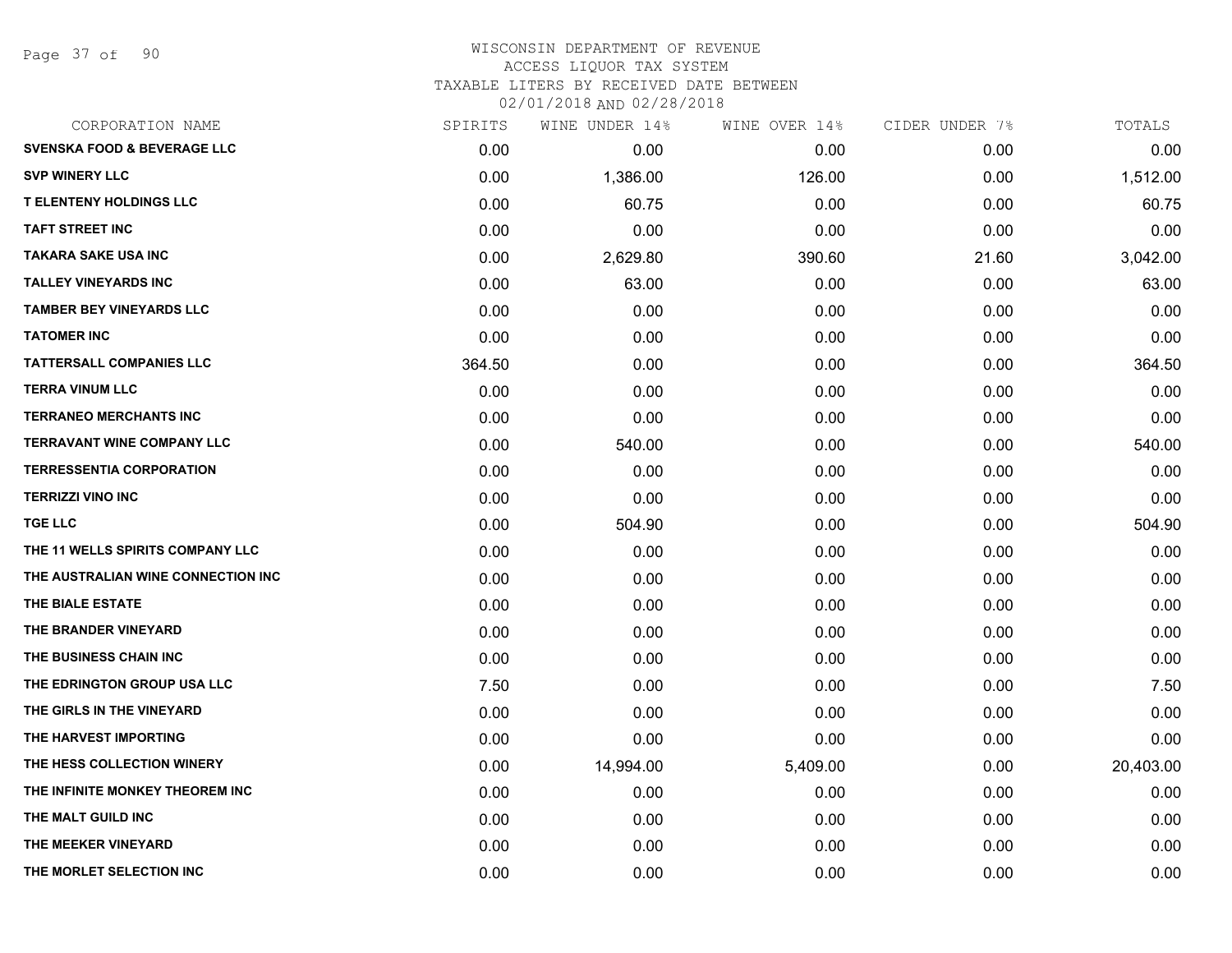Page 38 of 90

| CORPORATION NAME                              | SPIRITS | WINE UNDER 14% | WINE OVER 14% | CIDER UNDER 7% | TOTALS     |
|-----------------------------------------------|---------|----------------|---------------|----------------|------------|
| THE MORNE WINE COMPANY                        | 0.00    | 0.00           | 0.00          | 0.00           | 0.00       |
| THE R.S. LIPMAN COMPANY                       | 0.00    | 0.00           | 0.00          | 0.00           | 0.00       |
| THE SILVERADO VINEYARDS                       | 0.00    | 126.00         | 0.00          | 0.00           | 126.00     |
| THE SORTING TABLE LLC                         | 0.00    | 657.00         | 270.00        | 0.00           | 927.00     |
| THE TRITON COLLECTION INC                     | 0.00    | 366.00         | 0.00          | 0.00           | 366.00     |
| THE WINE GROUP INC                            | 0.00    | 582,359.78     | 21,633.00     | 0.00           | 603,992.78 |
| THE WINE SOURCE INC                           | 0.00    | 0.00           | 0.00          | 0.00           | 0.00       |
| THE WOODMAR GROUP LLC                         | 0.00    | 1,449.00       | 63.00         | 0.00           | 1,512.00   |
| THIENOT USA INC                               | 0.00    | 0.00           | 0.00          | 0.00           | 0.00       |
| <b>THOMAS D MORTIMER</b>                      | 0.00    | 0.00           | 0.00          | 0.00           | 0.00       |
| THREE RING PRODUCTIONS LLC                    | 0.00    | 0.00           | 0.00          | 0.00           | 0.00       |
| <b>TI BEVERAGE GROUP LTD</b>                  | 0.00    | 0.00           | 0.00          | 0.00           | 0.00       |
| TIERRA DIVINA VINEYARD LLC                    | 0.00    | 0.00           | 0.00          | 0.00           | 0.00       |
| <b>TITUS &amp; TITUS</b>                      | 0.00    | 0.00           | 0.00          | 0.00           | 0.00       |
| TMR WINE COMPANY LLC                          | 0.00    | 0.00           | 0.00          | 0.00           | 0.00       |
| TOAD HOLLOW VINEYARDS INC                     | 0.00    | 252.00         | 0.00          | 0.00           | 252.00     |
| <b>TOBIN JAMES CELLARS</b>                    | 0.00    | 0.00           | 189.01        | 0.00           | 189.01     |
| <b>TOBY BEALL</b>                             | 0.00    | 0.00           | 0.00          | 0.00           | 0.00       |
| <b>TOLLIVER RANCH BRANDS LLC</b>              | 0.00    | 0.00           | 207.00        | 0.00           | 207.00     |
| <b>TOM MEADOWCROFT</b>                        | 0.00    | 0.00           | 0.00          | 0.00           | 0.00       |
| <b>TREANA WINERY LLC</b>                      | 0.00    | 378.00         | 1,134.00      | 0.00           | 1,512.00   |
| <b>TREASURY WINE ESTATES AMERICAS COMPANY</b> | 0.00    | 84,672.00      | 11,418.75     | 0.00           | 96,090.75  |
| TREFETHEN VINEYARDS WINERY INC                | 0.00    | 39.00          | 414.00        | 0.00           | 453.00     |
| <b>TREMAINE ATKINSON</b>                      | 45.00   | 0.00           | 0.00          | 0.00           | 45.00      |
| <b>TRENTADUE WINERY LLC</b>                   | 0.00    | 495.00         | 0.00          | 0.00           | 495.00     |
| TRI VIN IMPORTS INC                           | 0.00    | 1,386.00       | 0.00          | 0.00           | 1,386.00   |
| <b>TRIM WINES LLC</b>                         | 0.00    | 0.00           | 0.00          | 0.00           | 0.00       |
| <b>TRINITAS CELLARS LLC</b>                   | 0.00    | 0.00           | 0.00          | 0.00           | 0.00       |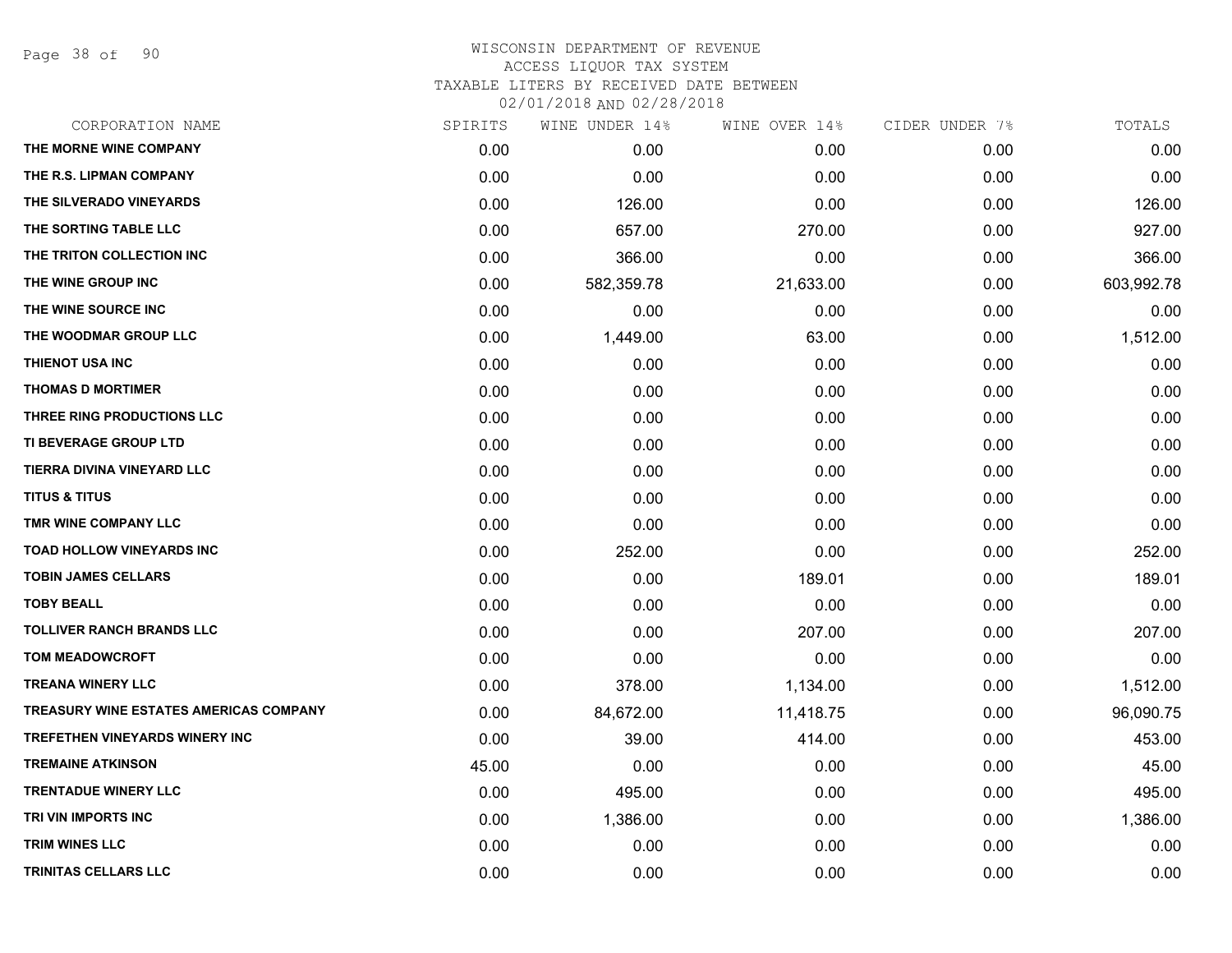Page 39 of 90

| CORPORATION NAME                     | SPIRITS    | WINE UNDER 14% | WINE OVER 14% | CIDER UNDER 7% | TOTALS     |
|--------------------------------------|------------|----------------|---------------|----------------|------------|
| <b>TRIONE VINEYARDS LLC</b>          | 0.00       | 0.00           | 31.50         | 0.00           | 31.50      |
| <b>TRI-STAR MARKETING INC</b>        | 0.00       | 6,345.00       | 315.00        | 0.00           | 6,660.00   |
| <b>TRUVINO INC</b>                   | 0.00       | 0.00           | 0.00          | 0.00           | 0.00       |
| <b>TURLEY WINE CELLARS INC</b>       | 0.00       | 0.00           | 0.00          | 0.00           | 0.00       |
| <b>TURN KEY WINE BRANDS LLC</b>      | 0.00       | 0.00           | 0.00          | 0.00           | 0.00       |
| <b>TURNBULL WINE CELLARS</b>         | 0.00       | 0.00           | 0.00          | 0.00           | 0.00       |
| <b>TWIN PEAKS WINERY INC</b>         | 0.00       | 0.00           | 0.00          | 0.00           | 0.00       |
| <b>UMPQUA WINE WORKS LLC</b>         | 0.00       | 0.00           | 0.00          | 0.00           | 0.00       |
| UN SOGNO LLC                         | 0.00       | 0.00           | 0.00          | 0.00           | 0.00       |
| UNCLE JOHN'S FRUIT HOUSE WINERY LLC  | 0.00       | 0.00           | 0.00          | 1,659.38       | 1,659.38   |
| <b>UNION WINE COMPANY</b>            | 0.00       | 0.00           | 0.00          | 0.00           | 0.00       |
| UNITED SPIRITS INC                   | 0.00       | 0.00           | 0.00          | 0.00           | 0.00       |
| UNITED STATES DISTILLED PRODUCTS CO. | 171,825.90 | 74,084.96      | 3,483.00      | 0.00           | 249,393.86 |
| UNITED WINE AND SPIRITS LLC          | 0.00       | 0.00           | 0.00          | 0.00           | 0.00       |
| UNTI WINE CO LLC                     | 0.00       | 0.00           | 0.00          | 0.00           | 0.00       |
| <b>UPCHURCH VINEYARD LLC</b>         | 0.00       | 0.00           | 153.00        | 0.00           | 153.00     |
| USA WINE IMPORTS INC                 | 0.00       | 0.00           | 0.00          | 0.00           | 0.00       |
| <b>USA WINE WEST LLC</b>             | 297.00     | 3,652.50       | 90.00         | 0.00           | 4,039.50   |
| <b>UVE ENTERPRISES INC</b>           | 0.00       | 1,361.25       | 0.00          | 0.00           | 1,361.25   |
| <b>V&amp;CLLC</b>                    | 0.00       | 0.00           | 0.00          | 0.00           | 0.00       |
| <b>V2 WINE GROUP LLC</b>             | 0.00       | 0.00           | 0.00          | 0.00           | 0.00       |
| <b>VALCKENBERG INTERNATIONAL INC</b> | 0.00       | 0.00           | 0.00          | 0.00           | 0.00       |
| <b>VALIANT VINEYARDS INC</b>         | 0.00       | 0.00           | 0.00          | 0.00           | 0.00       |
| <b>VALOR WINE CO LLC</b>             | 0.00       | 648.00         | 9,279.00      | 0.00           | 9,927.00   |
| VAN RUITEN FAMILY WINERY LLC         | 0.00       | 0.00           | 0.00          | 0.00           | 0.00       |
| <b>VANDER MILL LLC</b>               | 0.00       | 0.00           | 0.00          | 1,714.16       | 1,714.16   |
| <b>VEN CAL RANCHES LLC</b>           | 0.00       | 0.00           | 0.00          | 0.00           | 0.00       |
| <b>VENGE VINEYARDS INC</b>           | 0.00       | 0.00           | 0.00          | 0.00           | 0.00       |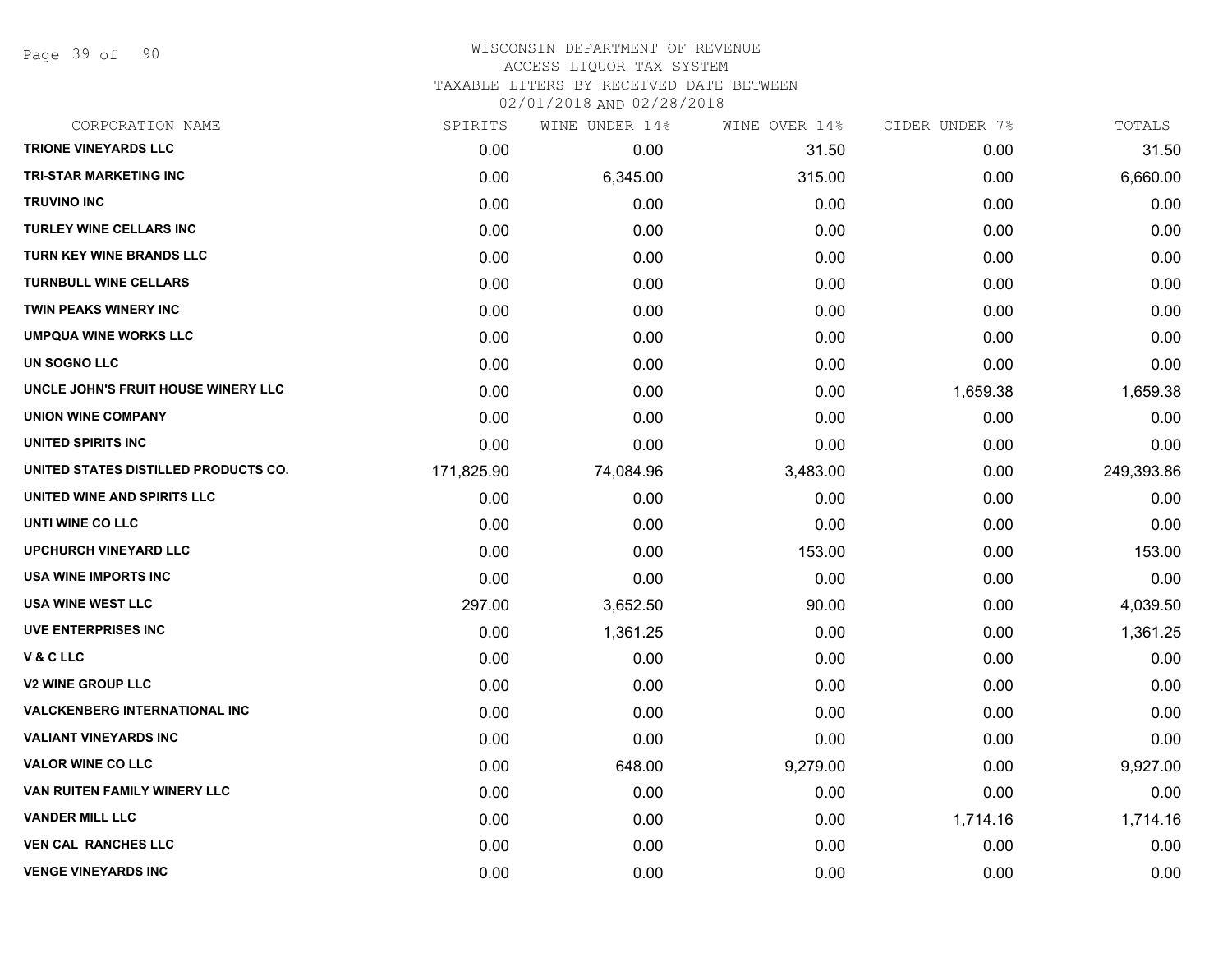Page 40 of 90

| CORPORATION NAME                 | SPIRITS | WINE UNDER 14% | WINE OVER 14% | CIDER UNDER 7% | TOTALS   |
|----------------------------------|---------|----------------|---------------|----------------|----------|
| <b>VERITY WINES LLC</b>          | 0.00    | 0.00           | 0.00          | 0.00           | 0.00     |
| <b>VERMEIL WINE GROUP LLC</b>    | 0.00    | 0.00           | 0.00          | 0.00           | 0.00     |
| VI. SCO. INC                     | 0.00    | 0.00           | 0.00          | 0.00           | 0.00     |
| <b>VIAS IMPORTS LTD</b>          | 0.00    | 0.00           | 0.00          | 0.00           | 0.00     |
| <b>VICENTE GANDIA USA INC</b>    | 0.00    | 0.00           | 0.00          | 0.00           | 0.00     |
| <b>VIEUX VINS INC</b>            | 0.00    | 432.00         | 255.00        | 0.00           | 687.00   |
| <b>VIGNAIOLI LTD</b>             | 0.00    | 0.00           | 0.00          | 0.00           | 0.00     |
| <b>VIKRE DISTILLERY LLC</b>      | 225.00  | 0.00           | 0.00          | 0.00           | 225.00   |
| <b>VILLA CREEK INC</b>           | 0.00    | 0.00           | 0.00          | 0.00           | 0.00     |
| <b>VILLA ENCINAL PARTNERS LP</b> | 0.00    | 0.00           | 7.50          | 0.00           | 7.50     |
| <b>VILLA SAN JULIETTE INC</b>    | 0.00    | 0.00           | 0.00          | 0.00           | 0.00     |
| <b>VIN DE ZO LLC</b>             | 0.00    | 0.00           | 0.00          | 0.00           | 0.00     |
| <b>VIN DIVINO LTD</b>            | 0.00    | 0.00           | 0.00          | 0.00           | 0.00     |
| <b>VINA ROBLES INC</b>           | 0.00    | 0.00           | 504.00        | 0.00           | 504.00   |
| <b>VINAMERICAS INC</b>           | 0.00    | 157.50         | 0.00          | 0.00           | 157.50   |
| <b>VINCENZO PADULA</b>           | 0.00    | 189.00         | 0.00          | 0.00           | 189.00   |
| <b>VINE CLIFF WINERY INC</b>     | 0.00    | 0.00           | 0.00          | 0.00           | 0.00     |
| <b>VINE CONNECTIONS LLC</b>      | 0.00    | 1,305.00       | 446.58        | 0.00           | 1,751.58 |
| <b>VINEBURG LLC</b>              | 0.00    | 0.00           | 0.00          | 0.00           | 0.00     |
| <b>VINEDREA WINES LLC</b>        | 0.00    | 0.00           | 0.00          | 0.00           | 0.00     |
| <b>VINEYARD 29 LLC</b>           | 0.00    | 0.00           | 0.00          | 0.00           | 0.00     |
| <b>VINEYARD BRANDS LLC</b>       | 0.00    | 3,010.00       | 747.00        | 0.00           | 3,757.00 |
| <b>VINEYARD VARIETIES INC</b>    | 0.00    | 0.00           | 0.00          | 0.00           | 0.00     |
| <b>VINIFERA IMPORTS LTD</b>      | 0.00    | 0.00           | 0.00          | 0.00           | 0.00     |
| <b>VINIFERA WINE COMPANY LLC</b> | 0.00    | 0.00           | 0.00          | 0.00           | 0.00     |
| VINO DEL SOL INC                 | 0.00    | 0.00           | 0.00          | 0.00           | 0.00     |
| <b>VINO LOGICS CORPORATION</b>   | 0.00    | 567.00         | 0.00          | 0.00           | 567.00   |
| <b>VINO.COM LLC</b>              | 0.00    | 666.00         | 684.00        | 358.00         | 1,708.00 |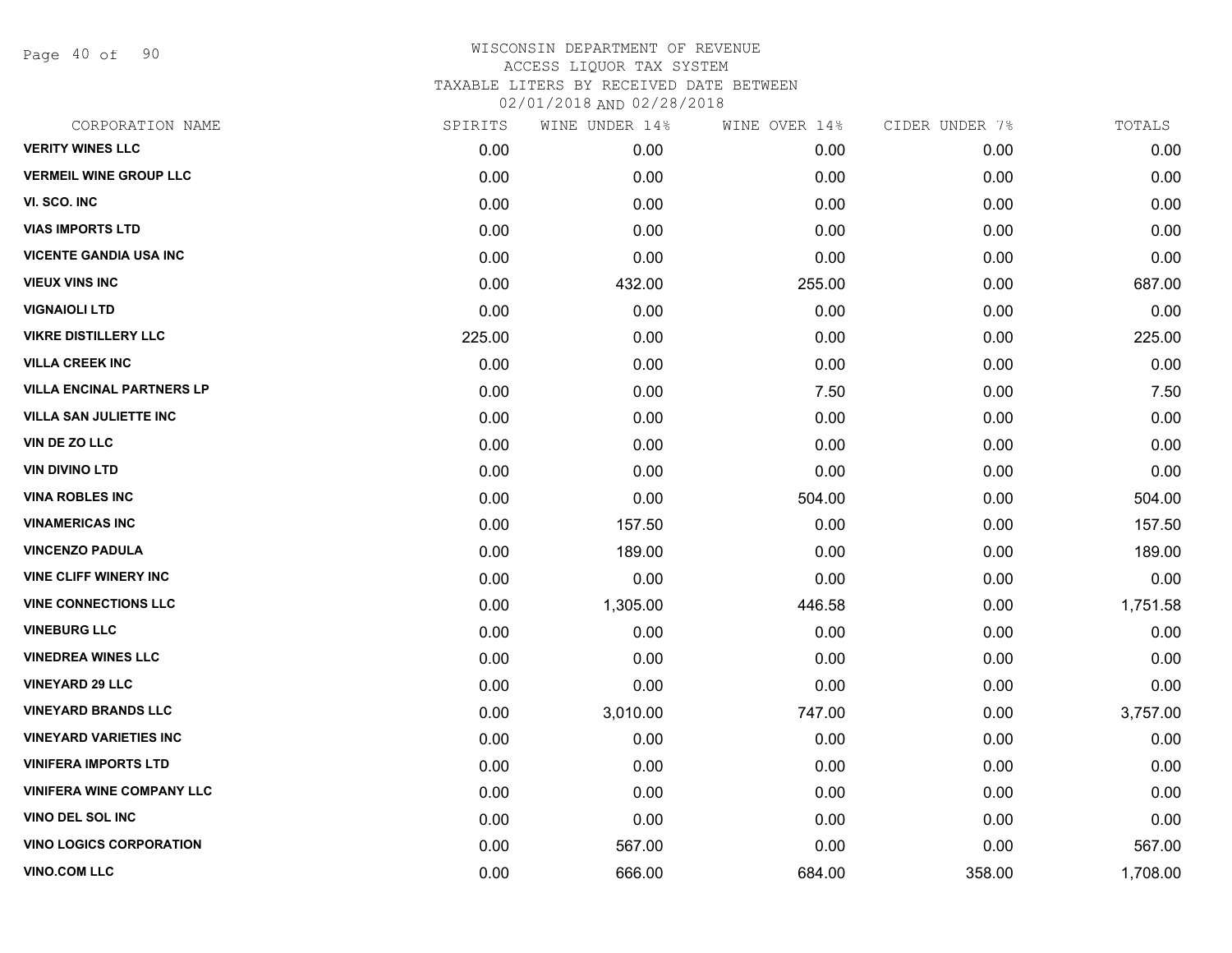Page 41 of 90

# WISCONSIN DEPARTMENT OF REVENUE ACCESS LIQUOR TAX SYSTEM TAXABLE LITERS BY RECEIVED DATE BETWEEN

02/01/2018 AND 02/28/2018

| CORPORATION NAME                        | SPIRITS  | WINE UNDER 14% | WINE OVER 14% | CIDER UNDER 7% | TOTALS    |
|-----------------------------------------|----------|----------------|---------------|----------------|-----------|
| <b>VINOANDES LLC</b>                    | 0.00     | 189.00         | 0.00          | 0.00           | 189.00    |
| <b>VINOVIA WINE GROUP INC</b>           | 0.00     | 252.00         | 0.00          | 0.00           | 252.00    |
| <b>VINTAGE '59 IMPORTS LLC</b>          | 0.00     | 63.00          | 0.00          | 0.00           | 63.00     |
| <b>VINTAGE POINT LLC</b>                | 0.00     | 0.00           | 0.00          | 0.00           | 0.00      |
| <b>VINTURE WINE COMPANY LLC</b>         | 0.00     | 0.00           | 0.00          | 0.00           | 0.00      |
| <b>VINTUS LLC</b>                       | 0.00     | 0.00           | 0.00          | 0.00           | 0.00      |
| <b>VINTWOOD INTERNATIONAL LTD</b>       | 0.00     | 0.00           | 0.00          | 0.00           | 0.00      |
| <b>VISION WINE &amp; SPIRITS LLC</b>    | 220.50   | 0.00           | 0.00          | 0.00           | 220.50    |
| <b>VITANI SPIRITS LLC</b>               | 0.00     | 0.00           | 0.00          | 0.00           | 0.00      |
| <b>VOTTO VINES IMPORTING INC</b>        | 0.00     | 0.00           | 0.00          | 0.00           | 0.00      |
| <b>W J DEUTSCH &amp; SONS LTD</b>       | 8,293.55 | 63,660.53      | 5,890.50      | 0.00           | 77,844.58 |
| <b>WAGNER WINE COMPANY LLC</b>          | 0.00     | 0.00           | 6,003.00      | 0.00           | 6,003.00  |
| <b>WARWICK VALLEY WINE CO INC</b>       | 0.00     | 0.00           | 0.00          | 0.00           | 0.00      |
| <b>WEBSTER BARNES LLC</b>               | 0.00     | 0.00           | 0.00          | 0.00           | 0.00      |
| <b>WEIBEL INCORPORATED</b>              | 0.00     | 0.00           | 0.00          | 0.00           | 0.00      |
| <b>WEIN BAUER INC</b>                   | 90.01    | 3,375.83       | 0.00          | 0.00           | 3,465.84  |
| <b>WELL OILED WINE COMPANY LLC</b>      | 0.00     | 0.00           | 0.00          | 0.00           | 0.00      |
| <b>WEST COAST WINE PARTNERS LLC</b>     | 0.00     | 0.00           | 63.00         | 0.00           | 63.00     |
| <b>WESTERN SPIRITS BEVERAGE CO LLC</b>  | 4,755.75 | 0.00           | 0.00          | 0.00           | 4,755.75  |
| <b>WEYGANDT-METZLER IMPORTING LTD</b>   | 0.00     | 509.85         | 0.00          | 0.00           | 509.85    |
| WHITE OAK VINEYARDS & WINERY LLC        | 0.00     | 0.00           | 0.00          | 0.00           | 0.00      |
| WHYTE AND MACKAY (AMERICAS) LIMITED LLC | 0.00     | 0.00           | 0.00          | 0.00           | 0.00      |
| <b>WI INC</b>                           | 0.00     | 0.00           | 0.00          | 0.00           | 0.00      |
| <b>WILLAMETTE VALLEY VINEYARDS INC</b>  | 0.00     | 504.00         | 189.00        | 0.00           | 693.00    |
| <b>WILLIAM GRANT &amp; SONS INC</b>     | 0.00     | 0.00           | 0.00          | 0.00           | 0.00      |
| <b>WILLIAM J WOLF</b>                   | 0.00     | 0.00           | 0.00          | 0.00           | 0.00      |
| <b>WILLIAM P KNUTTEL</b>                | 0.00     | 0.00           | 0.00          | 0.00           | 0.00      |
| <b>WILLIAM PRICE III</b>                | 0.00     | 0.00           | 0.00          | 0.00           | 0.00      |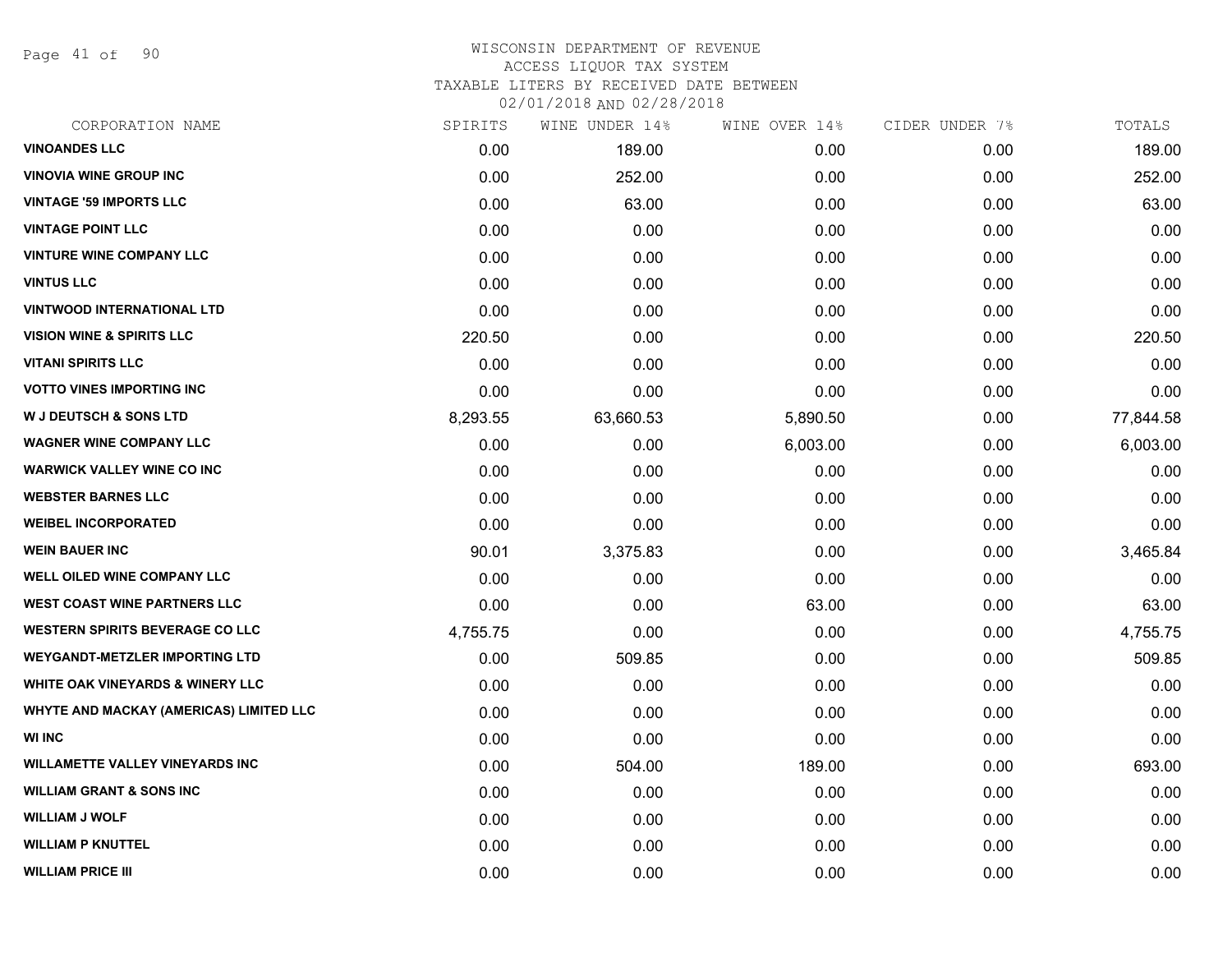Page 42 of 90

# WISCONSIN DEPARTMENT OF REVENUE ACCESS LIQUOR TAX SYSTEM TAXABLE LITERS BY RECEIVED DATE BETWEEN

02/01/2018 AND 02/28/2018

| CORPORATION NAME                               | SPIRITS | WINE UNDER 14% | WINE OVER 14% | CIDER UNDER 7% | TOTALS    |
|------------------------------------------------|---------|----------------|---------------|----------------|-----------|
| <b>WILLIAM T HOLLORAN</b>                      | 0.00    | 0.00           | 0.00          | 0.00           | 0.00      |
| <b>WILLIAM WOLF BRAND LLC</b>                  | 0.00    | 0.00           | 0.00          | 0.00           | 0.00      |
| <b>WILLIAM WOODRUFF</b>                        | 0.00    | 0.00           | 0.00          | 0.00           | 0.00      |
| <b>WILLIAMS &amp; SELYEM LLC</b>               | 0.00    | 0.00           | 0.00          | 0.00           | 0.00      |
| <b>WILSON CREEK WINERY &amp; VINEYARDS INC</b> | 0.00    | 0.00           | 0.00          | 0.00           | 0.00      |
| <b>WILSON DANIELS LLC</b>                      | 0.00    | 4,216.50       | 409.50        | 0.00           | 4,626.00  |
| <b>WINDY CITY DISTILLING INC</b>               | 0.00    | 0.00           | 0.00          | 0.00           | 0.00      |
| <b>WINE BRIDGE IMPORTS INC</b>                 | 0.00    | 630.00         | 0.00          | 0.00           | 630.00    |
| WINE COUNTRY INTERNATIONAL INC                 | 0.00    | 0.00           | 0.00          | 0.00           | 0.00      |
| <b>WINE CREEK LLC</b>                          | 0.00    | 0.00           | 0.00          | 0.00           | 0.00      |
| <b>WINE HOOLIGANS LLC</b>                      | 0.00    | 11,340.00      | 0.00          | 0.00           | 11,340.00 |
| <b>WINE WINE SITUATION LLC</b>                 | 0.00    | 0.00           | 0.00          | 0.00           | 0.00      |
| <b>WINEPLAYGROUND.COM INC</b>                  | 0.00    | 0.00           | 0.00          | 0.00           | 0.00      |
| <b>WINERIES &amp; SELECT PRODUCTS LLC</b>      | 0.00    | 270.00         | 252.00        | 0.00           | 522.00    |
| <b>WINERY EXCHANGE, INC.</b>                   | 0.00    | 4,500.00       | 18.00         | 0.00           | 4,518.00  |
| <b>WINES OF FRANCE INC</b>                     | 0.00    | 0.00           | 0.00          | 0.00           | 0.00      |
| <b>WINES UNLIMITED INC</b>                     | 0.00    | 315.00         | 0.00          | 0.00           | 315.00    |
| <b>WINESELLERS LTD</b>                         | 0.00    | 7,499.00       | 0.00          | 27.00          | 7,526.00  |
| <b>WINNESHIEK WILDBERRY WINERY LLC</b>         | 0.00    | 0.00           | 0.00          | 0.00           | 0.00      |
| <b>WISD LLC</b>                                | 0.00    | 252.00         | 63.00         | 0.00           | 315.00    |
| <b>WOODSON WINES LLC</b>                       | 0.00    | 0.00           | 0.00          | 0.00           | 0.00      |
| <b>WORLD TRAVELER IMPORTS LLC</b>              | 0.00    | 0.00           | 0.00          | 0.00           | 0.00      |
| <b>WORLD'S END LLC</b>                         | 0.00    | 0.00           | 0.00          | 0.00           | 0.00      |
| <b>WORLDWIDE CELLARS INC</b>                   | 0.00    | 0.00           | 0.00          | 0.00           | 0.00      |
| <b>WYOMING WHISKEY INC</b>                     | 0.00    | 0.00           | 0.00          | 0.00           | 0.00      |
| YAEGAKI CORPORATION OF USA                     | 0.00    | 792.00         | 294.48        | 0.00           | 1,086.48  |
| YELLOW ROSE DISTILLING LLC                     | 0.00    | 0.00           | 0.00          | 0.00           | 0.00      |
| YORKVILLE CELLARS INC                          | 0.00    | 0.00           | 0.00          | 0.00           | 0.00      |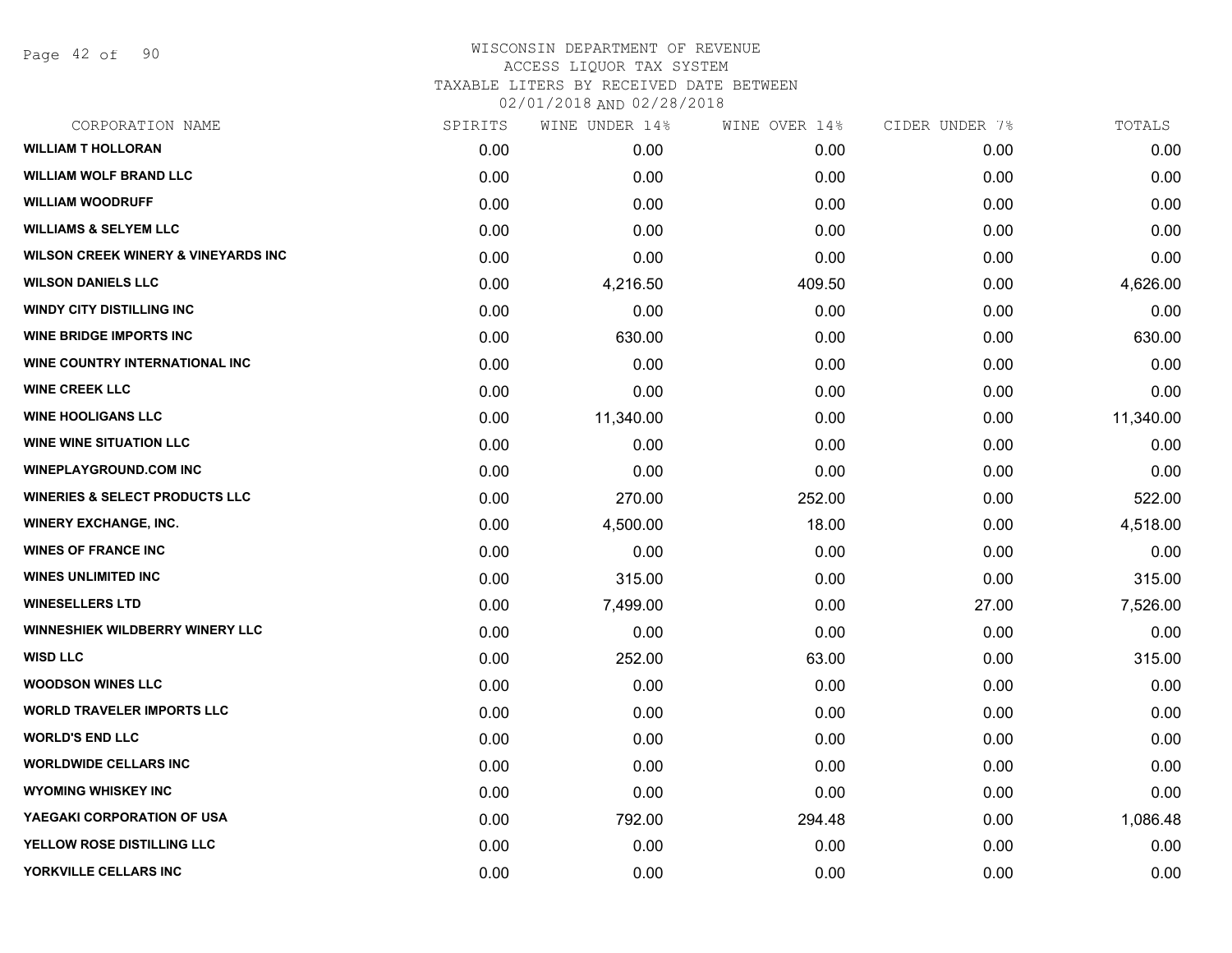Page 43 of 90

| CORPORATION NAME            | SPIRITS      | WINE UNDER 14% | WINE OVER 14% | CIDER UNDER 7% | TOTALS       |
|-----------------------------|--------------|----------------|---------------|----------------|--------------|
| YOUNTVILLE WINE IMPORTS LLC | 0.00         | 0.00           | 0.00          | 0.00           | 0.00         |
| <b>ZD WINES LLC</b>         | 0.00         | 54.00          | 0.00          | 0.00           | 54.00        |
| <b>ZEILER SPIRITS LLC</b>   | 252.00       | 0.00           | 0.00          | 0.00           | 252.00       |
| <b>ZONIN USA INC</b>        | 0.00         | 0.00           | 0.00          | 0.00           | 0.00         |
| TOTAL LITERS FOR 2/28/2018  | 2,359,930.47 | 3,194,674.55   | 237,961.62    | 211,039.76     | 6,003,606.40 |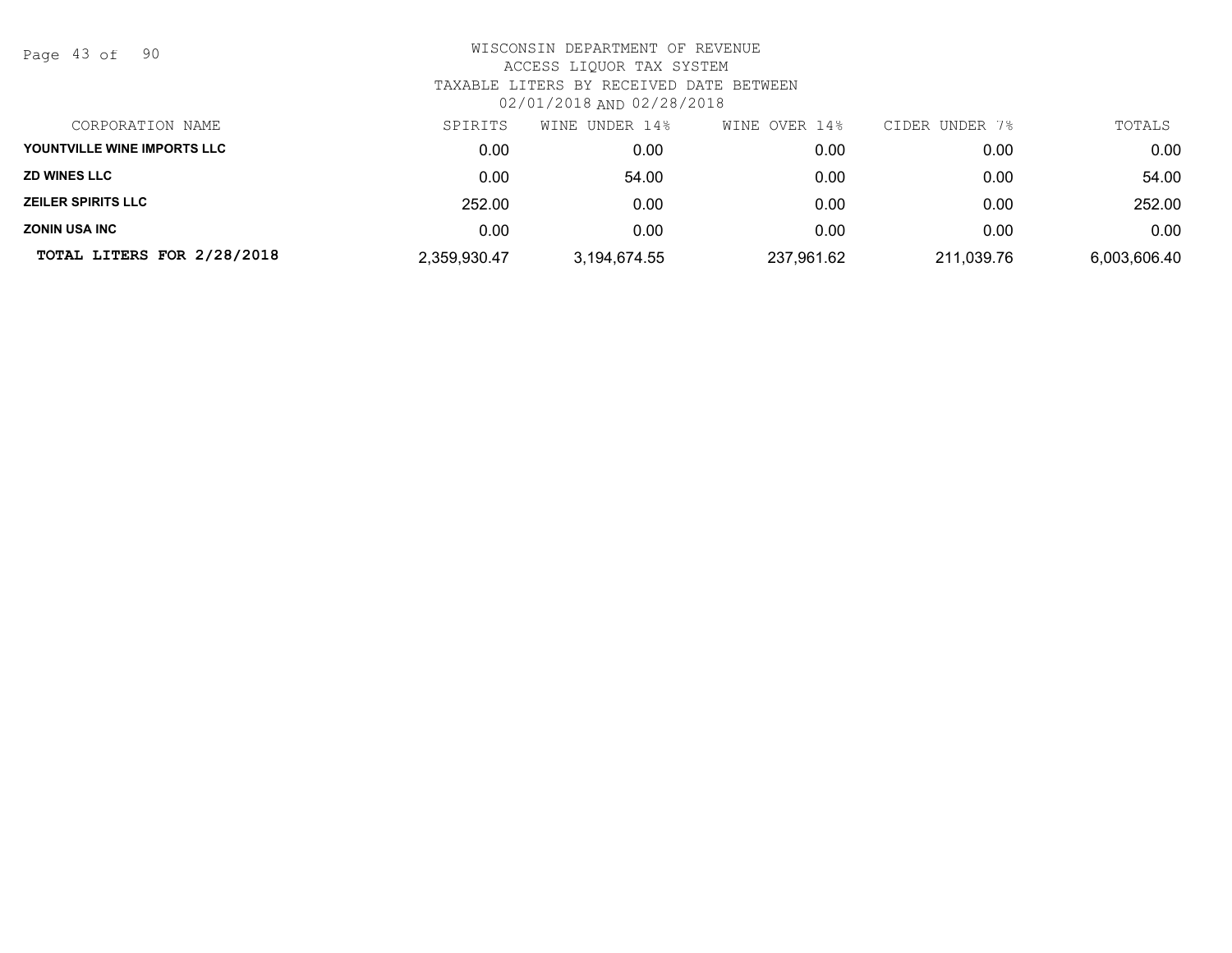Page 44 of 90

# WISCONSIN DEPARTMENT OF REVENUE ACCESS LIQUOR TAX SYSTEM TAXABLE LITERS BY RECEIVED DATE BETWEEN 02/01/2018 AND 02/28/2018

CORPORATION NAME SPIRITS WINE UNDER 14% WINE OVER 14% CIDER UNDER 7% TOTALS

**IN STATE WHOLESALER (W)**

| ALLSTATE LIQUOR & WINE COMPANY, INC.          | 0.00       | 0.00      | 0.00   | 0.00 | 0.00       |
|-----------------------------------------------|------------|-----------|--------|------|------------|
| <b>AMPHORAE, LLC</b>                          | 0.00       | 0.00      | 0.00   | 0.00 | 0.00       |
| <b>AVA WINE &amp; SPIRITS LLC</b>             | 0.00       | 4,984.50  | 0.00   | 0.00 | 4,984.50   |
| <b>BADGER DISTRIBUTING OF MILWAUKEE LLC</b>   | 0.00       | 0.00      | 0.00   | 0.00 | 0.00       |
| <b>BADGER LIQUOR CO INC</b>                   | 106,342.80 | 0.00      | 0.00   | 0.00 | 106,342.80 |
| <b>BADGER STATE WINERY COOPERATIVE</b>        | 0.00       | 0.00      | 0.00   | 0.00 | 0.00       |
| <b>BADGER WINE &amp; SPIRITS LLC</b>          | 0.00       | 0.00      | 0.00   | 0.00 | 0.00       |
| BEECHWOOD DISTRIBUTORS, INC.                  | 0.00       | 0.00      | 0.00   | 0.00 | 0.00       |
| <b>BEER CAPITOL DISTRIBUTING LLC</b>          | 0.00       | 0.00      | 0.00   | 0.00 | 0.00       |
| <b>BILL'S DISTRIBUTING, LTD.</b>              | 0.00       | 0.00      | 0.00   | 0.00 | 0.00       |
| <b>BRANT T NEHMER</b>                         | 0.00       | 0.00      | 0.00   | 0.00 | 0.00       |
| <b>BREAKTHRU BEVERAGE GROUP LLC</b>           | 0.00       | 0.00      | 0.00   | 0.00 | 0.00       |
| <b>BREAKTHRU BEVERAGE GROUP LLC</b>           | 70,402.55  | 75,181.25 | 660.00 | 0.00 | 146,243.80 |
| <b>BREAKTHRU BEVERAGE WISCONSIN NORTH LLC</b> | 0.00       | 0.00      | 0.00   | 0.00 | 0.00       |
| C.J.W., INC.                                  | 0.00       | 0.00      | 0.00   | 0.00 | 0.00       |
| <b>CAPITOL-HUSTING COMPANY, INC.</b>          | 9,996.00   | 20,948.16 | 0.00   | 0.00 | 30,944.16  |
| <b>CATHRINE BENNETT</b>                       | 0.00       | 0.00      | 0.00   | 0.00 | 0.00       |
| CENTRAL BEER DISTRIBUTORS, INC.               | 0.00       | 0.00      | 0.00   | 0.00 | 0.00       |
| DE PERE LIQUOR CO LLC                         | 0.00       | 0.00      | 0.00   | 0.00 | 0.00       |
| <b>DEAN DISTRIBUTING, INC.</b>                | 0.00       | 0.00      | 0.00   | 0.00 | 0.00       |
| <b>DEAN DISTRIBUTING, INC.</b>                | 0.00       | 0.00      | 0.00   | 0.00 | 0.00       |
| DEWITT CHURCH GOODS, INC.                     | 0.00       | 0.00      | 0.00   | 0.00 | 0.00       |
| <b>FABIANO BROTHERS - WISCONSIN LLC</b>       | 0.00       | 0.00      | 0.00   | 0.00 | 0.00       |
| <b>FAUSTO FIORAVANTI</b>                      | 0.00       | 0.00      | 0.00   | 0.00 | 0.00       |
| FLANIGAN DISTRIBUTING OF DOOR COUNTY, INC.    | 0.00       | 0.00      | 0.00   | 0.00 | 0.00       |
| <b>FOUR SEASONS BEER DISTRIBUTORS INC</b>     | 0.00       | 0.00      | 0.00   | 0.00 | 0.00       |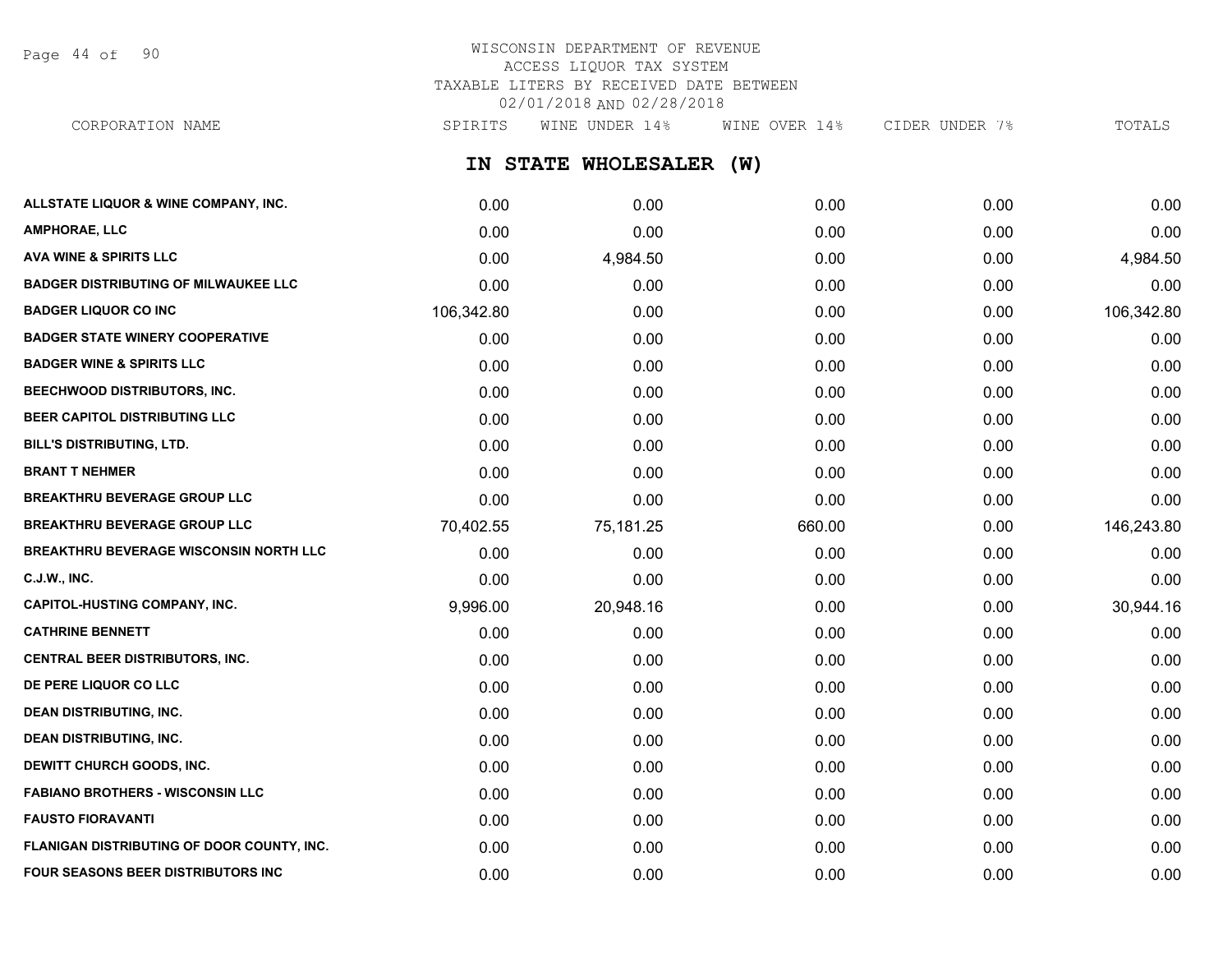Page 45 of 90

| CORPORATION NAME                             | SPIRITS   | WINE UNDER 14% | WINE OVER 14% | CIDER UNDER 7% | TOTALS      |
|----------------------------------------------|-----------|----------------|---------------|----------------|-------------|
| <b>FRANK BEER DISTRIBUTORS, INC.</b>         | 0.00      | 0.00           | 0.00          | 0.00           | 0.00        |
| <b>FRANK J MIRENDA SR</b>                    | 0.00      | 0.00           | 0.00          | 0.00           | 0.00        |
| FRANK LIQUOR COMPANY, INC.                   | 0.00      | 0.00           | 0.00          | 0.00           | 0.00        |
| FRANK LIQUORS OF LA CROSSE, INC.             | 0.00      | 0.00           | 0.00          | 0.00           | 0.00        |
| <b>GASPARD INC</b>                           | 0.00      | 0.00           | 0.00          | 0.00           | 0.00        |
| <b>GB SALES MILWAUKEE, INC.</b>              | 0.00      | 0.00           | 0.00          | 0.00           | 0.00        |
| <b>GENERAL BEER DISTRIBUTORS CO.</b>         | 0.00      | 0.00           | 0.00          | 0.00           | 0.00        |
| <b>GENERAL BEER-NORTHEAST INC</b>            | 0.00      | 0.00           | 0.00          | 0.00           | 0.00        |
| <b>GENERAL BEER-NORTHEAST INC</b>            | 0.00      | 0.00           | 0.00          | 0.00           | 0.00        |
| GENERAL BEER-NORTHWEST, INC.                 | 0.00      | 0.00           | 0.00          | 0.00           | 0.00        |
| <b>GENERAL BEER-NORTHWEST, INC.</b>          | 0.00      | 0.00           | 0.00          | 0.00           | 0.00        |
| <b>GENERAL BEVERAGE SALES CO.</b>            | 0.00      | 55,686.36      | 4,761.00      | 0.00           | 60,447.36   |
| <b>GENERAL BEVERAGE SALES CO. -- OSHKOSH</b> | 0.00      | 42,514.39      | 0.00          | 0.00           | 42,514.39   |
| <b>GENERAL BEVERAGE SALES CO.-MILWAUKEE</b>  | 0.00      | 63,527.23      | 216.00        | 0.00           | 63,743.23   |
| <b>GIUSEPPE GAGLIANELLO</b>                  | 0.00      | 0.00           | 0.00          | 0.00           | 0.00        |
| <b>GLORIA R RAGSDALE</b>                     | 0.00      | 0.00           | 0.00          | 0.00           | 0.00        |
| <b>HENDRICKS BEVERAGE, INC.</b>              | 0.00      | 0.00           | 0.00          | 0.00           | 0.00        |
| IRL, INCORPORATED                            | 0.00      | 0.00           | 0.00          | 0.00           | 0.00        |
| <b>JACQUES VIEAU, INC.</b>                   | 0.00      | 0.00           | 0.00          | 0.00           | 0.00        |
| JANDRAIN RELIGIOUS SUPPLY, INC.              | 0.00      | 0.00           | 0.00          | 0.00           | 0.00        |
| <b>JANSEN INTERNATIONAL LLC</b>              | 0.00      | 0.00           | 0.00          | 0.00           | 0.00        |
| <b>JAW PROPERTIES LLC</b>                    | 0.00      | 0.00           | 0.00          | 0.00           | 0.00        |
| <b>JOHN J COLLETTI</b>                       | 0.00      | $-1,368.00$    | $-21.00$      | 0.00           | $-1,389.00$ |
| <b>JOHNSON BROTHERS OF WISCONSIN INC</b>     | 14,894.25 | $-2,005.06$    | $-111.03$     | 0.00           | 12,778.16   |
| <b>JONATHAN H STOLP</b>                      | 0.00      | 0.00           | 0.00          | 0.00           | 0.00        |
| <b>JONATHON LODUCA</b>                       | 0.00      | 0.00           | 0.00          | 0.00           | 0.00        |
| <b>JOSEPH A TRYGAR</b>                       | 0.00      | 0.00           | 0.00          | 0.00           | 0.00        |
| <b>JOYVINE LLC</b>                           | 0.00      | 0.00           | 0.00          | 0.00           | 0.00        |
|                                              |           |                |               |                |             |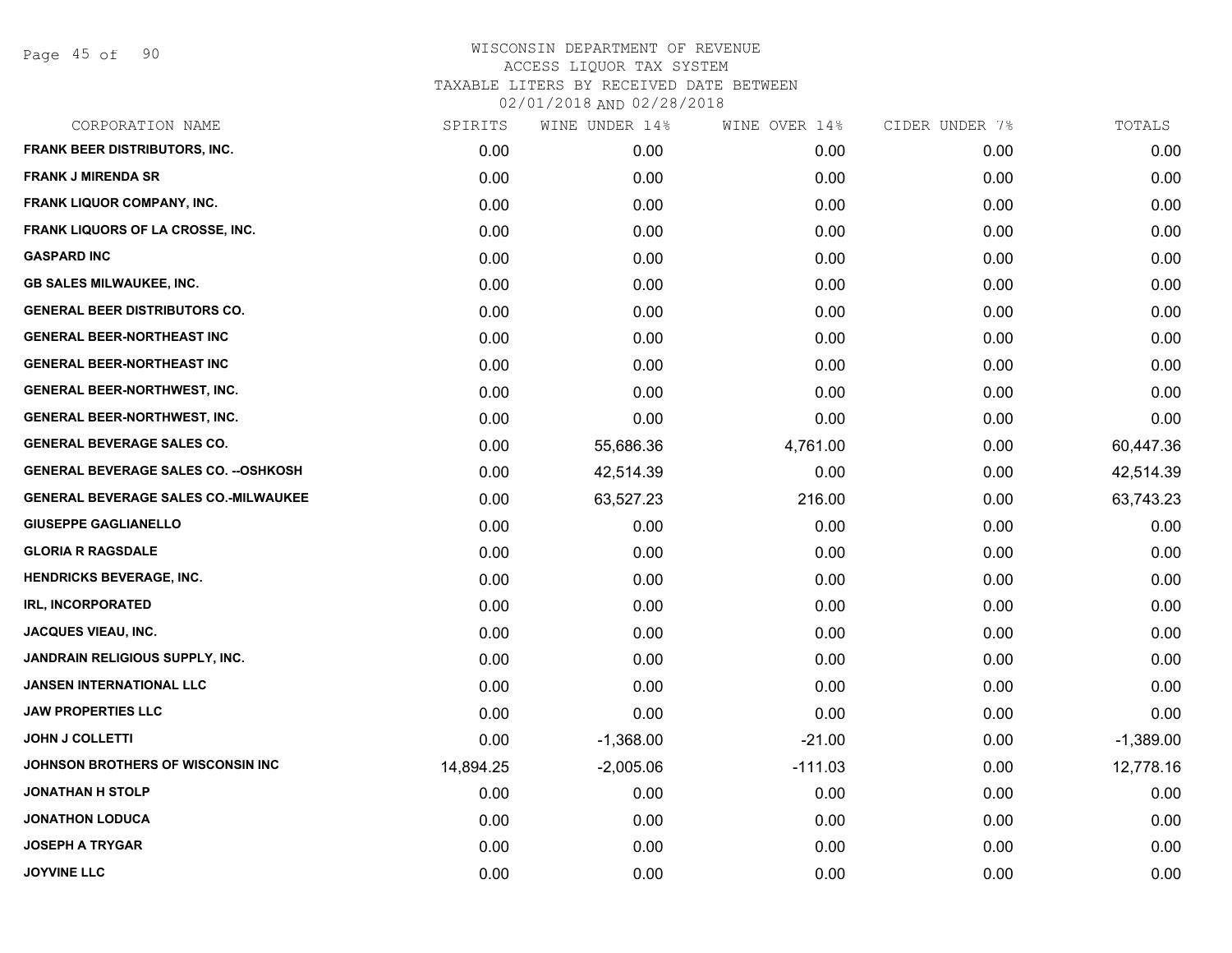Page 46 of 90

| CORPORATION NAME                         | SPIRITS   | WINE UNDER 14% | WINE OVER 14% | CIDER UNDER 7% | TOTALS    |
|------------------------------------------|-----------|----------------|---------------|----------------|-----------|
| <b>KAY BEER DISTRIBUTING, INC.</b>       | 0.00      | 0.00           | 0.00          | 0.00           | 0.00      |
| LA CROSSE BEVERAGE LLC                   | 0.00      | 0.00           | 0.00          | 0.00           | 0.00      |
| <b>LARRY'S DISTRIBUTING CO., INC.</b>    | 0.00      | 0.00           | 0.00          | 0.00           | 0.00      |
| LEE BEVERAGE OF WISCONSIN LLC            | 0.00      | 0.00           | 0.00          | 0.00           | 0.00      |
| <b>LEE BEVERAGE OF WISCONSIN LLC</b>     | 0.00      | 0.00           | 0.00          | 0.00           | 0.00      |
| LEE BEVERAGE-CIDERS WINES & SPIRITS LLC  | 0.00      | 0.00           | 0.00          | 0.00           | 0.00      |
| <b>L'EFT BANK WINE COMPANY LIMITED</b>   | 225.00    | 24,486.90      | 318.75        | 0.00           | 25,030.65 |
| LETRAH INTERNATIONAL CORPORATION         | 0.00      | 0.00           | 0.00          | 0.00           | 0.00      |
| LO DUCA BROS., INC.                      | 0.00      | 18,981.00      | 0.00          | 0.00           | 18,981.00 |
| <b>LORI SCOTT</b>                        | 0.00      | 0.00           | 0.00          | 0.00           | 0.00      |
| LOS ALTOS AGAVE DISTRIBUTOR INC          | 0.00      | 0.00           | 0.00          | 0.00           | 0.00      |
| <b>LOVINO LLC</b>                        | 0.00      | 0.00           | 0.00          | 0.00           | 0.00      |
| <b>LYNDA MALMBERG</b>                    | 0.00      | 0.00           | 0.00          | 0.00           | 0.00      |
| <b>M SHIRAZ LLC</b>                      | 0.00      | 0.00           | 0.00          | 0.00           | 0.00      |
| <b>MARCO BRUZZI</b>                      | 0.00      | 0.00           | 0.00          | 0.00           | 0.00      |
| <b>MICCA HUTCHINS</b>                    | 0.00      | 0.00           | 0.00          | 0.00           | 0.00      |
| <b>MICHAEL G ANSAY</b>                   | 0.00      | 432.00         | 0.00          | 378.80         | 810.80    |
| <b>MIDWEST SALES &amp; SERVICE, INC.</b> | 0.00      | 0.00           | 0.00          | 0.00           | 0.00      |
| <b>NOELKE DISTRIBUTORS, INC.</b>         | 0.00      | 0.00           | 0.00          | 0.00           | 0.00      |
| <b>NORTHWEST BEVERAGES, INC.</b>         | 0.00      | 0.00           | 0.00          | 0.00           | 0.00      |
| <b>NOUVEAU VENTURES LLC</b>              | $-261.70$ | 1,423.50       | 144.00        | 0.00           | 1,305.80  |
| OTT SCHWEITZER DISTRIBUTORSHIP, INC.     | 0.00      | 0.00           | 0.00          | 0.00           | 0.00      |
| PARK RIDGE DISTRIBUTING, INC.            | 0.00      | 0.00           | 0.00          | 0.00           | 0.00      |
| PEHLER DISTRIBUTING, INC.                | 0.00      | 0.00           | 0.00          | 0.00           | 0.00      |
| PHILLIPS DISTRIBUTING CORPORATION        | 0.00      | 0.00           | 0.00          | 0.00           | 0.00      |
| PHILLIPS WINE COMPANY                    | 0.00      | 0.00           | 0.00          | 0.00           | 0.00      |
| PHILLY'S PREMIUM BEVERAGES LLC           | 0.00      | 0.00           | 0.00          | 0.00           | 0.00      |
| <b>PURE WINE WISCONSIN INC</b>           | 0.00      | 0.00           | 0.00          | 0.00           | 0.00      |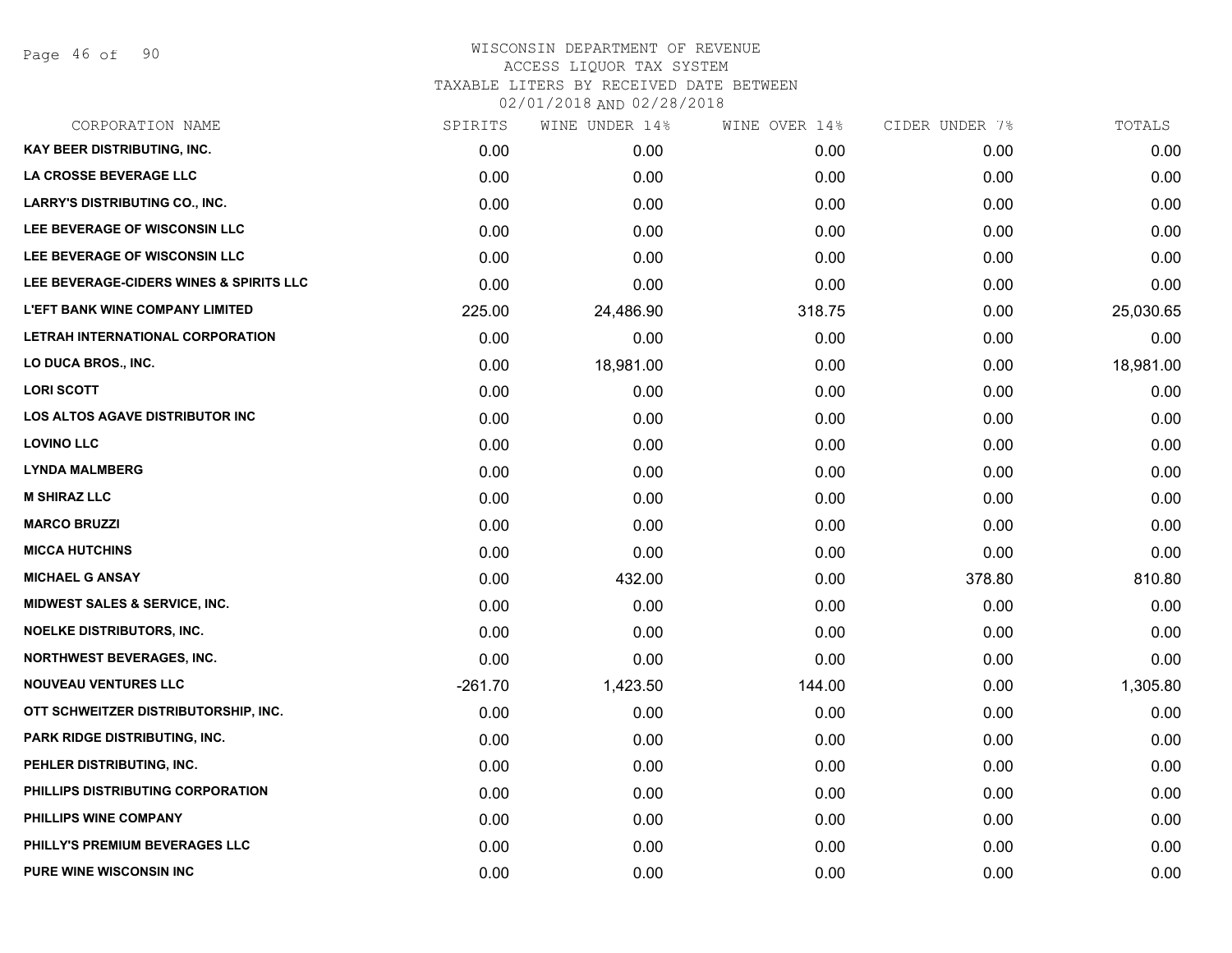Page 47 of 90

| CORPORATION NAME                        | SPIRITS    | WINE UNDER 14% | WINE OVER 14% | CIDER UNDER 7% | TOTALS     |
|-----------------------------------------|------------|----------------|---------------|----------------|------------|
| PURPLE FEET WINES, LLC                  | 0.00       | 0.00           | 0.00          | 0.00           | 0.00       |
| <b>PVD ENTERPRISES LLC</b>              | 0.00       | 0.00           | 0.00          | 0.00           | 0.00       |
| <b>RATAS WHOLESALE LIQUOR COMPANY</b>   | 0.00       | 0.00           | 0.00          | 0.00           | 0.00       |
| S. & S. DISTRIBUTING, INC.              | 0.00       | 0.00           | 0.00          | 0.00           | 0.00       |
| S. & S. DISTRIBUTING, INC.              | 0.00       | 0.00           | 0.00          | 0.00           | 0.00       |
| <b>SALIM M SHAMMO</b>                   | 0.00       | 0.00           | 0.00          | 0.00           | 0.00       |
| <b>SARATOGA LIQUOR CO., INC.</b>        | 0.00       | 9,005.06       | 0.00          | 0.00           | 9,005.06   |
| SMALL LOT WINE WI, INC.                 | 0.00       | 0.00           | 0.00          | 0.00           | 0.00       |
| <b>SP3 LLC</b>                          | 0.00       | 0.00           | 0.00          | 0.00           | 0.00       |
| <b>SQUARE ROOT LLC</b>                  | 0.00       | 0.00           | 0.00          | 0.00           | 0.00       |
| SUPERIOR BEVERAGES LLC                  | 0.00       | 0.00           | 0.00          | 0.00           | 0.00       |
| <b>THOMAS PROBST</b>                    | 0.00       | 0.00           | 0.00          | 0.00           | 0.00       |
| <b>TIMOTHY REILLY SR</b>                | 0.00       | 0.00           | 0.00          | 0.00           | 0.00       |
| TJ INTERNATIONAL LTD                    | 0.00       | 0.00           | 0.00          | 0.00           | 0.00       |
| TRANSNATIONAL ENTERPRISES, INCORPORATED | 0.00       | 0.00           | 0.00          | 0.00           | 0.00       |
| TRIANGLE DISTRIBUTING COMPANY, INC.     | 0.00       | 0.00           | 0.00          | 0.00           | 0.00       |
| <b>TRI-MART COMPANY LLC</b>             | 0.00       | 0.00           | 0.00          | 0.00           | 0.00       |
| <b>VINO VERITAS, LTD.</b>               | 0.00       | 1,434.00       | 238.50        | 0.00           | 1,672.50   |
| <b>WDI LLC</b>                          | 0.00       | 0.00           | 0.00          | 0.00           | 0.00       |
| <b>WDI LLC</b>                          | 0.00       | 0.00           | 0.00          | 0.00           | 0.00       |
| <b>WISCONSIN DISTRIBUTORS EAST LLC</b>  | 0.00       | 0.00           | 0.00          | 0.00           | 0.00       |
| <b>WISCONSIN DISTRIBUTORS NORTH LLC</b> | 0.00       | 0.00           | 0.00          | 0.00           | 0.00       |
| <b>WISCONSIN DISTRIBUTORS SOUTH LLC</b> | 0.00       | 0.00           | 0.00          | 0.00           | 0.00       |
| <b>WISCONSIN WINERY CO-OP</b>           | 0.00       | 0.00           | 0.00          | 0.00           | 0.00       |
| <b>WOODFIELD DISTRIBUTION LLC</b>       | 0.00       | 0.00           | 0.00          | 0.00           | 0.00       |
| ZASTROW THE BEER MAN, INC.              | 0.00       | 0.00           | 0.00          | 0.00           | 0.00       |
| TOTAL LITERS FOR 2/28/2018              | 201,598.90 | 315,231.29     | 6,206.22      | 378.80         | 523,415.21 |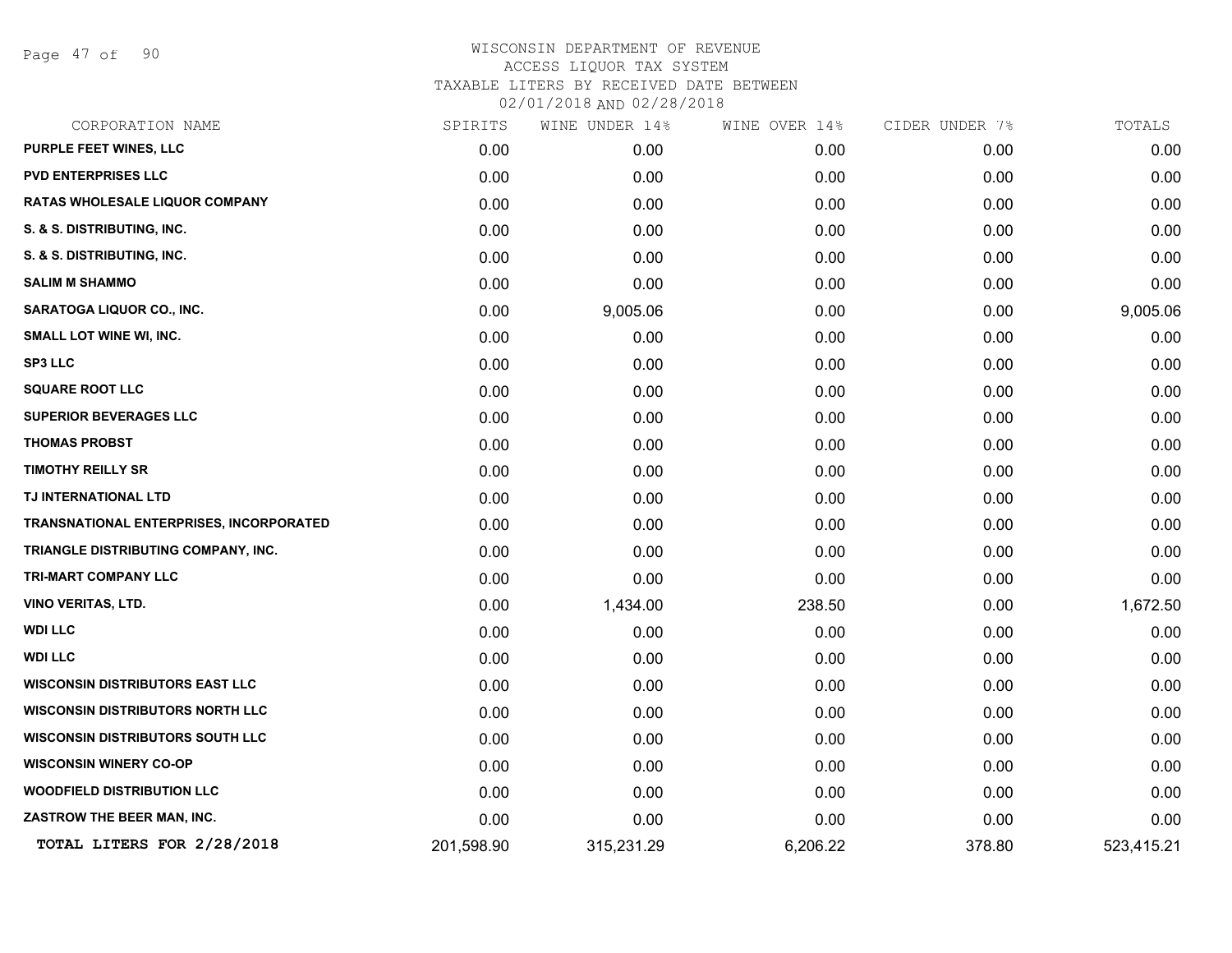Page 48 of 90

# WISCONSIN DEPARTMENT OF REVENUE ACCESS LIQUOR TAX SYSTEM TAXABLE LITERS BY RECEIVED DATE BETWEEN 02/01/2018 AND 02/28/2018

CORPORATION NAME SPIRITS WINE UNDER 14% WINE OVER 14% CIDER UNDER 7% TOTALS

**IN STATE MANUFACTURER (WM)**

| 45TH PARALLEL SPIRITS, LLC                | 0.00     | 0.00   | 0.00 | 0.00 | 0.00     |
|-------------------------------------------|----------|--------|------|------|----------|
| <b>ACE ETHANOL, LLC</b>                   | 0.00     | 0.00   | 0.00 | 0.00 | 0.00     |
| <b>AEPPELTREOW INC</b>                    | 76.50    | 0.00   | 0.00 | 0.00 | 76.50    |
| ANGRY SPIRITS DISTILLING LLC              | 0.00     | 0.00   | 0.00 | 0.00 | 0.00     |
| <b>B &amp; E DISTILLERY INC.</b>          | 61.51    | 0.00   | 0.00 | 0.00 | 61.51    |
| <b>BRIAN SAMMONS</b>                      | 633.25   | 0.00   | 0.00 | 0.00 | 633.25   |
| <b>C &amp; N CORPORATION</b>              | 869.88   | 0.00   | 0.00 | 0.00 | 869.88   |
| <b>CENTRAL STANDARD LLC</b>               | 0.00     | 0.00   | 0.00 | 0.00 | 0.00     |
| CHIPPEWA RIVER DISTILLERY AND BREWERY LLC | 186.01   | 0.00   | 0.00 | 0.00 | 186.01   |
| <b>CLOVER MEADOW LLC</b>                  | 0.00     | 0.00   | 0.00 | 0.00 | 0.00     |
| <b>COPPER CROW DISTILLERY LLC</b>         | 0.00     | 0.00   | 0.00 | 0.00 | 0.00     |
| <b>DANCING GOAT DISTILLERY, LLC</b>       | 0.00     | 0.00   | 0.00 | 0.00 | 0.00     |
| DEATH'S DOOR DISTILLERY LLC               | 3,351.00 | 0.00   | 0.00 | 0.00 | 3,351.00 |
| <b>DENNIS E ERB</b>                       | 0.00     | 0.00   | 0.00 | 0.00 | 0.00     |
| <b>DISTILLERY PARTNERS, LLC</b>           | 5,468.99 | 0.00   | 0.00 | 0.00 | 5,468.99 |
| DRIFTLESS GLEN DISTILLERY LLC             | 1,407.84 | 0.00   | 0.00 | 0.00 | 1,407.84 |
| <b>EMCO CHEMICAL DISTRIBUTORS, INC.</b>   | 0.00     | 0.00   | 0.00 | 0.00 | 0.00     |
| <b>GLOBAL UNIVERSAL SRL</b>               | 6,527.88 | 0.00   | 0.00 | 0.00 | 6,527.88 |
| <b>GRANT J VAN DRIEST</b>                 | 318.31   | 0.00   | 0.00 | 0.00 | 318.31   |
| <b>GREAT LAKES DISTILLERY LLC</b>         | 1,318.49 | 0.00   | 0.00 | 0.00 | 1,318.49 |
| HENDRICKS FAMILY DISTILLERY LLC           | 279.36   | 0.00   | 0.00 | 0.00 | 279.36   |
| <b>ISAAC SHOWAKI</b>                      | 0.00     | 0.00   | 0.00 | 0.00 | 0.00     |
| <b>JAMES PLOETZ</b>                       | 0.00     | 0.00   | 0.00 | 0.00 | 0.00     |
| <b>JKLM DISTILLING PARTNERS LLC</b>       | 0.00     | 0.00   | 0.00 | 0.00 | 0.00     |
| <b>JOSEPH RETZER III</b>                  | 0.00     | 0.00   | 0.00 | 0.00 | 0.00     |
| <b>KELLY M YOCOM</b>                      | 0.00     | 135.00 | 0.00 | 0.00 | 135.00   |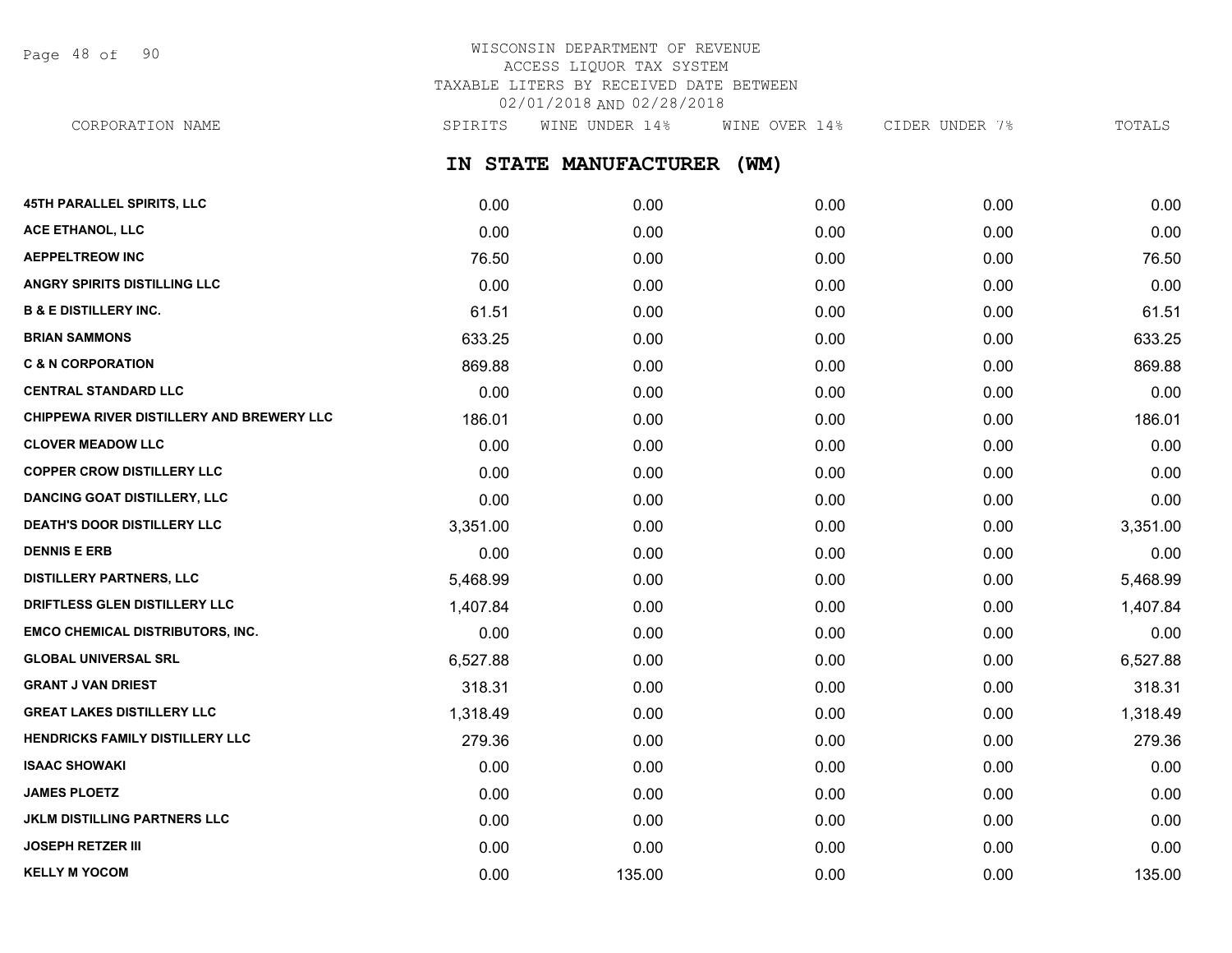Page 49 of 90

#### WISCONSIN DEPARTMENT OF REVENUE ACCESS LIQUOR TAX SYSTEM

# TAXABLE LITERS BY RECEIVED DATE BETWEEN

02/01/2018 AND 02/28/2018

| CORPORATION NAME                             | SPIRITS   | WINE UNDER 14% | WINE OVER 14% | CIDER UNDER 7% | TOTALS    |
|----------------------------------------------|-----------|----------------|---------------|----------------|-----------|
| <b>MATTHEW RICK</b>                          | 132.00    | 1,682.99       | 341.25        | 0.00           | 2,156.24  |
| <b>MEISENBURG BREWING AND DISTILLING LLC</b> | 0.00      | 0.00           | 0.00          | 0.00           | 0.00      |
| <b>MILLERCOORS LLC</b>                       | 0.00      | 0.00           | 0.00          | 25,382.70      | 25,382.70 |
| <b>NATHAN G GREENAWALT</b>                   | 555.00    | 56.78          | 0.00          | 0.00           | 611.78    |
| <b>NORTHERN WATERS DISTILLERY LLC</b>        | 219.74    | 0.00           | 0.00          | 0.00           | 219.74    |
| PERLICK DISTILLERY, LLC                      | 810.08    | 0.00           | 0.00          | 0.00           | 810.08    |
| <b>RIVER BEND VINEYARD &amp; WINERY LLC</b>  | 0.00      | 0.00           | 0.00          | 0.00           | 0.00      |
| <b>SENSIENT FLAVORS LLC</b>                  | 0.00      | 0.00           | 0.00          | 0.00           | 0.00      |
| <b>ST CROIX SPIRITS LLC</b>                  | 0.00      | 0.00           | 0.00          | 0.00           | 0.00      |
| <b>STATE LINE DISTILLERY, LLC</b>            | 216.75    | 0.00           | 0.00          | 0.00           | 216.75    |
| <b>SUGAR RIVER DISTILLERY INC</b>            | 0.00      | 0.00           | 0.00          | 0.00           | 0.00      |
| THE NORTH WOODS DISTILLERY LLC               | 0.00      | 0.00           | 0.00          | 0.00           | 0.00      |
| <b>TWO TALL GUYS LLC</b>                     | 138.73    | 0.00           | 0.00          | 0.00           | 138.73    |
| WHITE WINTER WINERY INC                      | 0.00      | 0.00           | 0.00          | 0.00           | 0.00      |
| <b>WOLLERSHEIM WINERY, INC.</b>              | 783.01    | 0.00           | 45.01         | 0.00           | 828.02    |
| YAHARA BAY DISTILLERS, INC.                  | 2,789.68  | 193.51         | 0.00          | 0.00           | 2,983.19  |
| TOTAL LITERS FOR 2/28/2018                   | 26,144.01 | 2,068.28       | 386.26        | 25,382.70      | 53,981.25 |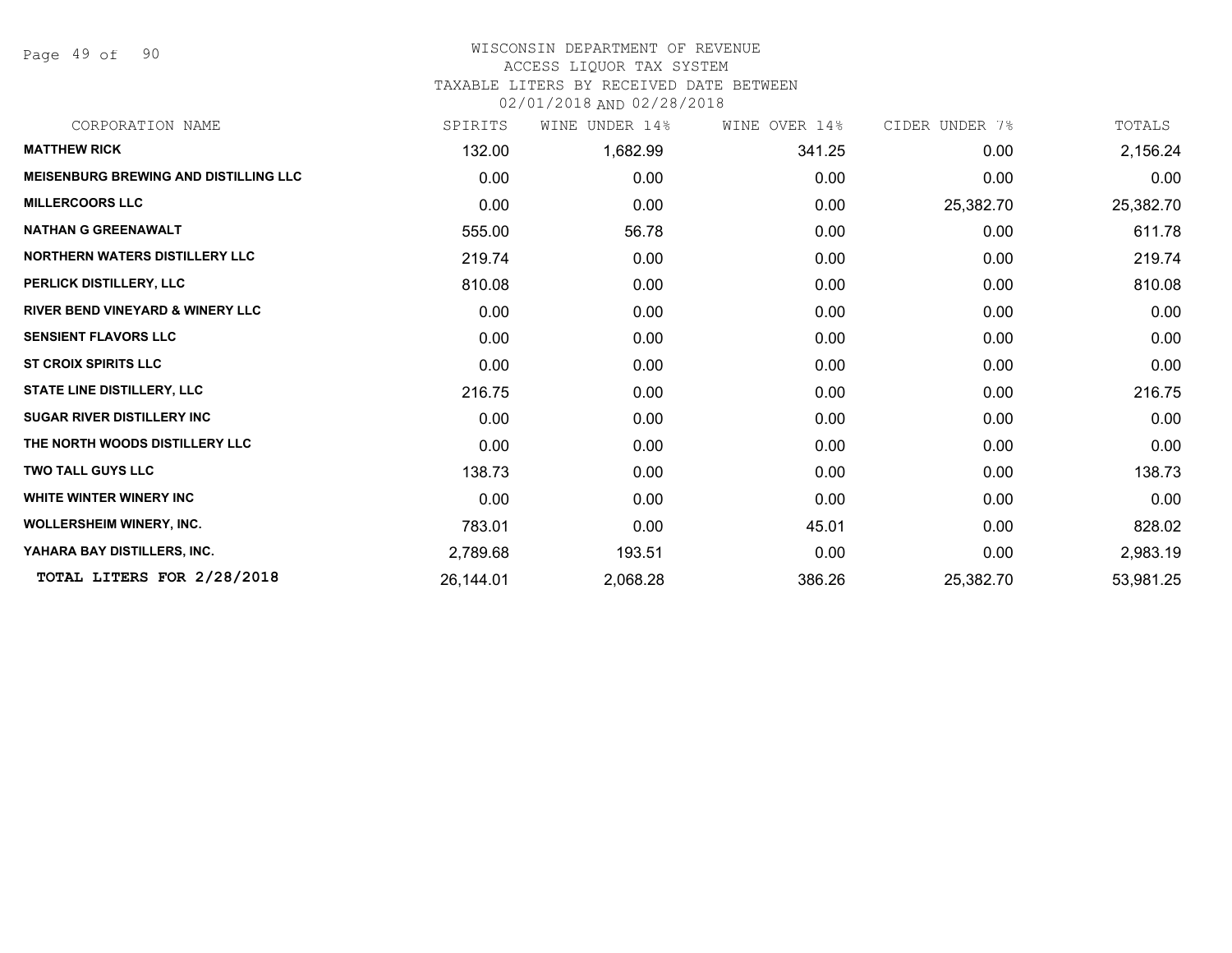Page 50 of 90

## WISCONSIN DEPARTMENT OF REVENUE ACCESS LIQUOR TAX SYSTEM TAXABLE LITERS BY RECEIVED DATE BETWEEN 02/01/2018 AND 02/28/2018 CORPORATION NAME SPIRITS WINE UNDER 14% WINE OVER 14% CIDER UNDER 7% TOTALS

**IN STATE RECTIFIER (WR)**

| <b>45TH PARALLEL SPIRITS, LLC</b>            | 6,763.50  | 0.00       | 0.00 | 0.00 | 6,763.50   |
|----------------------------------------------|-----------|------------|------|------|------------|
| <b>ARTYS</b>                                 | 5,673.06  | 0.00       | 0.00 | 0.00 | 5,673.06   |
| CITY BREWING COMPANY, LLC                    | 0.00      | 0.00       | 0.00 | 0.00 | 0.00       |
| <b>DANCING GOAT DISTILLERY, LLC</b>          | 0.00      | 0.00       | 0.00 | 0.00 | 0.00       |
| <b>DISTILLERY PARTNERS, LLC</b>              | 0.00      | 0.00       | 0.00 | 0.00 | 0.00       |
| <b>GALLOWAY COMPANY</b>                      | 0.00      | 0.00       | 0.00 | 0.00 | 0.00       |
| <b>GLOBAL UNIVERSAL SRL</b>                  | 0.00      | 0.00       | 0.00 | 0.00 | 0.00       |
| <b>GREAT LAKES DISTILLERY LLC</b>            | 2,989.48  | 0.00       | 0.00 | 0.00 | 2,989.48   |
| HENRY FARMS PRAIRIE SPIRITS LLC              | $-585.00$ | 0.00       | 0.00 | 0.00 | $-585.00$  |
| <b>KELLY M YOCOM</b>                         | 0.00      | 0.00       | 0.00 | 0.00 | 0.00       |
| <b>MEISENBURG BREWING AND DISTILLING LLC</b> | 0.00      | 0.00       | 0.00 | 0.00 | 0.00       |
| <b>MIDWEST CUSTOM BOTTLING LLC</b>           | 15,722.07 | 126,664.35 | 0.00 | 0.00 | 142,386.42 |
| <b>NATHAN G GREENAWALT</b>                   | 0.00      | 0.00       | 0.00 | 0.00 | 0.00       |
| YAHARA BAY DISTILLERS, INC.                  | 0.00      | 0.00       | 0.00 | 0.00 | 0.00       |
| YAHARA BAY DISTILLERS, INC.                  | 0.00      | 0.00       | 0.00 | 0.00 | 0.00       |
| TOTAL LITERS FOR 2/28/2018                   | 30,563.11 | 126,664.35 | 0.00 | 0.00 | 157,227.46 |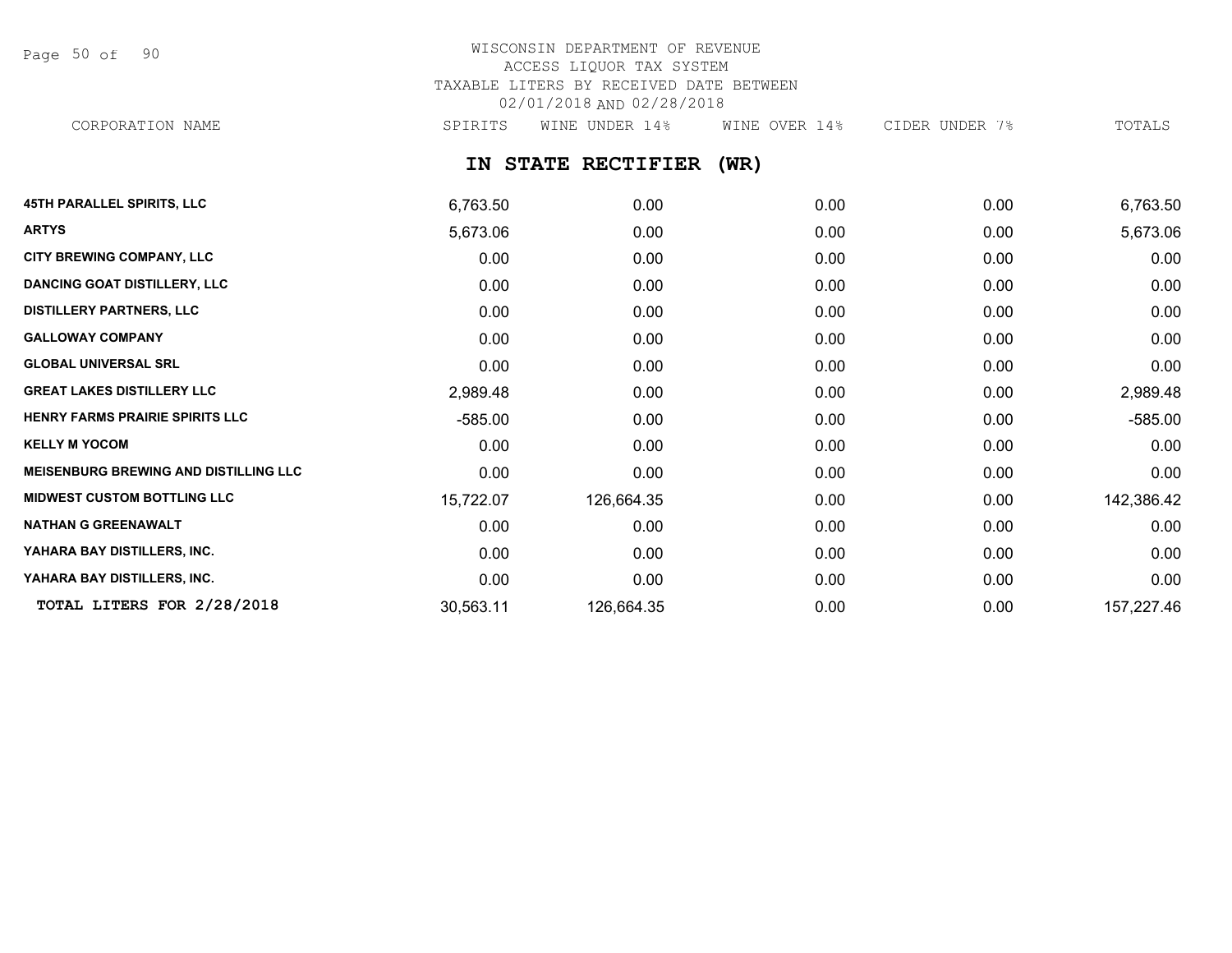Page 51 of 90

# WISCONSIN DEPARTMENT OF REVENUE ACCESS LIQUOR TAX SYSTEM TAXABLE LITERS BY RECEIVED DATE BETWEEN 02/01/2018 AND 02/28/2018

**IN STATE WINERY (WWI) AEPPELTREOW INC** 0.00 0.00 0.00 0.00 0.00 **AMANDA STEFL** 0.00 435.36 0.00 0.00 435.36 **BARABOO BLUFF WINERY, LLC** 0.00 0.00 0.00 0.00 0.00 CORPORATION NAME SPIRITS WINE UNDER 14% WINE OVER 14% CIDER UNDER 7% TOTALS

| <b>BAYFIELD WINERY, LTD.</b>           | 0.00 | 0.00      | 0.00   | 0.00 | 0.00      |
|----------------------------------------|------|-----------|--------|------|-----------|
| <b>BELLEVINEZ LLC</b>                  | 0.00 | 458.03    | 0.00   | 0.00 | 458.03    |
| <b>BLIND HORSE WINERY LLC</b>          | 0.00 | 0.00      | 0.00   | 0.00 | 0.00      |
| <b>BOTHAM VINEYARDS, INC.</b>          | 0.00 | 4,447.85  | 0.00   | 0.00 | 4,447.85  |
| <b>BRANCHES WINERY LLC</b>             | 0.00 | 0.00      | 0.00   | 0.00 | 0.00      |
| <b>BRIAN C LOKRANTZ</b>                | 0.00 | 0.00      | 0.00   | 0.00 | 0.00      |
| <b>BRIGADOON FARM &amp; WINERY LLC</b> | 0.00 | 0.00      | 0.00   | 0.00 | 0.00      |
| <b>C &amp; N CORPORATION</b>           | 0.00 | 18,740.53 | 36.04  | 0.00 | 18,776.57 |
| CHATEAU ST CROIX WINERY & VINEYARD LLC | 0.00 | 1,874.11  | 158.25 | 0.00 | 2,032.36  |
| <b>CHERYL JOHNSON</b>                  | 0.00 | 0.00      | 0.00   | 0.00 | 0.00      |
| <b>CIDER HOUSE OF WISCONSIN LLC</b>    | 0.00 | 0.00      | 0.00   | 0.00 | 0.00      |
| <b>CLAY JAR HOLDINGS LLC</b>           | 0.00 | 381.95    | 119.09 | 0.00 | 501.04    |
| <b>CLOVER MEADOW LLC</b>               | 0.00 | 0.00      | 0.00   | 0.00 | 0.00      |
| <b>COLDSPRING OF WISCONSIN LLC</b>     | 0.00 | 0.00      | 0.00   | 0.00 | 0.00      |
| <b>COLLEEN M BOS</b>                   | 0.00 | 1,591.35  | 0.00   | 0.00 | 1,591.35  |
| <b>CRAIG FLETCHER</b>                  | 0.00 | 0.00      | 0.00   | 0.00 | 0.00      |
| <b>DANIEL J KOEPKE</b>                 | 0.00 | 0.00      | 0.00   | 0.00 | 0.00      |
| <b>DANZINGER VINEYARDS LLC</b>         | 0.00 | 0.00      | 0.00   | 0.00 | 0.00      |
| <b>DAVID F MAHER</b>                   | 0.00 | 0.00      | 0.00   | 0.00 | 0.00      |
| <b>DEAN L BAUMGARTEN</b>               | 0.00 | 0.00      | 0.00   | 0.00 | 0.00      |
| <b>DIANA HOBSON</b>                    | 0.00 | 1,157.95  | 0.00   | 0.00 | 1,157.95  |
| <b>DRUMLIN RIDGE WINERY LLC</b>        | 0.00 | 0.00      | 0.00   | 0.00 | 0.00      |
| <b>EDWARD J RINK</b>                   | 0.00 | 0.00      | 9.01   | 0.00 | 9.01      |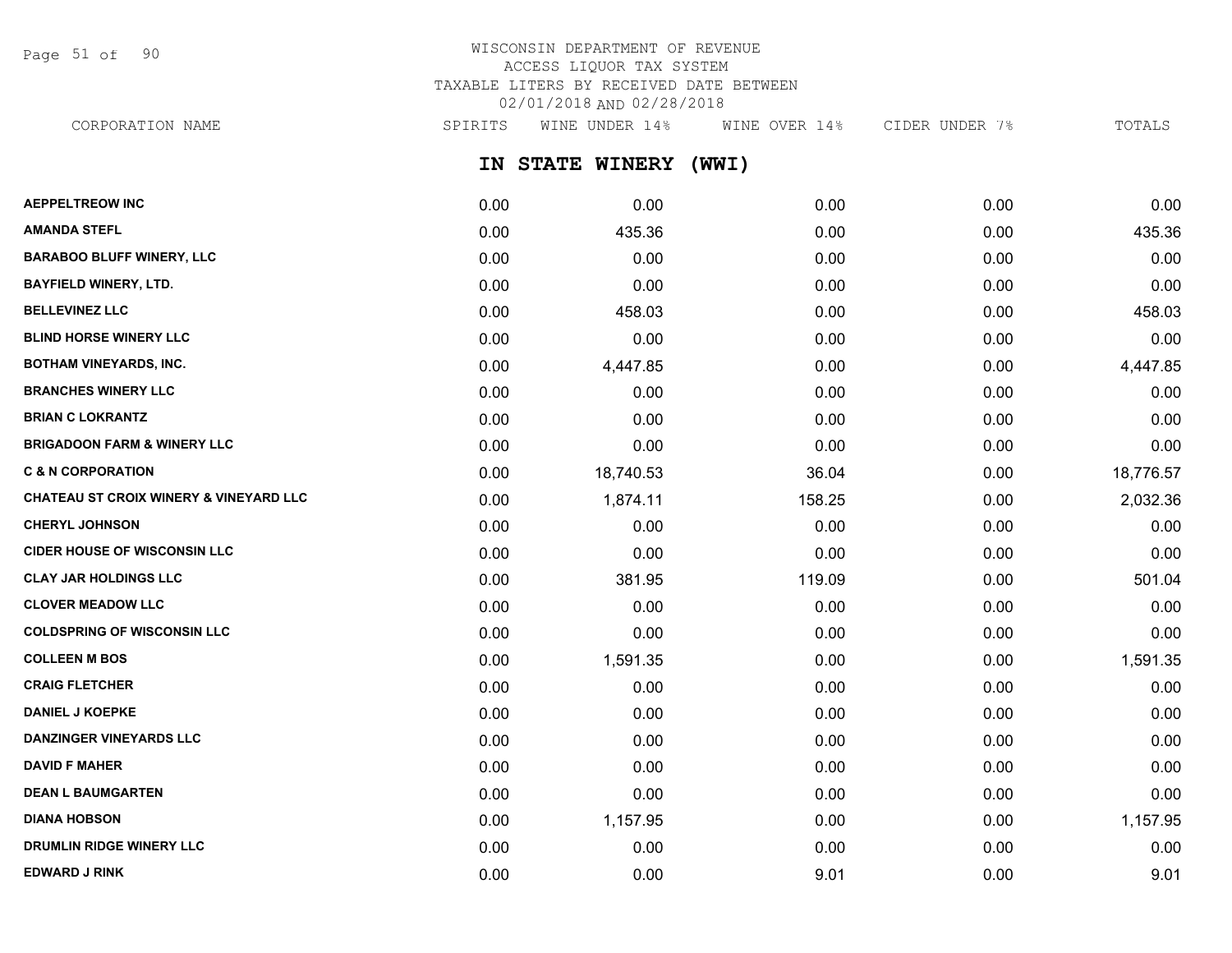Page 52 of 90

# WISCONSIN DEPARTMENT OF REVENUE ACCESS LIQUOR TAX SYSTEM TAXABLE LITERS BY RECEIVED DATE BETWEEN

02/01/2018 AND 02/28/2018

| CORPORATION NAME                     | SPIRITS | WINE UNDER 14% | WINE OVER 14% | CIDER UNDER 7% | TOTALS    |
|--------------------------------------|---------|----------------|---------------|----------------|-----------|
| <b>ELISABETH W KLEIN</b>             | 0.00    | 0.00           | 0.00          | 0.00           | 0.00      |
| <b>FAWN CREEK WINERY LLC</b>         | 0.00    | 0.00           | 0.00          | 0.00           | 0.00      |
| <b>FERMENTING CELLARS LLC</b>        | 0.00    | 0.00           | 0.00          | 0.00           | 0.00      |
| FISHER KING WINERY, LLC              | 0.00    | 0.00           | 0.00          | 0.00           | 0.00      |
| <b>FRESAR INC</b>                    | 0.00    | 0.00           | 0.00          | 0.00           | 0.00      |
| FRUIT OF THE WOODS WINE CELLAR, INC. | 0.00    | 7,550.25       | 0.00          | 0.00           | 7,550.25  |
| <b>HALF KRAKT LLC</b>                | 0.00    | 0.00           | 0.00          | 0.00           | 0.00      |
| <b>HALF MOON HILL LLC</b>            | 0.00    | 0.00           | 0.00          | 0.00           | 0.00      |
| <b>HARALD TOMESCH</b>                | 0.00    | 0.00           | 0.00          | 0.00           | 0.00      |
| <b>HARBOR RIDGE WINERY INC.</b>      | 0.00    | 12,448.52      | 0.00          | 0.00           | 12,448.52 |
| <b>HERDIE BAISDEN</b>                | 0.00    | 0.00           | 0.00          | 0.00           | 0.00      |
| <b>ISLAND ORCHARD CIDER LLC</b>      | 0.00    | 0.00           | 0.00          | $-39.00$       | $-39.00$  |
| <b>JACKSON WINE LLC</b>              | 0.00    | 539.99         | 10.49         | 0.00           | 550.48    |
| <b>JAMES PLOETZ</b>                  | 0.00    | 284.25         | 0.00          | 0.00           | 284.25    |
| <b>JEFFERY BEMIS</b>                 | 0.00    | 813.86         | 0.00          | 0.00           | 813.86    |
| <b>JEFFREY L STOEGER</b>             | 0.00    | 284.09         | 0.00          | 0.00           | 284.09    |
| <b>JONATHAN DALE</b>                 | 0.00    | 0.00           | 0.00          | 0.00           | 0.00      |
| <b>JORNY'S END LLC</b>               | 0.00    | 2,678.32       | 0.00          | 0.00           | 2,678.32  |
| <b>JORNY'S END LLC</b>               | 0.00    | 613.23         | 0.00          | 0.00           | 613.23    |
| <b>JOSEPH CALLOW</b>                 | 0.00    | 0.00           | 0.00          | 0.00           | 0.00      |
| <b>JOSEPH CALLOW</b>                 | 0.00    | 0.00           | 0.00          | 0.00           | 0.00      |
| <b>JOSEPH STALLER</b>                | 0.00    | 0.00           | 0.00          | 0.00           | 0.00      |
| <b>JOSEPH WYNIMKO</b>                | 0.00    | 26.91          | 0.00          | 0.00           | 26.91     |
| <b>JULIE A ANDRZEJCZAK</b>           | 0.00    | 0.00           | 0.00          | 0.00           | 0.00      |
| <b>KEVIN BEHNKE</b>                  | 0.00    | 399.74         | 0.00          | 0.00           | 399.74    |
| <b>LAKE NOKOMIS CRANBERRIES INC</b>  | 0.00    | 953.92         | 0.00          | 0.00           | 953.92    |
| <b>LANDTA WINES LLC</b>              | 0.00    | 817.65         | 0.00          | 0.00           | 817.65    |
| <b>LARSON &amp; LARSON</b>           | 0.00    | 742.32         | 0.00          | 0.00           | 742.32    |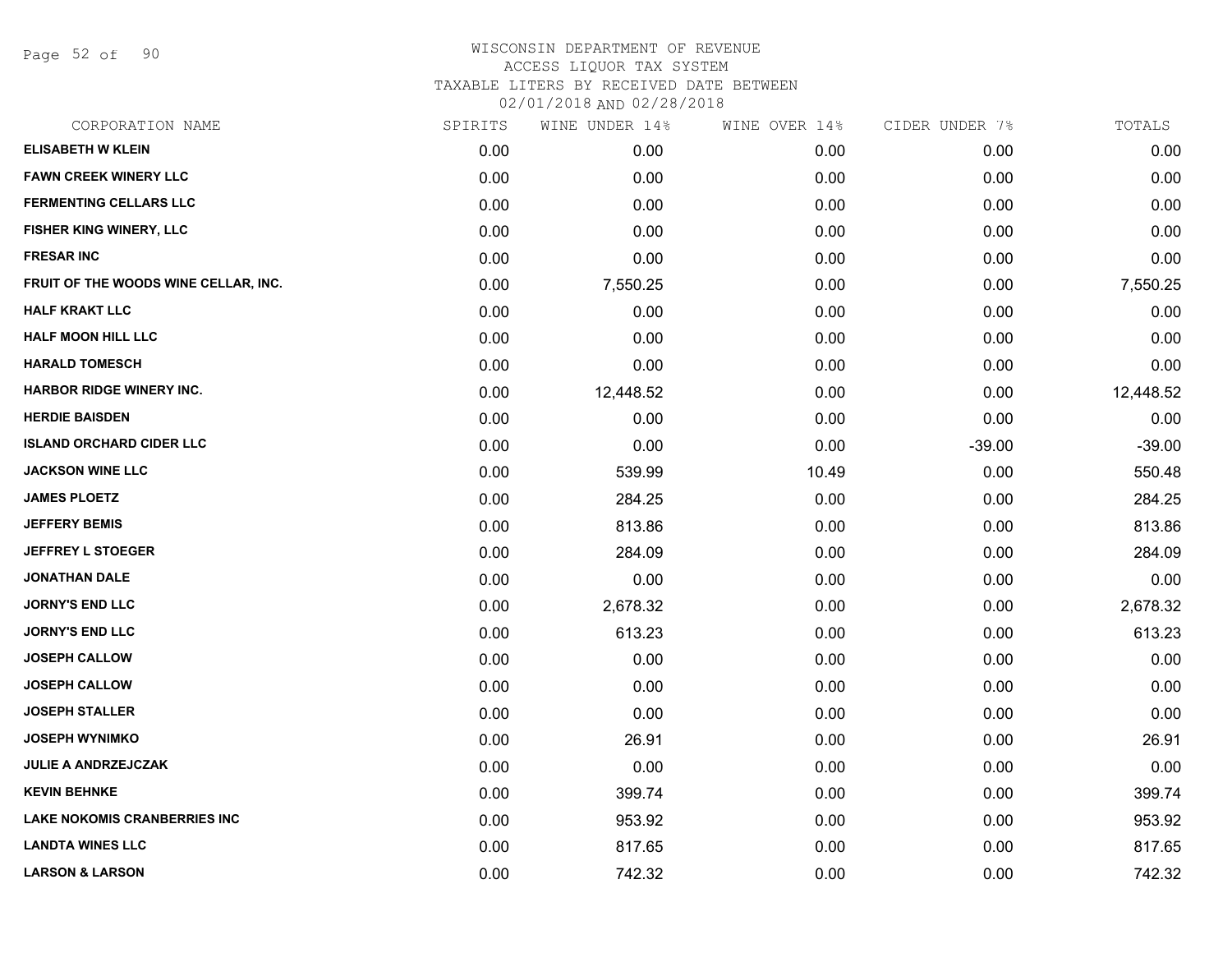#### WISCONSIN DEPARTMENT OF REVENUE ACCESS LIQUOR TAX SYSTEM

TAXABLE LITERS BY RECEIVED DATE BETWEEN

02/01/2018 AND 02/28/2018

| CORPORATION NAME                               | SPIRITS | WINE UNDER 14% | WINE OVER 14% | CIDER UNDER 7% | TOTALS      |
|------------------------------------------------|---------|----------------|---------------|----------------|-------------|
| <b>LAUTENBACH'S ORCHARD COUNTRY INC</b>        | 0.00    | 7,865.91       | 0.00          | 0.00           | 7,865.91    |
| <b>LOST ISLAND WINE LLC</b>                    | 0.00    | 1,448.22       | 0.00          | 0.00           | 1,448.22    |
| <b>LUNCH CREEK VINEYARDS LLC</b>               | 0.00    | 0.00           | 0.00          | 0.00           | 0.00        |
| <b>MARION J WEGLARZ AND MARLYS A BOCK PTRS</b> | 0.00    | 0.00           | 0.00          | 0.00           | 0.00        |
| <b>MARTIN E SELL</b>                           | 0.00    | 20.82          | 0.00          | 0.00           | 20.82       |
| <b>MARY BELLAZZINI</b>                         | 0.00    | 0.00           | 0.00          | 0.00           | 0.00        |
| <b>MATENAER CORPORATION</b>                    | 0.00    | 0.00           | 0.00          | 0.00           | 0.00        |
| <b>MATTHEW RICK</b>                            | 0.00    | 0.00           | 0.00          | 0.00           | 0.00        |
| <b>MCILQUHAM LLC</b>                           | 0.00    | 3,590.98       | 0.00          | 0.00           | 3,590.98    |
| <b>MERSHONIAN CIDERY LLC</b>                   | 0.00    | 0.00           | 0.00          | 1,570.94       | 1,570.94    |
| <b>MUNSON BRIDGE WINERY INC</b>                | 0.00    | 4,568.98       | 0.00          | 0.00           | 4,568.98    |
| <b>MUSETTA WINERY, LLC</b>                     | 0.00    | 4,783.75       | $-4.50$       | 0.00           | 4,779.25    |
| NORTHLEAF WINERY, LLC                          | 0.00    | 1,109.99       | 23.62         | 0.00           | 1,133.61    |
| <b>ODILON FORD WINERY INC</b>                  | 0.00    | 79.51          | 10.87         | 0.00           | 90.38       |
| PARALLEL 44 VINEYARD & WINERY, INC.            | 0.00    | 2,059.12       | 0.00          | 0.00           | 2,059.12    |
| <b>PARALLEL 44 VINEYARD &amp; WINERY, INC.</b> | 0.00    | $-1,251.64$    | 0.00          | 0.00           | $-1,251.64$ |
| <b>PATRICK ARNDT</b>                           | 0.00    | 56.78          | 0.00          | 0.00           | 56.78       |
| <b>PAUL D ASPER</b>                            | 0.00    | 0.00           | 0.00          | 162.02         | 162.02      |
| <b>PAUL G BLOMMEL</b>                          | 0.00    | 96.00          | 0.00          | 2,262.42       | 2,358.42    |
| <b>PAUL J FRANZEN</b>                          | 0.00    | 0.00           | 184.50        | 0.00           | 184.50      |
| <b>PIEPERTK LLC</b>                            | 0.00    | 98.99          | 0.38          | 0.00           | 99.37       |
| PRAIRIE HAWK WINERY INC                        | 0.00    | 69.00          | 0.00          | 9.00           | 78.00       |
| <b>RED OAK VINEYARD INC</b>                    | 0.00    | 0.00           | 0.00          | 0.00           | 0.00        |
| RIVER BEND VINEYARD & WINERY LLC               | 0.00    | 0.00           | 0.00          | 0.00           | 0.00        |
| <b>ROBERT BORUCKI</b>                          | 0.00    | 0.00           | 0.00          | 0.00           | 0.00        |
| <b>ROCK N WOOL WINERY LLC</b>                  | 0.00    | 0.00           | 0.00          | 0.00           | 0.00        |
| <b>RUSHFORD MEADERY AND WINERY LLC</b>         | 0.00    | 0.00           | 0.00          | 0.00           | 0.00        |
| <b>RYAN PRELLWITZ</b>                          | 0.00    | 0.00           | 0.00          | 0.00           | 0.00        |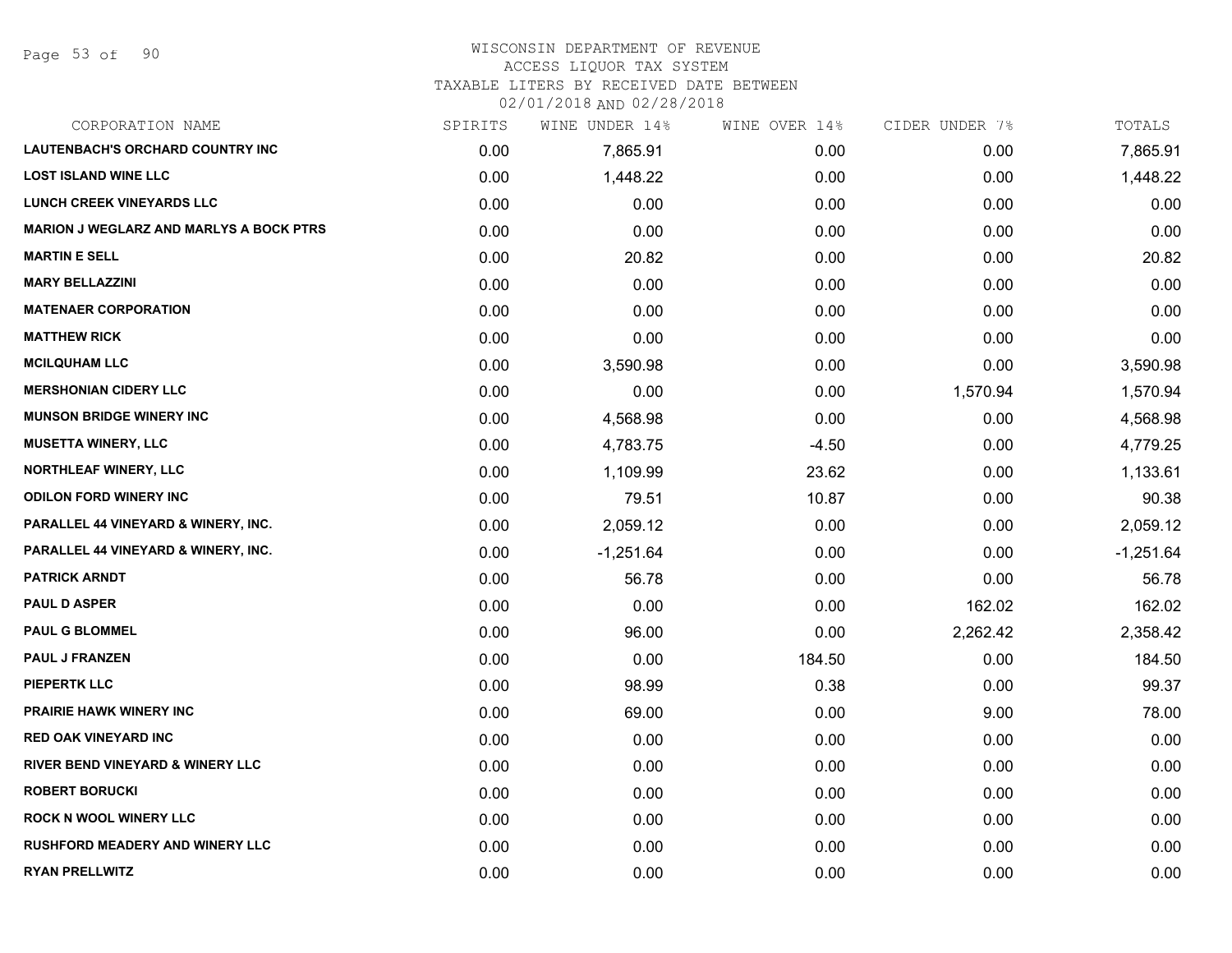Page 54 of 90

| CORPORATION NAME                                 | SPIRITS | WINE UNDER 14% | WINE OVER 14% | CIDER UNDER 7% | TOTALS   |
|--------------------------------------------------|---------|----------------|---------------|----------------|----------|
| <b>SANDSTONE RIDGE VINEYARD &amp; WINERY LLC</b> | 0.00    | 0.00           | 0.00          | 0.00           | 0.00     |
| <b>SEVEN HAWKS VINEYARDS LLC</b>                 | 0.00    | 0.00           | 0.00          | 0.00           | 0.00     |
| <b>SEVEN HAWKS VINEYARDS LLC</b>                 | 0.00    | 1,953.26       | 227.13        | 0.00           | 2,180.39 |
| <b>SHARON L PINGEL</b>                           | 0.00    | 19.02          | 0.00          | 0.00           | 19.02    |
| <b>SHERRY HARDIE</b>                             | 0.00    | 101.25         | 0.00          | 0.00           | 101.25   |
| <b>SIMON CREEK VINEYARD LLC</b>                  | 0.00    | 180.19         | 23.92         | 0.00           | 204.11   |
| SINNIPEE VALLEY VINEYARD LLC                     | 0.00    | 0.00           | 0.00          | 0.00           | 0.00     |
| <b>SPB LLC</b>                                   | 0.00    | 0.00           | 0.00          | 0.00           | 0.00     |
| SPIRITS OF NORWAY VINEYARD LLC                   | 0.00    | 164.76         | 0.00          | 0.00           | 164.76   |
| <b>SPRECHER BREWING COMPANY, INC.</b>            | 0.00    | 0.00           | 0.00          | 1,156.44       | 1,156.44 |
| <b>SPURGEON VINEYARDS &amp; WINERY LLC</b>       | 0.00    | 2,660.96       | 9.08          | 0.00           | 2,670.04 |
| <b>STEPHEN M KENNEDY</b>                         | 0.00    | 81.70          | 0.00          | 0.00           | 81.70    |
| <b>STEVEN DEBAKER</b>                            | 0.00    | 163.76         | 40.50         | 0.00           | 204.26   |
| STEVEN M & JUDITH A JACOBSON LLC                 | 0.00    | 88.58          | 0.00          | 0.00           | 88.58    |
| <b>STILLMANK BREWING COMPANY</b>                 | 0.00    | 0.00           | 0.00          | 0.00           | 0.00     |
| <b>STONES THROW WINERY INC</b>                   | 0.00    | 0.00           | 0.00          | 0.00           | 0.00     |
| <b>SUNSET POINT WINERY LLC</b>                   | 0.00    | 739.06         | 13.33         | 0.00           | 752.39   |
| <b>TENBA RIDGE WINERY LLC</b>                    | 0.00    | 1,573.52       | 0.00          | 0.00           | 1,573.52 |
| THE RUM TREE, INC.                               | 0.00    | 0.00           | 0.00          | 0.00           | 0.00     |
| THE WINE VINEYARD LLC                            | 0.00    | 1,519.46       | 0.00          | 0.00           | 1,519.46 |
| THE WOODLAND TRAIL BEVERAGE COMPANY, INC.        | 0.00    | 201.38         | 0.00          | 0.00           | 201.38   |
| <b>TOMMYS TOO HIGH WINES LLC</b>                 | 0.00    | 189.27         | 0.00          | 0.00           | 189.27   |
| <b>TROY LANDWEHR</b>                             | 0.00    | 346.50         | 21.75         | 0.00           | 368.25   |
| <b>TWO BROTHERS WINES LLC</b>                    | 0.00    | 0.00           | 0.00          | 0.00           | 0.00     |
| VAN WYCHEN WINES INC.                            | 0.00    | 0.00           | 0.00          | 0.00           | 0.00     |
| <b>VERNON VINEYARDS LTD</b>                      | 0.00    | 629.54         | 0.00          | 0.00           | 629.54   |
| <b>VETRO WINERY LLC</b>                          | 0.00    | 93.00          | 0.00          | 0.00           | 93.00    |
| <b>VINES TO CELLAR, INC.</b>                     | 0.00    | 0.00           | 0.00          | 0.00           | 0.00     |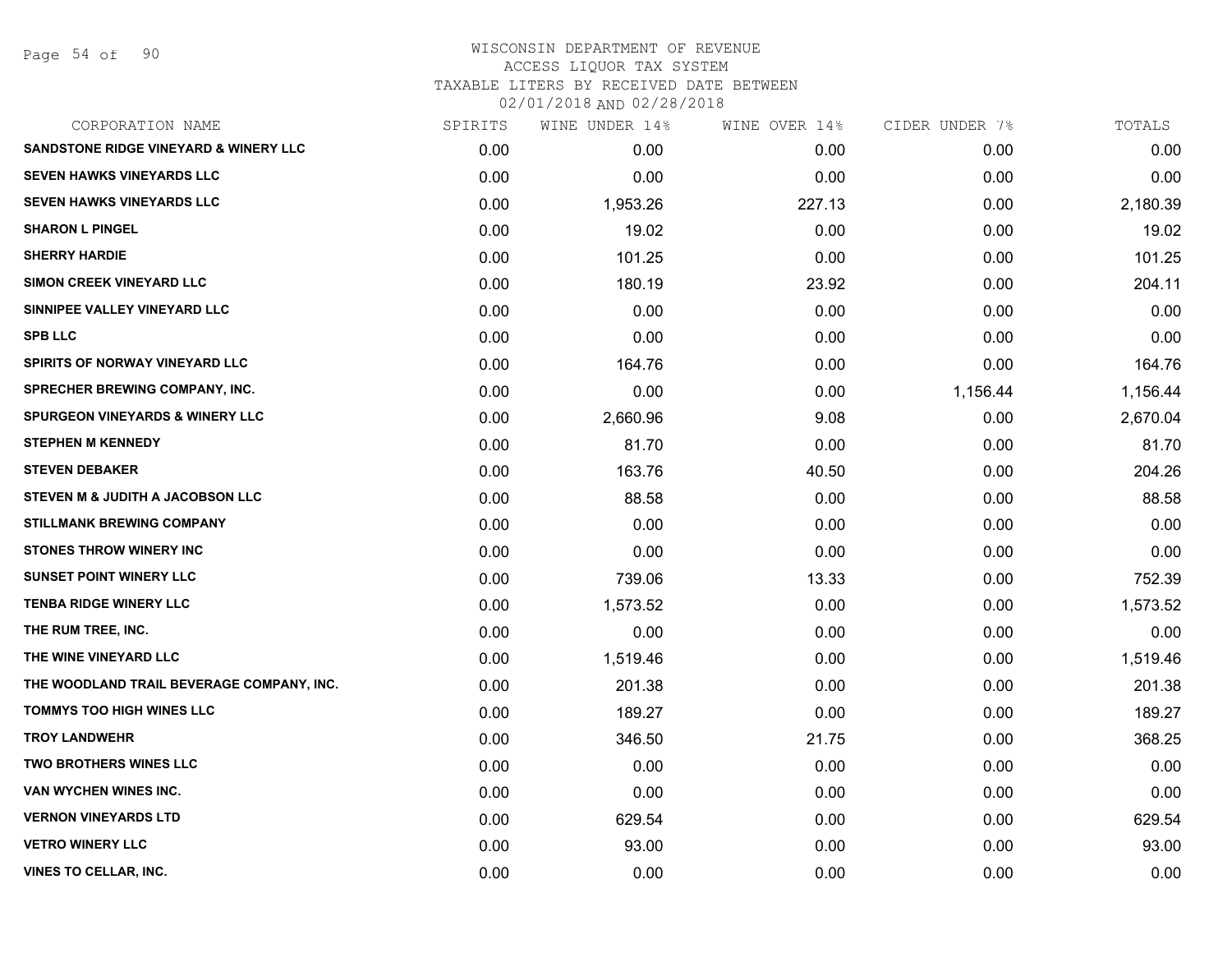Page 55 of 90

#### WISCONSIN DEPARTMENT OF REVENUE ACCESS LIQUOR TAX SYSTEM

# TAXABLE LITERS BY RECEIVED DATE BETWEEN

02/01/2018 AND 02/28/2018

| CORPORATION NAME                                   | SPIRITS | WINE UNDER 14% | WINE OVER 14% | CIDER UNDER 7% | TOTALS     |
|----------------------------------------------------|---------|----------------|---------------|----------------|------------|
| <b>VON KLAUS WINERY LLC</b>                        | 0.00    | 0.00           | 0.00          | 0.00           | 0.00       |
| <b>VON STIEHL WINERY LTD.</b>                      | 0.00    | 0.00           | 0.00          | 0.00           | 0.00       |
| <b>VON STIEHL WINERY LTD.</b>                      | 0.00    | 0.00           | 0.00          | 0.00           | 0.00       |
| <b>VON STIEHL WINERY LTD.</b>                      | 0.00    | 30,239.29      | 0.00          | 1,006.92       | 31,246.21  |
| <b>WEST PRAIRIE WINERY LLC</b>                     | 0.00    | 12,311.34      | 0.00          | 0.00           | 12,311.34  |
| <b>WHISPERING BLUFFS VINEYARD &amp; WINERY LTD</b> | 0.00    | 165.01         | 3.75          | 0.00           | 168.76     |
| <b>WHISPERING WINDS WINERY LLC</b>                 | 0.00    | 0.00           | 0.00          | 0.00           | 0.00       |
| <b>WHITE BEAR SPIRITS LLC</b>                      | 0.00    | 342.73         | 0.00          | 0.00           | 342.73     |
| WHITE WINTER WINERY INC                            | 0.00    | 792.82         | 0.00          | 0.00           | 792.82     |
| <b>WILLIAM F BLUHM</b>                             | 0.00    | 1,686.27       | 17.60         | 0.00           | 1,703.87   |
| <b>WINEMAKER'S DAUGHTER LLC</b>                    | 0.00    | 124.92         | 0.00          | 0.00           | 124.92     |
| <b>WINESITTER BREWHOUSE LLC</b>                    | 0.00    | 0.00           | 0.00          | 0.00           | 0.00       |
| <b>WOLLERSHEIM WINERY, INC.</b>                    | 0.00    | 3,053.98       | $-2.25$       | 0.00           | 3,051.73   |
| <b>WOLLERSHEIM WINERY, INC.</b>                    | 0.00    | 87,171.53      | 1,755.75      | 0.00           | 88,927.28  |
| TOTAL LITERS FOR 2/28/2018                         | 0.00    | 228,429.69     | 2,658.31      | 6,128.74       | 237,216.74 |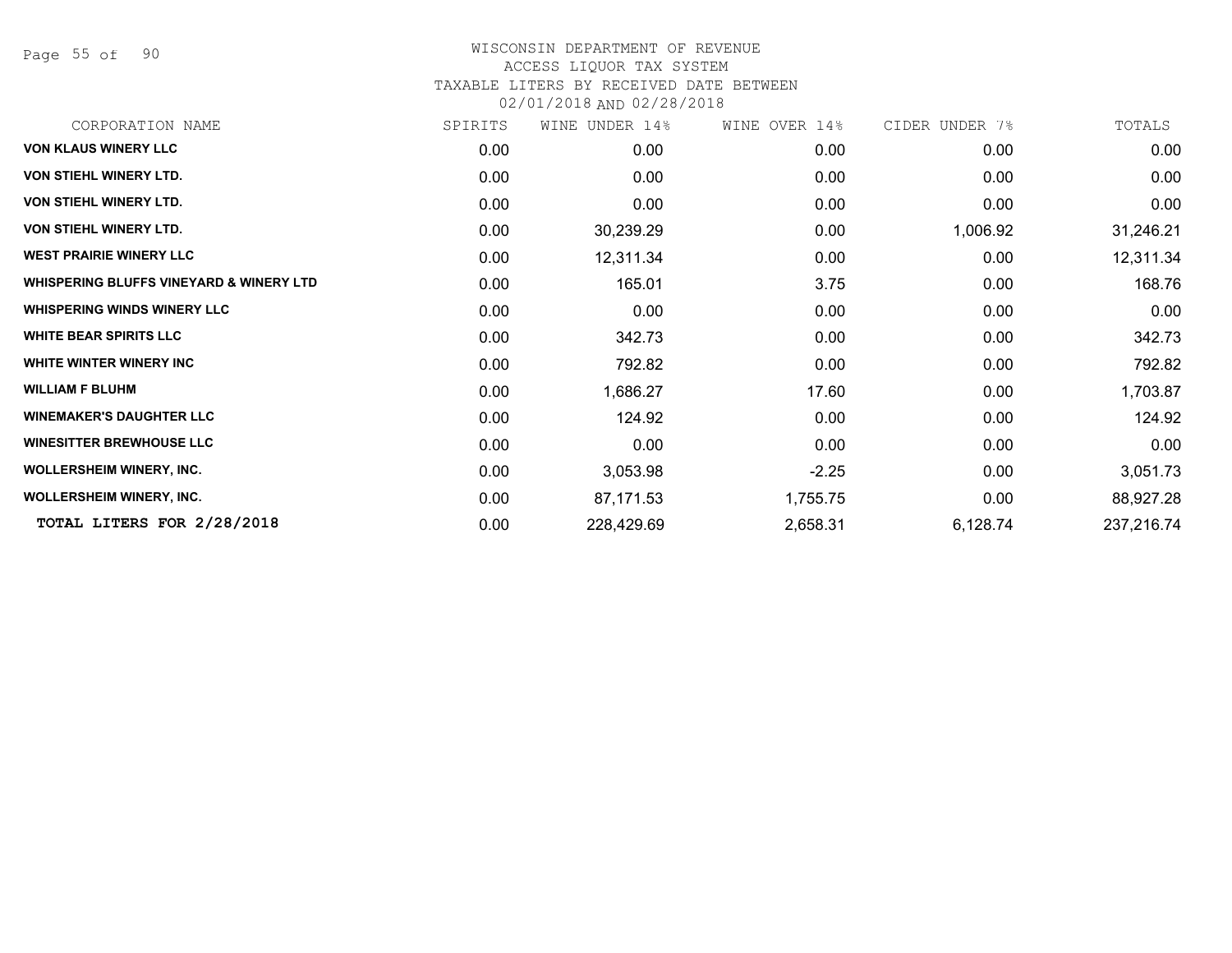Page 56 of 90

# WISCONSIN DEPARTMENT OF REVENUE ACCESS LIQUOR TAX SYSTEM TAXABLE LITERS BY RECEIVED DATE BETWEEN 02/01/2018 AND 02/28/2018

**WINE DIRECT SHIPPER (WDS) 1-800 WINESHOP.COM INC** 0.00 0.00 0.00 0.00 0.00 **2HAWK, LLC** 0.00 0.00 0.00 0.00 0.00 **7 & 8 LLC** 0.00 0.00 0.00 0.00 0.00 **A TO Z WINEWORKS LLC** 0.00 0.00 0.00 0.00 0.00 **A W DIRECT LLC** 0.00 0.00 0.00 0.00 0.00 **ABACELA VINEYARDS & WINERY INC** 0.00 0.00 0.00 0.00 0.00 **ABEJA LLC** 0.00 0.00 0.00 0.00 0.00 **ABERNATHY HOFFMAN, LLC** 0.00 0.00 0.00 0.00 0.00 **ABREU VINEYARDS INC** 0.00 0.00 0.00 0.00 0.00 CORPORATION NAME SPIRITS WINE UNDER 14% WINE OVER 14% CIDER UNDER 7% TOTALS

**AC VIN CO LLC** 0.00 0.00 0.00 0.00 0.00 **ACCOLADE WINES NORTH AMERICA INC** 0.00 0.00 0.00 0.00 0.00 **ACORN ALEGRIA WINERY** 0.00 0.00 0.00 0.00 0.00 **ADAMS WINERY LLC** 0.00 0.00 0.00 0.00 0.00 **ADELAIDA CELLARS INC** 0.00 0.00 0.00 0.00 0.00 **ADELSHEIM VINEYARD LLC** 0.00 0.00 0.00 0.00 0.00 **AGATE RIDGE VINEYARD LLC** 0.00 0.00 0.00 0.00 0.00 **AH WINES INC** 0.00 0.00 0.00 0.00 0.00 **ALEJANDRO BULGHERONI ESTATE LLC** 0.00 0.00 0.00 0.00 0.00 **ALEXANDER P OXMAN** 0.00 0.00 0.00 0.00 0.00 **ALEXANDRIA NICOLE CELLARS LLC** 0.00 0.00 0.00 0.00 0.00 **ALOFT WINES LLC** 0.00 0.00 0.00 0.00 0.00 **ALPHA & OMEGA WINERY LLC** 0.00 0.00 0.00 0.00 0.00 **ALTAMURA WINERY INC** 0.00 0.00 0.00 0.00 0.00 **ALVAREZ VINEYARDS LLC** 0.00 6.00 6.00 0.00 12.00 **AMANDA STEFL** 0.00 0.00 0.00 0.00 0.00 **AMAPOLA CREEK VINEYARDS & WINERY** 0.00 0.00 0.00 0.00 0.00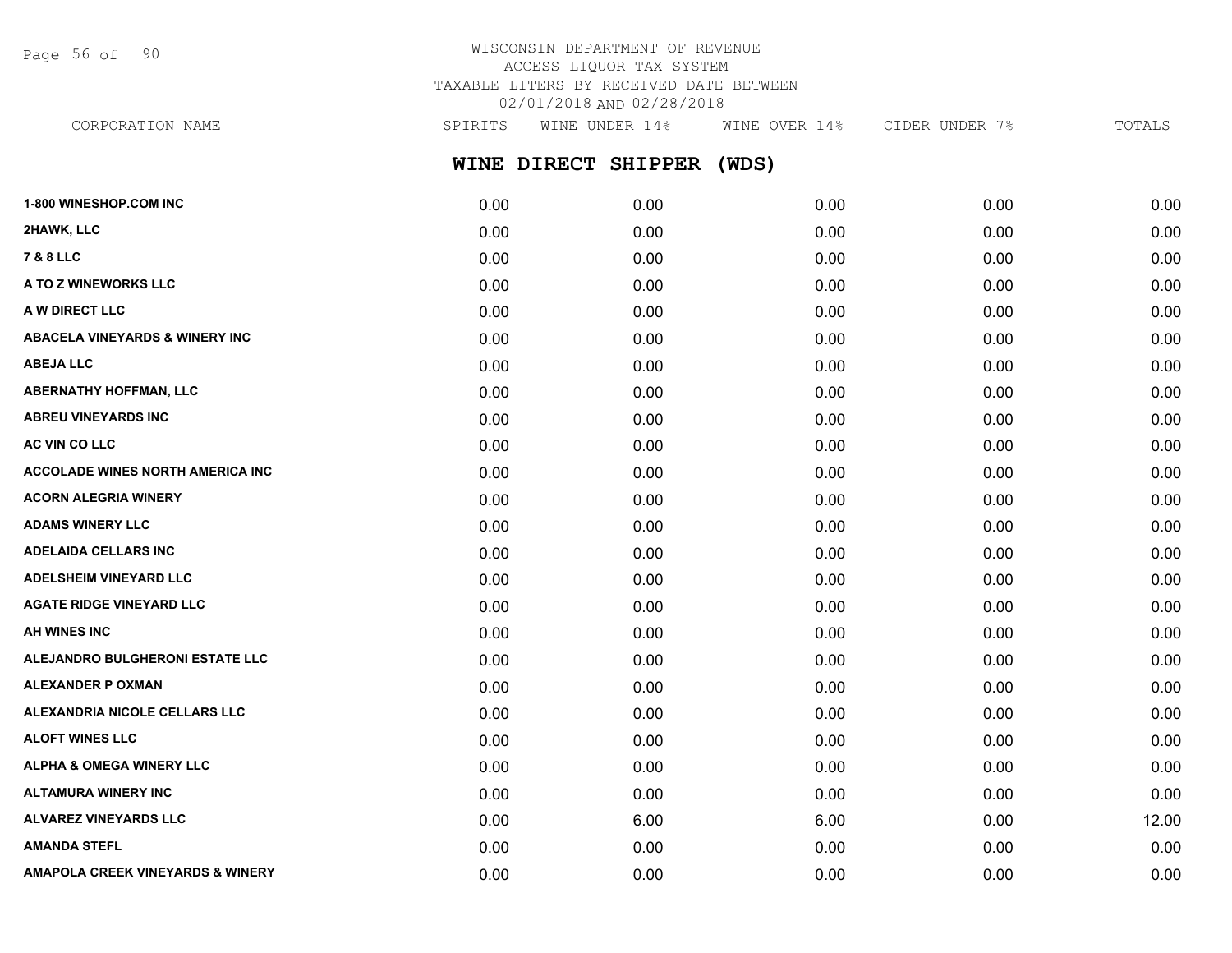Page 57 of 90

| SPIRITS | WINE UNDER 14% | WINE OVER 14% | CIDER UNDER 7% | TOTALS |
|---------|----------------|---------------|----------------|--------|
| 0.00    | 0.00           | 0.00          | 0.00           | 0.00   |
| 0.00    | 0.00           | 0.00          | 0.00           | 0.00   |
| 0.00    | 0.00           | 0.00          | 0.00           | 0.00   |
| 0.00    | 0.00           | 0.00          | 0.00           | 0.00   |
| 0.00    | 0.00           | 0.00          | 0.00           | 0.00   |
| 0.00    | 0.00           | 0.00          | 0.00           | 0.00   |
| 0.00    | 0.00           | 0.00          | 0.00           | 0.00   |
| 0.00    | 0.00           | 0.00          | 0.00           | 0.00   |
| 0.00    | 0.00           | 0.00          | 0.00           | 0.00   |
| 0.00    | 0.00           | 0.00          | 0.00           | 0.00   |
| 0.00    | 0.00           | 0.00          | 0.00           | 0.00   |
| 0.00    | 0.00           | 0.00          | 0.00           | 0.00   |
| 0.00    | 0.00           | 0.00          | 0.00           | 0.00   |
| 0.00    | 0.00           | 0.00          | 0.00           | 0.00   |
| 0.00    | 0.00           | 0.00          | 0.00           | 0.00   |
| 0.00    | 0.00           | 0.00          | 0.00           | 0.00   |
| 0.00    | 0.00           | 0.00          | 0.00           | 0.00   |
| 0.00    | 0.00           | 0.00          | 0.00           | 0.00   |
| 0.00    | 0.00           | 0.00          | 0.00           | 0.00   |
| 0.00    | 0.00           | 0.00          | 0.00           | 0.00   |
| 0.00    | 0.00           | 0.00          | 0.00           | 0.00   |
| 0.00    | 0.00           | 0.00          | 0.00           | 0.00   |
| 0.00    | 0.00           | 0.00          | 0.00           | 0.00   |
| 0.00    | 0.00           | 0.00          | 0.00           | 0.00   |
| 0.00    | 0.00           | 0.00          | 0.00           | 0.00   |
| 0.00    | 0.00           | 0.00          | 0.00           | 0.00   |
| 0.00    | 0.00           | 0.00          | 0.00           | 0.00   |
| 0.00    | 0.00           | 0.00          | 0.00           | 0.00   |
|         |                |               |                |        |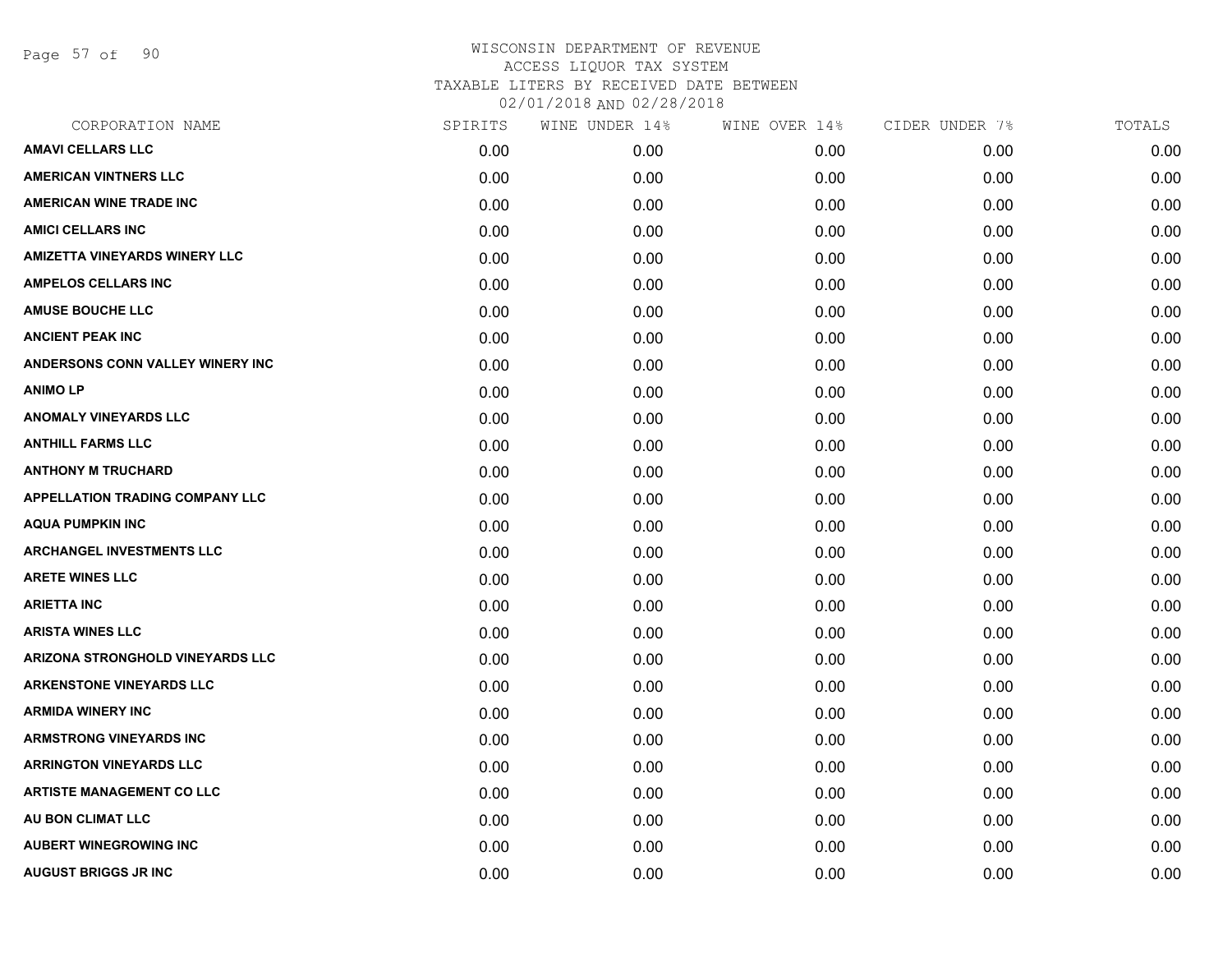Page 58 of 90

| CORPORATION NAME                       | SPIRITS | WINE UNDER 14% | WINE OVER 14% | CIDER UNDER 7% | TOTALS |
|----------------------------------------|---------|----------------|---------------|----------------|--------|
| <b>AUSTIN NICHOLS &amp; CO INC</b>     | 0.00    | 0.00           | 0.00          | 0.00           | 0.00   |
| AVV WINERY CO LLC                      | 0.00    | 0.00           | 0.00          | 0.00           | 0.00   |
| <b>B &amp; B ORGANICS, LLC</b>         | 0.00    | 0.00           | 0.00          | 0.00           | 0.00   |
| <b>BADGER MOUNTAIN INC</b>             | 0.00    | 0.00           | 0.00          | 0.00           | 0.00   |
| <b>BALLENTINE VINEYARDS INC</b>        | 0.00    | 0.00           | 0.00          | 0.00           | 0.00   |
| <b>BALTIMORE BEND VINEYARD LLC</b>     | 0.00    | 0.00           | 0.00          | 0.00           | 0.00   |
| <b>BANSHEE WINES LLC</b>               | 0.00    | 0.00           | 0.00          | 0.00           | 0.00   |
| <b>BARABOO BLUFF WINERY, LLC</b>       | 0.00    | 0.00           | 0.00          | 0.00           | 0.00   |
| <b>BARGETTOS SANTA CRUZ WINERY INC</b> | 0.00    | 0.00           | 0.00          | 0.00           | 0.00   |
| <b>BARNARD GRIFFIN INC</b>             | 0.00    | 0.00           | 0.00          | 0.00           | 0.00   |
| <b>BARNETT VINEYARDS LP</b>            | 0.00    | 0.00           | 0.00          | 0.00           | 0.00   |
| <b>BATTLE FAMILY VINEYARDS LLC</b>     | 0.00    | 0.00           | 0.00          | 0.00           | 0.00   |
| <b>BAW INC</b>                         | 0.00    | 0.00           | 0.00          | 0.00           | 0.00   |
| <b>BAYFIELD WINERY, LTD.</b>           | 0.00    | 0.00           | 0.00          | 0.00           | 0.00   |
| <b>BEAUX FRERES LLC</b>                | 0.00    | 0.00           | 0.00          | 0.00           | 0.00   |
| <b>BECKER FARMS INC</b>                | 0.00    | 0.00           | 0.00          | 0.00           | 0.00   |
| <b>BEDELL NORTH FORK LLC</b>           | 0.00    | 0.00           | 0.00          | 0.00           | 0.00   |
| <b>BEHRENS AND DRINKWARD</b>           | 0.00    | 0.00           | 0.00          | 0.00           | 0.00   |
| <b>BEL VINO LLC</b>                    | 0.00    | 0.00           | 0.00          | 0.00           | 0.00   |
| <b>BELLEVINEZ LLC</b>                  | 0.00    | 0.00           | 0.00          | 0.00           | 0.00   |
| <b>BENESSERE VINEYARDS LTD</b>         | 0.00    | 0.00           | 0.00          | 0.00           | 0.00   |
| <b>BENNETT LANE WINERY LLC</b>         | 0.00    | 0.00           | 0.00          | 0.00           | 0.00   |
| <b>BENOVIA WINERY LLC</b>              | 0.00    | 0.00           | 0.00          | 0.00           | 0.00   |
| <b>BENT CREEK WINERY LLC</b>           | 0.00    | 0.00           | 0.00          | 0.00           | 0.00   |
| <b>BENTON-LANE LLC</b>                 | 0.00    | 0.00           | 0.00          | 0.00           | 0.00   |
| <b>BERGSTROM WINES LLC</b>             | 0.00    | 0.00           | 0.00          | 0.00           | 0.00   |
| <b>BERNARDUS LLC</b>                   | 0.00    | 0.00           | 0.00          | 0.00           | 0.00   |
| BETHEL HEIGHTS VINEYARD INC            | 0.00    | 0.00           | 0.00          | 0.00           | 0.00   |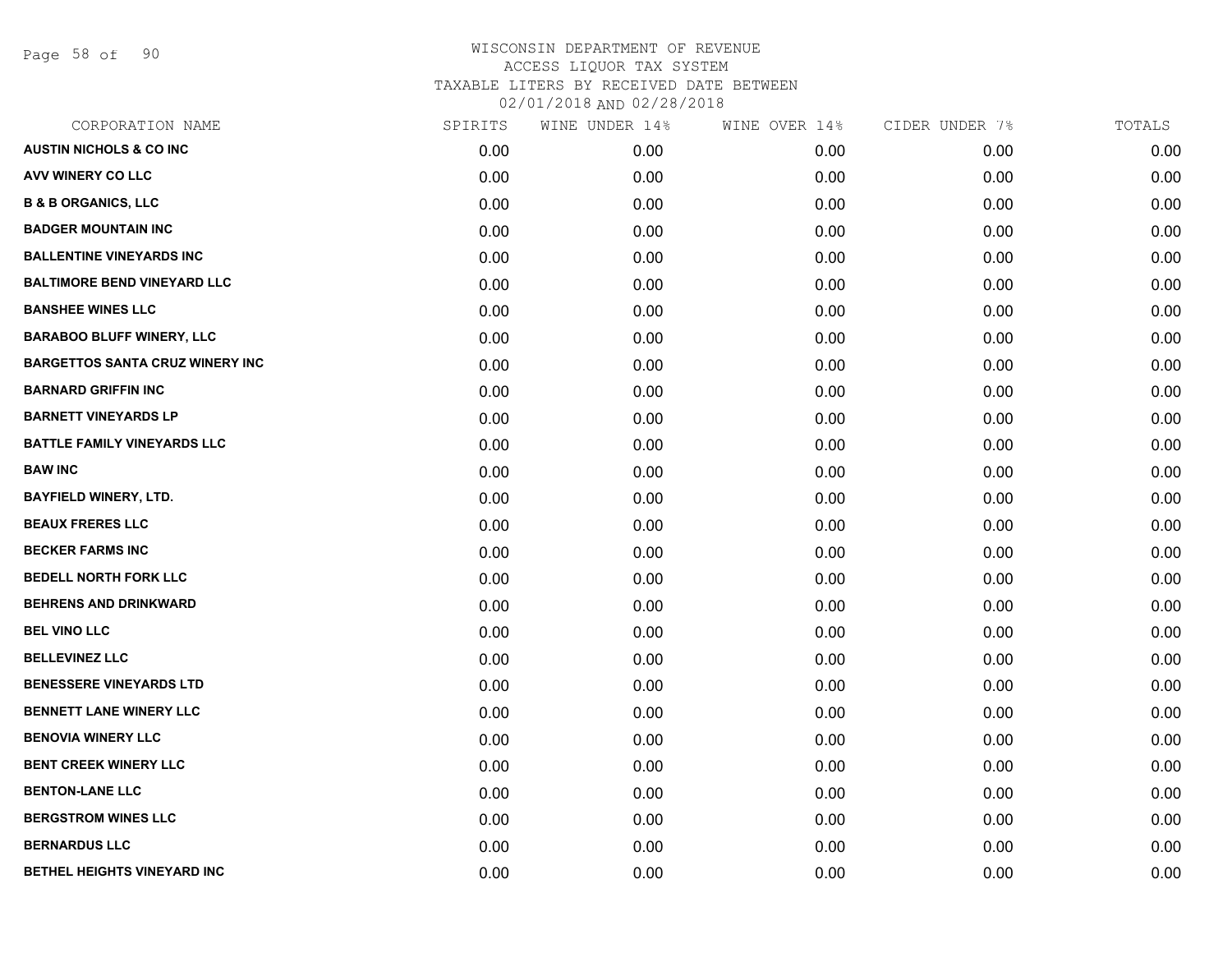Page 59 of 90

| CORPORATION NAME                              | SPIRITS | WINE UNDER 14% | WINE OVER 14% | CIDER UNDER 7% | TOTALS |
|-----------------------------------------------|---------|----------------|---------------|----------------|--------|
| BETTER BRANDS INTERNATIONAL                   | 0.00    | 0.00           | 0.00          | 0.00           | 0.00   |
| <b>BETZ CELLARS LLC</b>                       | 0.00    | 0.00           | 0.00          | 0.00           | 0.00   |
| <b>BIG BASIN VINEYARDS LLC</b>                | 0.00    | 0.00           | 0.00          | 0.00           | 0.00   |
| <b>BIG TABLE FARM, INC</b>                    | 0.00    | 0.00           | 0.00          | 0.00           | 0.00   |
| <b>BILTMORE ESTATE WINE COMPANY</b>           | 0.00    | 0.00           | 0.00          | 0.00           | 0.00   |
| <b>BLACK MESA WINERY LLC</b>                  | 0.00    | 4.50           | 0.00          | 0.00           | 4.50   |
| <b>BLACKBIRD VINEYARDS LLC</b>                | 0.00    | 0.00           | 0.00          | 0.00           | 0.00   |
| <b>BLANKIET ESTATE LLC</b>                    | 0.00    | 0.00           | 0.00          | 0.00           | 0.00   |
| <b>BLIND HORSE WINERY LLC</b>                 | 0.00    | 0.00           | 0.00          | 0.00           | 0.00   |
| BLUE MOUNTAIN CIDER COMPANY LLC               | 0.00    | 0.00           | 0.00          | 0.00           | 0.00   |
| <b>BLUE SKY VINTNERS LLC</b>                  | 0.00    | 0.00           | 0.00          | 0.00           | 0.00   |
| <b>BNA WINE GROUP LLC</b>                     | 0.00    | 0.00           | 0.00          | 0.00           | 0.00   |
| <b>BOEGER WINERY INC</b>                      | 0.00    | 0.00           | 0.00          | 0.00           | 0.00   |
| <b>BOGLE VINEYARDS INC</b>                    | 0.00    | 0.00           | 0.00          | 0.00           | 0.00   |
| <b>BONNY DOON WINERY INC</b>                  | 0.00    | 0.00           | 0.00          | 0.00           | 0.00   |
| <b>BOOKWALTER WINERY LLC</b>                  | 0.00    | 0.00           | 0.00          | 0.00           | 0.00   |
| <b>BOTHAM VINEYARDS, INC.</b>                 | 0.00    | 0.00           | 0.00          | 0.00           | 0.00   |
| <b>BOUCHAINE VINEYARDS INC</b>                | 0.00    | 0.00           | 0.00          | 0.00           | 0.00   |
| <b>BOWERS HARBOR VINEYARDS AND WINERY INC</b> | 0.00    | 0.00           | 0.00          | 0.00           | 0.00   |
| <b>BRANCHES WINERY LLC</b>                    | 0.00    | 0.00           | 0.00          | 0.00           | 0.00   |
| <b>BRASSFIELD ESTATE WINERY LLC</b>           | 0.00    | 0.00           | 0.00          | 0.00           | 0.00   |
| <b>BRESSLER VINEYARDS LLC</b>                 | 0.00    | 0.00           | 0.00          | 0.00           | 0.00   |
| <b>BRET LOPEZ</b>                             | 0.00    | 0.00           | 0.00          | 0.00           | 0.00   |
| <b>BRIAN CARTER CELLARS LLC</b>               | 0.00    | 0.00           | 0.00          | 0.00           | 0.00   |
| <b>BRIAN M HEATH</b>                          | 0.00    | 0.00           | 0.00          | 0.00           | 0.00   |
| <b>BRIGADOON FARM &amp; WINERY LLC</b>        | 0.00    | 0.00           | 0.00          | 0.00           | 0.00   |
| <b>BRIGHT CELLARS INC</b>                     | 0.00    | 0.00           | 0.00          | 0.00           | 0.00   |
| <b>BRONCO WINE COMPANY</b>                    | 0.00    | 0.00           | 0.00          | 0.00           | 0.00   |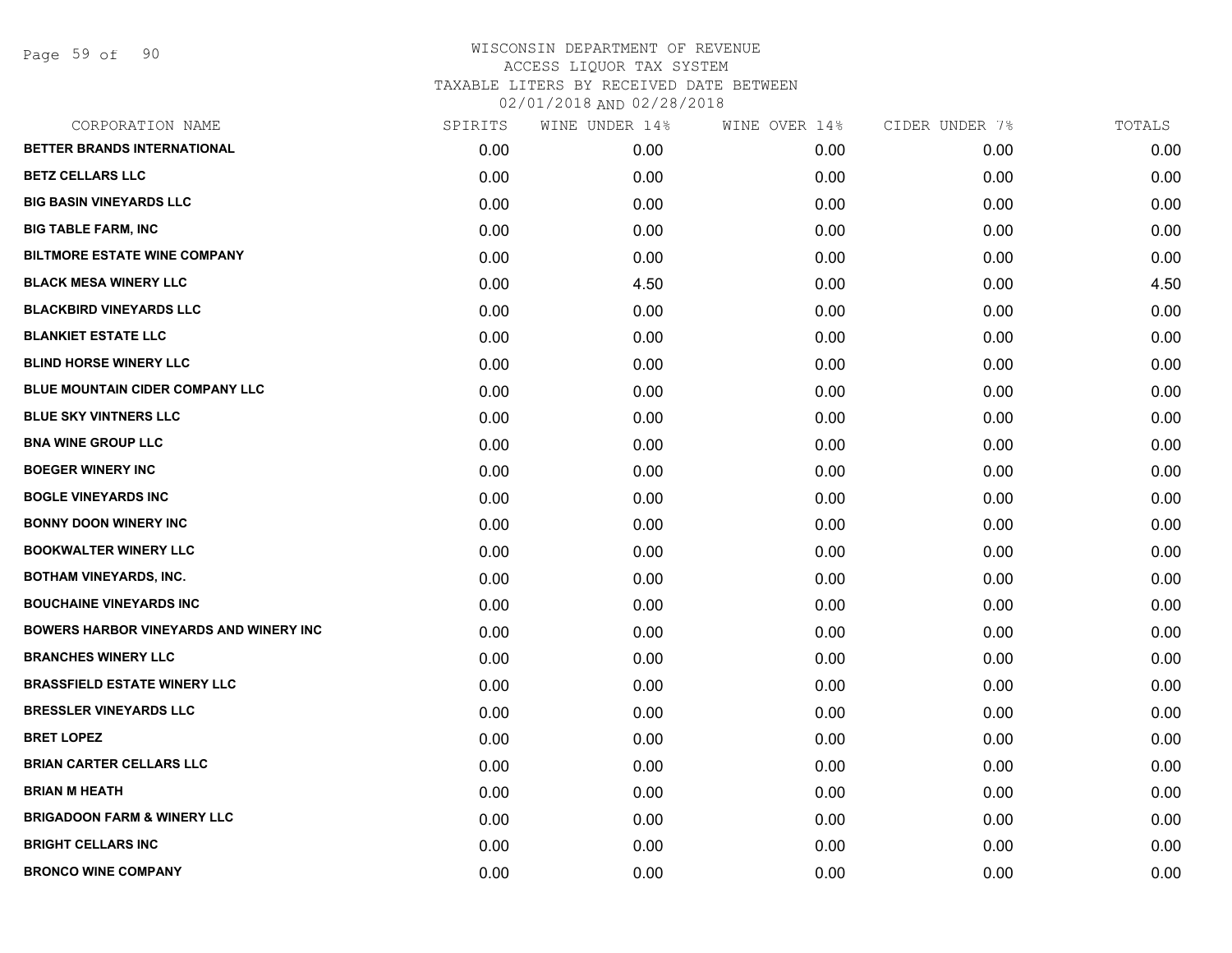Page 60 of 90

| CORPORATION NAME                             | SPIRITS | WINE UNDER 14% | WINE OVER 14% | CIDER UNDER 7% | TOTALS |
|----------------------------------------------|---------|----------------|---------------|----------------|--------|
| BROWN COUNTY WINE COMPANY, INC.              | 0.00    | 0.00           | 0.00          | 0.00           | 0.00   |
| <b>BROWN ESTATE VINEYARDS LLC</b>            | 0.00    | 0.00           | 0.00          | 0.00           | 0.00   |
| <b>BRUTOCAO CELLARS LP</b>                   | 0.00    | 0.00           | 0.00          | 0.00           | 0.00   |
| <b>BRYANT VINEYARDS INC</b>                  | 0.00    | 0.00           | 0.00          | 0.00           | 0.00   |
| <b>BUCKLER FAMILY VINEYARDS LLC</b>          | 0.00    | 0.00           | 0.00          | 0.00           | 0.00   |
| <b>BULLY HILL VINEYARDS INC</b>              | 0.00    | 0.00           | 0.00          | 0.00           | 0.00   |
| <b>BURGESS CELLARS INC</b>                   | 0.00    | 0.00           | 0.00          | 0.00           | 0.00   |
| <b>BURRELL SCHOOL VINEYARDS INC</b>          | 0.00    | 0.00           | 0.00          | 0.00           | 0.00   |
| <b>BUTTONWOOD FARM WINERY INC</b>            | 0.00    | 0.00           | 0.00          | 0.00           | 0.00   |
| <b>C &amp; C WINE SERVICES INC</b>           | 0.00    | 0.00           | 0.00          | 0.00           | 0.00   |
| <b>C &amp; N CORPORATION</b>                 | 0.00    | 0.00           | 0.00          | 0.00           | 0.00   |
| <b>C G DI ARIE VINEYARD &amp; WINERY LLC</b> | 0.00    | 0.00           | 0.00          | 0.00           | 0.00   |
| <b>C MONDAVI &amp; SONS</b>                  | 0.00    | 0.00           | 0.00          | 0.00           | 0.00   |
| <b>CAIN CELLARS INC</b>                      | 0.00    | 0.00           | 0.00          | 0.00           | 0.00   |
| <b>CAKEBREAD CELLARS</b>                     | 0.00    | 0.00           | 0.00          | 0.00           | 0.00   |
| <b>CALCAREOUS VINEYARD LLC</b>               | 0.00    | 0.00           | 0.00          | 0.00           | 0.00   |
| <b>CALDWELL WINERY LLC</b>                   | 0.00    | 0.00           | 0.00          | 0.00           | 0.00   |
| <b>CALERA WINE COMPANY LP</b>                | 0.00    | 0.00           | 0.00          | 0.00           | 0.00   |
| <b>CALLAWAY TEMECULA LP</b>                  | 0.00    | 0.00           | 0.00          | 0.00           | 0.00   |
| <b>CANA'S FEAST WINERY LLC</b>               | 0.00    | 0.00           | 0.00          | 0.00           | 0.00   |
| <b>CARACCIOLI CELLARS INC</b>                | 0.00    | 0.00           | 0.00          | 0.00           | 0.00   |
| <b>CARL THOMA</b>                            | 0.00    | 0.00           | 0.00          | 0.00           | 0.00   |
| <b>CARLISLE WINERY &amp; VINEYARDS LLC</b>   | 0.00    | 0.00           | 0.00          | 0.00           | 0.00   |
| <b>CARLOS CREEK WINERY INC</b>               | 0.00    | 0.00           | 0.00          | 0.00           | 0.00   |
| <b>CARLSON VINEYARDS INC</b>                 | 0.00    | 0.00           | 0.00          | 0.00           | 0.00   |
| <b>CARNEROS WINE COMPANY INC</b>             | 0.00    | 0.00           | 0.00          | 0.00           | 0.00   |
| <b>CASTORO CELLARS</b>                       | 0.00    | 0.00           | 0.00          | 0.00           | 0.00   |
| <b>CATHERINE ELIZABETH INC</b>               | 0.00    | 0.00           | 0.00          | 0.00           | 0.00   |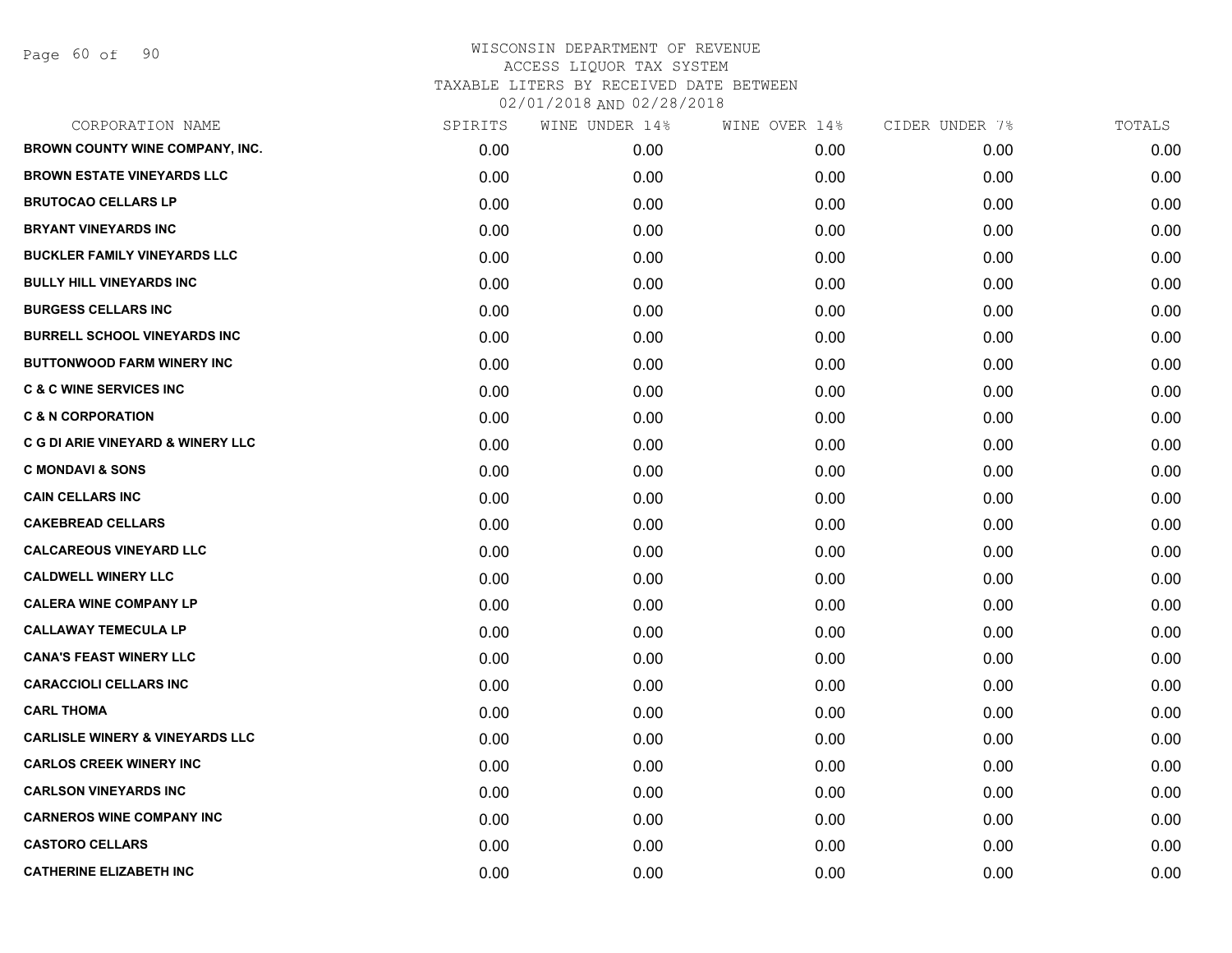Page 61 of 90

| CORPORATION NAME                                  | SPIRITS | WINE UNDER 14% | WINE OVER 14% | CIDER UNDER 7% | TOTALS |
|---------------------------------------------------|---------|----------------|---------------|----------------|--------|
| <b>CAYMUS VINEYARDS INC</b>                       | 0.00    | 0.00           | 0.00          | 0.00           | 0.00   |
| <b>CECIL A ZERBA</b>                              | 0.00    | 0.00           | 0.00          | 0.00           | 0.00   |
| <b>CEDAR KNOLL VINEYARDS INC</b>                  | 0.00    | 0.00           | 0.00          | 0.00           | 0.00   |
| <b>CEJA VINEYARDS INC</b>                         | 0.00    | 0.00           | 0.00          | 0.00           | 0.00   |
| <b>CELLAR RAT CELLARS LLC</b>                     | 0.00    | 0.00           | 0.00          | 0.00           | 0.00   |
| <b>CHACEWATER LLC</b>                             | 0.00    | 0.00           | 0.00          | 0.00           | 0.00   |
| <b>CHAPPELLET WINERY INC</b>                      | 0.00    | 0.00           | 0.00          | 0.00           | 0.00   |
| <b>CHARLES &amp; MARTHA BARRA</b>                 | 0.00    | 0.00           | 0.00          | 0.00           | 0.00   |
| <b>CHARLES REININGER LLC</b>                      | 0.00    | 0.00           | 0.00          | 0.00           | 0.00   |
| <b>CHATEAU BIANCA INC</b>                         | 0.00    | 0.00           | 0.00          | 0.00           | 0.00   |
| <b>CHATEAU DIANA LLC</b>                          | 0.00    | 0.00           | 0.00          | 0.00           | 0.00   |
| <b>CHATEAU GRAND TRAVERSE LTD</b>                 | 0.00    | 0.00           | 0.00          | 0.00           | 0.00   |
| <b>CHATEAU MARGENE INC</b>                        | 0.00    | 0.00           | 0.00          | 0.00           | 0.00   |
| <b>CHATEAU MORRISETTE INC</b>                     | 0.00    | 0.00           | 0.00          | 0.00           | 0.00   |
| <b>CHATEAU OPERATIONS, LTD.</b>                   | 0.00    | 0.00           | 0.00          | 0.00           | 0.00   |
| <b>CHATEAU POTELLE HOLDINGS LLC</b>               | 0.00    | 0.00           | 0.00          | 0.00           | 0.00   |
| <b>CHATEAU ST CROIX WINERY &amp; VINEYARD LLC</b> | 0.00    | 0.00           | 0.00          | 0.00           | 0.00   |
| <b>CHERRY HILL LLC</b>                            | 0.00    | 0.00           | 0.00          | 0.00           | 0.00   |
| <b>CHIARELLO FAMILY VINEYARDS LLC</b>             | 0.00    | 0.00           | 0.00          | 0.00           | 0.00   |
| <b>CHIMNEY ROCK WINERY LLC</b>                    | 0.00    | 0.00           | 0.00          | 0.00           | 0.00   |
| <b>CHRISTOPHE BARON</b>                           | 0.00    | 0.00           | 0.00          | 0.00           | 0.00   |
| <b>CHRISTOPHER DRAKE WHITCRAFT</b>                | 0.00    | 0.00           | 0.00          | 0.00           | 0.00   |
| <b>CHRISTOPHER FIGGINS</b>                        | 0.00    | 0.00           | 0.00          | 0.00           | 0.00   |
| <b>CIDER HOUSE OF WISCONSIN LLC</b>               | 0.00    | 0.00           | 0.00          | 0.00           | 0.00   |
| <b>CINNABAR WINERY LLC</b>                        | 0.00    | 0.00           | 0.00          | 0.00           | 0.00   |
| CITY VINTNERS SAN FRANCISCO WINERY LLC            | 0.00    | 0.00           | 0.00          | 0.00           | 0.00   |
| <b>CLAY JAR HOLDINGS LLC</b>                      | 0.00    | 0.00           | 0.00          | 0.00           | 0.00   |
| CLIF BAR FAMILY WINERY & FARM LLC                 | 0.00    | 0.00           | 0.00          | 0.00           | 0.00   |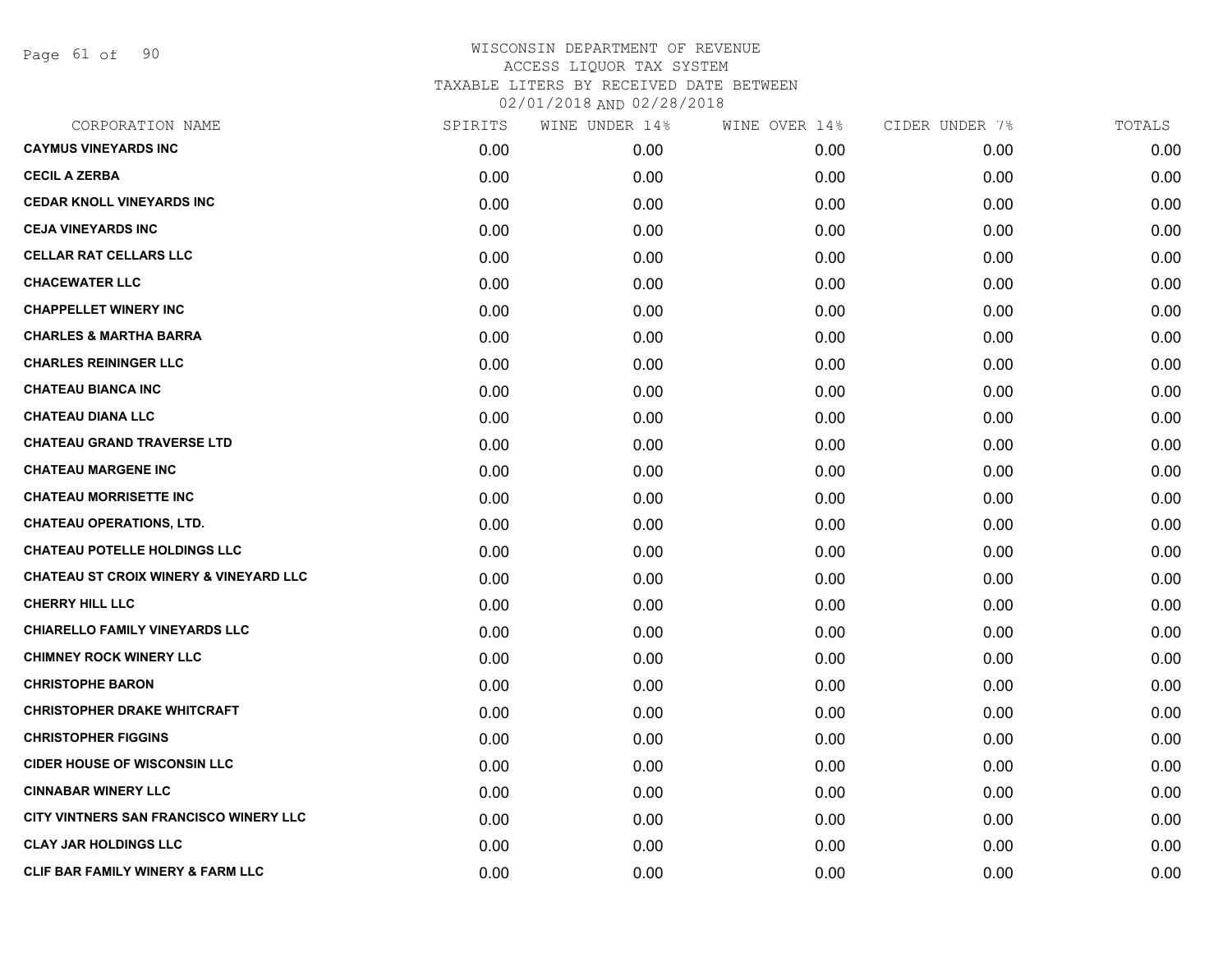Page 62 of 90

| CORPORATION NAME                                | SPIRITS | WINE UNDER 14% | WINE OVER 14% | CIDER UNDER 7% | TOTALS |
|-------------------------------------------------|---------|----------------|---------------|----------------|--------|
| <b>CLINE CELLARS INC</b>                        | 0.00    | 0.00           | 0.00          | 0.00           | 0.00   |
| <b>CLOS DU VAL WINE CO LTD</b>                  | 0.00    | 0.00           | 0.00          | 0.00           | 0.00   |
| <b>CLOS LACHANCE WINES LLC</b>                  | 0.00    | 0.00           | 0.00          | 0.00           | 0.00   |
| <b>COCKERELL WINE CONSULTING LLC</b>            | 0.00    | 0.00           | 0.00          | 0.00           | 0.00   |
| <b>CODORNIU NAPA INC</b>                        | 0.00    | 0.00           | 0.00          | 0.00           | 0.00   |
| <b>COELHO WINERY INC</b>                        | 0.00    | 0.00           | 0.00          | 0.00           | 0.00   |
| <b>COL SOLARE, LLP</b>                          | 0.00    | 0.00           | 0.00          | 0.00           | 0.00   |
| <b>COLGIN PARTNERS LLC</b>                      | 0.00    | 0.00           | 0.00          | 0.00           | 0.00   |
| <b>COLLEEN M BOS</b>                            | 0.00    | 0.00           | 0.00          | 0.00           | 0.00   |
| <b>COLUMBIA RIVER WINERY INC</b>                | 0.00    | 0.00           | 0.00          | 0.00           | 0.00   |
| <b>CONSTELLATION BRANDS U.S. OPERATIONS INC</b> | 0.00    | 0.00           | 0.00          | 0.00           | 0.00   |
| <b>CONUNDRUM WINERY LLC</b>                     | 0.00    | 0.00           | 0.00          | 0.00           | 0.00   |
| <b>CONWAY VINEYARDS INC</b>                     | 0.00    | 0.00           | 0.00          | 0.00           | 0.00   |
| <b>COOL HAND VINEYARDS LLC</b>                  | 0.00    | 0.00           | 0.00          | 0.00           | 0.00   |
| <b>COPPER CANE LLC</b>                          | 0.00    | 0.00           | 0.00          | 0.00           | 0.00   |
| <b>CORISON WINERY INC</b>                       | 0.00    | 0.00           | 0.00          | 0.00           | 0.00   |
| <b>CORNERSTONE CELLARS LLC</b>                  | 0.00    | 0.00           | 0.00          | 0.00           | 0.00   |
| <b>CORY J MICHAL</b>                            | 0.00    | 0.00           | 0.00          | 0.00           | 0.00   |
| <b>COURAGEOUS INC</b>                           | 0.00    | 0.00           | 0.00          | 0.00           | 0.00   |
| <b>CRAIG FLETCHER</b>                           | 0.00    | 0.00           | 0.00          | 0.00           | 0.00   |
| <b>CRAIG S HANDLY</b>                           | 0.00    | 0.00           | 0.00          | 0.00           | 0.00   |
| <b>CREATIVE WINE CONCEPTS INC</b>               | 0.00    | 0.00           | 5.25          | 0.00           | 5.25   |
| <b>CREW WINE COMPANY LLC</b>                    | 0.00    | 0.00           | 0.00          | 0.00           | 0.00   |
| <b>CRIMSON WINE GROUP LTD</b>                   | 0.00    | 0.00           | 0.00          | 0.00           | 0.00   |
| <b>CRISTOM VINEYARDS INC</b>                    | 0.00    | 0.00           | 0.00          | 0.00           | 0.00   |
| <b>CROCKER &amp; STARR WINE CO LLC</b>          | 0.00    | 0.00           | 0.00          | 0.00           | 0.00   |
| <b>CROWN POINT WINERY LLC</b>                   | 0.00    | 0.00           | 0.00          | 0.00           | 0.00   |
| <b>CULTIVATE WINES LLC</b>                      | 0.00    | 0.00           | 0.00          | 0.00           | 0.00   |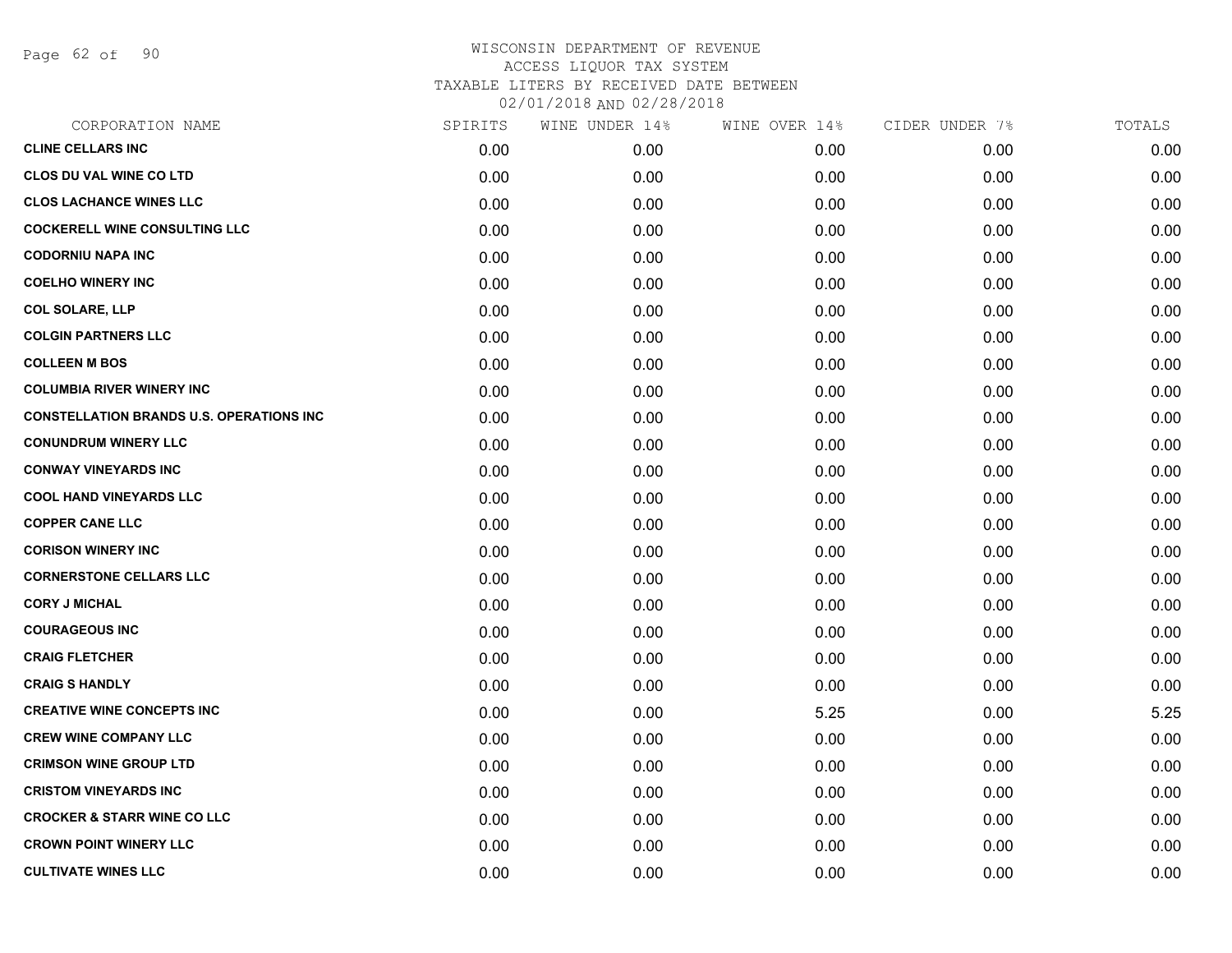Page 63 of 90

| CORPORATION NAME                   | SPIRITS | WINE UNDER 14% | WINE OVER 14% | CIDER UNDER 7% | TOTALS |
|------------------------------------|---------|----------------|---------------|----------------|--------|
| <b>CUNAT PREMIUM VINEYARDS LLC</b> | 0.00    | 0.00           | 0.00          | 0.00           | 0.00   |
| <b>CUSHMAN WINERY CORPORATION</b>  | 0.00    | 0.00           | 0.00          | 0.00           | 0.00   |
| <b>CUVAISON INC</b>                | 0.00    | 0.00           | 0.00          | 0.00           | 0.00   |
| <b>CWC WINERY LLC</b>              | 0.00    | 0.00           | 0.00          | 0.00           | 0.00   |
| <b>D &amp; J F CELLARS INC</b>     | 0.00    | 0.00           | 0.00          | 0.00           | 0.00   |
| <b>D MYERS LLC</b>                 | 0.00    | 0.00           | 0.00          | 0.00           | 0.00   |
| <b>DANA ESTATES INC</b>            | 0.00    | 0.00           | 0.00          | 0.00           | 0.00   |
| <b>DANICA PATRICK</b>              | 0.00    | 0.00           | 0.00          | 0.00           | 0.00   |
| <b>DANIEL J KOEPKE</b>             | 0.00    | 0.00           | 0.00          | 0.00           | 0.00   |
| DANZA DEL SOL WINERY INC           | 0.00    | 0.00           | 0.00          | 0.00           | 0.00   |
| <b>DANZINGER VINEYARDS LLC</b>     | 0.00    | 0.00           | 0.00          | 0.00           | 0.00   |
| <b>DAOU VINEYARDS LLC</b>          | 0.00    | 0.00           | 0.00          | 0.00           | 0.00   |
| <b>DARIOUSH KHALEDI WINERY LLC</b> | 0.00    | 0.00           | 0.00          | 0.00           | 0.00   |
| <b>DAVID BRUCE WINERY INC</b>      | 0.00    | 0.00           | 0.00          | 0.00           | 0.00   |
| <b>DAVID COFFARO</b>               | 0.00    | 0.00           | 0.00          | 0.00           | 0.00   |
| <b>DAVID J MATTHEWS</b>            | 0.00    | 0.00           | 0.00          | 0.00           | 0.00   |
| <b>DAVID JAMES LLC</b>             | 0.00    | 0.00           | 0.00          | 0.00           | 0.00   |
| <b>DAVIDS PINOT VINEYARDS INC</b>  | 0.00    | 0.00           | 0.00          | 0.00           | 0.00   |
| <b>DAVIS ESTATES LLC</b>           | 0.00    | 0.00           | 0.00          | 0.00           | 0.00   |
| DE LA MONTANYA WINERY INC          | 0.00    | 0.00           | 109.19        | 0.00           | 109.19 |
| DEERFIELD RANCH WINERY LLC         | 0.00    | 0.00           | 0.00          | 0.00           | 0.00   |
| DEL DOTTO VINEYARDS INC            | 0.00    | 0.00           | 0.00          | 0.00           | 0.00   |
| <b>DELICATO VINEYARDS INC</b>      | 0.00    | 0.00           | 0.00          | 0.00           | 0.00   |
| <b>DELILLE CELLARS LLC</b>         | 0.00    | 0.00           | 0.00          | 0.00           | 0.00   |
| <b>DENNER WINERY INC</b>           | 0.00    | 0.00           | 0.00          | 0.00           | 0.00   |
| <b>DENNIS R ONEIL</b>              | 0.00    | 0.00           | 0.00          | 0.00           | 0.00   |
| DH GUSTAFSON FAMILY VINEYARDS LLC  | 0.00    | 0.00           | 0.00          | 0.00           | 0.00   |
| <b>DIAMOND MOUNTAIN VINEYARD</b>   | 0.00    | 0.00           | 0.00          | 0.00           | 0.00   |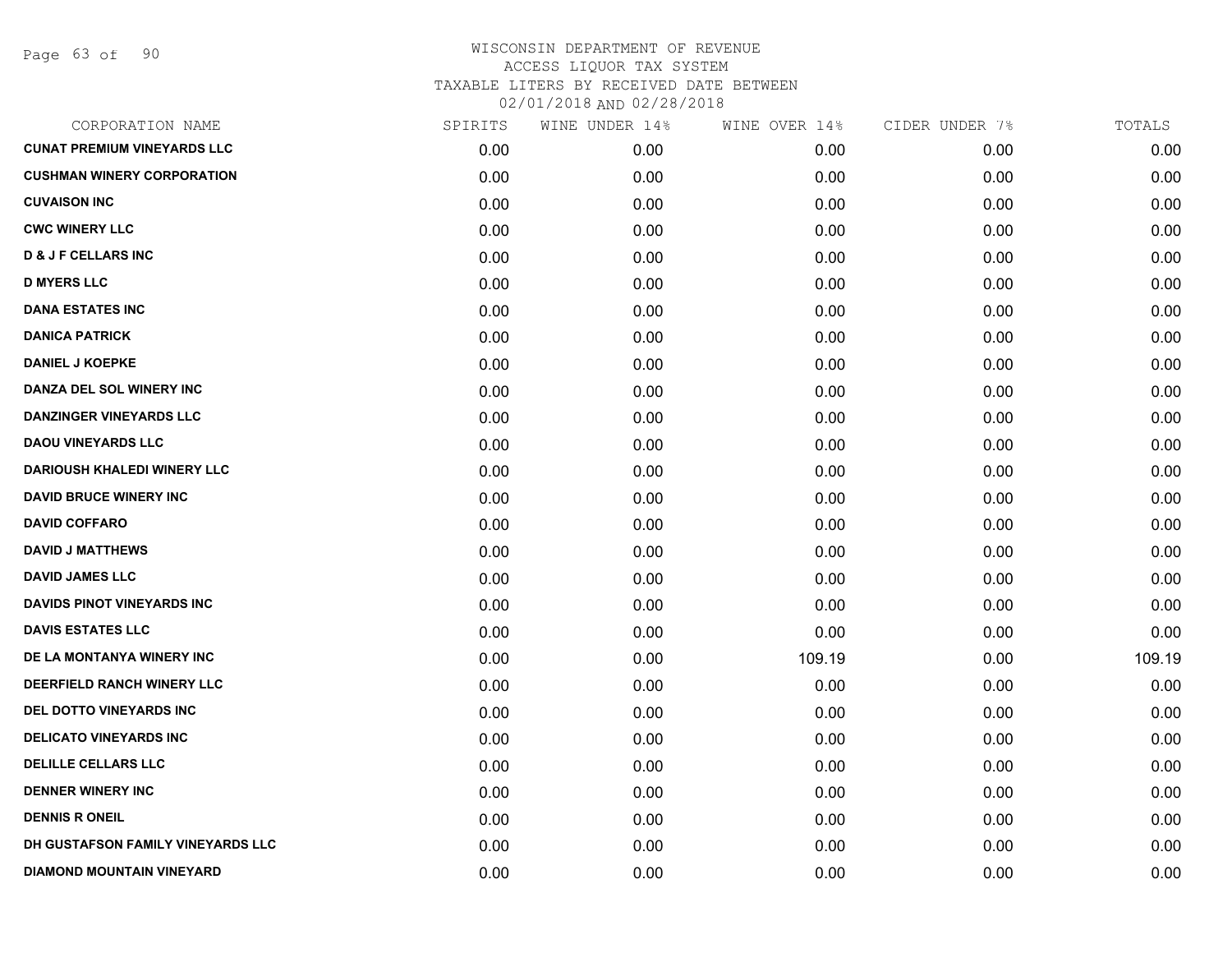Page 64 of 90

| CORPORATION NAME                                              | SPIRITS | WINE UNDER 14% | WINE OVER 14% | CIDER UNDER 7% | TOTALS |
|---------------------------------------------------------------|---------|----------------|---------------|----------------|--------|
| <b>DIANA HOBSON</b>                                           | 0.00    | 0.00           | 0.00          | 0.00           | 0.00   |
| <b>DOMAINE CARNEROS LTD</b>                                   | 0.00    | 0.00           | 0.00          | 0.00           | 0.00   |
| <b>DOMAINE CHANDON INC</b>                                    | 0.00    | 0.00           | 0.00          | 0.00           | 0.00   |
| <b>DOMAINE DE MARIA SOTER LLC</b>                             | 0.00    | 0.00           | 0.00          | 0.00           | 0.00   |
| <b>DOMAINE DROUHIN OREGON LLC</b>                             | 0.00    | 0.00           | 0.00          | 0.00           | 0.00   |
| <b>DOMAINE MB LLC</b>                                         | 0.00    | 0.00           | 0.00          | 0.00           | 0.00   |
| <b>DOMAINE SERENE VINEYARDS &amp; WINERY INC</b>              | 0.00    | 0.00           | 0.00          | 0.00           | 0.00   |
| <b>DOMINICK CHIRICHILLO</b>                                   | 0.00    | 0.00           | 0.00          | 0.00           | 0.00   |
| DON SEBASTIANI & SONS INTERNATIONAL WINE<br><b>NEGOCIANTS</b> | 0.00    | 0.00           | 0.00          | 0.00           | 0.00   |
| <b>DONALD PHILLIPS HILL JR</b>                                | 0.00    | 0.00           | 0.00          | 0.00           | 0.00   |
| DONATI FAMILY VINEYARD INC                                    | 0.00    | 0.00           | 0.00          | 0.00           | 0.00   |
| DONELAN FAMILY WINE CELLARS LLC                               | 0.00    | 0.00           | 0.00          | 0.00           | 0.00   |
| DOUBLE CANYON VINEYARDS LLC                                   | 0.00    | 0.00           | 0.00          | 0.00           | 0.00   |
| DRUMLIN RIDGE WINERY LLC                                      | 0.00    | 0.00           | 0.00          | 0.00           | 0.00   |
| DRY CREEK VINEYARD INC                                        | 0.00    | 0.00           | 0.00          | 0.00           | 0.00   |
| <b>DSC INVESTORS INC</b>                                      | 0.00    | 0.00           | 0.00          | 0.00           | 0.00   |
| <b>DUCKHORN WINE COMPANY</b>                                  | 0.00    | 0.00           | 0.00          | 0.00           | 0.00   |
| <b>DUMOL WINERY LLC</b>                                       | 0.00    | 0.00           | 0.00          | 0.00           | 0.00   |
| <b>DUNHAM CELLARS LLC</b>                                     | 0.00    | 0.00           | 0.00          | 0.00           | 0.00   |
| <b>DUNN VINEYARDS LLC</b>                                     | 0.00    | 63.00          | 0.00          | 0.00           | 63.00  |
| <b>DUPLIN WINE CELLARS INC.</b>                               | 0.00    | 0.00           | 0.00          | 0.00           | 0.00   |
| DUTTON GOLDFIELD WINERY LLC                                   | 0.00    | 0.00           | 0.00          | 0.00           | 0.00   |
| <b>E &amp; J GALLO WINERY</b>                                 | 0.00    | 0.00           | 0.00          | 0.00           | 0.00   |
| <b>E STRING CELLARS LLC</b>                                   | 0.00    | 0.00           | 0.00          | 0.00           | 0.00   |
| <b>EAGLES LANDING WINERY LLC</b>                              | 0.00    | 0.00           | 0.00          | 0.00           | 0.00   |
| <b>EARL E BROWN &amp; SONS INC</b>                            | 0.00    | 0.00           | 0.00          | 0.00           | 0.00   |
| <b>EBERLE WINERY LP</b>                                       | 0.00    | 0.00           | 0.00          | 0.00           | 0.00   |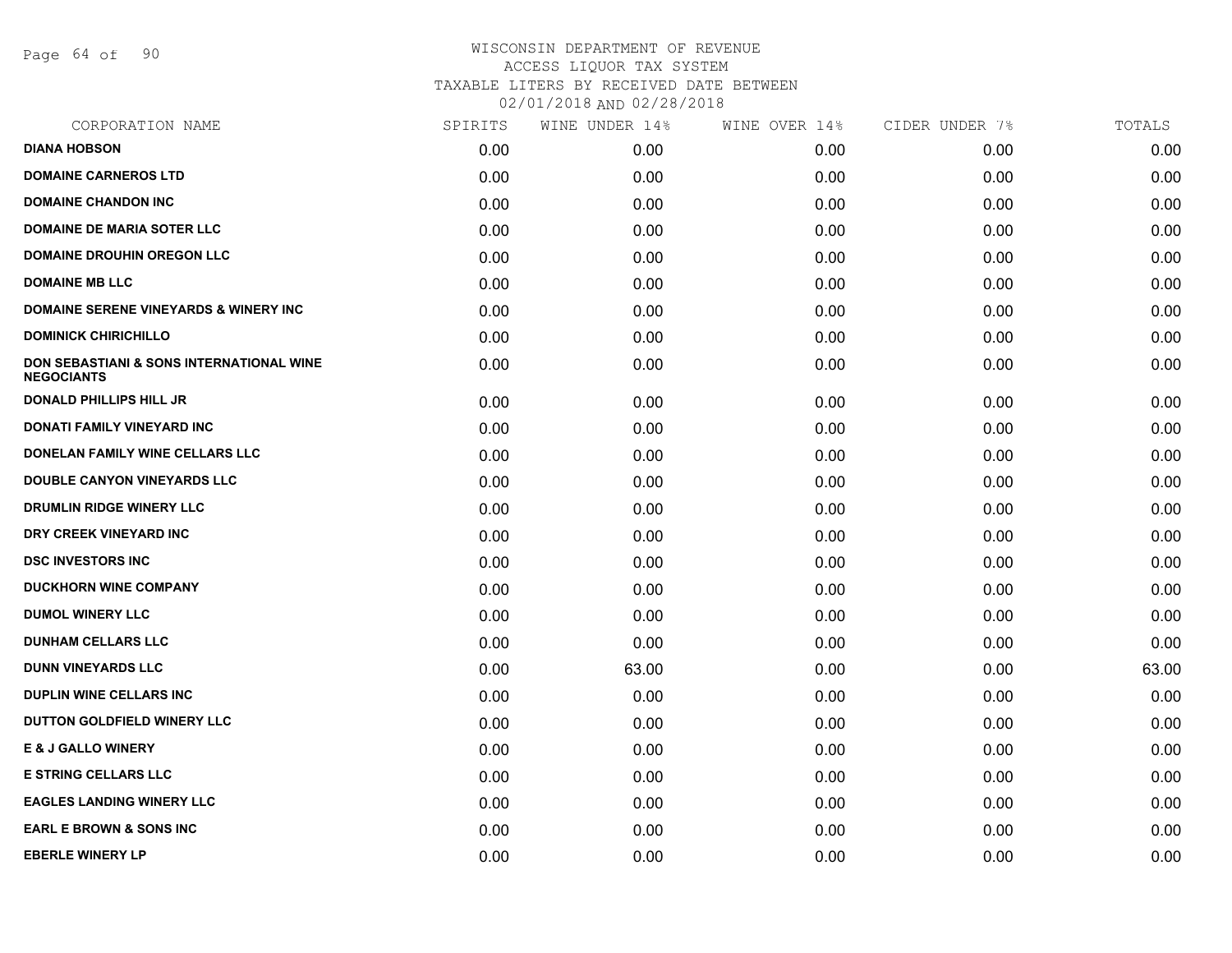| CORPORATION NAME                                 | SPIRITS | WINE UNDER 14% | WINE OVER 14% | CIDER UNDER 7% | TOTALS |
|--------------------------------------------------|---------|----------------|---------------|----------------|--------|
| EDEN ICE CIDER COMPANY INC.                      | 0.00    | 0.00           | 0.00          | 0.00           | 0.00   |
| <b>EDWARD J RINK</b>                             | 0.00    | 0.00           | 0.00          | 0.00           | 0.00   |
| EHREN JORDAN WINE CELLARS LLC                    | 0.00    | 0.00           | 0.00          | 0.00           | 0.00   |
| <b>EILEEN BRYS</b>                               | 0.00    | 0.00           | 0.00          | 0.00           | 0.00   |
| <b>ELEGANCE PROPERTIES LLC</b>                   | 0.00    | 0.00           | 0.00          | 0.00           | 0.00   |
| <b>ELISABETH W KLEIN</b>                         | 0.00    | 0.00           | 0.00          | 0.00           | 0.00   |
| ELK COVE VINEYARDS INC                           | 0.00    | 0.00           | 0.00          | 0.00           | 0.00   |
| <b>ELV-OREGON LLC</b>                            | 0.00    | 0.00           | 0.00          | 0.00           | 0.00   |
| <b>ELYSE WINERY LLC</b>                          | 0.00    | 0.00           | 0.00          | 0.00           | 0.00   |
| <b>EMILIO GUGLIELMO WINERY INC</b>               | 0.00    | 0.00           | 0.00          | 0.00           | 0.00   |
| <b>ERIC TRUMP WINE MANUFACTURING LLC</b>         | 0.00    | 0.00           | 0.00          | 0.00           | 0.00   |
| <b>ERNEST VINEYARDS LLC</b>                      | 0.00    | 0.00           | 0.00          | 0.00           | 0.00   |
| <b>ESCALERA-BOULET LLC</b>                       | 0.00    | 0.00           | 0.00          | 0.00           | 0.00   |
| <b>F KORBEL &amp; BROS INC</b>                   | 0.00    | 0.00           | 0.00          | 0.00           | 0.00   |
| <b>FANTESCA LLC</b>                              | 0.00    | 0.00           | 0.00          | 0.00           | 0.00   |
| <b>FAT BOYS INC</b>                              | 0.00    | 0.00           | 0.00          | 0.00           | 0.00   |
| <b>FAWN CREEK WINERY LLC</b>                     | 0.00    | 0.00           | 0.00          | 0.00           | 0.00   |
| <b>FAZELI VINEYARDS, LLC</b>                     | 0.00    | 0.00           | 0.00          | 0.00           | 0.00   |
| <b>FENESTRA WINERY INC</b>                       | 0.00    | 0.00           | 0.00          | 0.00           | 0.00   |
| FENN VALLEY VINEYARDS, INC.                      | 0.00    | 0.00           | 0.00          | 0.00           | 0.00   |
| <b>FERMENTING CELLARS LLC</b>                    | 0.00    | 0.00           | 0.00          | 0.00           | 0.00   |
| <b>FERRARI CARANO VINEYARDS &amp; WINERY LLC</b> | 0.00    | 0.00           | 0.00          | 0.00           | 0.00   |
| <b>FETZER VINEYARDS</b>                          | 0.00    | 0.00           | 0.00          | 0.00           | 0.00   |
| FICKLIN VINEYARDS INC                            | 0.00    | 0.00           | 0.00          | 0.00           | 0.00   |
| <b>FIDDLEHEAD CELLARS LP</b>                     | 0.00    | 0.00           | 0.00          | 0.00           | 0.00   |
| <b>FIDELITAS WINES LLC</b>                       | 0.00    | 0.00           | 0.00          | 0.00           | 0.00   |
| <b>FIESTA VINEYARD &amp; WINERY LLC</b>          | 0.00    | 0.00           | 0.00          | 0.00           | 0.00   |
| FINKELSTEIN VINEYARDS INC                        | 0.00    | 0.00           | 0.00          | 0.00           | 0.00   |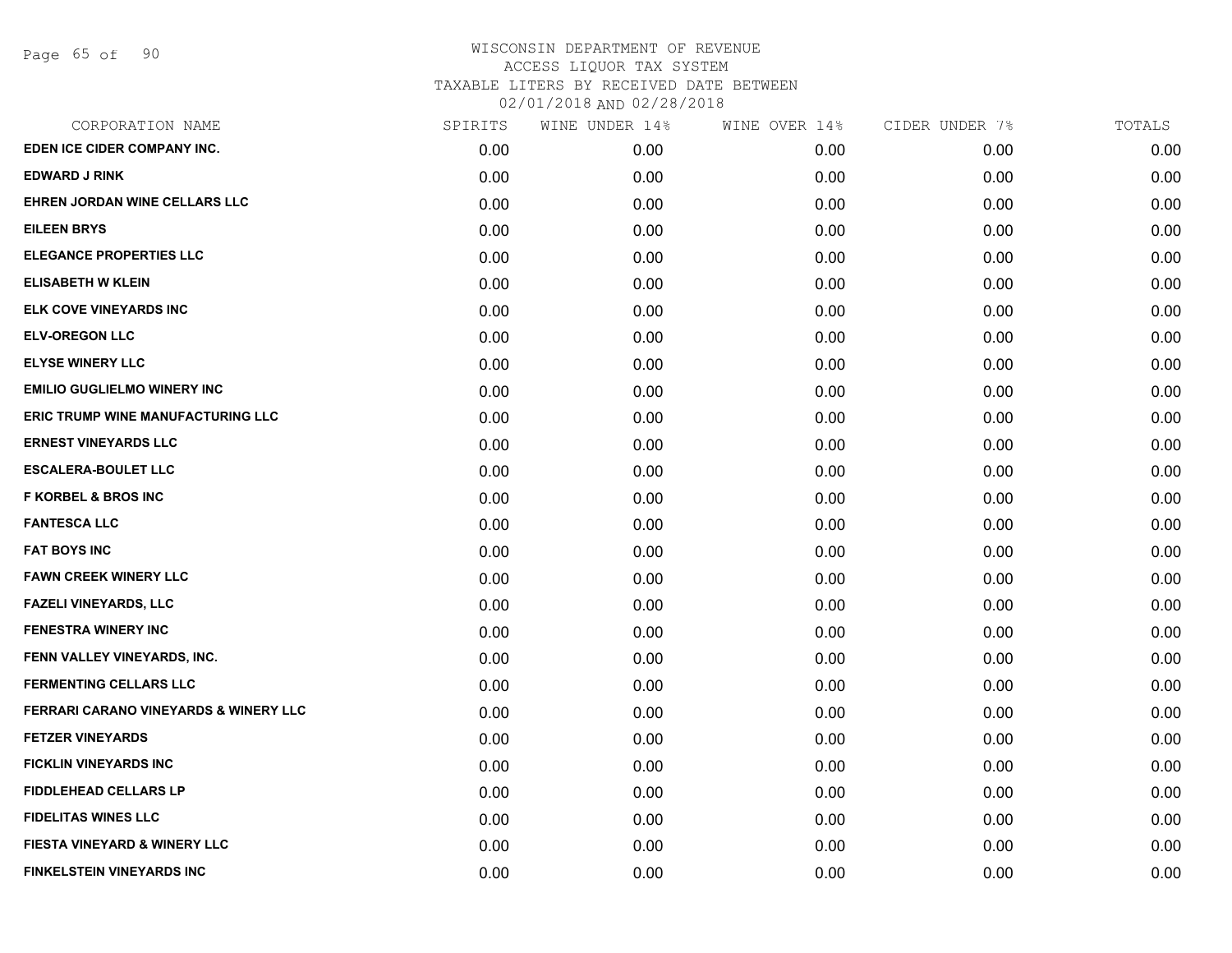| CORPORATION NAME                               | SPIRITS | WINE UNDER 14% | WINE OVER 14% | CIDER UNDER 7% | TOTALS |
|------------------------------------------------|---------|----------------|---------------|----------------|--------|
| <b>FIRESTEED CORPORATION</b>                   | 0.00    | 0.00           | 0.00          | 0.00           | 0.00   |
| <b>FISHER KING WINERY, LLC</b>                 | 0.00    | 0.00           | 0.00          | 0.00           | 0.00   |
| <b>FISHER VINEYARDS</b>                        | 0.00    | 0.00           | 0.00          | 0.00           | 0.00   |
| <b>FIVE VINES LLC</b>                          | 0.00    | 0.00           | 0.00          | 0.00           | 0.00   |
| <b>FLORA SPRINGS WINE COMPANY</b>              | 0.00    | 0.00           | 0.00          | 0.00           | 0.00   |
| FLOWERS VINEYARD AND WINERY, LLC               | 0.00    | 0.00           | 0.00          | 0.00           | 0.00   |
| <b>FLYING B VINEYARD LP</b>                    | 0.00    | 0.00           | 0.00          | 0.00           | 0.00   |
| FN CELLARS LLC                                 | 0.00    | 0.00           | 0.00          | 0.00           | 0.00   |
| <b>FOLEY ESTATES VINEYARD &amp; WINERY LLC</b> | 0.00    | 0.00           | 0.00          | 0.00           | 0.00   |
| <b>FOLEY FAMILY WINES INC</b>                  | 0.00    | 0.00           | 0.00          | 0.00           | 0.00   |
| <b>FOLEY FAMILY WINES INC</b>                  | 0.00    | 0.00           | 0.00          | 0.00           | 0.00   |
| FOLIO WINE COMPANY LLC                         | 0.00    | 0.00           | 0.00          | 0.00           | 0.00   |
| FORT ROSS VINEYARD & WINERY LLC                | 0.00    | 0.00           | 0.00          | 0.00           | 0.00   |
| <b>FOXEN VINEYARD INC</b>                      | 0.00    | 0.00           | 0.00          | 0.00           | 0.00   |
| <b>FRANCIS COPPOLA WINERY LLC</b>              | 0.00    | 0.00           | 0.00          | 0.00           | 0.00   |
| <b>FRANCISCAN VINEYARDS INC</b>                | 0.00    | 0.00           | 0.00          | 0.00           | 0.00   |
| <b>FRANK FAMILY VINEYARDS LLC</b>              | 0.00    | 0.00           | 0.00          | 0.00           | 0.00   |
| <b>FRED C SCHERRER</b>                         | 0.00    | 0.00           | 0.00          | 0.00           | 0.00   |
| <b>FREIXENET SONOMA CAVES INC</b>              | 0.00    | 0.00           | 0.00          | 0.00           | 0.00   |
| <b>FREY VINEYARDS LTD</b>                      | 0.00    | 0.00           | 0.00          | 0.00           | 0.00   |
| <b>FROGS LEAP WINERY</b>                       | 0.00    | 0.00           | 0.00          | 0.00           | 0.00   |
| <b>FROGTOWN CELLARS LLP</b>                    | 0.00    | 0.00           | 0.00          | 0.00           | 0.00   |
| FRUIT OF THE WOODS WINE CELLAR, INC.           | 0.00    | 0.00           | 0.00          | 0.00           | 0.00   |
| <b>FULCRUM WINES LLC</b>                       | 0.00    | 0.00           | 0.00          | 0.00           | 0.00   |
| FULKERSON WINE CELLARS LLC                     | 0.00    | 0.00           | 0.00          | 0.00           | 0.00   |
| <b>FULLERTON WINES, INC</b>                    | 0.00    | 2.25           | 0.00          | 0.00           | 2.25   |
| <b>FURTHERMORE LLC</b>                         | 0.00    | 0.00           | 0.00          | 0.00           | 0.00   |
| <b>G GRAHAM WINES INC</b>                      | 0.00    | 0.00           | 0.00          | 0.00           | 0.00   |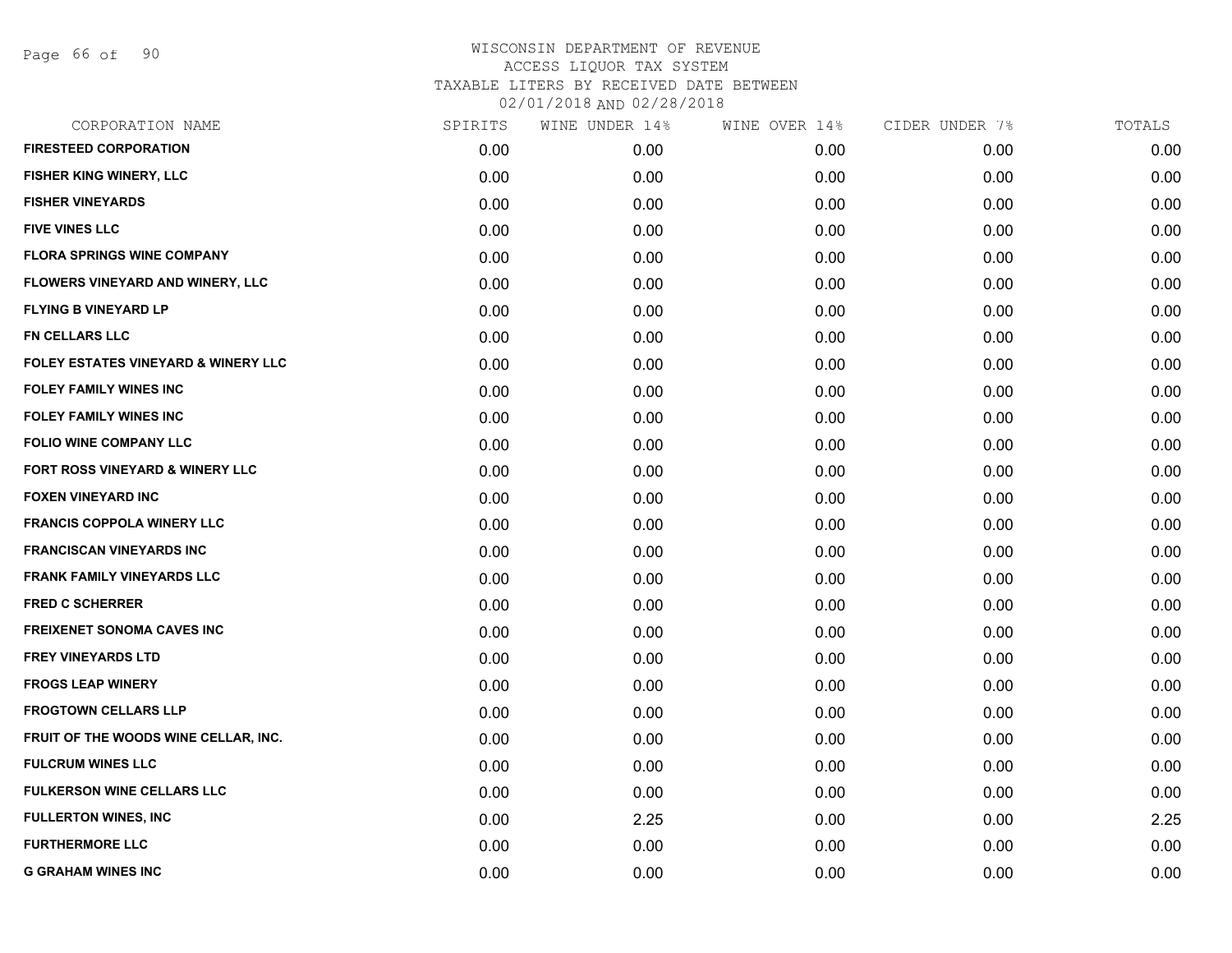Page 67 of 90

| CORPORATION NAME                                    | SPIRITS | WINE UNDER 14% | WINE OVER 14% | CIDER UNDER 7% | TOTALS   |
|-----------------------------------------------------|---------|----------------|---------------|----------------|----------|
| <b>GALENA CELLARS INC</b>                           | 0.00    | 0.00           | 0.00          | 0.00           | 0.00     |
| <b>GALLICA WINES LLC</b>                            | 0.00    | 0.00           | 0.00          | 0.00           | 0.00     |
| <b>GAMBLE FAMILY VINEYARDS LLC</b>                  | 0.00    | 0.00           | 0.00          | 0.00           | 0.00     |
| <b>GARGIULO VINEYARD LLC</b>                        | 0.00    | 0.00           | 0.00          | 0.00           | 0.00     |
| <b>GARROD TRUST</b>                                 | 0.00    | 0.00           | 0.00          | 0.00           | 0.00     |
| <b>GARVIN HEIGHTS VINEYARDS, LLC</b>                | 0.00    | 0.00           | 0.00          | 0.00           | 0.00     |
| <b>GEARY MARKET INVESTMENT COMPANY LTD</b>          | 0.00    | 0.00           | 0.00          | 0.00           | 0.00     |
| <b>GEMSTONE VINEYARDS LLC</b>                       | 0.00    | 0.00           | 0.00          | 0.00           | 0.00     |
| <b>GENERATIONS OF SONOMA LLC</b>                    | 0.00    | 0.00           | 0.00          | 0.00           | 0.00     |
| <b>GENESEO PARTNERS LP</b>                          | 0.00    | 0.00           | 0.00          | 0.00           | 0.00     |
| <b>GEORGE O HENDRY</b>                              | 0.00    | 0.00           | 0.00          | 0.00           | 0.00     |
| <b>GERBER, GERBER &amp; GERBER DISCLAIMER TRUST</b> | 0.00    | 0.00           | 0.00          | 0.00           | 0.00     |
| <b>GF WINES LLC</b>                                 | 0.00    | 0.00           | 0.00          | 0.00           | 0.00     |
| <b>GHOST HILL CELLARS LLC</b>                       | 0.00    | 0.00           | 0.00          | 0.00           | 0.00     |
| <b>GIFT SERVICES INC</b>                            | 0.00    | 1,339.13       | 63.00         | 0.00           | 1,402.13 |
| <b>GLOBAL UNIVERSAL SRL</b>                         | 0.00    | 0.00           | 0.00          | 0.00           | 0.00     |
| <b>GOLDIN INVESTMENT II INC</b>                     | 0.00    | 0.00           | 0.00          | 0.00           | 0.00     |
| <b>GOLDRIDGEPINOT.COM LLC</b>                       | 0.00    | 0.00           | 0.00          | 0.00           | 0.00     |
| <b>GOOD FOUNDATIONS INC</b>                         | 0.00    | 0.00           | 0.00          | 0.00           | 0.00     |
| <b>GOOSE RIDGE LLC</b>                              | 0.00    | 0.00           | 0.00          | 0.00           | 0.00     |
| <b>GRAPE VISIONS LLC</b>                            | 0.00    | 0.00           | 0.00          | 0.00           | 0.00     |
| <b>GRAPESEED WINE FUND LLC</b>                      | 0.00    | 0.00           | 0.00          | 0.00           | 0.00     |
| <b>GRASSINI FAMILY VINEYARDS LLC</b>                | 0.00    | 12.00          | 15.75         | 0.00           | 27.75    |
| <b>GREEN FAMILY WINERY LLC</b>                      | 0.00    | 0.00           | 0.00          | 0.00           | 0.00     |
| <b>GREG SANDERS</b>                                 | 0.00    | 0.00           | 0.00          | 0.00           | 0.00     |
| <b>GRGICH HILLS CELLAR</b>                          | 0.00    | 0.00           | 0.00          | 0.00           | 0.00     |
| <b>GRIEB OPTIMAL WINECRAFTING LLC</b>               | 0.00    | 0.00           | 0.00          | 0.00           | 0.00     |
| <b>GROTH VINEYARDS &amp; WINERY LLC</b>             | 0.00    | 0.00           | 0.00          | 0.00           | 0.00     |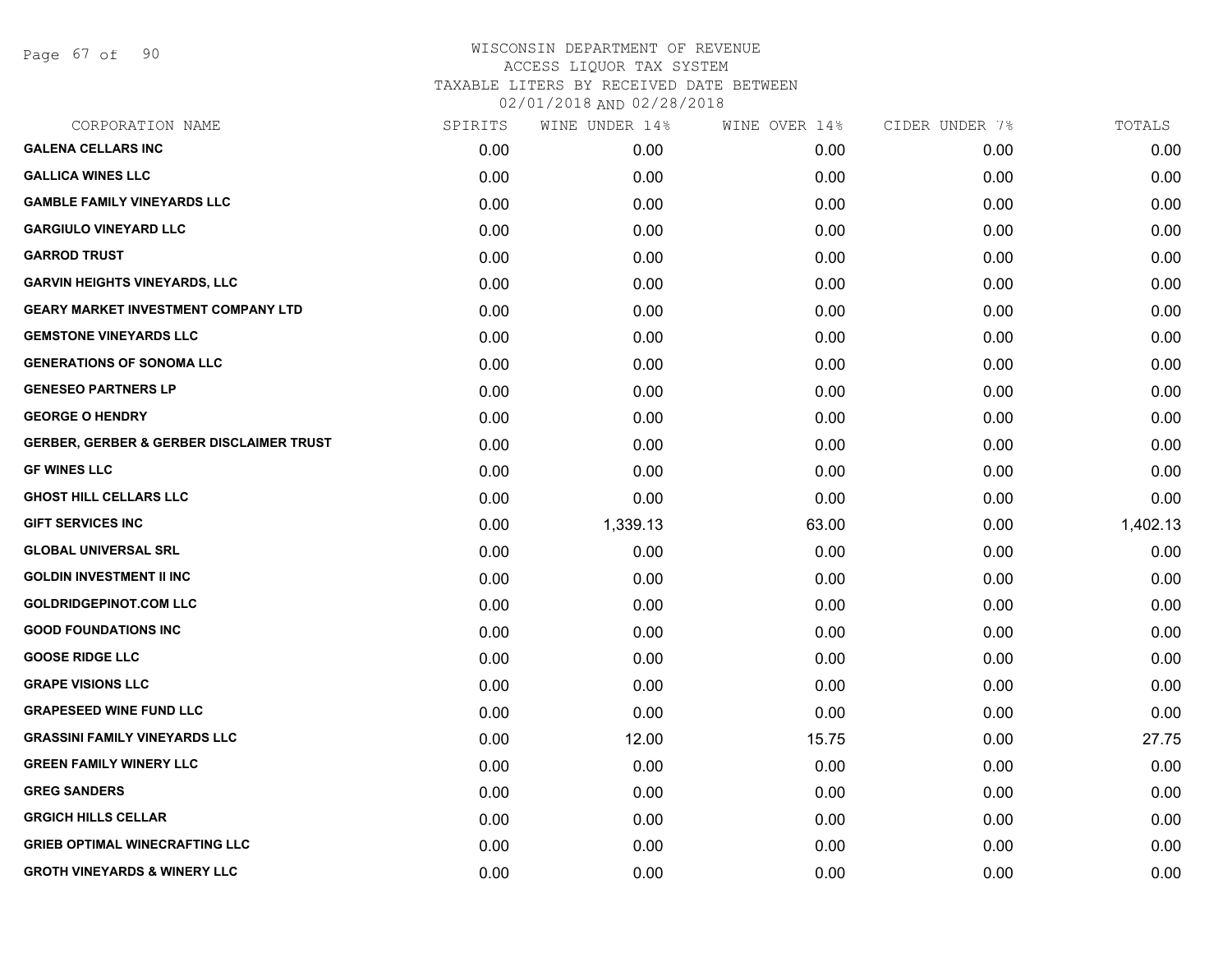Page 68 of 90

| SPIRITS | WINE UNDER 14% | WINE OVER 14% | CIDER UNDER 7% | TOTALS |
|---------|----------------|---------------|----------------|--------|
| 0.00    | 0.00           | 0.00          | 0.00           | 0.00   |
| 0.00    | 0.00           | 0.00          | 0.00           | 0.00   |
| 0.00    | 0.00           | 0.00          | 0.00           | 0.00   |
| 0.00    | 0.00           | 0.00          | 0.00           | 0.00   |
| 0.00    | 0.00           | 0.00          | 0.00           | 0.00   |
| 0.00    | 0.00           | 0.00          | 0.00           | 0.00   |
| 0.00    | 0.00           | 0.00          | 0.00           | 0.00   |
| 0.00    | 0.00           | 0.00          | 0.00           | 0.00   |
| 0.00    | 0.00           | 0.00          | 0.00           | 0.00   |
| 0.00    | 0.00           | 0.00          | 0.00           | 0.00   |
| 0.00    | 0.00           | 0.00          | 0.00           | 0.00   |
| 0.00    | 0.00           | 0.00          | 0.00           | 0.00   |
| 0.00    | 0.00           | 0.00          | 0.00           | 0.00   |
| 0.00    | 0.00           | 0.00          | 0.00           | 0.00   |
| 0.00    | 0.00           | 0.00          | 0.00           | 0.00   |
| 0.00    | 0.00           | 0.00          | 0.00           | 0.00   |
| 0.00    | 0.00           | 0.00          | 0.00           | 0.00   |
| 0.00    | 0.00           | 0.00          | 0.00           | 0.00   |
| 0.00    | 0.00           | 0.00          | 0.00           | 0.00   |
| 0.00    | 0.00           | 0.00          | 0.00           | 0.00   |
| 0.00    | 0.00           | 0.00          | 0.00           | 0.00   |
| 0.00    | 0.00           | 0.00          | 0.00           | 0.00   |
| 0.00    | 0.00           | 0.00          | 0.00           | 0.00   |
| 0.00    | 0.00           | 0.00          | 0.00           | 0.00   |
| 0.00    | 0.00           | 0.00          | 0.00           | 0.00   |
| 0.00    | 0.00           | 0.00          | 0.00           | 0.00   |
| 0.00    | 0.00           | 0.00          | 0.00           | 0.00   |
| 0.00    | 0.00           | 0.00          | 0.00           | 0.00   |
|         |                |               |                |        |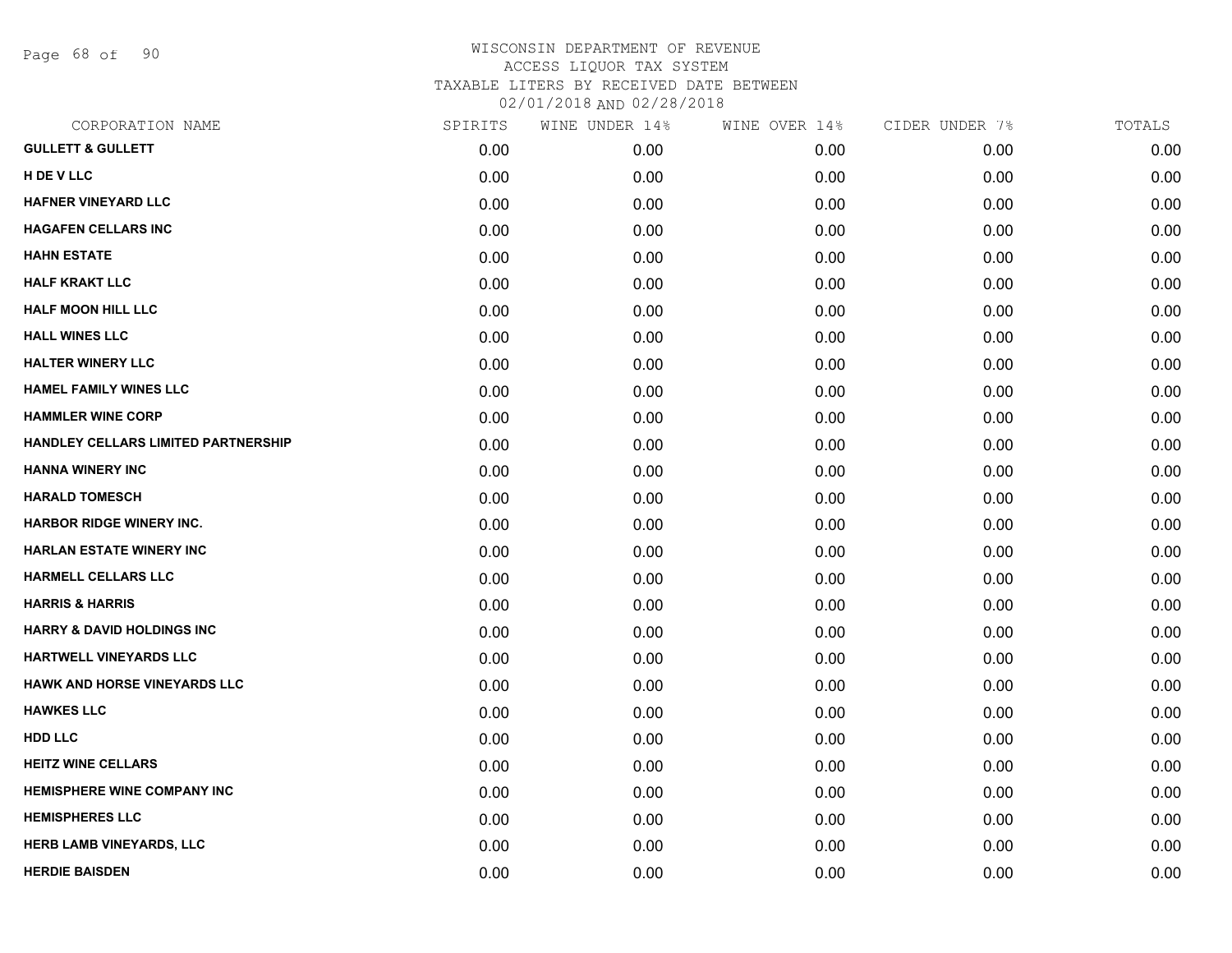Page 69 of 90

| CORPORATION NAME                 | SPIRITS | WINE UNDER 14% | WINE OVER 14% | CIDER UNDER 7% | TOTALS |
|----------------------------------|---------|----------------|---------------|----------------|--------|
| <b>HERON HILL VINEYARDS INC</b>  | 0.00    | 0.00           | 0.00          | 0.00           | 0.00   |
| <b>HERRERA &amp; HERRERA</b>     | 0.00    | 0.00           | 0.00          | 0.00           | 0.00   |
| <b>HESTAN VINEYARDS LLC</b>      | 0.00    | 0.00           | 0.00          | 0.00           | 0.00   |
| <b>HIDDEN RIDGE VINEYARD LLC</b> | 0.00    | 0.00           | 0.00          | 0.00           | 0.00   |
| HILL ESTATES INC                 | 0.00    | 0.00           | 0.00          | 0.00           | 0.00   |
| <b>HIRSCH WINERY LLC</b>         | 0.00    | 0.00           | 0.00          | 0.00           | 0.00   |
| <b>HOFFMAN AND HOFFMAN</b>       | 0.00    | 0.00           | 0.00          | 0.00           | 0.00   |
| HOLLYS HILL VINEYARDS LLC        | 0.00    | 0.00           | 0.00          | 0.00           | 0.00   |
| HONIG VINEYARD AND WINERY LLC    | 0.00    | 0.00           | 0.00          | 0.00           | 0.00   |
| <b>HOPE WINE LLC</b>             | 0.00    | 0.00           | 0.00          | 0.00           | 0.00   |
| <b>HOUDINI INC</b>               | 0.00    | 0.00           | 0.00          | 0.00           | 0.00   |
| HOURGLASS WINE COMPANY INC       | 0.00    | 0.00           | 0.00          | 0.00           | 0.00   |
| HUNEEUS VINTNERS LLC             | 0.00    | 0.00           | 0.00          | 0.00           | 0.00   |
| HUNT COUNTRY VINEYARDS LLC       | 0.00    | 0.00           | 0.00          | 0.00           | 0.00   |
| <b>HUSCH VINEYARDS INC</b>       | 0.00    | 0.00           | 0.00          | 0.00           | 0.00   |
| <b>INCEPTION WINES LLC</b>       | 0.00    | 0.00           | 0.00          | 0.00           | 0.00   |
| <b>INMAN FAMILY WINES LLC</b>    | 0.00    | 0.00           | 0.00          | 0.00           | 0.00   |
| <b>INVESTOR'S OF AMERICA LP</b>  | 0.00    | 0.00           | 0.00          | 0.00           | 0.00   |
| <b>IRON HORSE VINEYARDS LP</b>   | 0.00    | 0.00           | 0.00          | 0.00           | 0.00   |
| <b>ISENHOWER CELLARS LLC</b>     | 0.00    | 0.00           | 0.00          | 0.00           | 0.00   |
| <b>ISLAND ORCHARD CIDER LLC</b>  | 0.00    | 0.00           | 0.00          | 0.00           | 0.00   |
| <b>ISR VINEYARDS ASSOCIATION</b> | 0.00    | 0.00           | 0.00          | 0.00           | 0.00   |
| <b>J CELLARS INVESTMENTS LLC</b> | 0.00    | 0.00           | 0.00          | 0.00           | 0.00   |
| <b>J LOHR WINERY CORP</b>        | 0.00    | 0.00           | 0.00          | 0.00           | 0.00   |
| <b>J PEDRONCELLI WINERY</b>      | 0.00    | 0.00           | 0.00          | 0.00           | 0.00   |
| <b>J RICKARDS WINERY LLC</b>     | 0.00    | 0.00           | 0.00          | 0.00           | 0.00   |
| <b>J.W. THOMAS LLC</b>           | 0.00    | 0.00           | 0.00          | 0.00           | 0.00   |
| <b>J3 WINE PARTNERS LLC</b>      | 0.00    | 0.00           | 0.00          | 0.00           | 0.00   |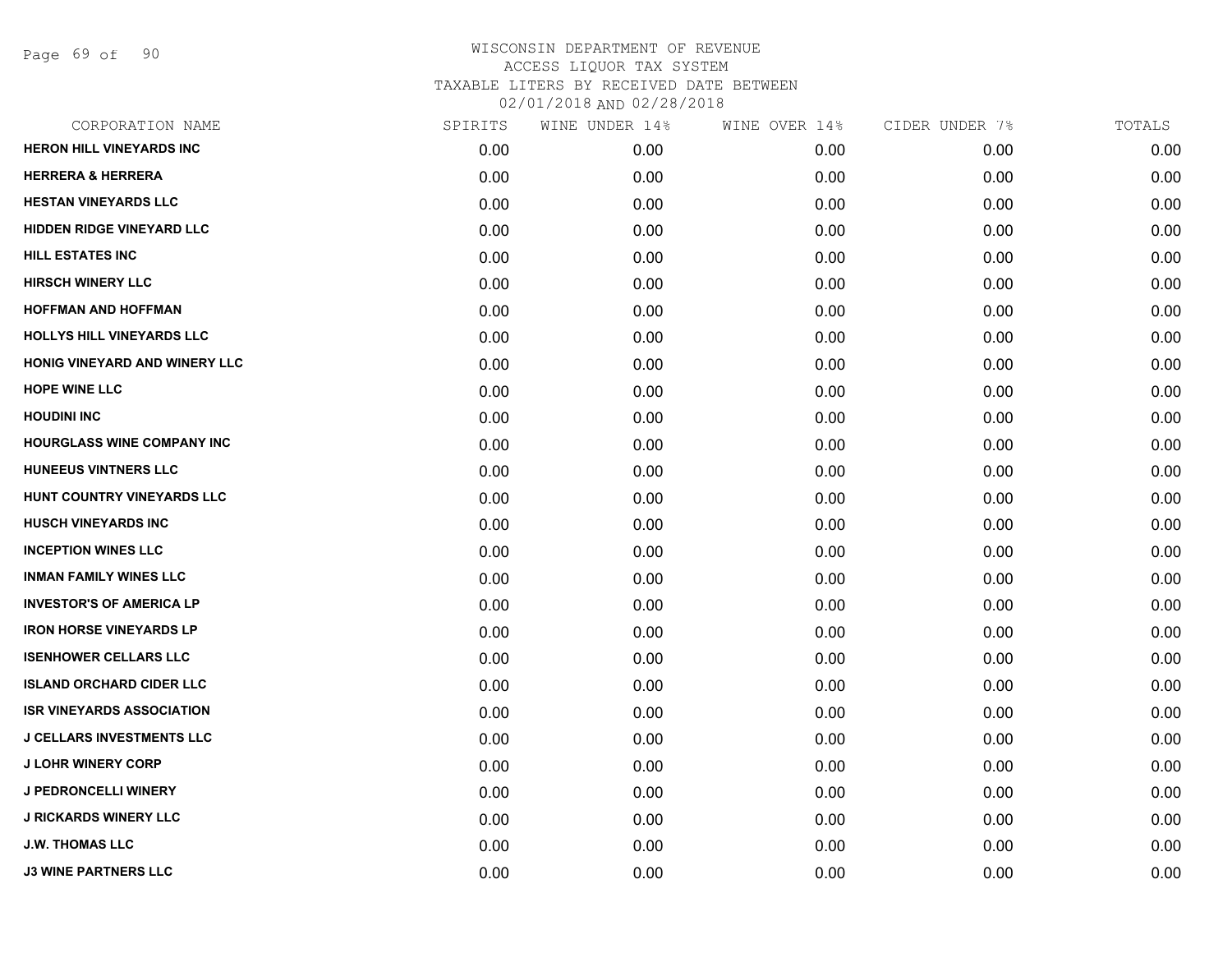| CORPORATION NAME                      | SPIRITS | WINE UNDER 14% | WINE OVER 14% | CIDER UNDER 7% | TOTALS |
|---------------------------------------|---------|----------------|---------------|----------------|--------|
| JACK JOHN INVESTMENTS INC             | 0.00    | 0.00           | 0.00          | 0.00           | 0.00   |
| JACKSON FAMILY WINES INC              | 0.00    | 0.00           | 0.00          | 0.00           | 0.00   |
| <b>JACKSON WINE LLC</b>               | 0.00    | 0.00           | 0.00          | 0.00           | 0.00   |
| <b>JACKSON WINERY &amp; VINEYARDS</b> | 0.00    | 0.00           | 0.00          | 0.00           | 0.00   |
| <b>JACUZZI FAMILY VINEYARDS LLC</b>   | 0.00    | 0.00           | 0.00          | 0.00           | 0.00   |
| <b>JAM CELLARS INC</b>                | 0.00    | 0.00           | 0.00          | 0.00           | 0.00   |
| <b>JAMES L LAMBERT</b>                | 0.00    | 0.00           | 0.00          | 0.00           | 0.00   |
| <b>JAMES P PROSSER</b>                | 0.00    | 0.00           | 0.00          | 0.00           | 0.00   |
| <b>JASON STEVE RAY</b>                | 0.00    | 0.00           | 0.00          | 0.00           | 0.00   |
| <b>JB GEORGE LLC</b>                  | 0.00    | 0.00           | 0.00          | 0.00           | 0.00   |
| <b>JC CELLARS INC</b>                 | 0.00    | 0.00           | 0.00          | 0.00           | 0.00   |
| <b>JEFFERY M GORDON</b>               | 0.00    | 0.00           | 0.00          | 0.00           | 0.00   |
| <b>JEFFREY L STOEGER</b>              | 0.00    | 0.00           | 0.00          | 0.00           | 0.00   |
| <b>JENNIFER L JACKSON-HARTFORD</b>    | 0.00    | 0.00           | 0.00          | 0.00           | 0.00   |
| <b>JESSUP CELLARS HOLDING CO LLC</b>  | 0.00    | 0.00           | 0.00          | 0.00           | 0.00   |
| <b>JM CELLARS COMPANY</b>             | 0.00    | 0.00           | 0.00          | 0.00           | 0.00   |
| <b>J-NH WINE GROUP LLC</b>            | 0.00    | 2.25           | 45.75         | 0.00           | 48.00  |
| JOHN ANTHONY VINEYARDS LLC            | 0.00    | 0.00           | 0.00          | 0.00           | 0.00   |
| <b>JOHN E NICOLOZAKES</b>             | 0.00    | 0.00           | 0.00          | 0.00           | 0.00   |
| <b>JOHN M STEWART</b>                 | 0.00    | 0.00           | 0.00          | 0.00           | 0.00   |
| <b>JONATHAN DALE</b>                  | 0.00    | 0.00           | 0.00          | 0.00           | 0.00   |
| <b>JONES FAMILY WINERY LLC</b>        | 0.00    | 0.00           | 0.00          | 0.00           | 0.00   |
| <b>JORNY'S END LLC</b>                | 0.00    | 0.00           | 0.00          | 0.00           | 0.00   |
| JOSEPH ALEXANDER VILLICANA II         | 0.00    | 0.00           | 0.00          | 0.00           | 0.00   |
| <b>JOSEPH CALLOW</b>                  | 0.00    | 0.00           | 0.00          | 0.00           | 0.00   |
| <b>JOSEPH CALLOW</b>                  | 0.00    | 0.00           | 0.00          | 0.00           | 0.00   |
| <b>JOSEPH PHELPS VINEYARDS LLC</b>    | 0.00    | 0.00           | 0.00          | 0.00           | 0.00   |
| <b>JOSEPH STALLER</b>                 | 0.00    | 0.00           | 0.00          | 0.00           | 0.00   |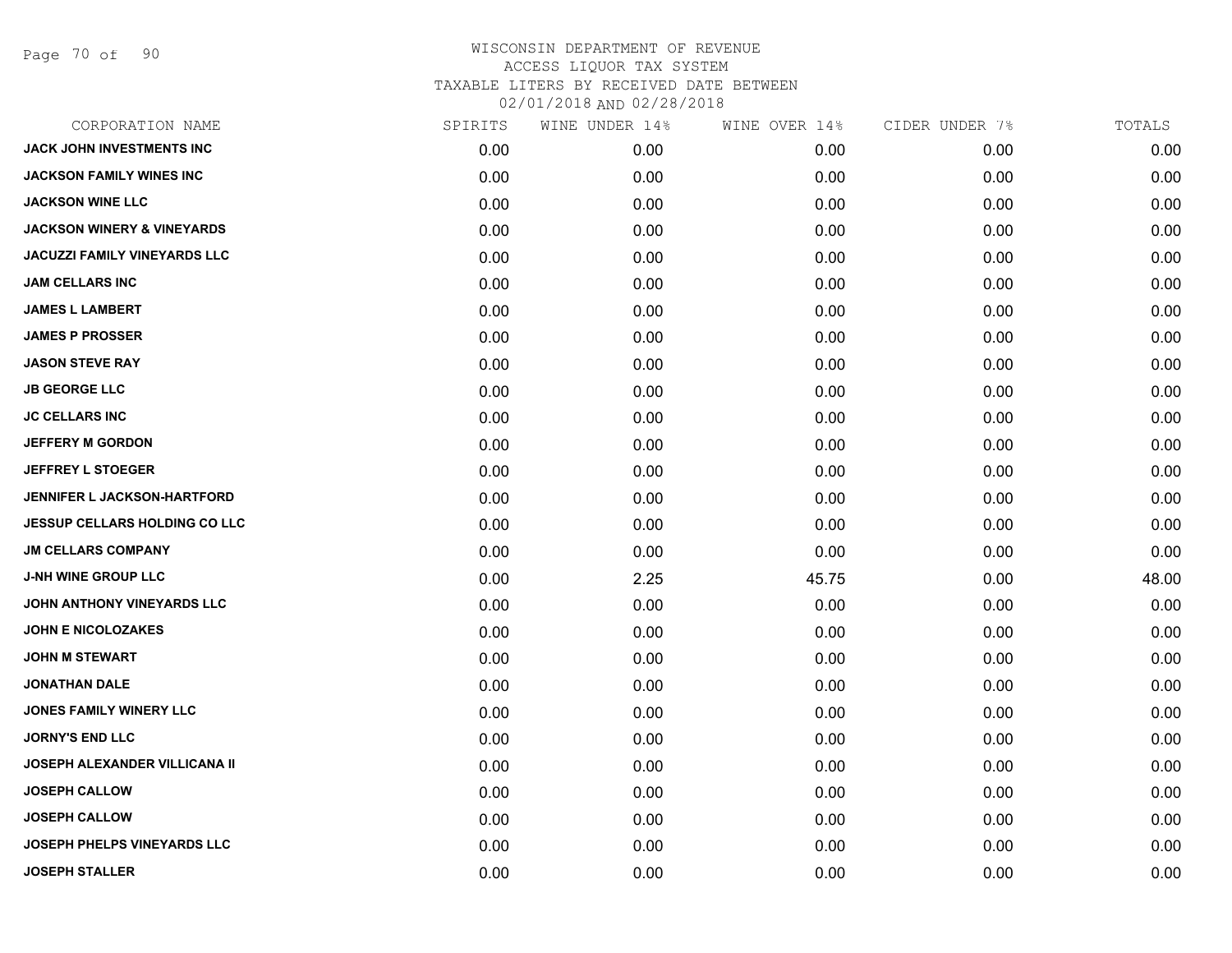Page 71 of 90

| CORPORATION NAME                         | SPIRITS | WINE UNDER 14% | WINE OVER 14% | CIDER UNDER 7% | TOTALS |
|------------------------------------------|---------|----------------|---------------|----------------|--------|
| <b>JOSEPH WYNIMKO</b>                    | 0.00    | 0.00           | 0.00          | 0.00           | 0.00   |
| <b>JOYCE VINEYARDS LLC</b>               | 0.00    | 0.00           | 0.00          | 0.00           | 0.00   |
| <b>JRV LLC</b>                           | 0.00    | 0.00           | 0.00          | 0.00           | 0.00   |
| JUDD FAMILY VINEYARDS LP                 | 0.00    | 0.00           | 0.00          | 0.00           | 0.00   |
| <b>JULIE A ANDRZEJCZAK</b>               | 0.00    | 0.00           | 0.00          | 0.00           | 0.00   |
| <b>JUSTIN VINEYARDS &amp; WINERY LLC</b> | 0.00    | 0.00           | 0.00          | 0.00           | 0.00   |
| <b>JVW CORPORATION</b>                   | 0.00    | 0.00           | 0.00          | 0.00           | 0.00   |
| <b>K VINTNERS LLC</b>                    | 0.00    | 0.00           | 0.00          | 0.00           | 0.00   |
| <b>KACHINA CELLARS LLC</b>               | 0.00    | 0.00           | 0.00          | 0.00           | 0.00   |
| <b>KAMEN WINES LLC</b>                   | 0.00    | 0.00           | 0.00          | 0.00           | 0.00   |
| <b>KANGARU ENTERPRISES LLC</b>           | 0.00    | 0.00           | 0.00          | 0.00           | 0.00   |
| <b>KB WINES LLC</b>                      | 0.00    | 0.00           | 0.00          | 0.00           | 0.00   |
| <b>KEEVER VINEYARDS LLC</b>              | 0.00    | 0.00           | 0.00          | 0.00           | 0.00   |
| <b>KEN BROWN WINES LLC</b>               | 0.00    | 0.00           | 0.00          | 0.00           | 0.00   |
| <b>KENEFICK RANCHES WINERY LLC</b>       | 0.00    | 0.00           | 0.00          | 0.00           | 0.00   |
| <b>KENT HUMPHREY</b>                     | 0.00    | 0.00           | 0.00          | 0.00           | 0.00   |
| KENWARD FAMILY VINEYARDS, LLC            | 0.00    | 0.00           | 0.00          | 0.00           | 0.00   |
| <b>KENZO ESTATE INC</b>                  | 0.00    | 0.00           | 0.00          | 0.00           | 0.00   |
| <b>KERWIN ESTATE LLC</b>                 | 0.00    | 0.00           | 0.00          | 0.00           | 0.00   |
| <b>KESTREL PROPERTIES LLC</b>            | 0.00    | 0.00           | 0.00          | 0.00           | 0.00   |
| <b>KEVIN BEHNKE</b>                      | 0.00    | 0.00           | 0.00          | 0.00           | 0.00   |
| <b>KING ESTATE WINERY LP</b>             | 0.00    | 0.00           | 0.00          | 0.00           | 0.00   |
| KISMET WINE, INC.                        | 0.00    | 0.00           | 0.00          | 0.00           | 0.00   |
| <b>KISTLER VINEYARDS, LLC</b>            | 0.00    | 0.00           | 0.00          | 0.00           | 0.00   |
| <b>KLEIN FOODS INC</b>                   | 0.00    | 0.00           | 0.00          | 0.00           | 0.00   |
| KNIGHTS BRIDGE WINERY LLC                | 0.00    | 0.00           | 0.00          | 0.00           | 0.00   |
| <b>KOEHLER WINERY LLC</b>                | 0.00    | 0.00           | 0.00          | 0.00           | 0.00   |
| <b>KONSTANTIN D FRANK &amp; SONS</b>     | 0.00    | 0.00           | 0.00          | 0.00           | 0.00   |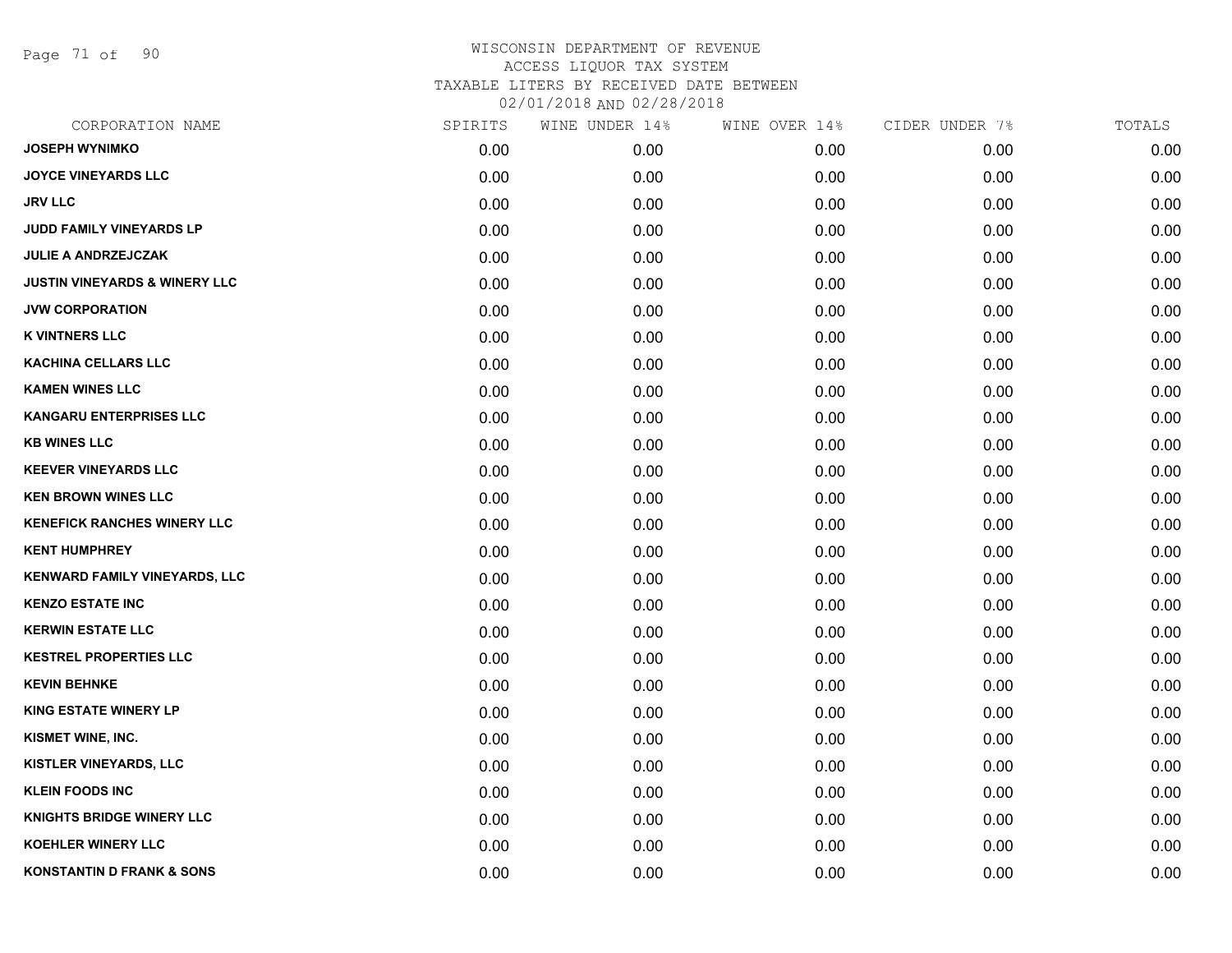Page 72 of 90

| CORPORATION NAME                                  | SPIRITS | WINE UNDER 14% | WINE OVER 14% | CIDER UNDER 7% | TOTALS |
|---------------------------------------------------|---------|----------------|---------------|----------------|--------|
| <b>KOPRI INC</b>                                  | 0.00    | 0.00           | 0.00          | 0.00           | 0.00   |
| <b>KRUPP BROTHERS LLC</b>                         | 0.00    | 0.00           | 0.00          | 0.00           | 0.00   |
| <b>KSSM LLC</b>                                   | 0.00    | 0.00           | 0.00          | 0.00           | 0.00   |
| <b>KT WINECO LLC</b>                              | 0.00    | 0.00           | 0.00          | 0.00           | 0.00   |
| <b>KULETO VILLA LLC</b>                           | 0.00    | 0.00           | 0.00          | 0.00           | 0.00   |
| <b>KUNDE ENTERPRISES INC</b>                      | 0.00    | 0.00           | 0.00          | 0.00           | 0.00   |
| KUVEE, INC.                                       | 0.00    | 0.00           | 0.00          | 0.00           | 0.00   |
| <b>L C WINE</b>                                   | 0.00    | 0.00           | 0.00          | 0.00           | 0.00   |
| L FOPPIANO WINE CO INC                            | 0.00    | 0.00           | 0.00          | 0.00           | 0.00   |
| <b>L18 WINES LLC</b>                              | 0.00    | 0.00           | 0.00          | 0.00           | 0.00   |
| <b>LADERA WINERY LLC</b>                          | 0.00    | 0.00           | 0.00          | 0.00           | 0.00   |
| <b>LAETITIA VINEYARD &amp; WINERY INC</b>         | 0.00    | 0.00           | 0.00          | 0.00           | 0.00   |
| <b>LAGUNA OAKS VINEYARD &amp; WINERY INC</b>      | 0.00    | 0.00           | 0.00          | 0.00           | 0.00   |
| <b>LAIL VINEYARDS LLC</b>                         | 0.00    | 0.00           | 0.00          | 0.00           | 0.00   |
| <b>LAIRD FAMILY ESTATE LLC</b>                    | 0.00    | 0.00           | 0.00          | 0.00           | 0.00   |
| <b>LAKE NOKOMIS CRANBERRIES INC</b>               | 0.00    | 0.00           | 0.00          | 0.00           | 0.00   |
| <b>LAMBERT BRIDGE WINERY INC</b>                  | 0.00    | 0.00           | 0.00          | 0.00           | 0.00   |
| <b>LANCASTER ESTATE VINEYARD &amp; WINERY LLC</b> | 0.00    | 0.00           | 0.00          | 0.00           | 0.00   |
| <b>LANGE WINERY LLC</b>                           | 0.00    | 0.00           | 0.00          | 0.00           | 0.00   |
| <b>LANGETWINS WINE CO INC</b>                     | 0.00    | 0.00           | 0.00          | 0.00           | 0.00   |
| <b>LANGTRY VINEYARD &amp; WINERY, LLC</b>         | 0.00    | 0.00           | 0.00          | 0.00           | 0.00   |
| <b>LARKMEAD VINEYARDS INC</b>                     | 0.00    | 0.00           | 0.00          | 0.00           | 0.00   |
| <b>LARSON &amp; LARSON</b>                        | 0.00    | 0.00           | 0.00          | 0.00           | 0.00   |
| <b>LARSON FAMILY WINERY INC</b>                   | 0.00    | 0.00           | 0.00          | 0.00           | 0.00   |
| <b>LASSETER FAMILY WINERY LLC</b>                 | 0.00    | 0.00           | 0.00          | 0.00           | 0.00   |
| <b>LATITUDE BEVERAGE COMPANY</b>                  | 0.00    | 0.00           | 0.00          | 0.00           | 0.00   |
| LAUTENBACH'S ORCHARD COUNTRY INC                  | 0.00    | 0.00           | 0.00          | 0.00           | 0.00   |
| <b>LAVA SPRINGS INC</b>                           | 0.00    | 0.00           | 0.00          | 0.00           | 0.00   |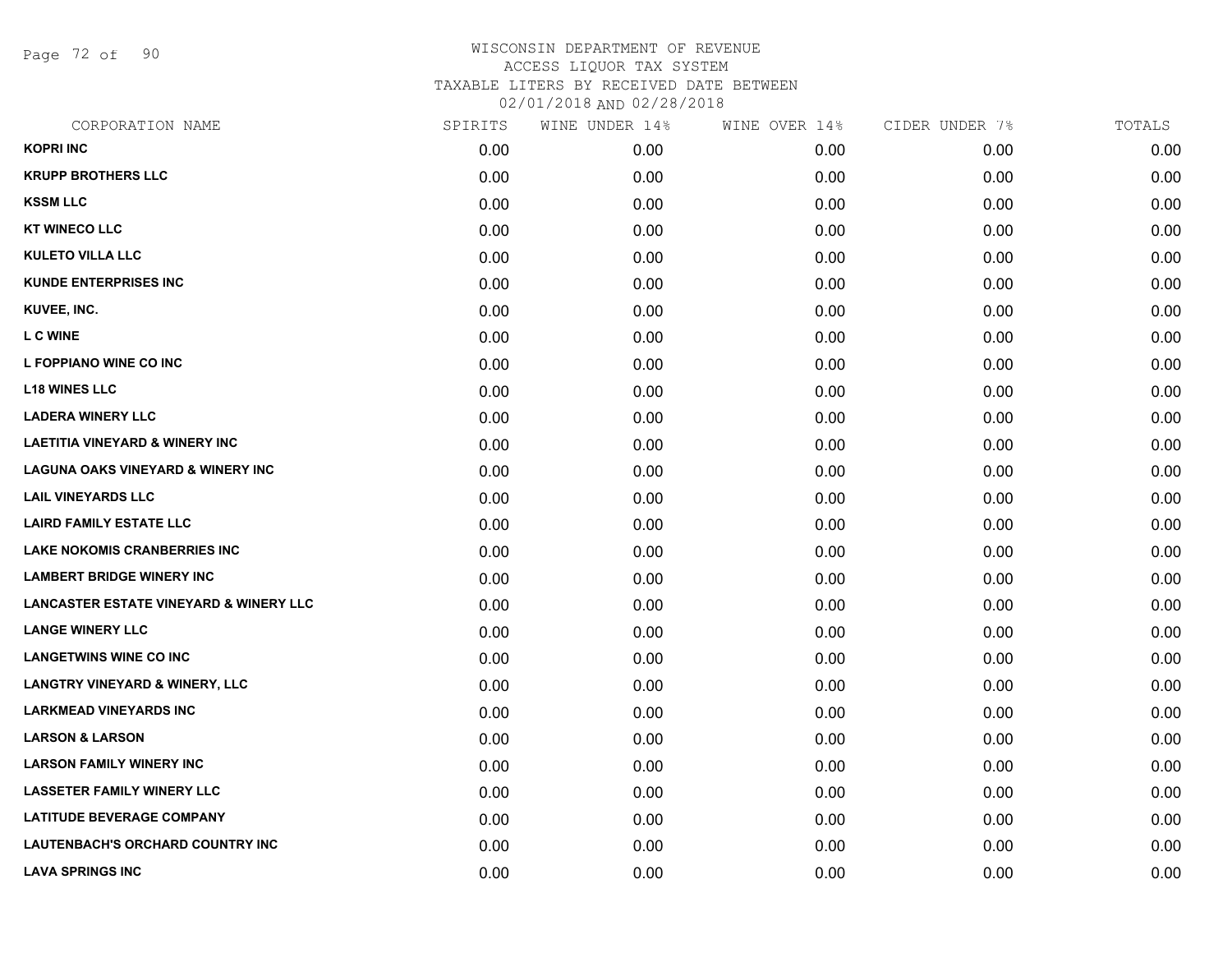Page 73 of 90

| CORPORATION NAME                          | SPIRITS | WINE UNDER 14% | WINE OVER 14% | CIDER UNDER 7% | TOTALS |
|-------------------------------------------|---------|----------------|---------------|----------------|--------|
| <b>LAW ESTATE WINES</b>                   | 0.00    | 0.00           | 0.00          | 0.00           | 0.00   |
| <b>LAWER FAMILY WINERY INC</b>            | 0.00    | 0.00           | 0.00          | 0.00           | 0.00   |
| LE CEP II INC                             | 0.00    | 0.00           | 0.00          | 0.00           | 0.00   |
| <b>LEAL VINEYARDS INC</b>                 | 0.00    | 0.00           | 0.00          | 0.00           | 0.00   |
| LEFT COAST CELLARS LLC                    | 0.00    | 0.00           | 0.00          | 0.00           | 0.00   |
| <b>LEMELSON WINERY LLC</b>                | 0.00    | 0.00           | 0.00          | 0.00           | 0.00   |
| <b>LEONARDINI FAMILY WINERY LLC</b>       | 0.00    | 0.00           | 0.00          | 0.00           | 0.00   |
| <b>LEONESSE CELLARS LLC</b>               | 0.00    | 0.00           | 0.00          | 0.00           | 0.00   |
| <b>LEONETTI CELLAR LLC</b>                | 0.00    | 0.00           | 0.00          | 0.00           | 0.00   |
| LIFE IS SHORT! LLC                        | 0.00    | 0.00           | 0.00          | 0.00           | 0.00   |
| <b>LIMERICK LANE CELLARS INC</b>          | 0.00    | 0.00           | 0.00          | 0.00           | 0.00   |
| <b>LION NATHAN USA INC</b>                | 0.00    | 0.00           | 0.00          | 0.00           | 0.00   |
| <b>LIONS PEAK</b>                         | 0.00    | 0.00           | 0.00          | 0.00           | 0.00   |
| <b>LLOYD W DAVIS</b>                      | 0.00    | 0.00           | 0.00          | 0.00           | 0.00   |
| <b>LOBO WINES LLC</b>                     | 0.00    | 0.00           | 0.00          | 0.00           | 0.00   |
| <b>LONG MEADOW RANCH WINERY INC</b>       | 0.00    | 0.00           | 0.00          | 0.00           | 0.00   |
| <b>LONG SHADOWS VINTNERS LLC</b>          | 0.00    | 0.00           | 0.00          | 0.00           | 0.00   |
| <b>LONGBOARD VINEYARDS LLC</b>            | 0.00    | 0.00           | 0.00          | 0.00           | 0.00   |
| <b>LONGORIA &amp; LONGORIA</b>            | 0.00    | 0.00           | 0.00          | 0.00           | 0.00   |
| <b>LORIMAR WINERY INC</b>                 | 0.00    | 0.00           | 0.00          | 0.00           | 0.00   |
| <b>LOST ISLAND WINE LLC</b>               | 0.00    | 0.00           | 0.00          | 0.00           | 0.00   |
| <b>LOUIDAR LLC</b>                        | 0.00    | 0.00           | 0.00          | 0.00           | 0.00   |
| <b>LOWDEN SCHOOLHOUSE CORPORATION</b>     | 0.00    | 0.00           | 0.00          | 0.00           | 0.00   |
| <b>LUCAS &amp; LEWELLEN VINEYARDS INC</b> | 0.00    | 0.00           | 0.00          | 0.00           | 0.00   |
| <b>LUNA VINEYARDS INC</b>                 | 0.00    | 0.00           | 0.00          | 0.00           | 0.00   |
| <b>LYNFRED WINERY INC</b>                 | 0.00    | 0.00           | 0.00          | 0.00           | 0.00   |
| <b>LYNMAR WINERY LLC</b>                  | 0.00    | 0.00           | 0.00          | 0.00           | 0.00   |
| <b>M &amp; J MONDAVI FAMILY LLC</b>       | 0.00    | 0.00           | 0.00          | 0.00           | 0.00   |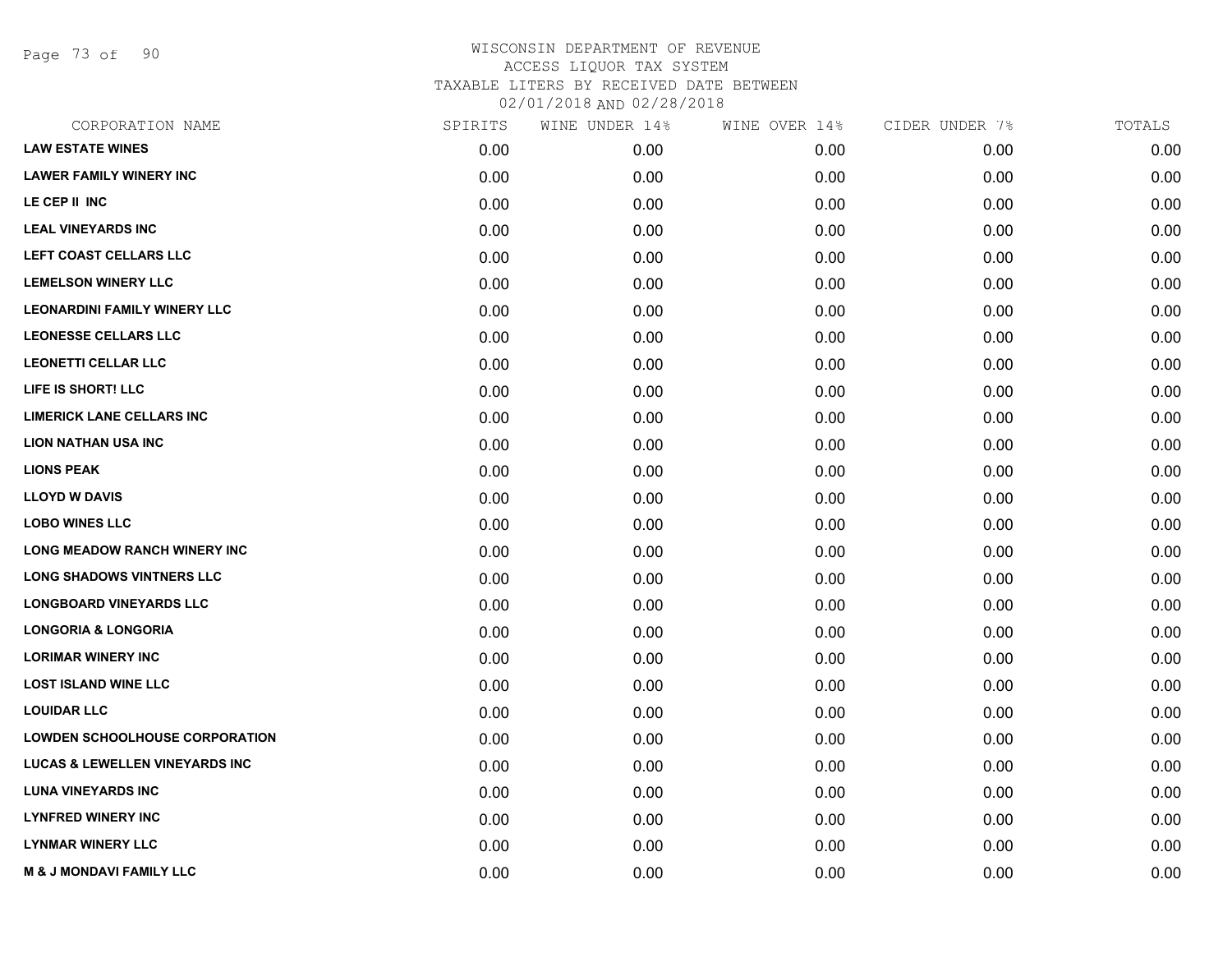Page 74 of 90

| SPIRITS | WINE UNDER 14% | WINE OVER 14% | CIDER UNDER 7% | TOTALS |
|---------|----------------|---------------|----------------|--------|
| 0.00    | 0.00           | 0.00          | 0.00           | 0.00   |
| 0.00    | 0.00           | 0.00          | 0.00           | 0.00   |
| 0.00    | 0.00           | 0.00          | 0.00           | 0.00   |
| 0.00    | 0.00           | 0.00          | 0.00           | 0.00   |
| 0.00    | 0.00           | 0.00          | 0.00           | 0.00   |
| 0.00    | 0.00           | 0.00          | 0.00           | 0.00   |
| 0.00    | 0.00           | 0.00          | 0.00           | 0.00   |
| 0.00    | 0.00           | 0.00          | 0.00           | 0.00   |
| 0.00    | 0.00           | 0.00          | 0.00           | 0.00   |
| 0.00    | 0.00           | 0.00          | 0.00           | 0.00   |
| 0.00    | 0.00           | 0.00          | 0.00           | 0.00   |
| 0.00    | 0.00           | 0.00          | 0.00           | 0.00   |
| 0.00    | 0.00           | 0.00          | 0.00           | 0.00   |
| 0.00    | 0.00           | 0.00          | 0.00           | 0.00   |
| 0.00    | 0.00           | 0.00          | 0.00           | 0.00   |
| 0.00    | 0.00           | 0.00          | 0.00           | 0.00   |
| 0.00    | 0.00           | 0.00          | 0.00           | 0.00   |
| 0.00    | 0.00           | 0.00          | 0.00           | 0.00   |
| 0.00    | 0.00           | 0.00          | 0.00           | 0.00   |
| 0.00    | 0.00           | 0.00          | 0.00           | 0.00   |
| 0.00    | 0.00           | 0.00          | 0.00           | 0.00   |
| 0.00    | 0.00           | 0.00          | 0.00           | 0.00   |
| 0.00    | 0.00           | 0.00          | 0.00           | 0.00   |
| 0.00    | 0.00           | 0.00          | 0.00           | 0.00   |
| 0.00    | 0.00           | 0.00          | 0.00           | 0.00   |
| 0.00    | 0.00           | 0.00          | 0.00           | 0.00   |
| 0.00    | 0.00           | 0.00          | 0.00           | 0.00   |
| 0.00    | 0.00           | 0.00          | 0.00           | 0.00   |
|         |                |               |                |        |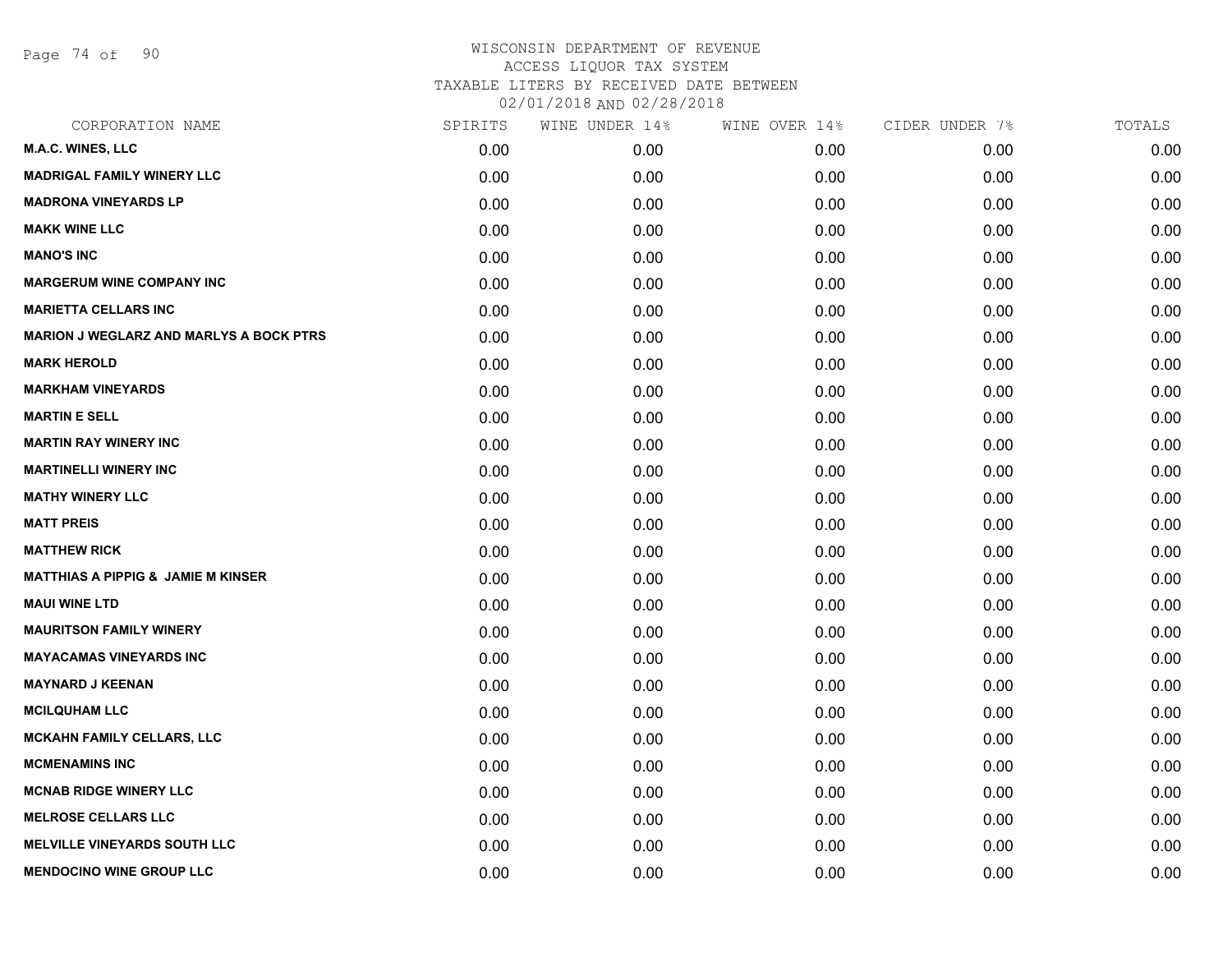Page 75 of 90

| CORPORATION NAME                                  | SPIRITS | WINE UNDER 14% | WINE OVER 14% | CIDER UNDER 7% | TOTALS |
|---------------------------------------------------|---------|----------------|---------------|----------------|--------|
| <b>MER ET SOLEIL LLC</b>                          | 0.00    | 0.00           | 0.00          | 0.00           | 0.00   |
| <b>MERCER WINE ESTATES LLC</b>                    | 0.00    | 0.00           | 0.00          | 0.00           | 0.00   |
| <b>MEREDITH VINEYARD ESTATE INC</b>               | 0.00    | 0.00           | 0.00          | 0.00           | 0.00   |
| <b>MERRYVALE VINEYARDS LLC</b>                    | 0.00    | 0.00           | 0.00          | 0.00           | 0.00   |
| <b>MERSHONIAN CIDERY LLC</b>                      | 0.00    | 0.00           | 0.00          | 0.00           | 0.00   |
| <b>MESSINA HOF WINE CELLARS INC</b>               | 0.00    | 0.00           | 0.00          | 0.00           | 0.00   |
| <b>METAMORPHOSIS WINES LLC</b>                    | 0.00    | 0.00           | 0.00          | 0.00           | 0.00   |
| <b>METROPOLITAN WINES LLC</b>                     | 0.00    | 0.00           | 0.00          | 0.00           | 0.00   |
| <b>METTLER WINES LLC</b>                          | 0.00    | 0.00           | 0.00          | 0.00           | 0.00   |
| <b>MEV CORPORATION</b>                            | 0.00    | 0.00           | 0.00          | 0.00           | 0.00   |
| <b>MEYER CELLARS LLC</b>                          | 0.00    | 0.00           | 0.00          | 0.00           | 0.00   |
| <b>MICHEAL DASHE</b>                              | 0.00    | 0.00           | 0.00          | 0.00           | 0.00   |
| <b>MIDDLETON FAMILY WINES LLC</b>                 | 0.00    | 0.00           | 0.00          | 0.00           | 0.00   |
| <b>MIDNIGHT CELLARS INC</b>                       | 0.00    | 0.00           | 0.00          | 0.00           | 0.00   |
| <b>MILDARA BLASS INC</b>                          | 0.00    | 0.00           | 0.00          | 0.00           | 0.00   |
| <b>MILLBROOK WINERY INC</b>                       | 0.00    | 0.00           | 0.00          | 0.00           | 0.00   |
| <b>MINER FAMILY WINERY LLC</b>                    | 0.00    | 0.00           | 0.00          | 0.00           | 0.00   |
| <b>MINNESOTAS FINEST FERMENTED PRODUCTS</b>       | 0.00    | 0.00           | 0.00          | 0.00           | 0.00   |
| <b>MIRA WINERY LLC</b>                            | 0.00    | 0.00           | 0.00          | 0.00           | 0.00   |
| <b>MIRAMONT ESTATE VINEYARDS &amp; WINERY INC</b> | 0.00    | 0.00           | 0.00          | 0.00           | 0.00   |
| <b>MIRASOL WINE LLC</b>                           | 0.00    | 0.00           | 0.00          | 0.00           | 0.00   |
| <b>MODERN DEVELOPMENT COMPANY</b>                 | 0.00    | 0.00           | 0.00          | 0.00           | 0.00   |
| <b>MOLLYDOOKER INTERNATIONAL LLC</b>              | 0.00    | 0.00           | 0.00          | 0.00           | 0.00   |
| <b>MONTICELLO CELLARS INC</b>                     | 0.00    | 0.00           | 0.00          | 0.00           | 0.00   |
| <b>MONTINORE VINEYARDS LIMITED</b>                | 0.00    | 0.00           | 0.00          | 0.00           | 0.00   |
| <b>MORCHELLA WINE CELLARS LLC</b>                 | 0.00    | 0.00           | 0.00          | 0.00           | 0.00   |
| <b>MOSHIN VINEYARDS INC</b>                       | 0.00    | 0.00           | 0.00          | 0.00           | 0.00   |
| <b>MULLIGAN &amp; MULLIGAN</b>                    | 0.00    | 0.00           | 0.00          | 0.00           | 0.00   |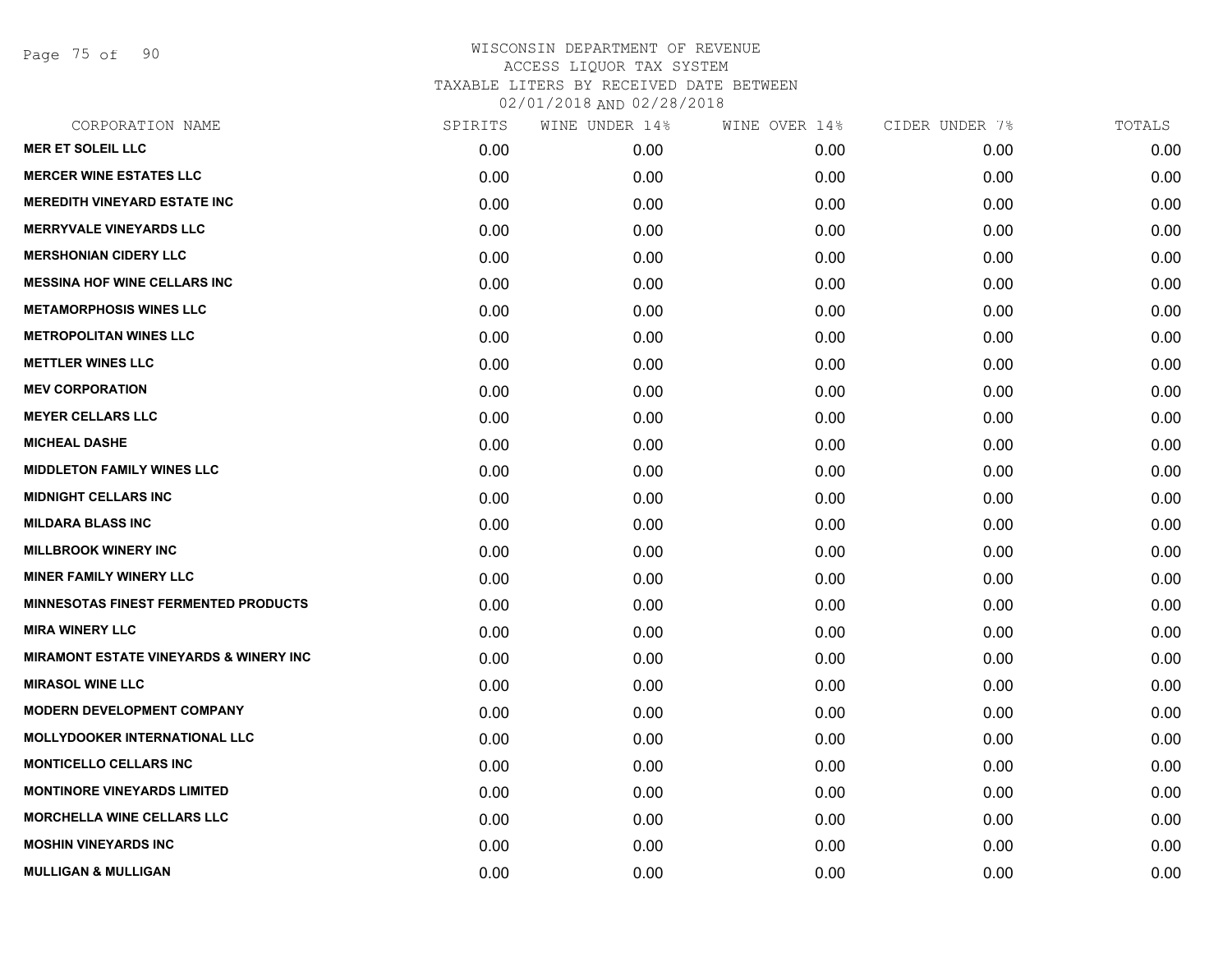Page 76 of 90

| CORPORATION NAME                  | SPIRITS | WINE UNDER 14% | WINE OVER 14% | CIDER UNDER 7% | TOTALS |
|-----------------------------------|---------|----------------|---------------|----------------|--------|
| <b>MUNCH &amp; FOX</b>            | 0.00    | 0.00           | 0.00          | 0.00           | 0.00   |
| <b>MUNSON BRIDGE WINERY INC</b>   | 0.00    | 0.00           | 0.00          | 0.00           | 0.00   |
| <b>MUSETTA WINERY, LLC</b>        | 0.00    | 0.00           | 0.00          | 0.00           | 0.00   |
| <b>NCWGINC</b>                    | 0.00    | 0.00           | 0.00          | 0.00           | 0.00   |
| <b>NABOR WINES LLC</b>            | 0.00    | 0.00           | 0.00          | 0.00           | 0.00   |
| <b>NAKED WINES LLC</b>            | 0.00    | 0.00           | 0.00          | 0.00           | 0.00   |
| <b>NAKEDWINES.COM INC</b>         | 0.00    | 0.00           | 0.00          | 0.00           | 0.00   |
| NAPA WINE CELLAR, INC.            | 0.00    | 0.00           | 0.00          | 0.00           | 0.00   |
| NAPA WINERY GROUP, LLC            | 0.00    | 0.00           | 0.00          | 0.00           | 0.00   |
| <b>NAVARRE CELLARS LTD</b>        | 0.00    | 0.00           | 0.00          | 0.00           | 0.00   |
| NAVARRO VINEYARDS, LLC            | 0.00    | 0.00           | 0.00          | 0.00           | 0.00   |
| <b>NEFF CELLARS LLC</b>           | 0.00    | 0.00           | 0.00          | 0.00           | 0.00   |
| <b>NEVADA WINE CELLARS INC</b>    | 0.00    | 0.00           | 0.00          | 0.00           | 0.00   |
| <b>NEW VAVIN INC</b>              | 0.00    | 7.50           | 66.75         | 0.00           | 74.25  |
| <b>NEWTON VINEYARD LLC</b>        | 0.00    | 0.00           | 0.00          | 0.00           | 0.00   |
| NICALI, LLC                       | 0.00    | 0.00           | 0.00          | 0.00           | 0.00   |
| <b>NICHOLSON RANCH LLC</b>        | 0.00    | 0.00           | 0.00          | 0.00           | 0.00   |
| NIEBAUM-COPPOLA ESTATE WINERY LP  | 0.00    | 0.00           | 0.00          | 0.00           | 0.00   |
| <b>NO. 12 CIDER HOUSE LLC</b>     | 0.00    | 0.00           | 0.00          | 0.00           | 0.00   |
| <b>NORTHLEAF WINERY, LLC</b>      | 0.00    | 0.00           | 0.00          | 0.00           | 0.00   |
| <b>NOVA WINES, INC.</b>           | 0.00    | 0.00           | 0.00          | 0.00           | 0.00   |
| <b>NV AWG LTD</b>                 | 0.00    | 0.00           | 0.00          | 0.00           | 0.00   |
| <b>NW WINE COMPANY LLC</b>        | 0.00    | 0.00           | 0.00          | 0.00           | 0.00   |
| OAK RIDGE WINERY LLC              | 0.00    | 0.00           | 0.00          | 0.00           | 0.00   |
| <b>OAKVILLE HILLS CELLARS INC</b> | 0.00    | 0.00           | 0.00          | 0.00           | 0.00   |
| <b>OAKVILLE RANCH WINERY INC</b>  | 0.00    | 0.00           | 0.00          | 0.00           | 0.00   |
| <b>OAT HILL CORPORATION</b>       | 0.00    | 0.00           | 0.00          | 0.00           | 0.00   |
| <b>OBRIEN FAMILY VINEYARD LLC</b> | 0.00    | 0.00           | 0.00          | 0.00           | 0.00   |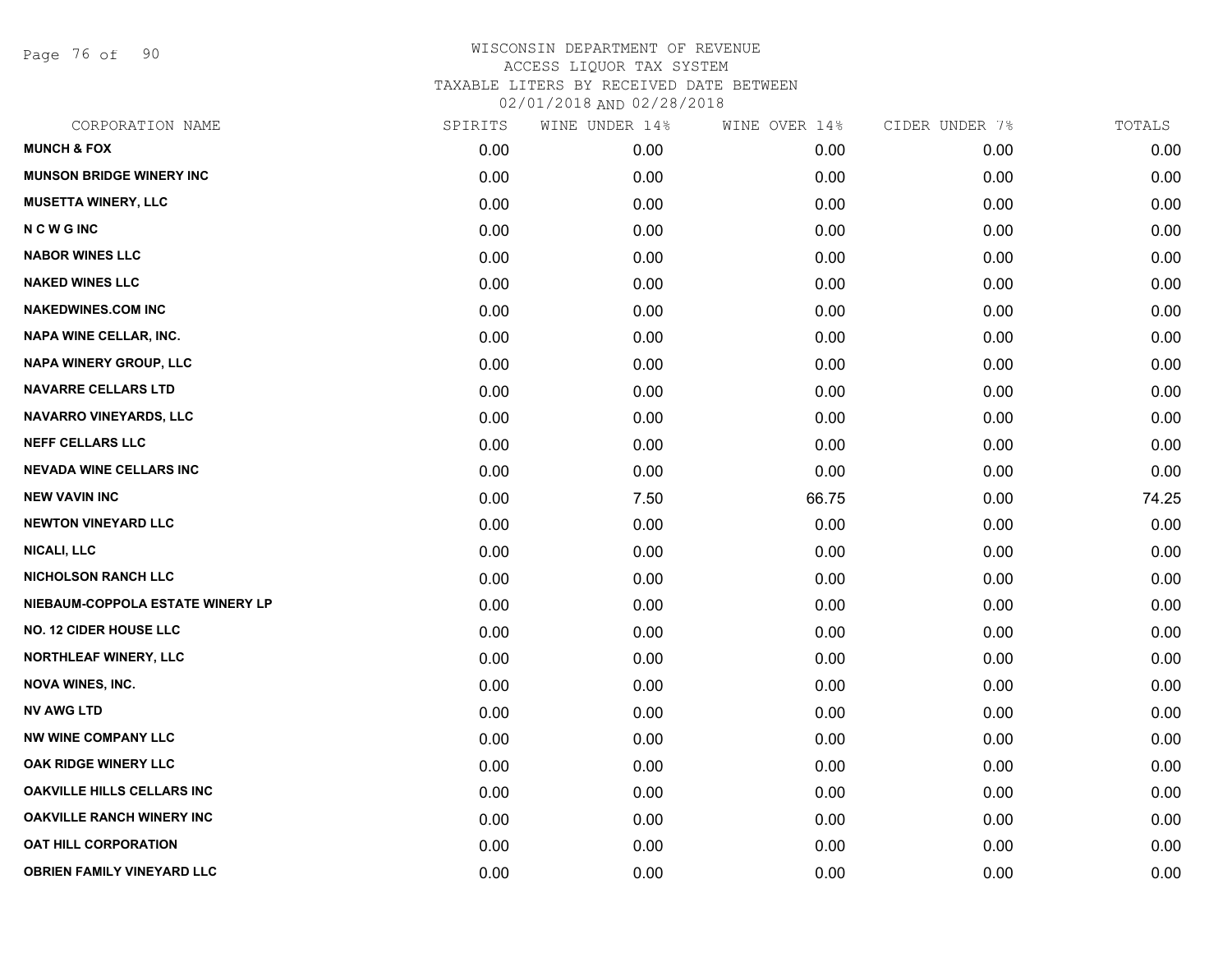Page 77 of 90

| CORPORATION NAME                    | SPIRITS | WINE UNDER 14% | WINE OVER 14% | CIDER UNDER 7% | TOTALS |
|-------------------------------------|---------|----------------|---------------|----------------|--------|
| <b>OGB PARTNERS LLC</b>             | 0.00    | 0.00           | 0.00          | 0.00           | 0.00   |
| OLD VINE WINE PARTNERS LLC          | 0.00    | 0.00           | 0.00          | 0.00           | 0.00   |
| <b>OLIVER WINE COMPANY INC</b>      | 0.00    | 0.00           | 0.00          | 0.00           | 0.00   |
| ON Q WINES, LLC                     | 0.00    | 0.00           | 0.00          | 0.00           | 0.00   |
| O'NEILL BEVERAGES CO LLC            | 0.00    | 0.00           | 0.00          | 0.00           | 0.00   |
| OPAL WEST WINES, LLC                | 0.00    | 0.00           | 0.00          | 0.00           | 0.00   |
| <b>OPOLO WINES LP</b>               | 0.00    | 0.00           | 0.00          | 0.00           | 0.00   |
| <b>OPUS ONE WINERY LLC</b>          | 0.00    | 0.00           | 0.00          | 0.00           | 0.00   |
| <b>ORCA PROPERTIES LLC</b>          | 0.00    | 0.00           | 0.00          | 0.00           | 0.00   |
| <b>ORFILA VINEYARDS INC</b>         | 0.00    | 0.00           | 0.00          | 0.00           | 0.00   |
| ORIN SWIFT CELLARS LLC              | 0.00    | 0.00           | 0.00          | 0.00           | 0.00   |
| O'SHAUGHNESSY DEL OSO LLC           | 0.00    | 0.00           | 0.00          | 0.00           | 0.00   |
| <b>OWEN ROE LLC</b>                 | 0.00    | 0.00           | 0.00          | 0.00           | 0.00   |
| <b>PAHLMEYER LLC</b>                | 0.00    | 0.00           | 0.00          | 0.00           | 0.00   |
| PALI WINE COMPANY LP                | 0.00    | 0.00           | 0.00          | 0.00           | 0.00   |
| PALOMA VINEYARD LLC                 | 0.00    | 0.00           | 0.00          | 0.00           | 0.00   |
| PARAGON VINEYARD CO INC             | 0.00    | 2.25           | 13.50         | 0.00           | 15.75  |
| PARALLEL 44 VINEYARD & WINERY, INC. | 0.00    | 0.00           | 0.00          | 0.00           | 0.00   |
| <b>PARKER STATION INC</b>           | 0.00    | 0.00           | 0.00          | 0.00           | 0.00   |
| PARSONAGE CELLARS INC               | 0.00    | 0.00           | 0.00          | 0.00           | 0.00   |
| PASSAGGIO WINES LLC                 | 0.00    | 0.00           | 0.00          | 0.00           | 0.00   |
| PATEL WINERY LLC                    | 0.00    | 0.00           | 0.00          | 0.00           | 0.00   |
| <b>PATRICIA A HOOVER</b>            | 0.00    | 0.00           | 0.00          | 0.00           | 0.00   |
| <b>PATRICK ARNDT</b>                | 0.00    | 0.00           | 0.00          | 0.00           | 0.00   |
| <b>PAUL D ASPER</b>                 | 0.00    | 0.00           | 0.00          | 0.00           | 0.00   |
| <b>PAUL G BLOMMEL</b>               | 0.00    | 0.00           | 0.00          | 0.00           | 0.00   |
| <b>PAUL HOBBS WINERY LP</b>         | 0.00    | 0.00           | 0.00          | 0.00           | 0.00   |
| <b>PAUL J FRANZEN</b>               | 0.00    | 0.00           | 0.00          | 0.00           | 0.00   |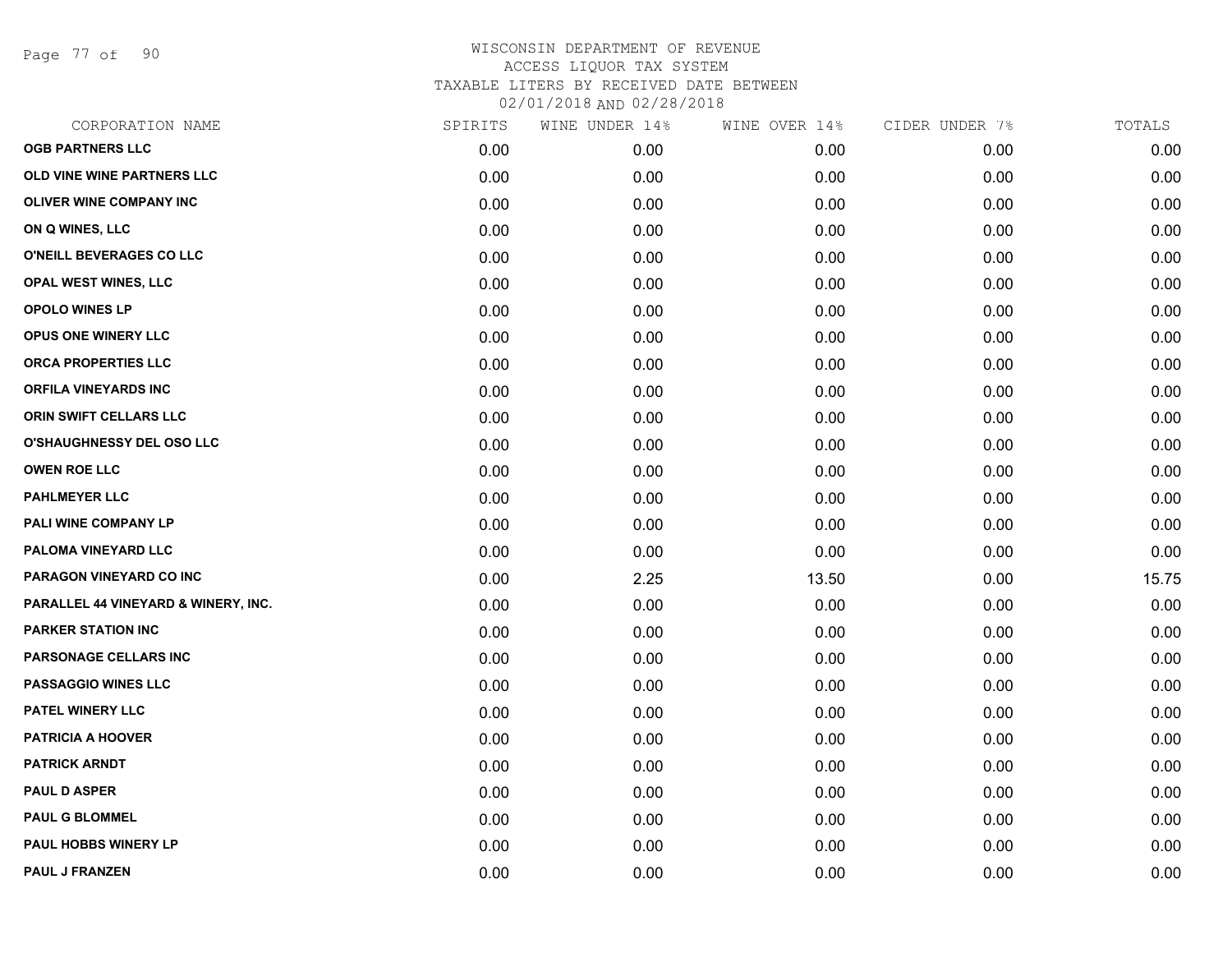Page 78 of 90

| CORPORATION NAME                     | SPIRITS | WINE UNDER 14% | WINE OVER 14% | CIDER UNDER 7% | TOTALS |
|--------------------------------------|---------|----------------|---------------|----------------|--------|
| <b>PAVI WINES LLC</b>                | 0.00    | 0.00           | 0.00          | 0.00           | 0.00   |
| PCJ, INC.                            | 0.00    | 0.00           | 0.00          | 0.00           | 0.00   |
| PEACHY CANYON WINERY                 | 0.00    | 0.00           | 0.00          | 0.00           | 0.00   |
| PEAR VALLEY VINEYARD, INC.           | 0.00    | 0.00           | 0.00          | 0.00           | 0.00   |
| <b>PEAY VINEYARDS LLC</b>            | 0.00    | 0.00           | 0.00          | 0.00           | 0.00   |
| PEJU FAMILY OPERATING PARTNERSHIP LP | 0.00    | 0.00           | 0.00          | 0.00           | 0.00   |
| <b>PELLEGRINI RANCHES INC</b>        | 0.00    | 0.00           | 0.00          | 0.00           | 0.00   |
| PENROSE LANE LIMITED                 | 0.00    | 0.00           | 0.00          | 0.00           | 0.00   |
| PEPPER BRIDGE WINERY LLC             | 0.00    | 0.00           | 0.00          | 0.00           | 0.00   |
| PERNOD RICARD KENWOOD HOLDING LLC    | 0.00    | 0.00           | 0.00          | 0.00           | 0.00   |
| PERNOD RICARD USA LLC                | 0.00    | 0.00           | 0.00          | 0.00           | 0.00   |
| <b>PERVINO INC</b>                   | 0.00    | 0.00           | 0.00          | 0.00           | 0.00   |
| PETER FRANUS WINE COMPANY INC        | 0.00    | 0.00           | 0.00          | 0.00           | 0.00   |
| PETER HOEHN                          | 0.00    | 0.00           | 0.00          | 0.00           | 0.00   |
| PETER MICHAEL WINERY                 | 0.00    | 0.00           | 0.00          | 0.00           | 0.00   |
| PETRONI VINEYARDS LLC                | 0.00    | 0.00           | 0.00          | 0.00           | 0.00   |
| PHILIP TOGNI VINEYARD LP             | 0.00    | 0.00           | 0.00          | 0.00           | 0.00   |
| <b>PHILLIPS FARMS LLC</b>            | 0.00    | 0.00           | 0.00          | 0.00           | 0.00   |
| <b>PIEPERTK LLC</b>                  | 0.00    | 0.00           | 0.00          | 0.00           | 0.00   |
| <b>PINA CELLARS LP</b>               | 0.00    | 0.00           | 0.00          | 0.00           | 0.00   |
| PINE RIDGE WINERY LLC                | 0.00    | 0.00           | 0.00          | 0.00           | 0.00   |
| <b>PJK WINERY LLC</b>                | 0.00    | 0.00           | 0.00          | 0.00           | 0.00   |
| PONZI VINEYARDS, LLC                 | 0.00    | 0.00           | 0.00          | 0.00           | 0.00   |
| POPE VALLEY WINERY LLC               | 0.00    | 0.00           | 0.00          | 0.00           | 0.00   |
| PORTER FAMILY VINEYARDS LLC          | 0.00    | 0.00           | 0.00          | 0.00           | 0.00   |
| <b>POTT WINE</b>                     | 0.00    | 0.00           | 0.00          | 0.00           | 0.00   |
| PRAGER WINERY & PORT WORKS, INC.     | 0.00    | 0.00           | 0.00          | 0.00           | 0.00   |
| <b>PRAIRIE BERRY LLC</b>             | 0.00    | 0.00           | 0.00          | 0.00           | 0.00   |
|                                      |         |                |               |                |        |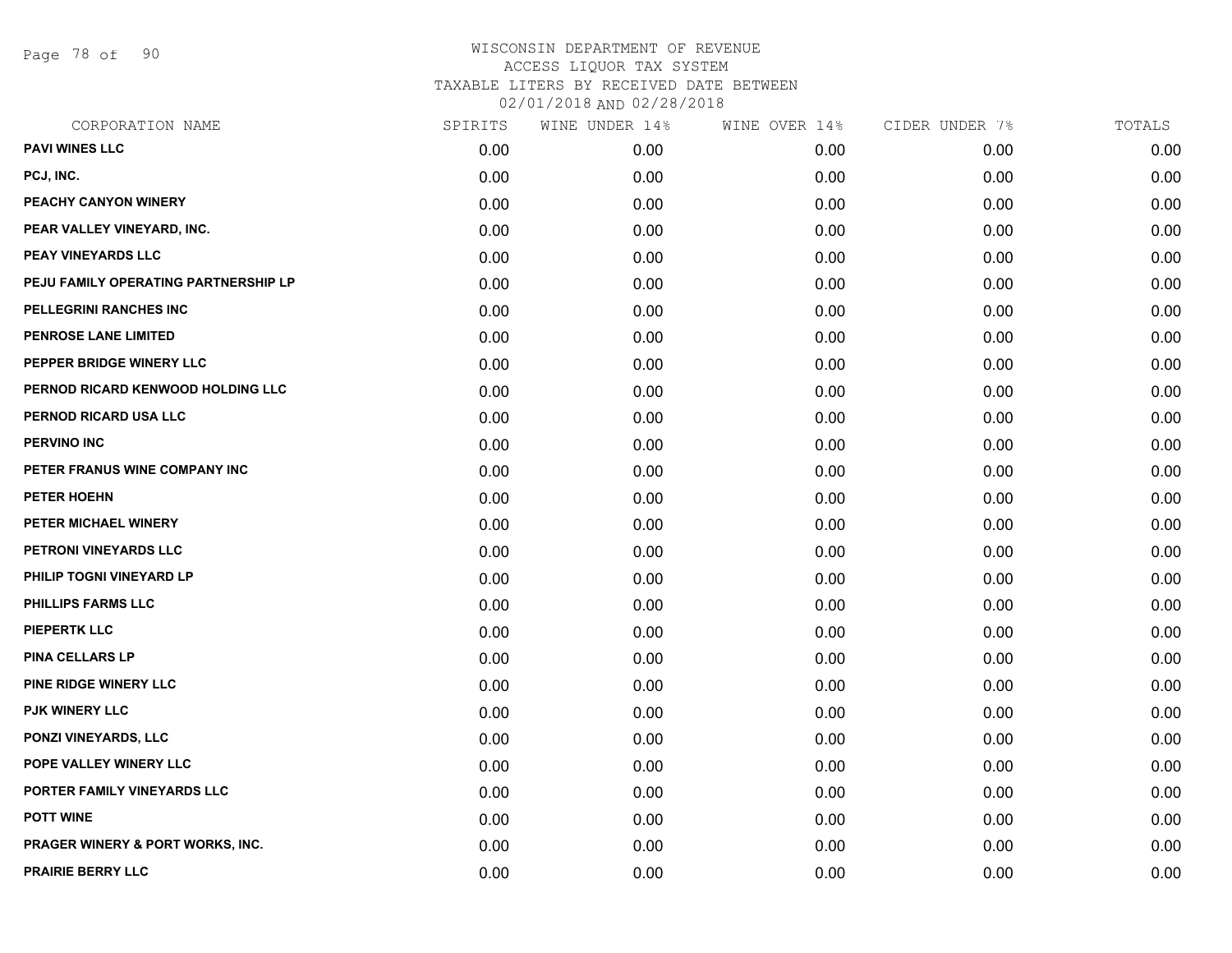Page 79 of 90

| CORPORATION NAME                         | SPIRITS | WINE UNDER 14% | WINE OVER 14% | CIDER UNDER 7% | TOTALS |
|------------------------------------------|---------|----------------|---------------|----------------|--------|
| <b>PRAIRIE HAWK WINERY INC</b>           | 0.00    | 0.00           | 0.00          | 0.00           | 0.00   |
| <b>PRECEPT BRANDS LLC</b>                | 0.00    | 0.00           | 0.00          | 0.00           | 0.00   |
| PREMIUM VINTNERS LLC                     | 0.00    | 0.00           | 0.00          | 0.00           | 0.00   |
| <b>PRESQU'ILE WINERY</b>                 | 0.00    | 0.00           | 0.00          | 0.00           | 0.00   |
| PRIDE MOUNTAIN VINEYARDS LLC             | 0.00    | 0.00           | 0.00          | 0.00           | 0.00   |
| <b>PRINCE MICHEL LLC</b>                 | 0.00    | 0.00           | 0.00          | 0.00           | 0.00   |
| <b>PROMONTORY LLC</b>                    | 0.00    | 0.00           | 0.00          | 0.00           | 0.00   |
| <b>PWG LLC</b>                           | 0.00    | 0.00           | 0.00          | 0.00           | 0.00   |
| <b>QUADY SOUTH WINERY LLC</b>            | 0.00    | 0.00           | 0.00          | 0.00           | 0.00   |
| <b>QUILCEDA CREEK VINTNERS INC</b>       | 0.00    | 0.00           | 0.00          | 0.00           | 0.00   |
| <b>QUPE WINE CELLARS LLC</b>             | 0.00    | 0.00           | 0.00          | 0.00           | 0.00   |
| <b>R LAWSON ENTERPRISES LLC</b>          | 0.00    | 0.00           | 0.00          | 0.00           | 0.00   |
| RADIO-COTEAU WINE CELLARS LLC            | 0.00    | 0.00           | 0.00          | 0.00           | 0.00   |
| <b>RAMAZZOTTI WINES LLC</b>              | 0.00    | 0.00           | 0.00          | 0.00           | 0.00   |
| <b>RAMEY WINE CELLARS INC</b>            | 0.00    | 0.00           | 0.00          | 0.00           | 0.00   |
| <b>RAPTOR RIDGE WINERY LLC</b>           | 0.00    | 0.00           | 0.00          | 0.00           | 0.00   |
| <b>RASA VINEYARDS, LLC</b>               | 0.00    | 0.00           | 0.00          | 0.00           | 0.00   |
| <b>RAYMOND SIGNORELLO</b>                | 0.00    | 0.00           | 0.00          | 0.00           | 0.00   |
| <b>RAYMOND VINEYARD &amp; CELLAR INC</b> | 0.00    | 0.00           | 0.00          | 0.00           | 0.00   |
| <b>RB WINE ASSOCIATES LLC</b>            | 0.00    | 0.00           | 0.00          | 0.00           | 0.00   |
| <b>RBZ VINEYARDS LLC</b>                 | 0.00    | 0.00           | 0.00          | 0.00           | 0.00   |
| <b>RED CAR WINE COMPANY LLC</b>          | 0.00    | 0.00           | 0.00          | 0.00           | 0.00   |
| <b>RED MARE WINES LLC</b>                | 0.00    | 0.00           | 0.00          | 0.00           | 0.00   |
| <b>RED OAK VINEYARD INC</b>              | 0.00    | 0.00           | 0.00          | 0.00           | 0.00   |
| <b>REGUSCI WINERY INC</b>                | 0.00    | 0.00           | 0.00          | 0.00           | 0.00   |
| <b>REN ACQUISITION INC</b>               | 0.00    | 0.00           | 70.50         | 0.00           | 70.50  |
| <b>REVANA FAMILY PARTNERS LP</b>         | 0.00    | 0.00           | 0.00          | 0.00           | 0.00   |
| <b>REVANA FAMILY PARTNERS LP</b>         | 0.00    | 0.00           | 0.00          | 0.00           | 0.00   |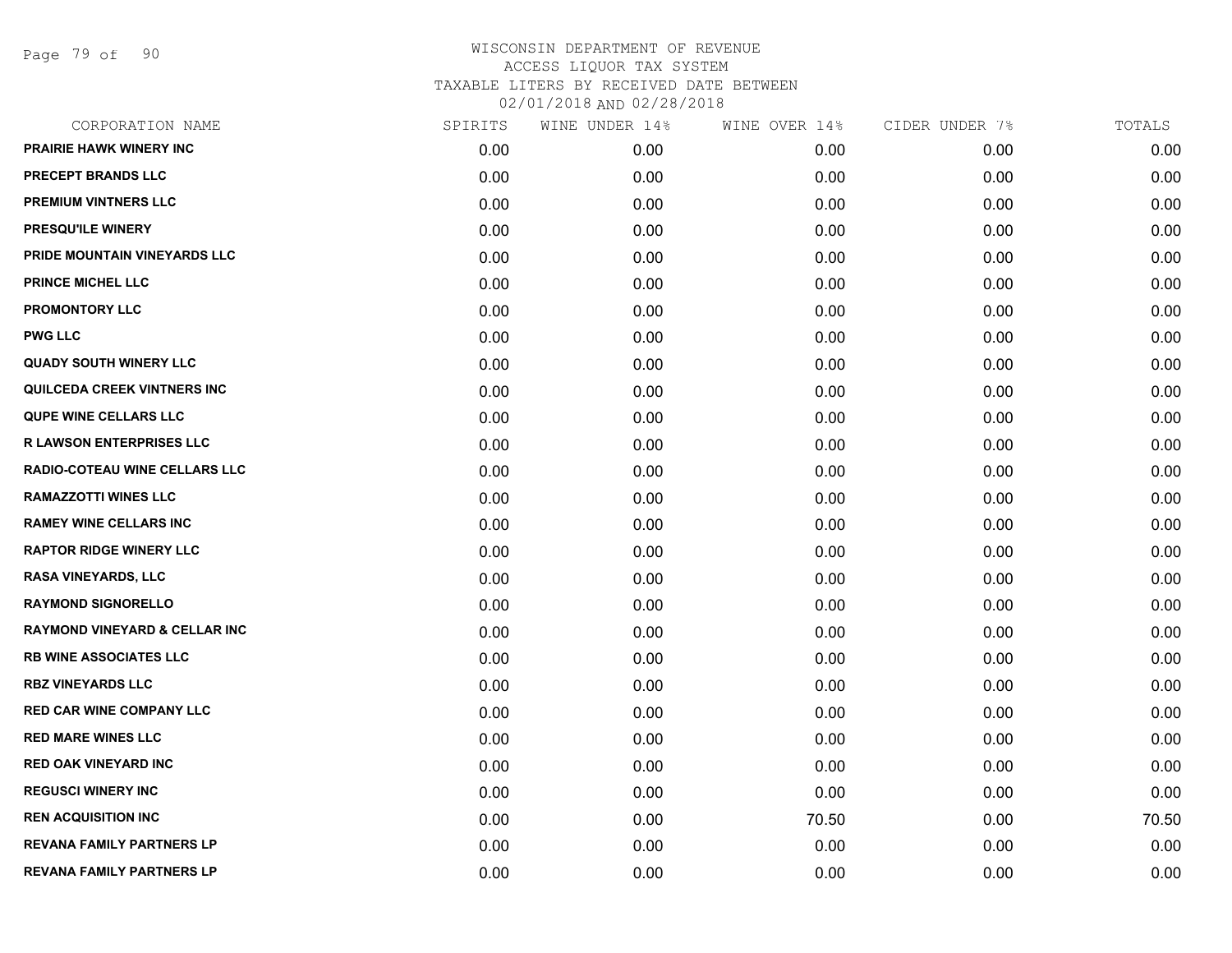Page 80 of 90

| CORPORATION NAME                            | SPIRITS | WINE UNDER 14% | WINE OVER 14% | CIDER UNDER 7% | TOTALS |
|---------------------------------------------|---------|----------------|---------------|----------------|--------|
| <b>REVELRY VINTNERS LLC</b>                 | 0.00    | 0.00           | 0.00          | 0.00           | 0.00   |
| <b>REYNOLDS CREATIVE PRODUCTS INC</b>       | 0.00    | 0.00           | 0.00          | 0.00           | 0.00   |
| <b>RHYS VINEYARDS LLC</b>                   | 0.00    | 0.00           | 0.00          | 0.00           | 0.00   |
| <b>RICHARD E LIBBY</b>                      | 0.00    | 0.00           | 0.00          | 0.00           | 0.00   |
| <b>RICHARD FORTUNE</b>                      | 0.00    | 0.00           | 0.00          | 0.00           | 0.00   |
| <b>RIDGE VINEYARDS INC</b>                  | 0.00    | 0.00           | 0.00          | 0.00           | 0.00   |
| <b>RIGHT BEE LLC</b>                        | 0.00    | 0.00           | 0.00          | 0.00           | 0.00   |
| <b>RIGHT SIDE LLC</b>                       | 0.00    | 0.00           | 0.00          | 0.00           | 0.00   |
| <b>RIVER BEND VINEYARD &amp; WINERY LLC</b> | 0.00    | 0.00           | 0.00          | 0.00           | 0.00   |
| <b>RIVER VALLEY VINEYARD INC</b>            | 0.00    | 0.00           | 0.00          | 0.00           | 0.00   |
| <b>RIVER VIEW WINERY LLC</b>                | 0.00    | 0.00           | 0.00          | 0.00           | 0.00   |
| <b>RIVERBENCH LLC</b>                       | 0.00    | 0.00           | 0.00          | 0.00           | 0.00   |
| <b>ROBERT CRAIG WINERY LP</b>               | 0.00    | 0.00           | 0.00          | 0.00           | 0.00   |
| <b>ROBERT FOLEY LLC</b>                     | 0.00    | 0.00           | 0.00          | 0.00           | 0.00   |
| <b>ROBERT J BRAKESMAN</b>                   | 0.00    | 0.00           | 0.00          | 0.00           | 0.00   |
| <b>ROBERT MUELLER CELLARS</b>               | 0.00    | 0.00           | 0.00          | 0.00           | 0.00   |
| ROBERT YOUNG ESTATE WINERY LLC              | 0.00    | 0.00           | 0.00          | 0.00           | 0.00   |
| ROCCA FAMILY VINEYARDS INC                  | 0.00    | 0.00           | 0.00          | 0.00           | 0.00   |
| <b>ROCHE WINERY LLC</b>                     | 0.00    | 0.00           | 0.00          | 0.00           | 0.00   |
| <b>ROCK N WOOL WINERY LLC</b>               | 0.00    | 0.00           | 0.00          | 0.00           | 0.00   |
| ROCK WALL WINE COMPANY INC                  | 0.00    | 0.00           | 0.00          | 0.00           | 0.00   |
| <b>ROEDERER ESTATE INC</b>                  | 0.00    | 0.00           | 0.00          | 0.00           | 0.00   |
| <b>ROMBAUER VINEYARDS INC</b>               | 0.00    | 0.00           | 0.00          | 0.00           | 0.00   |
| <b>RONALD L FENOLIO</b>                     | 0.00    | 0.00           | 0.00          | 0.00           | 0.00   |
| <b>RONALD T RUBIN</b>                       | 0.00    | 0.00           | 0.00          | 0.00           | 0.00   |
| <b>ROUND POND ESTATE LLC</b>                | 0.00    | 0.00           | 0.00          | 0.00           | 0.00   |
| <b>ROWLEY ESTATES LLC</b>                   | 0.00    | 0.00           | 0.00          | 0.00           | 0.00   |
| <b>RRJ REAL PROPERTIES LLC</b>              | 0.00    | 0.00           | 0.00          | 0.00           | 0.00   |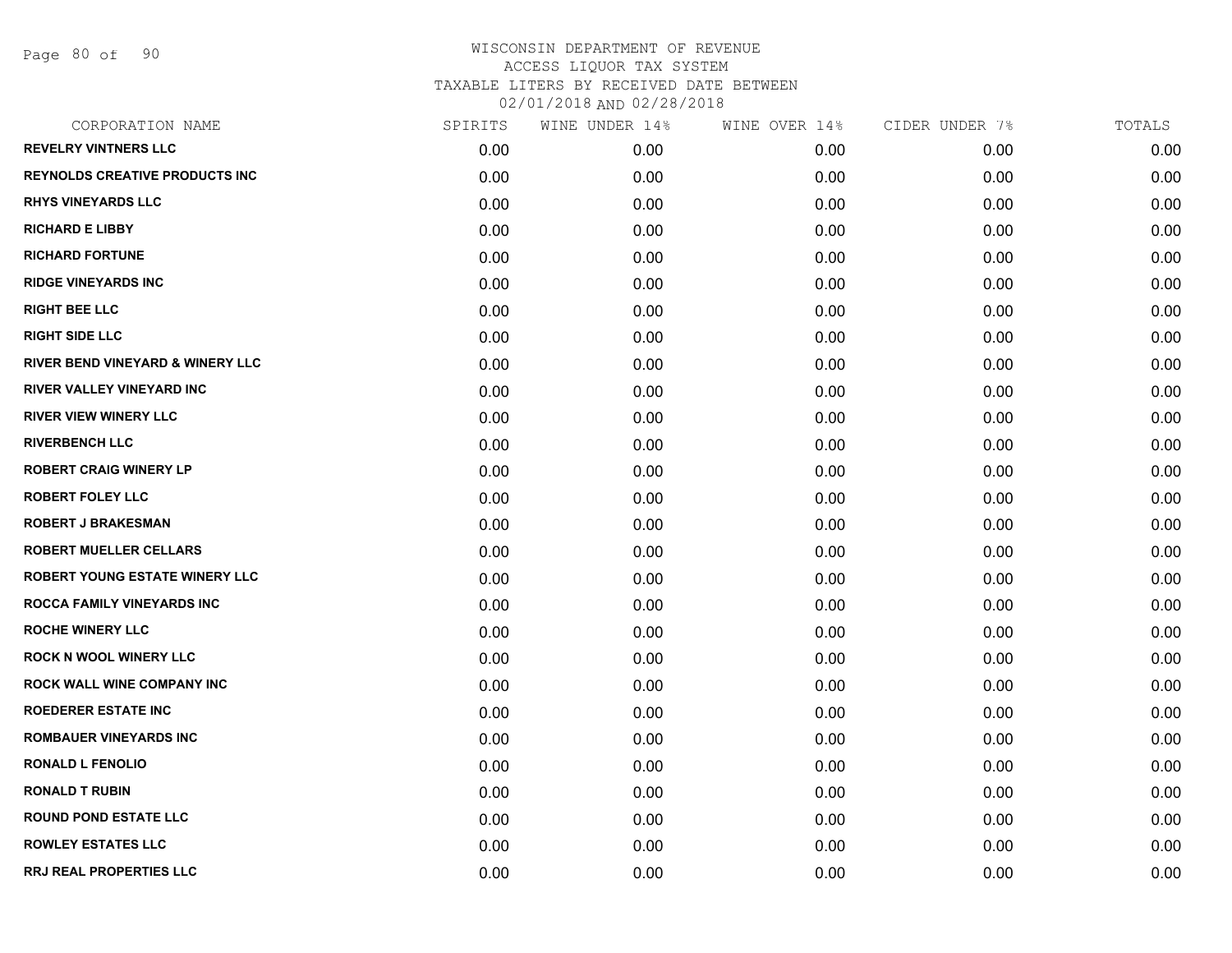Page 81 of 90

| CORPORATION NAME                              | SPIRITS | WINE UNDER 14% | WINE OVER 14% | CIDER UNDER 7% | TOTALS |
|-----------------------------------------------|---------|----------------|---------------|----------------|--------|
| <b>RSB VINEYARDS LLC</b>                      | 0.00    | 0.00           | 0.00          | 0.00           | 0.00   |
| <b>RUDD WINES INC</b>                         | 0.00    | 0.00           | 0.00          | 0.00           | 0.00   |
| <b>RUDIUS WINES, LLC</b>                      | 0.00    | 0.00           | 0.00          | 0.00           | 0.00   |
| <b>RUSHFORD MEADERY AND WINERY LLC</b>        | 0.00    | 0.00           | 0.00          | 0.00           | 0.00   |
| <b>RUTHERFORD HILL WINERY LLC</b>             | 0.00    | 0.00           | 0.00          | 0.00           | 0.00   |
| <b>RYAN PRELLWITZ</b>                         | 0.00    | 0.00           | 0.00          | 0.00           | 0.00   |
| <b>SAINTSBURY LLC</b>                         | 0.00    | 0.00           | 0.00          | 0.00           | 0.00   |
| <b>SAMUEL P BAXTER</b>                        | 0.00    | 0.00           | 0.00          | 0.00           | 0.00   |
| <b>SANDHI VINTNERS LLC</b>                    | 0.00    | 0.00           | 0.00          | 0.00           | 0.00   |
| <b>SANFORD WINERY COMPANY LP</b>              | 0.00    | 0.00           | 0.00          | 0.00           | 0.00   |
| <b>SARACINA VINEYARDS LLC</b>                 | 0.00    | 0.00           | 0.00          | 0.00           | 0.00   |
| SAVANNAH CHANELLE VINEYARDS INC               | 0.00    | 0.00           | 0.00          | 0.00           | 0.00   |
| <b>SAVIAH ROSE WINERY LLC</b>                 | 0.00    | 0.00           | 0.00          | 0.00           | 0.00   |
| <b>SAXUM VINEYARDS INC</b>                    | 0.00    | 0.00           | 0.00          | 0.00           | 0.00   |
| <b>SBRAGIA FAMILY VINEYARDS LLC</b>           | 0.00    | 0.00           | 0.00          | 0.00           | 0.00   |
| <b>SCHEID VINEYARDS CALIFORNIA INC</b>        | 0.00    | 0.00           | 0.00          | 0.00           | 0.00   |
| <b>SCHRADER CELLARS LLC</b>                   | 0.00    | 0.00           | 0.00          | 0.00           | 0.00   |
| <b>SCHRAMSBERG VINEYARDS CO INC</b>           | 0.00    | 0.00           | 0.00          | 0.00           | 0.00   |
| <b>SCHUG WINERY LLC</b>                       | 0.00    | 0.00           | 0.00          | 0.00           | 0.00   |
| <b>SCHWEIGER VINEYARDS INC</b>                | 0.00    | 0.00           | 0.00          | 0.00           | 0.00   |
| <b>SCREAMING EAGLE LLC</b>                    | 0.00    | 0.00           | 0.00          | 0.00           | 0.00   |
| <b>SEAVER VINEYARDS LLC</b>                   | 0.00    | 0.00           | 0.00          | 0.00           | 0.00   |
| <b>SEAVEY VINEYARD LP</b>                     | 0.00    | 0.00           | 0.00          | 0.00           | 0.00   |
| <b>SEBASTOPOL VINEYARDS &amp; WINERY CORP</b> | 0.00    | 0.00           | 0.00          | 0.00           | 0.00   |
| <b>SELBY ENTERPRISES INC</b>                  | 0.00    | 0.00           | 0.00          | 0.00           | 0.00   |
| <b>SEQUOIA GROVE VINEYARDS LP</b>             | 0.00    | 0.00           | 0.00          | 0.00           | 0.00   |
| <b>SEVEN STONES WINERY LLC</b>                | 0.00    | 0.00           | 0.00          | 0.00           | 0.00   |
| <b>SHADY LADIES LLC</b>                       | 0.00    | 0.00           | 0.00          | 0.00           | 0.00   |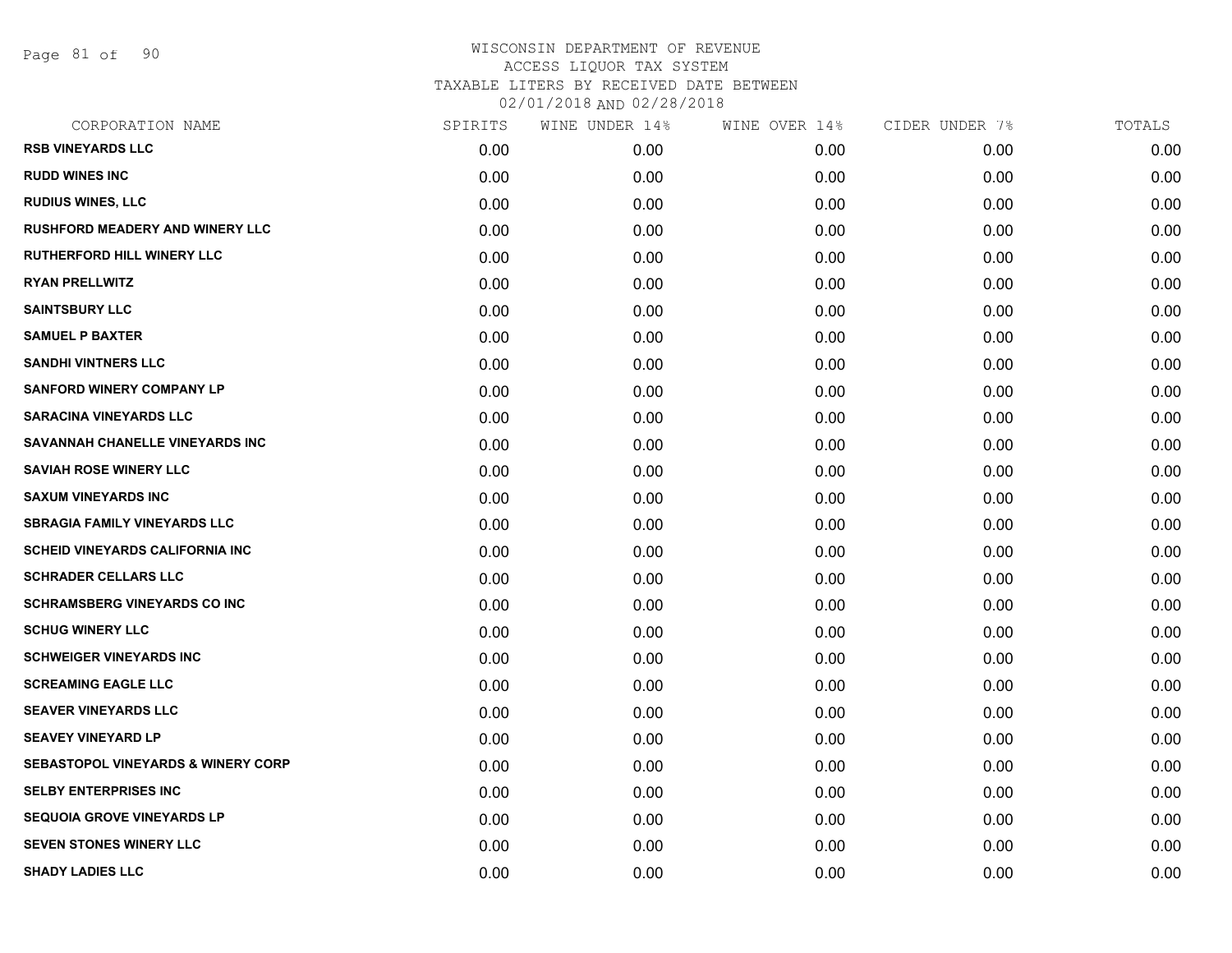Page 82 of 90

| CORPORATION NAME                   | SPIRITS | WINE UNDER 14% | WINE OVER 14% | CIDER UNDER 7% | TOTALS |
|------------------------------------|---------|----------------|---------------|----------------|--------|
| <b>SHAFER VINEYARDS INC</b>        | 0.00    | 0.00           | 0.00          | 0.00           | 0.00   |
| <b>SHANNON RIDGE INC</b>           | 0.00    | 0.00           | 0.00          | 0.00           | 0.00   |
| <b>SHARON L PINGEL</b>             | 0.00    | 0.00           | 0.00          | 0.00           | 0.00   |
| SHELTON-MACKENZIE WINE COMPANY     | 0.00    | 0.00           | 0.00          | 0.00           | 0.00   |
| <b>SHERRY HARDIE</b>               | 0.00    | 0.00           | 0.00          | 0.00           | 0.00   |
| SHERWIN FAMILY VINEYARDS LLC       | 0.00    | 0.00           | 0.00          | 0.00           | 0.00   |
| <b>SIERRA SUNRISE VINEYARDS</b>    | 0.00    | 0.00           | 0.00          | 0.00           | 0.00   |
| SILVER OAK WINE CELLARS LLC        | 0.00    | 0.00           | 0.00          | 0.00           | 0.00   |
| SILVER TRIDENT WINERY LLC          | 0.00    | 0.00           | 0.00          | 0.00           | 0.00   |
| SINE QUA NON INC                   | 0.00    | 0.00           | 0.00          | 0.00           | 0.00   |
| SINNIPEE VALLEY VINEYARD LLC       | 0.00    | 0.00           | 0.00          | 0.00           | 0.00   |
| <b>SINSKEY VINEYARDS INC</b>       | 0.00    | 0.00           | 0.00          | 0.00           | 0.00   |
| <b>SISYPHUS LLC</b>                | 0.00    | 0.00           | 0.00          | 0.00           | 0.00   |
| <b>SIX SIGMA WINERY LLC</b>        | 0.00    | 0.00           | 0.00          | 0.00           | 0.00   |
| <b>SKYWALKER VINEYARDS, LLC</b>    | 0.00    | 0.00           | 0.00          | 0.00           | 0.00   |
| <b>SMALL VINES WINES INC</b>       | 0.00    | 0.00           | 0.00          | 0.00           | 0.00   |
| <b>SMITH &amp; SMITH</b>           | 0.00    | 0.00           | 0.00          | 0.00           | 0.00   |
| SMITH ANDERSON ENTERPRISES INC     | 0.00    | 0.00           | 0.00          | 0.00           | 0.00   |
| <b>SOKOL BLOSSER LTD</b>           | 0.00    | 0.00           | 0.00          | 0.00           | 0.00   |
| <b>SOMERSTON WINE COMPANY, LLC</b> | 0.00    | 0.00           | 0.00          | 0.00           | 0.00   |
| SONOMA-CUTRER VINEYARDS INC        | 0.00    | 0.00           | 0.00          | 0.00           | 0.00   |
| <b>SOUTH COAST WINERY INC</b>      | 0.00    | 0.00           | 0.00          | 0.00           | 0.00   |
| <b>SP GROSSNICKLE LLC</b>          | 0.00    | 0.00           | 0.00          | 0.00           | 0.00   |
| <b>SPANOS BERBERIAN WINERY LLC</b> | 0.00    | 0.00           | 0.00          | 0.00           | 0.00   |
| <b>SPARKLING OREGON LLC</b>        | 0.00    | 12.75          | 0.75          | 0.00           | 13.50  |
| SPIRITS OF NORWAY VINEYARD LLC     | 0.00    | 0.00           | 0.00          | 0.00           | 0.00   |
| <b>SPOTTSWOODE WINERY INC</b>      | 0.00    | 0.00           | 0.00          | 0.00           | 0.00   |
| SPRECHER BREWING COMPANY, INC.     | 0.00    | 0.00           | 0.00          | 0.00           | 0.00   |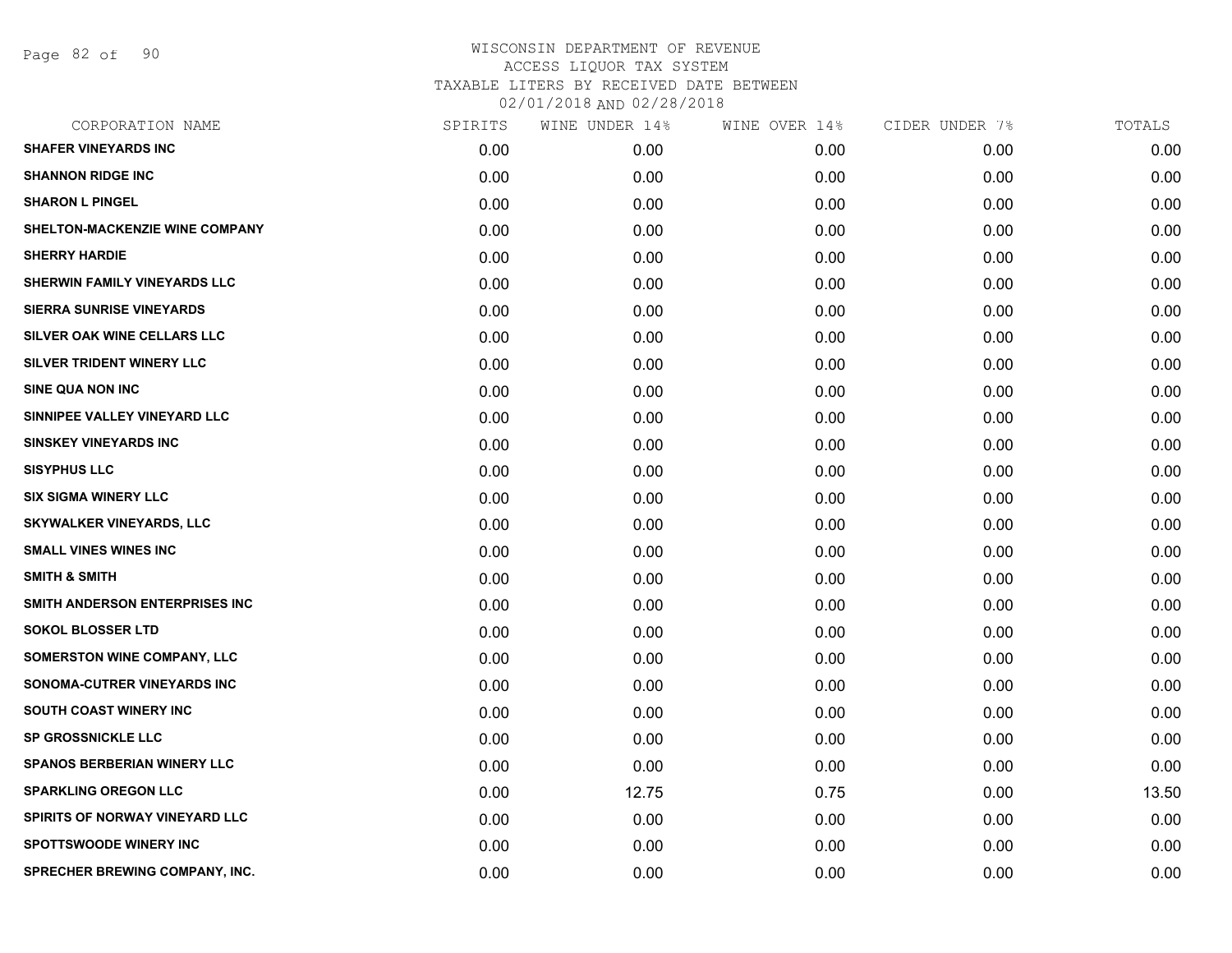| CORPORATION NAME                           | SPIRITS | WINE UNDER 14% | WINE OVER 14% | CIDER UNDER 7% | TOTALS |
|--------------------------------------------|---------|----------------|---------------|----------------|--------|
| <b>SPRING MOUNTAIN VINEYARD INC</b>        | 0.00    | 0.00           | 0.00          | 0.00           | 0.00   |
| <b>SPURGEON VINEYARDS &amp; WINERY LLC</b> | 0.00    | 0.00           | 0.00          | 0.00           | 0.00   |
| <b>SQUIX LLC</b>                           | 0.00    | 0.00           | 0.00          | 0.00           | 0.00   |
| <b>ST HELENA ESTATE LLC</b>                | 0.00    | 0.00           | 0.00          | 0.00           | 0.00   |
| <b>ST JAMES WINERY INC</b>                 | 0.00    | 0.00           | 0.00          | 0.00           | 0.00   |
| ST JULIAN WINE COMPANY INC                 | 0.00    | 0.00           | 0.00          | 0.00           | 0.00   |
| <b>ST SUPERY INC</b>                       | 0.00    | 0.00           | 0.00          | 0.00           | 0.00   |
| ST. FRANCIS WINERY & VINEYARD L.P.         | 0.00    | 0.00           | 0.00          | 0.00           | 0.00   |
| STAGLIN FAMILY VINEYARD LLC                | 0.00    | 0.00           | 0.00          | 0.00           | 0.00   |
| <b>STAG'S LEAP WINE CELLARS LLC</b>        | 0.00    | 0.00           | 0.00          | 0.00           | 0.00   |
| <b>STANDING JOURNEY LLC</b>                | 0.00    | 0.00           | 0.00          | 0.00           | 0.00   |
| STE MICHELLE WINE ESTATES LTD              | 0.00    | 0.00           | 0.00          | 0.00           | 0.00   |
| <b>STEPHAN VINEYARD INC</b>                | 0.00    | 0.00           | 0.00          | 0.00           | 0.00   |
| <b>STEPHEN M KENNEDY</b>                   | 0.00    | 0.00           | 0.00          | 0.00           | 0.00   |
| <b>STEPHEN M REUSTLE</b>                   | 0.00    | 0.00           | 0.00          | 0.00           | 0.00   |
| STEPHEN W. PARRY AND SUSAN F. PARRY        | 0.00    | 0.00           | 0.00          | 0.00           | 0.00   |
| <b>STEVEN DEBAKER</b>                      | 0.00    | 0.00           | 0.00          | 0.00           | 0.00   |
| <b>STEVEN KENT LLC</b>                     | 0.00    | 0.00           | 0.00          | 0.00           | 0.00   |
| STEVEN M & JUDITH A JACOBSON LLC           | 0.00    | 0.00           | 0.00          | 0.00           | 0.00   |
| <b>STEVEN N LEDSON</b>                     | 0.00    | 0.00           | 0.00          | 0.00           | 0.00   |
| <b>STOLLER VINEYARDS INC</b>               | 0.00    | 0.00           | 0.00          | 0.00           | 0.00   |
| <b>STOLPMAN VINEYARDS LLC</b>              | 0.00    | 0.00           | 0.00          | 0.00           | 0.00   |
| <b>STONE EDGE WINERY LLC</b>               | 0.00    | 0.00           | 0.00          | 0.00           | 0.00   |
| <b>STONE HILL WINE CO INC</b>              | 0.00    | 0.00           | 0.00          | 0.00           | 0.00   |
| <b>STONECUSHION INC</b>                    | 0.00    | 0.00           | 0.00          | 0.00           | 0.00   |
| STONEHAUS WINERY, INC.                     | 0.00    | 0.00           | 0.00          | 0.00           | 0.00   |
| <b>STONES THROW WINERY INC</b>             | 0.00    | 0.00           | 0.00          | 0.00           | 0.00   |
| <b>STONY HILL VINEYARD INC</b>             | 0.00    | 102.01         | 0.00          | 0.00           | 102.01 |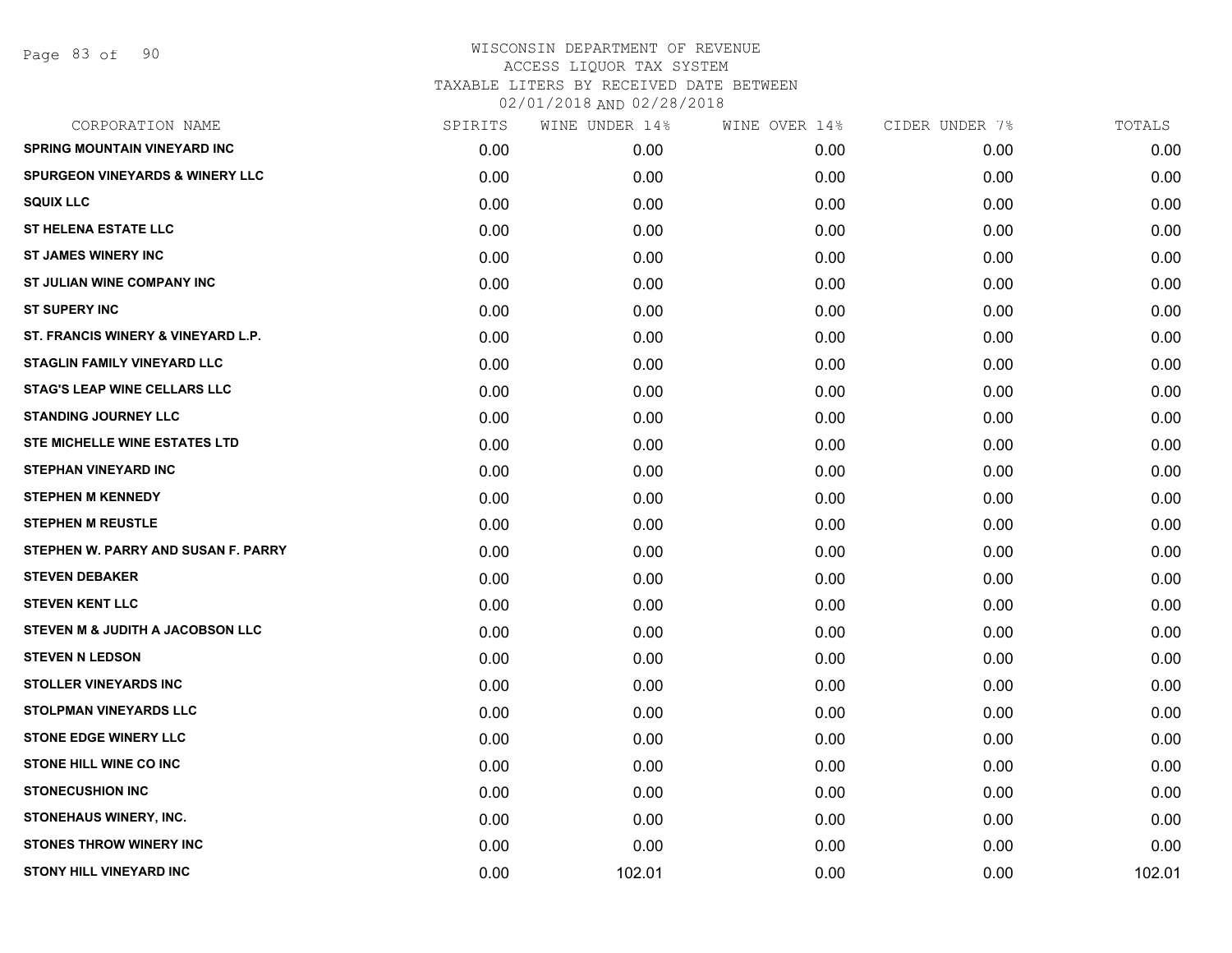Page 84 of 90

| CORPORATION NAME                           | SPIRITS | WINE UNDER 14%    | WINE OVER 14% | CIDER UNDER 7% | TOTALS |
|--------------------------------------------|---------|-------------------|---------------|----------------|--------|
| <b>STORYBOOK MOUNTAIN WINERY INC</b>       | 0.00    | 0.00 <sub>1</sub> | 0.00          | 0.00           | 0.00   |
| SULLIVAN VINEYARDS CORPORATION             | 0.00    | 0.00              | 0.00          | 0.00           | 0.00   |
| <b>SULPHUR SPRINGS WINERY LLC</b>          | 0.00    | 0.00              | 0.00          | 0.00           | 0.00   |
| <b>SUMMERS WINERY LLC</b>                  | 0.00    | 0.00              | 0.00          | 0.00           | 0.00   |
| <b>SUMMERWOOD WINERY &amp; INN INC</b>     | 0.00    | 0.00              | 0.00          | 0.00           | 0.00   |
| <b>SUNSET POINT WINERY LLC</b>             | 0.00    | 0.00              | 0.00          | 0.00           | 0.00   |
| <b>SUNSTONE VINEYARDS &amp; WINERY INC</b> | 0.00    | 0.00              | 0.00          | 0.00           | 0.00   |
| <b>SUSAN M BOSWELL</b>                     | 0.00    | 0.00              | 0.00          | 0.00           | 0.00   |
| <b>SUTTER HOME WINERY INC</b>              | 0.00    | 0.00              | 0.00          | 0.00           | 0.00   |
| SWEAZEY WINERY INVESTMENT LLC              | 0.00    | 0.00              | 0.00          | 0.00           | 0.00   |
| <b>SWEET CHEEKS VINEYARDS INC</b>          | 0.00    | 0.00              | 0.00          | 0.00           | 0.00   |
| <b>TABLAS CREEK VINEYARD LP</b>            | 0.00    | 0.00              | 0.00          | 0.00           | 0.00   |
| <b>TAFT STREET INC</b>                     | 0.00    | 0.00              | 0.00          | 0.00           | 0.00   |
| <b>TAKARA SAKE USA INC</b>                 | 0.00    | 0.00              | 0.00          | 0.00           | 0.00   |
| <b>TALLEY VINEYARDS INC</b>                | 0.00    | 0.00              | 0.00          | 0.00           | 0.00   |
| <b>TAMBER BEY VINEYARDS LLC</b>            | 0.00    | 0.00              | 0.00          | 0.00           | 0.00   |
| <b>TANDEM WINES LLC</b>                    | 0.00    | 0.00              | 0.00          | 0.00           | 0.00   |
| <b>TARA BELLA WINERY LLC</b>               | 0.00    | 0.00              | 0.00          | 0.00           | 0.00   |
| <b>TEALE CREEK ASSOCIATES</b>              | 0.00    | 0.00              | 0.00          | 0.00           | 0.00   |
| <b>TENBA RIDGE WINERY LLC</b>              | 0.00    | 0.00              | 0.00          | 0.00           | 0.00   |
| <b>TERRA VINUM LLC</b>                     | 0.00    | 0.00              | 0.00          | 0.00           | 0.00   |
| <b>TERRAVANT WINE COMPANY LLC</b>          | 0.00    | 0.00              | 0.00          | 0.00           | 0.00   |
| <b>TESTAROSSA VINEYARDS LLC</b>            | 0.00    | 0.00              | 0.00          | 0.00           | 0.00   |
| THE BIALE ESTATE                           | 0.00    | 0.00              | 0.00          | 0.00           | 0.00   |
| THE BRANDER VINEYARD                       | 0.00    | 0.00              | 0.00          | 0.00           | 0.00   |
| THE CELLAR LLC                             | 0.00    | 0.00              | 0.00          | 0.00           | 0.00   |
| THE HESS COLLECTION WINERY                 | 0.00    | 0.00              | 0.00          | 0.00           | 0.00   |
| THE HOGUE CELLARS LTD                      | 0.00    | 0.00              | 0.00          | 0.00           | 0.00   |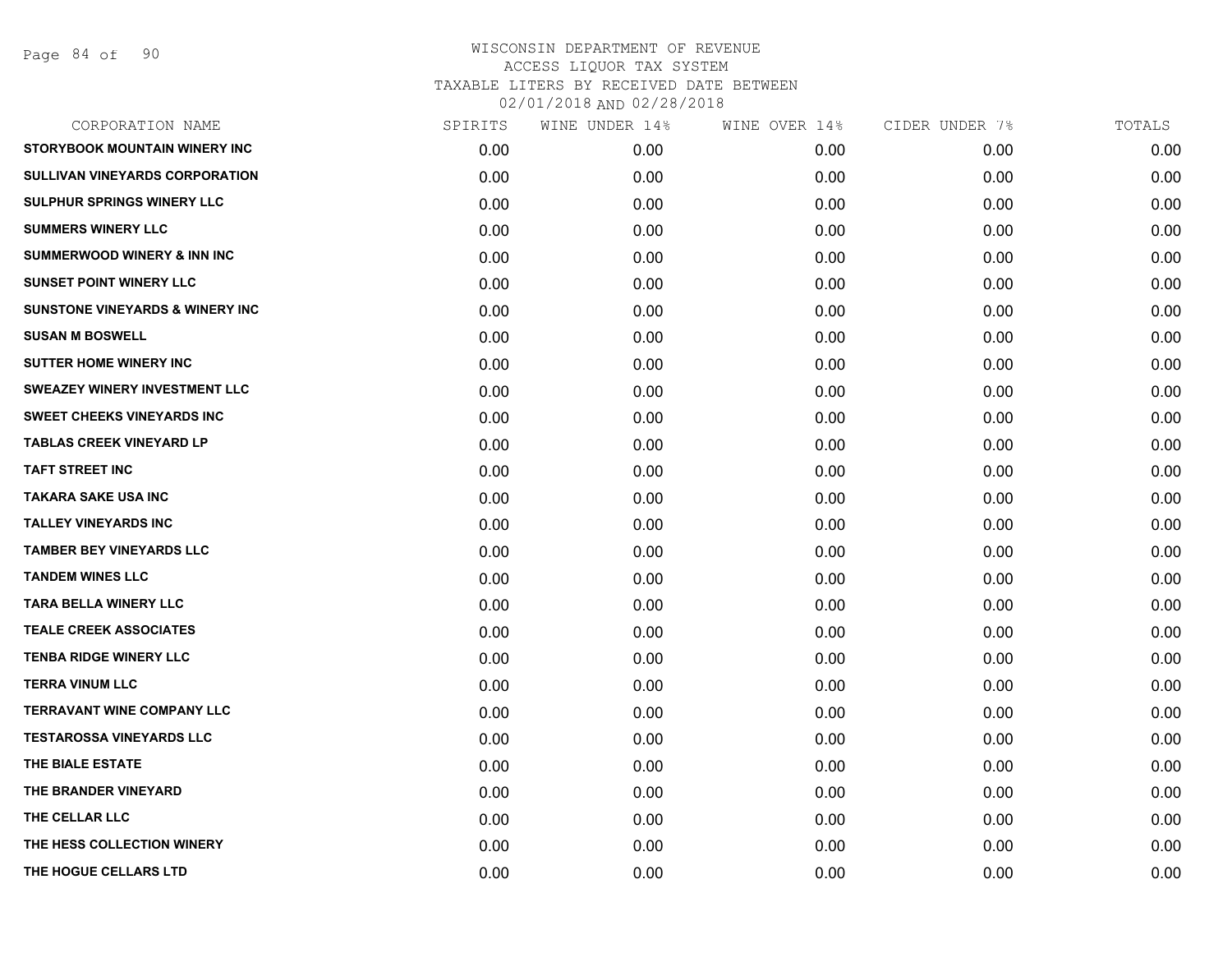Page 85 of 90

| CORPORATION NAME                          | SPIRITS | WINE UNDER 14% | WINE OVER 14% | CIDER UNDER 7% | TOTALS |
|-------------------------------------------|---------|----------------|---------------|----------------|--------|
| THE INFINITE MONKEY THEOREM INC           | 0.00    | 0.00           | 0.00          | 0.00           | 0.00   |
| THE LITTORAI WINES                        | 0.00    | 0.00           | 0.00          | 0.00           | 0.00   |
| THE MASCOT WINE, LLC                      | 0.00    | 0.00           | 0.00          | 0.00           | 0.00   |
| THE MEEKER VINEYARD                       | 0.00    | 0.00           | 0.00          | 0.00           | 0.00   |
| THE MORLET SELECTION INC                  | 0.00    | 3.00           | 31.50         | 0.00           | 34.50  |
| THE MORNE WINE COMPANY                    | 0.00    | 0.00           | 0.00          | 0.00           | 0.00   |
| THE RUM TREE, INC.                        | 0.00    | 0.00           | 0.00          | 0.00           | 0.00   |
| THE SHORES OF FAIRHAVEN INC               | 0.00    | 0.00           | 0.00          | 0.00           | 0.00   |
| THE SILVERADO VINEYARDS                   | 0.00    | 0.00           | 0.00          | 0.00           | 0.00   |
| THE VINEYARD LLC                          | 0.00    | 0.00           | 0.00          | 0.00           | 0.00   |
| THE WILLIAMSBURG WINERY LTD               | 0.00    | 0.00           | 0.00          | 0.00           | 0.00   |
| THE WINE GROUP INC                        | 0.00    | 0.00           | 0.00          | 0.00           | 0.00   |
| THE WINE VINEYARD LLC                     | 0.00    | 0.00           | 0.00          | 0.00           | 0.00   |
| THE WOODLAND TRAIL BEVERAGE COMPANY, INC. | 0.00    | 0.00           | 0.00          | 0.00           | 0.00   |
| THIS REALM LLC                            | 0.00    | 0.00           | 0.00          | 0.00           | 0.00   |
| <b>THOMAS C HOFFMAN</b>                   | 0.00    | 0.00           | 0.00          | 0.00           | 0.00   |
| THOMAS FOGARTY WINERY LLC                 | 0.00    | 0.00           | 0.00          | 0.00           | 0.00   |
| THOMAS L BECKMEN & JUDITH F BECKMEN       | 0.00    | 0.00           | 0.00          | 0.00           | 0.00   |
| <b>THURMAN J RODGERS</b>                  | 0.00    | 0.00           | 0.00          | 0.00           | 0.00   |
| TI BEVERAGE GROUP LTD                     | 0.00    | 0.00           | 0.00          | 0.00           | 0.00   |
| TIM BLUE WINES LLC                        | 0.00    | 0.00           | 0.00          | 0.00           | 0.00   |
| TMR WINE COMPANY LLC                      | 0.00    | 0.00           | 0.00          | 0.00           | 0.00   |
| <b>TOAD HOLLOW VINEYARDS INC</b>          | 0.00    | 0.00           | 0.00          | 0.00           | 0.00   |
| <b>TOBIN JAMES CELLARS</b>                | 0.00    | 0.00           | 0.00          | 0.00           | 0.00   |
| <b>TODD ANDERSON</b>                      | 0.00    | 0.00           | 0.00          | 0.00           | 0.00   |
| <b>TOLLIVER RANCH BRANDS LLC</b>          | 0.00    | 0.00           | 0.00          | 0.00           | 0.00   |
| <b>TOM MEADOWCROFT</b>                    | 0.00    | 0.00           | 0.00          | 0.00           | 0.00   |
| <b>TOMMYS TOO HIGH WINES LLC</b>          | 0.00    | 0.00           | 0.00          | 0.00           | 0.00   |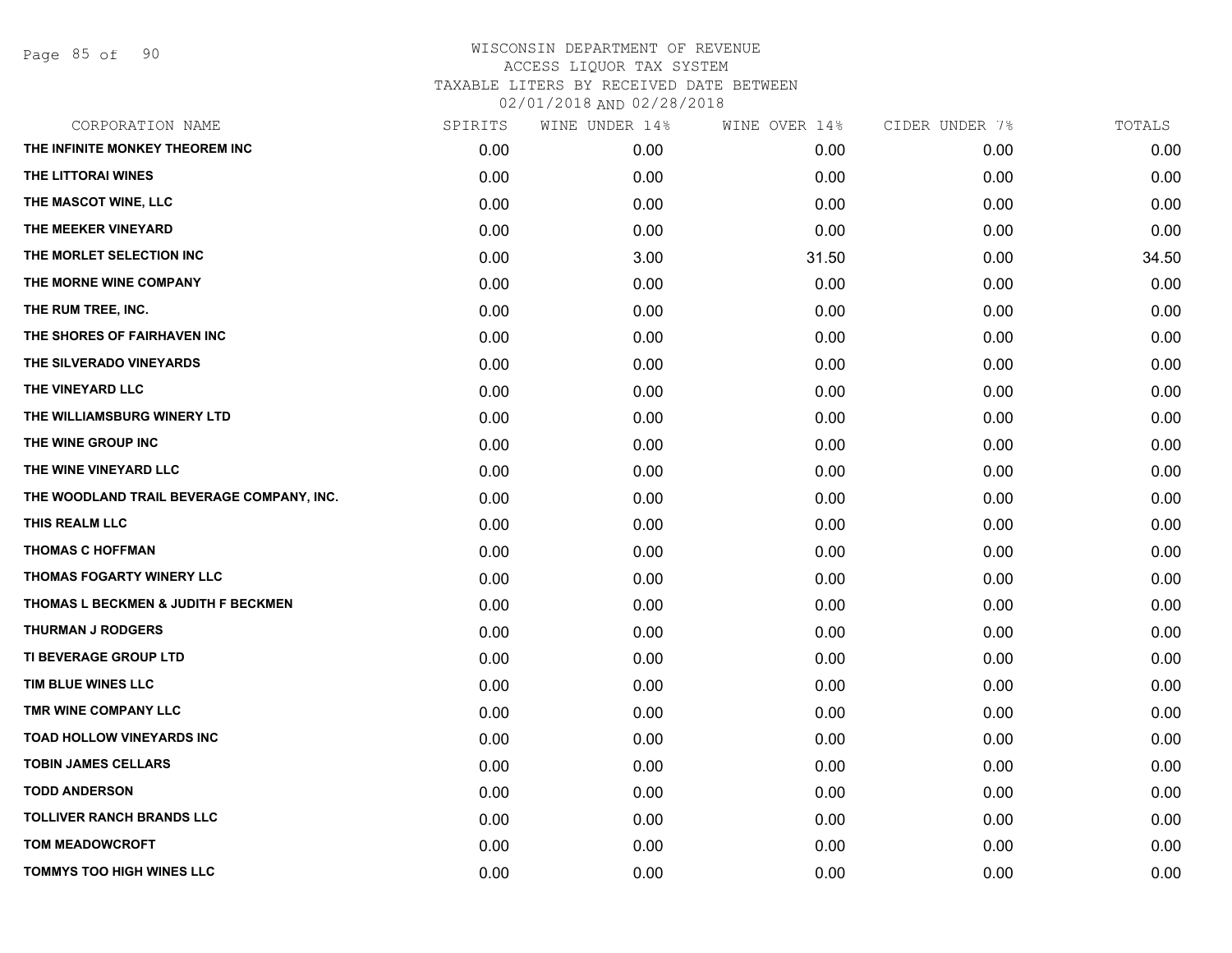Page 86 of 90

| CORPORATION NAME                              | SPIRITS | WINE UNDER 14% | WINE OVER 14% | CIDER UNDER 7% | TOTALS |
|-----------------------------------------------|---------|----------------|---------------|----------------|--------|
| <b>TREANA WINERY LLC</b>                      | 0.00    | 0.00           | 0.00          | 0.00           | 0.00   |
| <b>TREASURY WINE ESTATES AMERICAS COMPANY</b> | 0.00    | 0.00           | 0.00          | 0.00           | 0.00   |
| TREFETHEN VINEYARDS WINERY INC                | 0.00    | 0.00           | 0.00          | 0.00           | 0.00   |
| <b>TRENTADUE WINERY LLC</b>                   | 0.00    | 0.00           | 0.00          | 0.00           | 0.00   |
| <b>TRINITAS CELLARS LLC</b>                   | 0.00    | 0.00           | 0.00          | 0.00           | 0.00   |
| TRINITY VALLEY VINEYARDS LLC                  | 0.00    | 0.00           | 0.00          | 0.00           | 0.00   |
| <b>TRIONE VINEYARDS LLC</b>                   | 0.00    | 0.00           | 0.00          | 0.00           | 0.00   |
| <b>TROY LANDWEHR</b>                          | 0.00    | 0.00           | 0.00          | 0.00           | 0.00   |
| <b>TSG LLC</b>                                | 0.00    | 0.00           | 0.00          | 0.00           | 0.00   |
| <b>TURKOVICH FAMILY WINES LLC</b>             | 0.00    | 0.00           | 0.00          | 0.00           | 0.00   |
| <b>TURLEY WINE CELLARS INC</b>                | 0.00    | 0.00           | 0.00          | 0.00           | 0.00   |
| <b>TURNBULL WINE CELLARS</b>                  | 0.00    | 0.00           | 0.00          | 0.00           | 0.00   |
| TWIN PEAKS WINERY INC                         | 0.00    | 0.00           | 0.00          | 0.00           | 0.00   |
| <b>TWIN RIDGE ESTATES LLC</b>                 | 0.00    | 0.00           | 0.00          | 0.00           | 0.00   |
| <b>TWISTED OAK WINERY LLC</b>                 | 0.00    | 0.00           | 0.00          | 0.00           | 0.00   |
| <b>TWO LADS LLC</b>                           | 0.00    | 0.00           | 0.00          | 0.00           | 0.00   |
| <b>TWOMEY CELLARS LLC</b>                     | 0.00    | 0.00           | 0.00          | 0.00           | 0.00   |
| TY R CATON                                    | 0.00    | 0.00           | 0.00          | 0.00           | 0.00   |
| UNTI WINE CO LLC                              | 0.00    | 0.00           | 0.00          | 0.00           | 0.00   |
| URBAN CELLARS LLC                             | 0.00    | 0.00           | 0.00          | 0.00           | 0.00   |
| V & C LLC                                     | 0.00    | 0.00           | 0.00          | 0.00           | 0.00   |
| <b>V SATTUI WINERY INC</b>                    | 0.00    | 0.00           | 0.00          | 0.00           | 0.00   |
| <b>VAN RUITEN FAMILY WINERY LLC</b>           | 0.00    | 0.00           | 0.00          | 0.00           | 0.00   |
| VAN WYCHEN WINES INC.                         | 0.00    | 0.00           | 0.00          | 0.00           | 0.00   |
| <b>VERMEIL WINE GROUP LLC</b>                 | 0.00    | 0.00           | 0.00          | 0.00           | 0.00   |
| <b>VERNON VINEYARDS LTD</b>                   | 0.00    | 0.00           | 0.00          | 0.00           | 0.00   |
| <b>VETRO WINERY LLC</b>                       | 0.00    | 0.00           | 0.00          | 0.00           | 0.00   |
| <b>VICINI ENTERPRISES LLC</b>                 | 0.00    | 0.00           | 0.00          | 0.00           | 0.00   |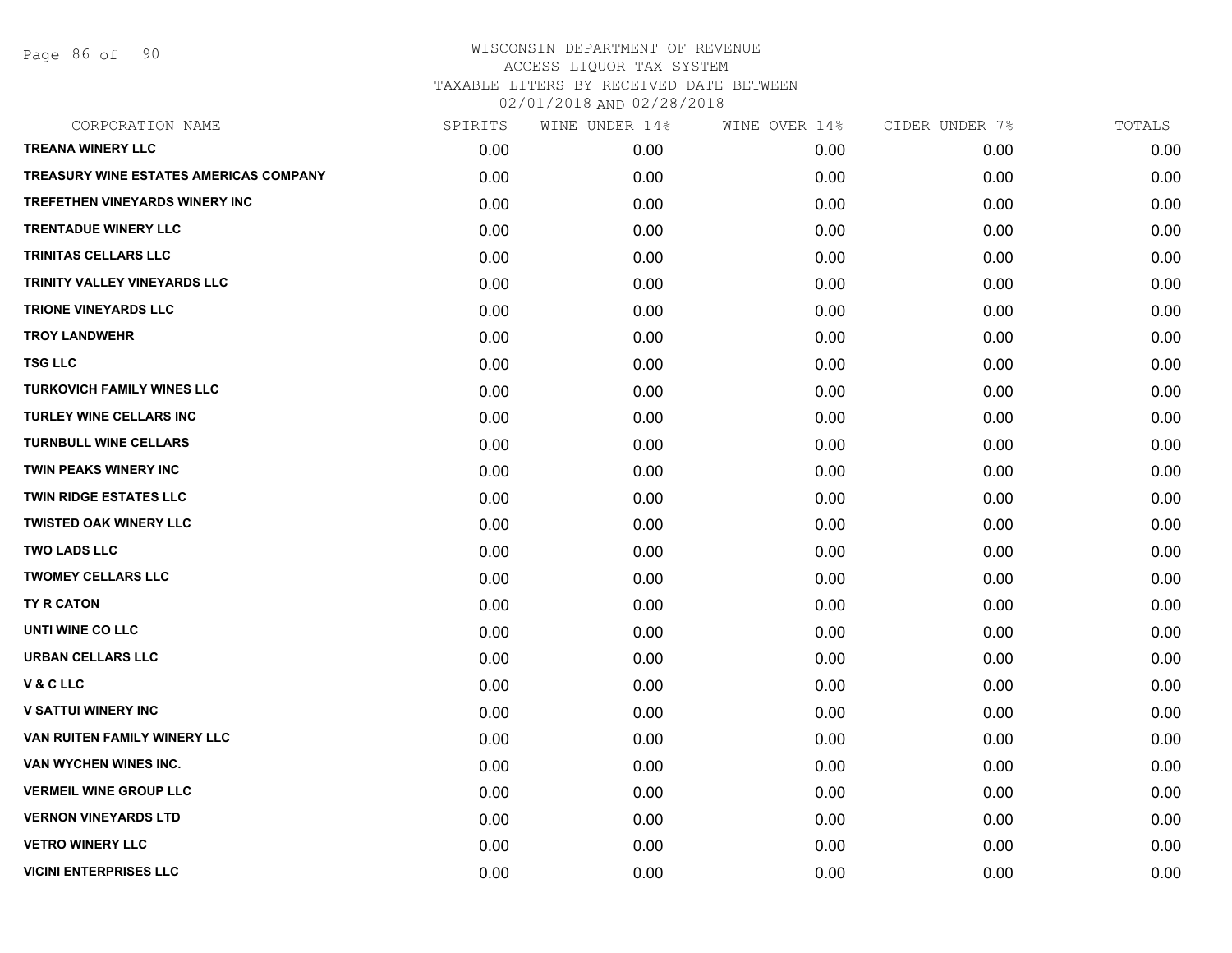Page 87 of 90

| SPIRITS | WINE UNDER 14% | WINE OVER 14% | CIDER UNDER 7% | TOTALS |
|---------|----------------|---------------|----------------|--------|
| 0.00    | 0.00           | 0.00          | 0.00           | 0.00   |
| 0.00    | 0.00           | 0.00          | 0.00           | 0.00   |
| 0.00    | 0.00           | 0.00          | 0.00           | 0.00   |
| 0.00    | 0.00           | 0.00          | 0.00           | 0.00   |
| 0.00    | 0.00           | 0.00          | 0.00           | 0.00   |
| 0.00    | 0.00           | 0.00          | 0.00           | 0.00   |
| 0.00    | 0.00           | 0.00          | 0.00           | 0.00   |
| 0.00    | 0.00           | 0.00          | 0.00           | 0.00   |
| 0.00    | 0.00           | 0.00          | 0.00           | 0.00   |
| 0.00    | 0.00           | 45.00         | 0.00           | 45.00  |
| 0.00    | 0.00           | 0.00          | 0.00           | 0.00   |
| 0.00    | 0.00           | 0.00          | 0.00           | 0.00   |
| 0.00    | 0.00           | 0.00          | 0.00           | 0.00   |
| 0.00    | 0.00           | 0.00          | 0.00           | 0.00   |
| 0.00    | 0.00           | 0.00          | 0.00           | 0.00   |
| 0.00    | 0.00           | 0.00          | 0.00           | 0.00   |
| 0.00    | 0.00           | 0.00          | 0.00           | 0.00   |
| 0.00    | 0.00           | 0.00          | 0.00           | 0.00   |
| 0.00    | 0.00           | 0.00          | 0.00           | 0.00   |
| 0.00    | 0.00           | 0.00          | 0.00           | 0.00   |
| 0.00    | 0.00           | 0.00          | 0.00           | 0.00   |
| 0.00    | 0.00           | 0.00          | 0.00           | 0.00   |
| 0.00    | 0.00           | 0.00          | 0.00           | 0.00   |
| 0.00    | 0.00           | 0.00          | 0.00           | 0.00   |
| 0.00    | 0.00           | 0.00          | 0.00           | 0.00   |
| 0.00    | 0.00           | 0.00          | 0.00           | 0.00   |
| 0.00    | 0.00           | 0.00          | 0.00           | 0.00   |
| 0.00    | 0.00           | 0.00          | 0.00           | 0.00   |
|         |                |               |                |        |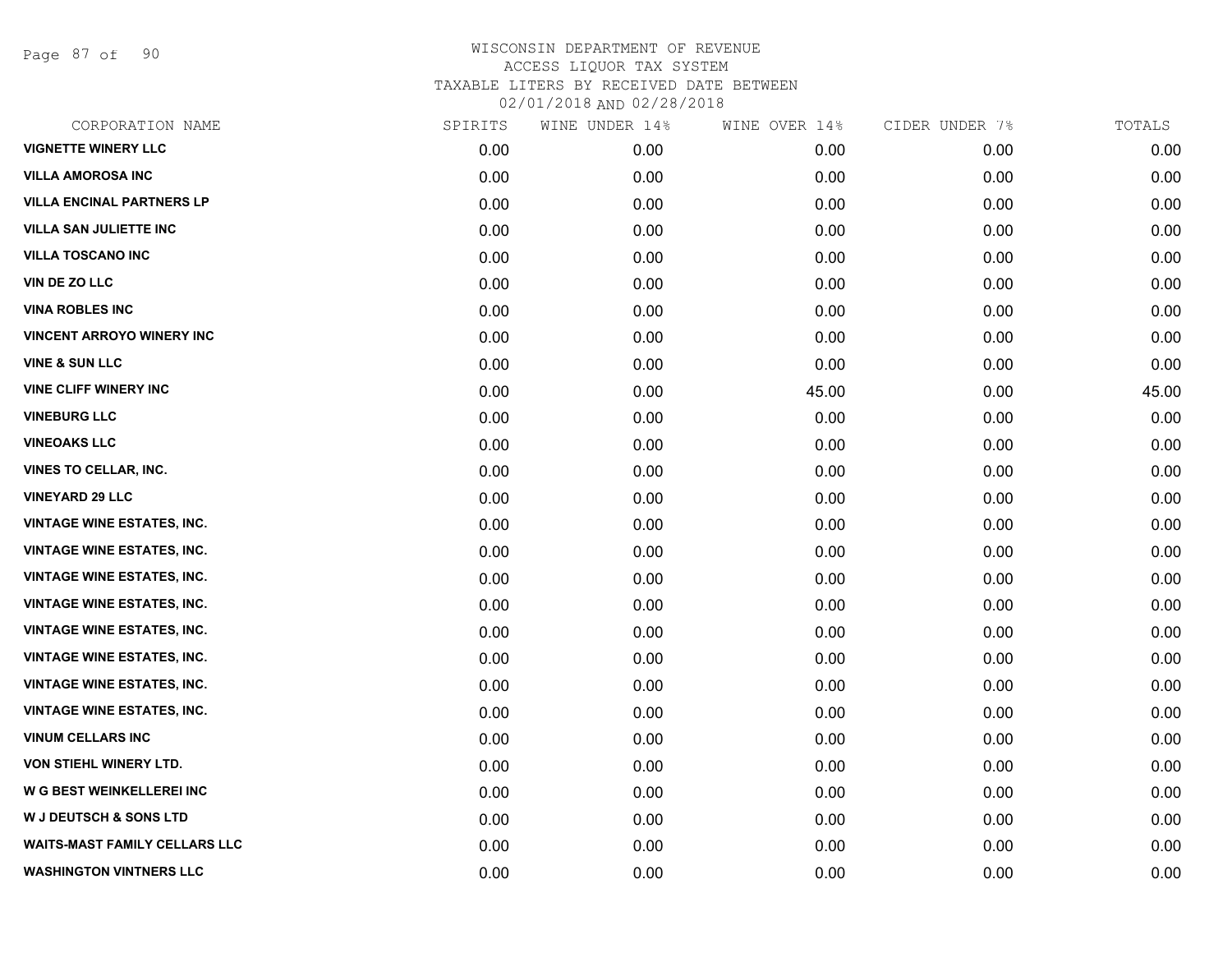Page 88 of 90

| CORPORATION NAME                                   | SPIRITS | WINE UNDER 14% | WINE OVER 14% | CIDER UNDER 7% | TOTALS |
|----------------------------------------------------|---------|----------------|---------------|----------------|--------|
| <b>WEIBEL INCORPORATED</b>                         | 0.00    | 0.00           | 0.00          | 0.00           | 0.00   |
| <b>WENTE BROS</b>                                  | 0.00    | 0.00           | 0.00          | 0.00           | 0.00   |
| <b>WEST COAST WINE PARTNERS LLC</b>                | 0.00    | 0.00           | 0.00          | 0.00           | 0.00   |
| <b>WEST PRAIRIE WINERY LLC</b>                     | 0.00    | 0.00           | 0.00          | 0.00           | 0.00   |
| <b>WESTFALL WINERY LLC</b>                         | 0.00    | 0.00           | 0.00          | 0.00           | 0.00   |
| <b>WESTPORT WINERY LLC</b>                         | 0.00    | 0.00           | 0.00          | 0.00           | 0.00   |
| <b>WHEELER WINERY INC</b>                          | 0.00    | 0.00           | 0.00          | 0.00           | 0.00   |
| <b>WHETSTONE WINE CELLARS LLC</b>                  | 0.00    | 0.00           | 0.00          | 0.00           | 0.00   |
| <b>WHISPERING BLUFFS VINEYARD &amp; WINERY LTD</b> | 0.00    | 0.00           | 0.00          | 0.00           | 0.00   |
| <b>WHISPERING WINDS WINERY LLC</b>                 | 0.00    | 0.00           | 0.00          | 0.00           | 0.00   |
| <b>WHITE BEAR SPIRITS LLC</b>                      | 0.00    | 0.00           | 0.00          | 0.00           | 0.00   |
| WHITE OAK VINEYARDS & WINERY LLC                   | 0.00    | 0.00           | 0.00          | 0.00           | 0.00   |
| WHITE WINTER WINERY INC                            | 0.00    | 0.00           | 0.00          | 0.00           | 0.00   |
| <b>WIENS CELLARS LLC</b>                           | 0.00    | 0.00           | 0.00          | 0.00           | 0.00   |
| <b>WILDEROTTER WINERY LLC</b>                      | 0.00    | 4.50           | 0.00          | 0.00           | 4.50   |
| <b>WILLAMETTE VALLEY VINEYARDS INC</b>             | 0.00    | 0.00           | 0.00          | 0.00           | 0.00   |
| <b>WILLIAM F BLUHM</b>                             | 0.00    | 0.00           | 0.00          | 0.00           | 0.00   |
| <b>WILLIAM MOSBY</b>                               | 0.00    | 4.50           | 2.25          | 0.00           | 6.75   |
| <b>WILLIAMS &amp; SELYEM LLC</b>                   | 0.00    | 0.00           | 0.00          | 0.00           | 0.00   |
| <b>WILRONA LLC</b>                                 | 0.00    | 0.00           | 0.00          | 0.00           | 0.00   |
| <b>WILSON CREEK WINERY &amp; VINEYARDS INC</b>     | 0.00    | 0.00           | 0.00          | 0.00           | 0.00   |
| <b>WIND GAP WINES LLC</b>                          | 0.00    | 0.00           | 0.00          | 0.00           | 0.00   |
| <b>WINDERLEA WINE COMPANY LLC</b>                  | 0.00    | 0.00           | 0.00          | 0.00           | 0.00   |
| <b>WINDWARD VINEYARD LLC</b>                       | 0.00    | 0.00           | 0.00          | 0.00           | 0.00   |
| <b>WINE BY JOE LLC</b>                             | 0.00    | 0.00           | 0.00          | 0.00           | 0.00   |
| WINE OF THE MONTH CLUB, INC.                       | 0.00    | 0.00           | 0.00          | 0.00           | 0.00   |
| <b>WINE ROAD VINTNERS LLC</b>                      | 0.00    | 0.00           | 0.00          | 0.00           | 0.00   |
| <b>WINE.COM OF TEXAS LLC</b>                       | 0.00    | 0.00           | 0.00          | 0.00           | 0.00   |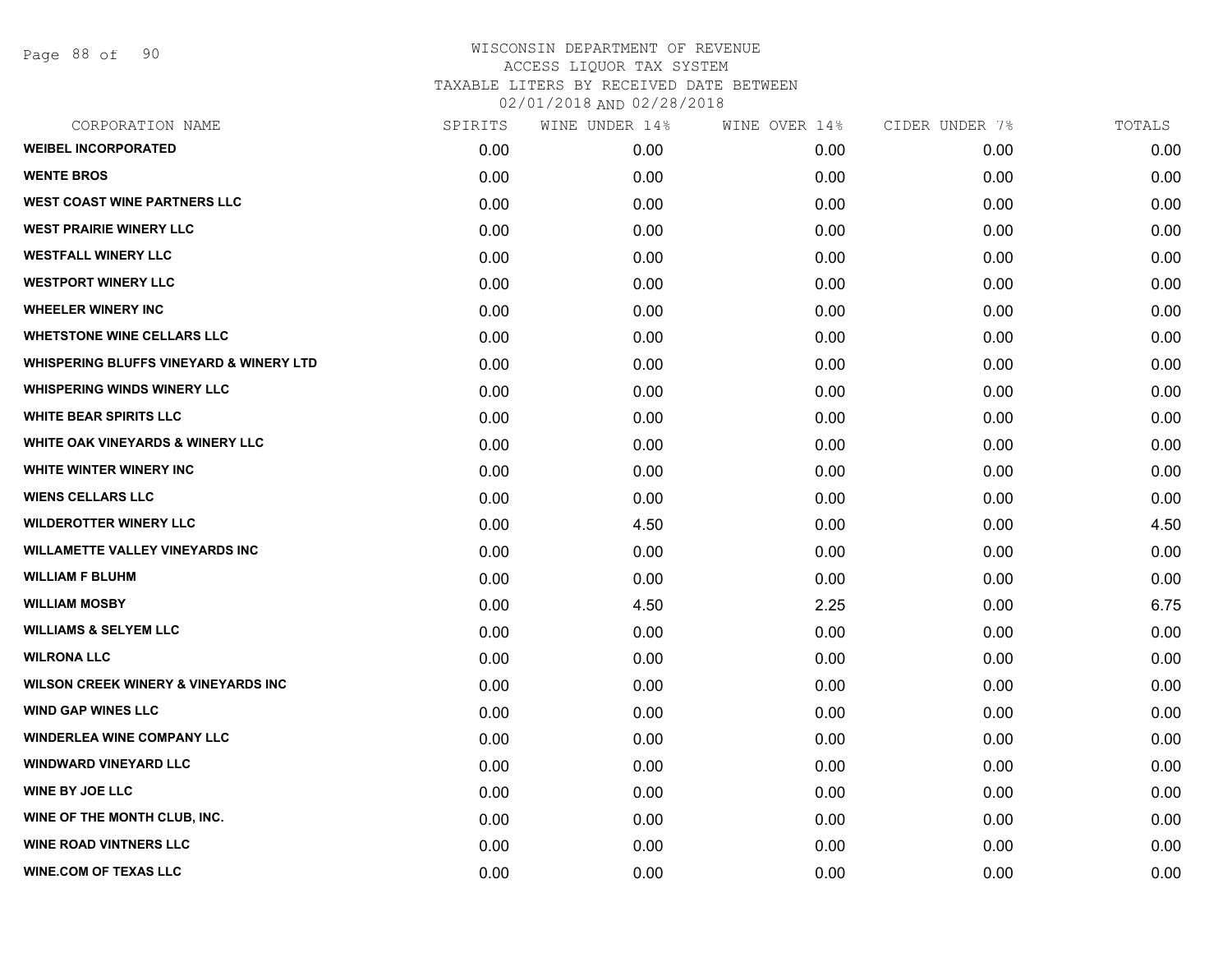Page 89 of 90

| SPIRITS | UNDER 14%<br>WINE | WINE OVER 14% | CIDER UNDER 7% | TOTALS   |
|---------|-------------------|---------------|----------------|----------|
| 0.00    | 0.00              | 0.00          | 0.00           | 0.00     |
| 0.00    | 0.00              | 0.00          | 0.00           | 0.00     |
| 0.00    | 0.00              | 0.00          | 0.00           | 0.00     |
| 0.00    | 0.00              | 0.00          | 0.00           | 0.00     |
| 0.00    | 0.00              | 0.00          | 0.00           | 0.00     |
| 0.00    | 0.00              | 0.00          | 0.00           | 0.00     |
| 0.00    | 0.00              | 0.00          | 0.00           | 0.00     |
| 0.00    | 0.00              | 0.00          | 0.00           | 0.00     |
| 0.00    | 0.00              | 0.00          | 0.00           | 0.00     |
| 0.00    | 0.00              | 0.00          | 0.00           | 0.00     |
| 0.00    | 0.00              | 0.00          | 0.00           | 0.00     |
| 0.00    | 0.00              | 0.00          | 0.00           | 0.00     |
| 0.00    | 0.00              | 0.00          | 0.00           | 0.00     |
| 0.00    | 0.00              | 0.00          | 0.00           | 0.00     |
| 0.00    | 0.00              | 0.00          | 0.00           | 0.00     |
| 0.00    | 0.00              | 0.00          | 0.00           | 0.00     |
| 0.00    | 0.00              | 0.00          | 0.00           | 0.00     |
| 0.00    | 1,565.64          | 475.19        | 0.00           | 2,040.83 |
|         |                   |               |                |          |